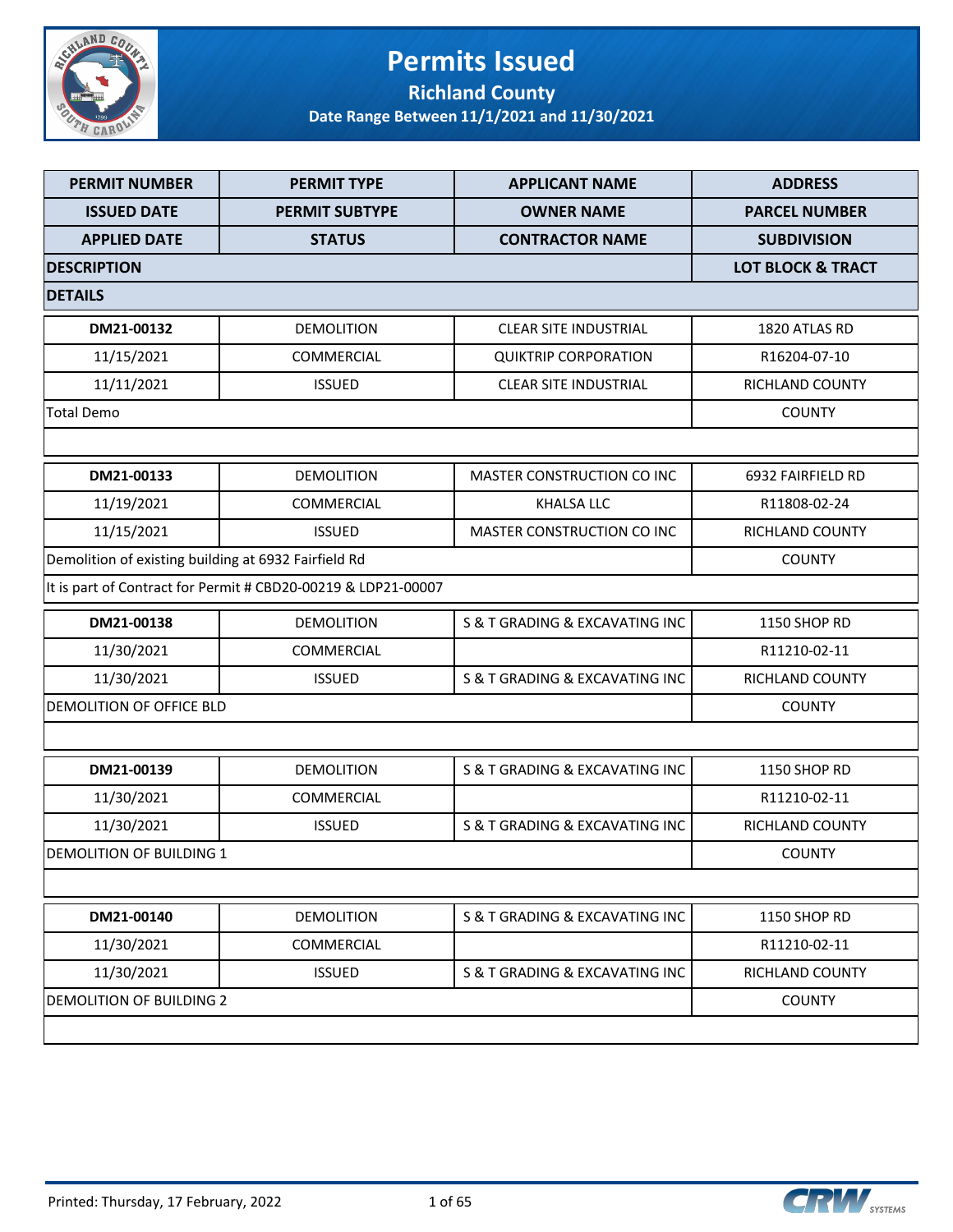

**Richland County**

**Date Range Between 11/1/2021 and 11/30/2021**

| DM21-00141                      | <b>DEMOLITION</b> | S & T GRADING & EXCAVATING INC | <b>1150 SHOP RD</b>    |
|---------------------------------|-------------------|--------------------------------|------------------------|
| 11/30/2021                      | <b>COMMERCIAL</b> |                                | R11210-02-11           |
| 11/30/2021                      | <b>ISSUED</b>     | S & T GRADING & EXCAVATING INC | <b>RICHLAND COUNTY</b> |
| <b>DEMOLITION OF BUILDING 3</b> |                   |                                | <b>COUNTY</b>          |
|                                 |                   |                                |                        |
| DM21-00142                      | <b>DEMOLITION</b> | S & T GRADING & EXCAVATING INC | <b>1150 SHOP RD</b>    |
| 11/30/2021                      | <b>COMMERCIAL</b> |                                | R11210-02-11           |
| 11/30/2021                      | <b>ISSUED</b>     | S & T GRADING & EXCAVATING INC | RICHLAND COUNTY        |
| <b>DEMOLITION OF BUILDING 4</b> | <b>COUNTY</b>     |                                |                        |
|                                 |                   |                                |                        |
| DM21-00143                      | <b>DEMOLITION</b> | S & T GRADING & EXCAVATING INC | <b>1150 SHOP RD</b>    |
| 11/30/2021                      | <b>COMMERCIAL</b> |                                | R11210-02-11           |
| 11/30/2021                      | <b>ISSUED</b>     | S & T GRADING & EXCAVATING INC | <b>RICHLAND COUNTY</b> |
| <b>DEMOLITION OF BUILDING 5</b> | <b>COUNTY</b>     |                                |                        |
|                                 |                   |                                |                        |

#### **Number of DEMOLITION/COMMERCIAL Permits: 8**

| DM21-00124                   | <b>DEMOLITION</b> | LISA JENKINS   | 9401 WILSON BLVD 295 |
|------------------------------|-------------------|----------------|----------------------|
| 11/8/2021                    | MANUFACTURED HOME |                | R14700-03-18         |
| 10/14/2021                   | <b>FINALED</b>    | PALMETTO PALMS | RICHLAND COUNTY      |
| IDEMOLITION OF A MOBILE HOME | 295 COUNTY        |                |                      |
|                              |                   |                |                      |

#### **Number of DEMOLITION/MANUFACTURED HOME Permits: 1**

| DM21-00131 | <b>DEMOLITION</b>  | <b>PAGE JUNE A</b> | 1808 HORRELL HILL RD   |
|------------|--------------------|--------------------|------------------------|
| 11/1/2021  | <b>RES 1 STORY</b> | PAGE JUNE A        | R24500-02-01           |
| 11/1/2021  | <b>FINALED</b>     |                    | <b>RICHLAND COUNTY</b> |
| DEMOLITION |                    |                    | <b>COUNTY</b>          |
|            |                    |                    |                        |
| DM21-00134 | <b>DEMOLITION</b>  | C L CONSTRUCTION   | 5731 MONTICELLO RD     |
| 11/22/2021 | <b>RES 1 STORY</b> | C L CONSTRUCTION   | R09311-07-02           |
| 11/18/2021 | <b>ISSUED</b>      | C L CONSTRUCTION   | <b>RICHLAND COUNTY</b> |
|            |                    |                    | <b>COUNTY</b>          |
|            |                    |                    |                        |

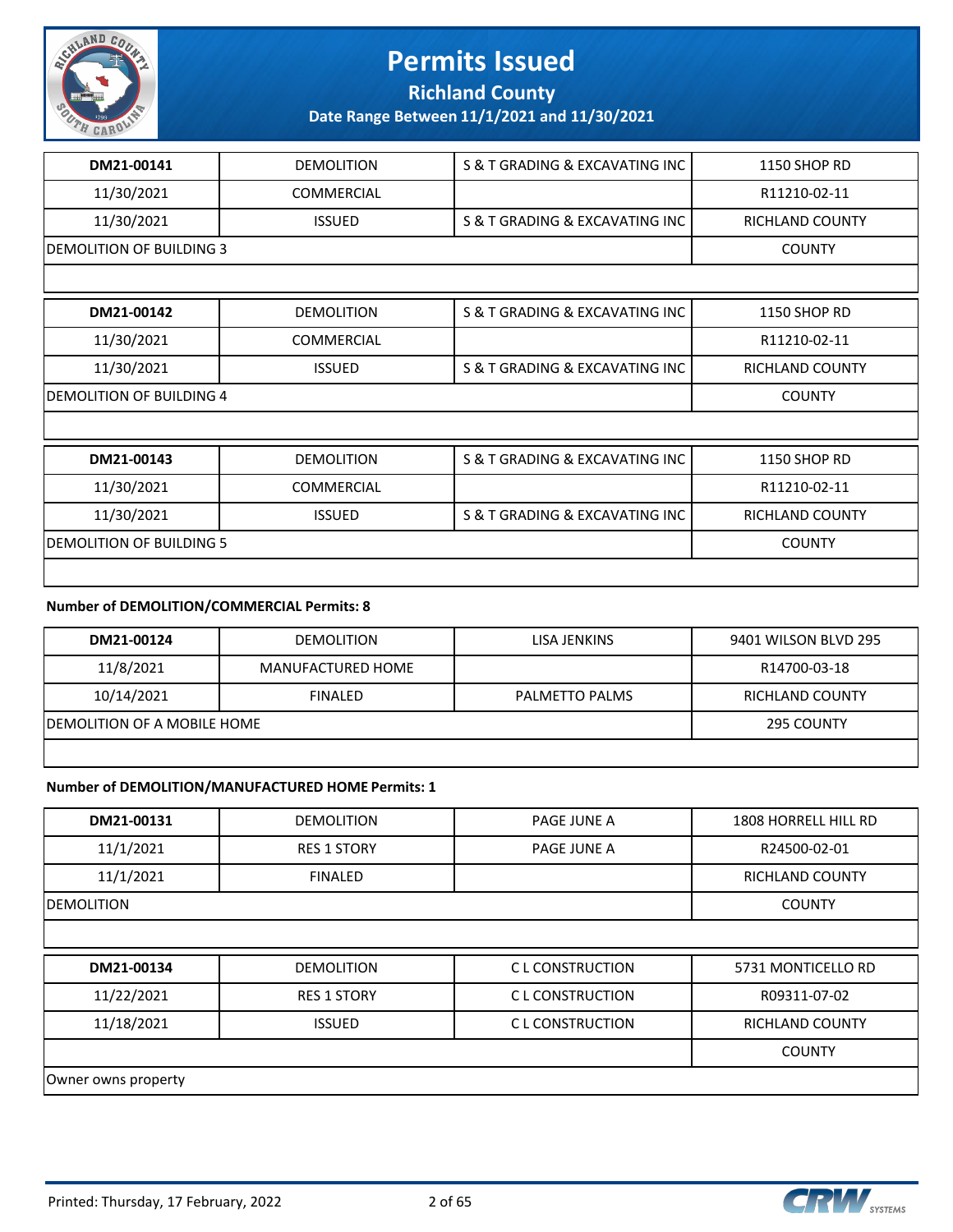

**Richland County**

**Date Range Between 11/1/2021 and 11/30/2021**

| DM21-00137                    | <b>DEMOLITION</b>  | <b>JHON RAIMIREZ</b> | 6660 FRANCES ST |
|-------------------------------|--------------------|----------------------|-----------------|
| 11/23/2021                    | <b>RES 1 STORY</b> |                      | R16408-02-15    |
| 11/23/2021                    | <b>ISSUED</b>      |                      | RICHLAND COUNTY |
| <b>IDEMOLITION OF A HOUSE</b> |                    |                      | <b>COUNTY</b>   |
|                               |                    |                      |                 |

### **Number of DEMOLITION/RES 1 STORY Permits: 3**

| MH21-00169                                     | MANUFACTURED HOME                                                         | <b>EDMOND JOSHUA &amp; CHARLES</b>                                                                    | 322 BLUE HORSE CIR        |
|------------------------------------------------|---------------------------------------------------------------------------|-------------------------------------------------------------------------------------------------------|---------------------------|
| 11/4/2021                                      | Unassigned                                                                | <b>EDMOND JOSHUA &amp; CHARLES</b>                                                                    | R23213-01-03              |
| 10/20/2021                                     | <b>FINALED</b>                                                            |                                                                                                       | <b>RICHLAND COUNTY</b>    |
| MOBILE HOME SETUP                              |                                                                           |                                                                                                       | <b>COUNTY</b>             |
|                                                |                                                                           |                                                                                                       |                           |
| MH21-00174                                     | <b>MANUFACTURED HOME</b>                                                  | <b>Boscaglia Properties</b>                                                                           | 10001 GARNERS FERRY RD D6 |
| 11/16/2021                                     | Unassigned                                                                | <b>Boscaglia Properties</b>                                                                           | R27800-03-01              |
| 10/28/2021                                     | <b>FINALED</b>                                                            | Dominic Boscaglia                                                                                     | RICHLAND COUNTY           |
| Mobile Home Set Up                             |                                                                           |                                                                                                       | <b>D6 COUNTY</b>          |
| N/A                                            |                                                                           |                                                                                                       |                           |
| MH21-00175                                     | MANUFACTURED HOME                                                         | PALMETTO PALMS                                                                                        | 9401 WILSON BLVD 25       |
| 11/5/2021                                      | Unassigned                                                                | YES COMPANIES KEY LLC                                                                                 | R14700-03-18              |
| 10/29/2021                                     | <b>FINALED</b>                                                            | PALMETTO PALMS                                                                                        | RICHLAND COUNTY           |
| Mobile Home Set up                             |                                                                           |                                                                                                       | 25 COUNTY                 |
| 0                                              |                                                                           |                                                                                                       |                           |
| MH21-00176                                     | <b>MANUFACTURED HOME</b>                                                  | <b>HENRY L NASH &amp; VICKY S NASH</b>                                                                | 2628 CONGAREE RD          |
| 11/2/2021                                      | Unassigned                                                                |                                                                                                       | R32600-05-11              |
| 11/1/2021                                      | <b>ISSUED</b>                                                             |                                                                                                       | <b>RICHLAND COUNTY</b>    |
| MOBILE HOME SET UP                             |                                                                           |                                                                                                       | <b>COUNTY</b>             |
| Waiting to Create Full Address and Info. OR/TJ |                                                                           |                                                                                                       |                           |
|                                                |                                                                           | Applicant applied for variance for a mobile home. Case # ZV-21-005 was approved on September 1, 2021. |                           |
|                                                | BOZA meeting held on September 1, 2021. Reese - approved and Daniels 2nd. |                                                                                                       |                           |
| MH21-00178                                     | MANUFACTURED HOME                                                         | MH ESTATES LLC                                                                                        | 8565 OLD PERCIVAL RD 111  |
| 11/8/2021                                      | Unassigned                                                                | POLO ESTATES MANUFACTURED                                                                             | R22603-01-10              |
| 11/5/2021                                      | <b>FINALED</b>                                                            |                                                                                                       | RICHLAND COUNTY           |
| MOBILE HOME SETUP                              |                                                                           |                                                                                                       | 111 COUNTY                |
|                                                |                                                                           |                                                                                                       |                           |
|                                                |                                                                           |                                                                                                       |                           |

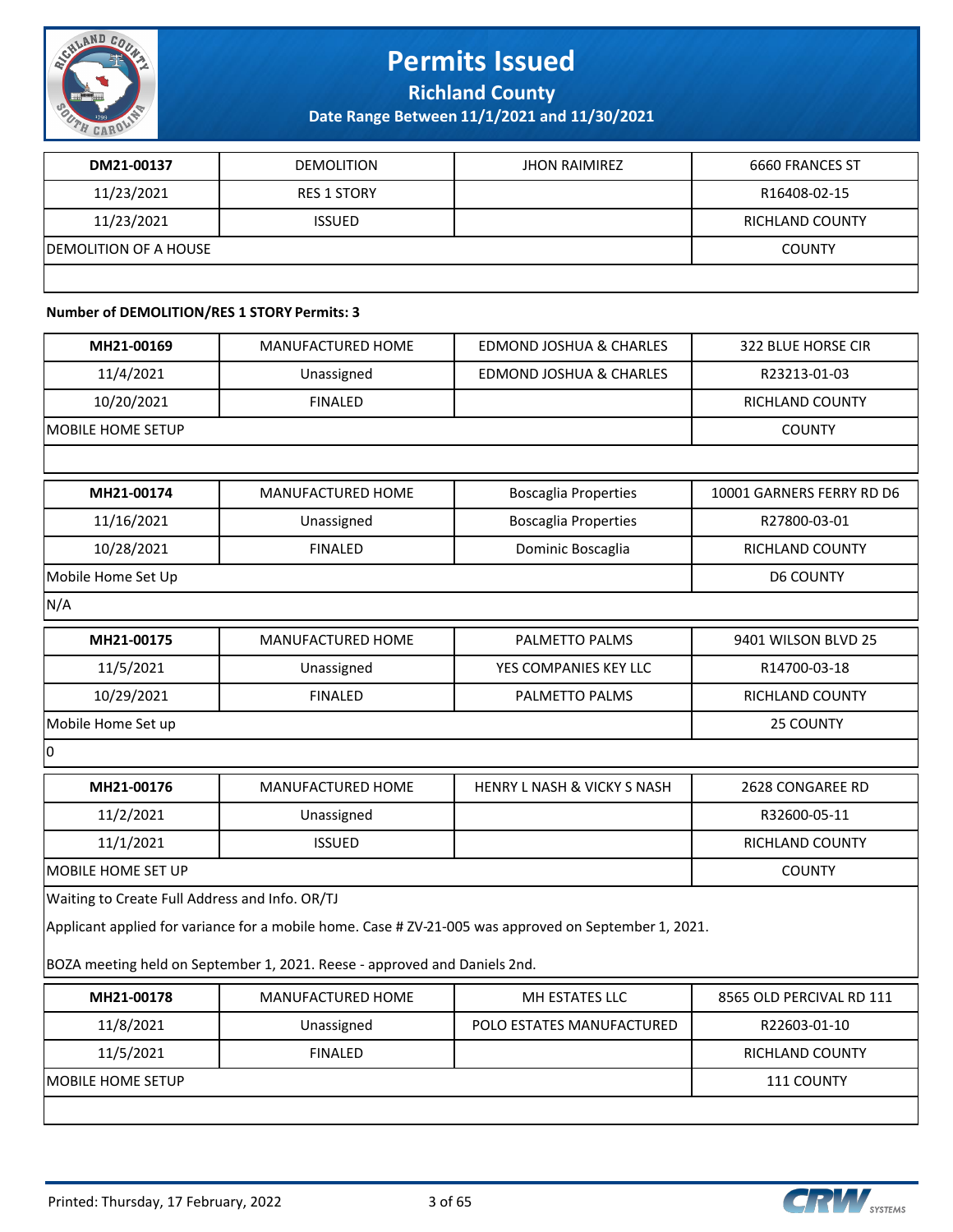

**Richland County**

| 11/5/2021<br><b>MOBILE HOME SETUP</b> | <b>FINALED</b>    |                         | RICHLAND COUNTY<br><b>COUNTY</b> |
|---------------------------------------|-------------------|-------------------------|----------------------------------|
|                                       |                   |                         |                                  |
| MH21-00180                            | MANUFACTURED HOME | ERNESTINA DANIEL VILLA  | 1015 ELISE GRANT RD              |
| 11/9/2021                             | Unassigned        |                         | R37900-01-21                     |
| 11/9/2021                             | <b>FINALED</b>    |                         | RICHLAND COUNTY                  |
| MOIBLE HOME SET UP                    |                   |                         | <b>COUNTY</b>                    |
|                                       |                   |                         |                                  |
| MH21-00181                            | MANUFACTURED HOME | SADEK MELISSA           | 716 GROVER WILSON RD             |
| 11/19/2021                            | Unassigned        | SADEK MELISSA           | R23603-01-03                     |
| 11/12/2021                            | <b>FINALED</b>    |                         | RICHLAND COUNTY                  |
| MOBILE HOME SETUP                     |                   |                         | <b>COUNTY</b>                    |
|                                       |                   |                         |                                  |
| MH21-00182                            | MANUFACTURED HOME | OAK PROPERTY MANAGEMENT | 6620 TWO NOTCH RD 1              |
| 11/16/2021                            | Unassigned        |                         | R16902-02-05                     |
| 11/16/2021                            | <b>FINALED</b>    |                         | RICHLAND COUNTY                  |
| NEW MOBILE HOME SETUP                 | 1 COUNTY          |                         |                                  |
|                                       |                   |                         |                                  |
| MH21-00183                            | MANUFACTURED HOME | MELISSA LYNN SADEK      | 1801 BLUEBIRD LN 9               |
| 11/19/2021                            | Unassigned        |                         | R14205-09-01                     |
| 11/19/2021                            | <b>HOLD</b>       |                         | RICHLAND COUNTY                  |
| MOBILE HOME SET UP                    |                   |                         | 9 COUNTY                         |
| WAITING ON THE LEASE AGREEMENT.       |                   |                         |                                  |
| MH21-00184                            | MANUFACTURED HOME | SAUL NAVARRO CHAPAS     | 8565 OLD PERCIVAL RD 12          |
| 11/22/2021                            | Unassigned        |                         | R22603-01-10                     |
|                                       | <b>FINALED</b>    |                         | RICHLAND COUNTY                  |
| 11/22/2021                            |                   |                         |                                  |

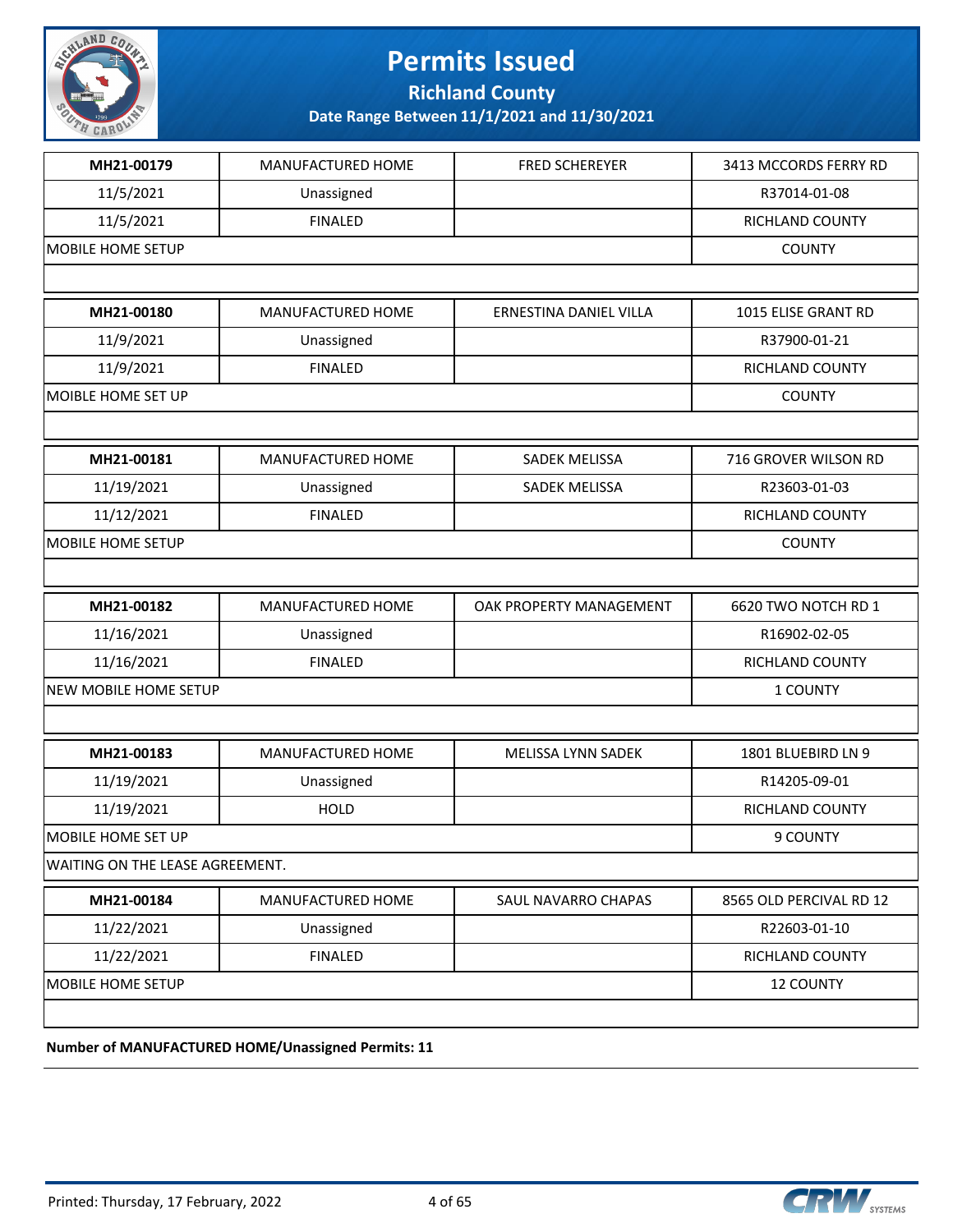

**Richland County**

**Date Range Between 11/1/2021 and 11/30/2021**

| MHIC21-00004 | MANUFACTURED HOME MOVING<br>IN THE COUNTY | <b>FITZG</b> | 400 POWELL RD 1        |
|--------------|-------------------------------------------|--------------|------------------------|
| 11/16/2021   | Unassigned                                |              | R14500-03-03           |
| 11/16/2021   | <b>VOID</b>                               |              | <b>RICHLAND COUNTY</b> |
| test         |                                           |              | 1 COUNTY               |
|              |                                           |              |                        |

#### **Number of MANUFACTURED HOME MOVING IN THE COUNTY/Unassigned Permits: 1**

| MHOC21-00004 | MANUFACTURED HOME MOVING<br><b>OUT OF COUNTY</b> | <b>FITZG</b> | 400 POWELL RD 2        |
|--------------|--------------------------------------------------|--------------|------------------------|
| 11/23/2021   | Unassigned                                       | FITZG        | R14500-03-03           |
| 11/16/2021   | <b>VOID</b>                                      |              | <b>RICHLAND COUNTY</b> |
| test         |                                                  |              | 2 COUNTY               |
|              |                                                  |              |                        |

#### **Number of MANUFACTURED HOME MOVING OUT OF COUNTY/Unassigned Permits: 1**

| MHRT21-00016                    | MANUFACTURED HOME<br>RETIREMENT OF TITLE | <b>BRITT CATHLEEN E</b> | <b>21 NATURE CREEK TRL</b> |
|---------------------------------|------------------------------------------|-------------------------|----------------------------|
| 11/10/2021                      | Unassigned                               | <b>BRITT CATHLEEN E</b> | R03300-03-29               |
| 11/10/2021                      | CO ISSUED                                |                         | RICHLAND COUNTY            |
| <b>IDETITILE OF MOBILE HOME</b> |                                          |                         | <b>COUNTY</b>              |
|                                 |                                          |                         |                            |

#### **Number of MANUFACTURED HOME RETIREMENT OF TITLE/Unassigned Permits: 1**

| REL21-00401                       | <b>RES ELECTRICAL</b> | CAROLINA CONDITIONS LLC              | 2209 WOODTRAIL DR      |
|-----------------------------------|-----------------------|--------------------------------------|------------------------|
| 11/1/2021                         | <b>RESIDENTIAL</b>    | <b>MANLEY AMBER L</b>                | R07509-02-07           |
| 11/1/2021                         | <b>ISSUED</b>         | CAROLINA CONDITIONS LLC              | <b>RICHLAND COUNTY</b> |
| Meter replacement                 |                       |                                      | <b>COUNTY</b>          |
|                                   |                       |                                      |                        |
|                                   |                       |                                      |                        |
| REL21-00402                       | <b>RES ELECTRICAL</b> | FOGLE & SONS ELECTRIC LLC            | 174 CAPTAIN LOWMAN RD  |
| 11/3/2021                         | <b>RESIDENTIAL</b>    | NIERI PATRICK MICHAEL ETAL           | R01407-02-22           |
| 11/2/2021                         | <b>FINALED</b>        | <b>FOGLE &amp; SONS ELECTRIC LLC</b> | <b>RICHLAND COUNTY</b> |
| Service upgrade from 100A to 200A |                       |                                      | <b>COUNTY</b>          |



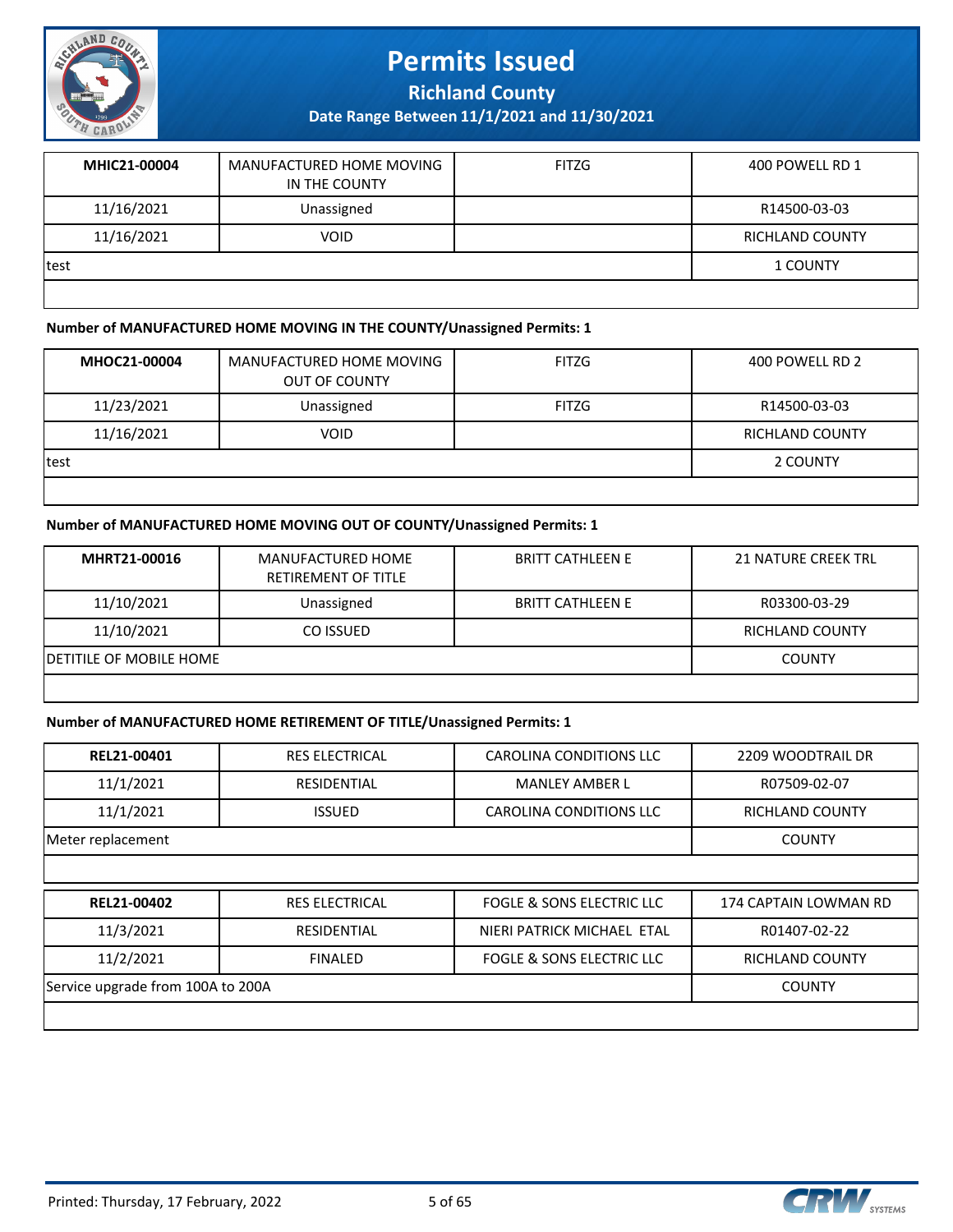

**Richland County**

| REL21-00404                                  | <b>RES ELECTRICAL</b>                                        | CAROLINA CONSTRUCTION CO OF<br>COLUMBIA(MC) | 6536 SHAKESPEARE RD   |
|----------------------------------------------|--------------------------------------------------------------|---------------------------------------------|-----------------------|
| 11/5/2021                                    | RESIDENTIAL                                                  | PEOPLES HOLDINGS LLC                        | R14215-09-06          |
| 11/5/2021                                    | <b>ISSUED</b>                                                | CAROLINA CONSTRUCTION CO OF<br>COLUMBIA(MC) | RICHLAND COUNTY       |
| rewire house and install new 200 amp service |                                                              |                                             | <b>COUNTY</b>         |
|                                              |                                                              |                                             |                       |
| REL21-00405                                  | <b>RES ELECTRICAL</b>                                        | ERIC C'S ELECTRICAL CO                      | 7511 HIGHVIEW DR      |
| 11/9/2021                                    | <b>RESIDENTIAL</b>                                           | <b>US BANK TRUST NA</b>                     | R17002-09-12          |
| 11/5/2021                                    | <b>FINALED</b>                                               | ERIC C'S ELECTRICAL CO                      | RICHLAND COUNTY       |
|                                              |                                                              |                                             | <b>COUNTY</b>         |
| CHANGEOUT MAIN PANEL                         |                                                              |                                             |                       |
| REL21-00406                                  | <b>RES ELECTRICAL</b>                                        | <b>WEAVER SYSTEMS INC</b>                   | 1401 OLD HILTON RD    |
| 11/8/2021                                    | RESIDENTIAL                                                  | MCCRADY SMYTH F JR & FATIMA L               | R01600-02-16          |
| 11/8/2021                                    | <b>ISSUED</b>                                                | <b>WEAVER SYSTEMS INC</b>                   | RICHLAND COUNTY       |
|                                              | Move existing 200 AMP underground pole - currently active    |                                             | <b>COUNTY</b>         |
|                                              | Owner has existing pole he wants to repurpose for water pump |                                             |                       |
| REL21-00407                                  | RES ELECTRICAL                                               | ROYCE POWER & ELECTRIC LLC                  | 108 SANDY HAVEN DR 49 |
| 11/9/2021                                    | RESIDENTIAL                                                  | SPEARS CREEK MHC LLC                        | R25807-02-12          |
| 11/9/2021                                    | <b>ISSUED</b>                                                | ROYCE POWER & ELECTRIC LLC                  | RICHLAND COUNTY       |
| Meter breaker box replacement                | <b>49 COUNTY</b>                                             |                                             |                       |
|                                              |                                                              |                                             |                       |
| REL21-00408                                  | <b>RES ELECTRICAL</b>                                        | <b>WEAVER SYSTEMS INC</b>                   | 213 STEEPLECHASE N    |
| 11/9/2021                                    | RESIDENTIAL                                                  | <b>POUNDS GINA M &amp;</b>                  | R21908-03-01          |
| 11/9/2021                                    | <b>ISSUED</b>                                                | WEAVER SYSTEMS INC                          | RICHLAND COUNTY       |
| Wire for generator                           |                                                              |                                             | <b>COUNTY</b>         |
|                                              |                                                              |                                             |                       |
| REL21-00409                                  | <b>RES ELECTRICAL</b>                                        | BOWMAN ELECTRICAL LLC                       | 200 CLEARMEADOW DR    |
| 11/9/2021                                    | <b>RESIDENTIAL</b>                                           | <b>MCKOY ELLA</b>                           | R23110-03-15          |
| 11/9/2021                                    | <b>ISSUED</b>                                                | BOWMAN ELECTRICAL LLC                       | RICHLAND COUNTY       |
| <b>REPAIR BURNED WIRES</b>                   |                                                              |                                             | <b>COUNTY</b>         |

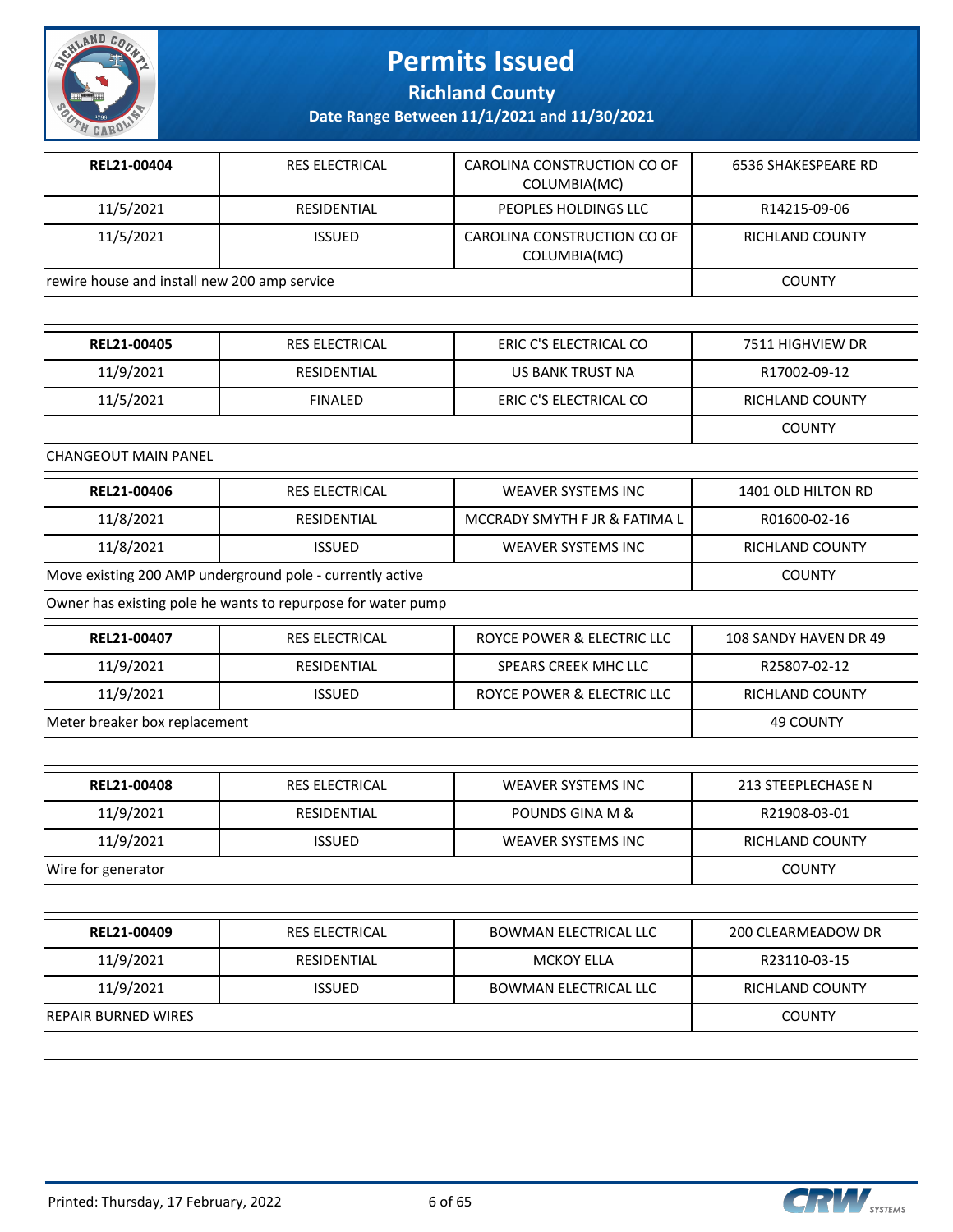

**Richland County**

| REL21-00411                                      | RES ELECTRICAL                                             | TRENT GREEN (RBE)                       | 149 SOUTH ROY RD         |  |  |
|--------------------------------------------------|------------------------------------------------------------|-----------------------------------------|--------------------------|--|--|
| 11/18/2021                                       | RESIDENTIAL                                                | <b>TRENT GREEN (RBE)</b>                | R29900-03-05             |  |  |
| 11/15/2021                                       | <b>FINALED</b>                                             | <b>TRENT GREEN (RBE)</b>                | RICHLAND COUNTY          |  |  |
|                                                  | Replace exterior 200 amp panel                             |                                         |                          |  |  |
|                                                  |                                                            |                                         |                          |  |  |
| REL21-00413                                      | <b>RES ELECTRICAL</b>                                      | <b>ERIC WIGGINS</b>                     | <b>25 KING ARTHUR CT</b> |  |  |
| 11/15/2021                                       | RESIDENTIAL                                                |                                         | R17213-03-06             |  |  |
| 11/15/2021                                       | <b>FINALED</b>                                             | <b>ERIC WIGGINS</b>                     | RICHLAND COUNTY          |  |  |
| PANEL UPGRADE/ RELOCATE PANEL                    |                                                            |                                         | <b>COUNTY</b>            |  |  |
|                                                  |                                                            |                                         |                          |  |  |
| REL21-00414                                      | RES ELECTRICAL                                             | <b>CORBETT ELECTRIC LLC</b>             | 1005 WOODALE CIR         |  |  |
| 11/16/2021                                       | RESIDENTIAL                                                | <b>WILLIAMS JIMMIE E</b>                | R11809-05-17             |  |  |
| 11/15/2021                                       | <b>FINALED</b>                                             | <b>CORBETT ELECTRIC LLC</b>             | RICHLAND COUNTY          |  |  |
| <b>INSTALL 22 KW GENERATOR</b>                   |                                                            |                                         | <b>COUNTY</b>            |  |  |
| 1005 WOODALE CIRCLE                              |                                                            |                                         |                          |  |  |
| REL21-00416                                      | RES ELECTRICAL                                             | O'CAIN CONSTRUCTION COMPANY<br>INC (MC) | 1001 BELMONT GREEN RD    |  |  |
| 11/16/2021                                       | RESIDENTIAL                                                |                                         | R22005-06-01             |  |  |
| 11/16/2021                                       | <b>VOID</b>                                                | O'CAIN CONSTRUCTION COMPANY<br>INC (MC) | RICHLAND COUNTY          |  |  |
| INSTALL METER/ PANEL COMBO FOR IRRIGATION & SIGN | <b>COUNTY</b>                                              |                                         |                          |  |  |
| NEEDS A SIGN PERMIT APPLICATION                  |                                                            |                                         |                          |  |  |
| PERMIT WAS APPLIED FOR WRONG                     |                                                            |                                         |                          |  |  |
| REL21-00417                                      | RES ELECTRICAL                                             | JENKINS ELECTRIC SERVICE                | 141 SOUTH ROY RD         |  |  |
| 11/17/2021                                       | <b>RESIDENTIAL</b>                                         | <b>GREEN IVA LEE</b>                    | R29900-03-05             |  |  |
| 11/16/2021                                       | <b>FINALED</b>                                             | JENKINS ELECTRIC SERVICE                | RICHLAND COUNTY          |  |  |
| Upgrade electrical service                       |                                                            |                                         | <b>COUNTY</b>            |  |  |
|                                                  |                                                            |                                         |                          |  |  |
| REL21-00418                                      | RES ELECTRICAL                                             | <b>GEORGE MOORE</b>                     | 2601 KENNERLY RD         |  |  |
| 11/19/2021                                       | RESIDENTIAL                                                | <b>WELCH CEDRIC J &amp;</b>             | R04300-03-14             |  |  |
| 11/17/2021                                       | <b>FINALED</b>                                             | <b>GEORGE MOORE</b>                     | RICHLAND COUNTY          |  |  |
|                                                  | Generator install - connecting the electrical to the panel |                                         | <b>COUNTY</b>            |  |  |
|                                                  | Generator install - connecting the electrical to the panel |                                         |                          |  |  |

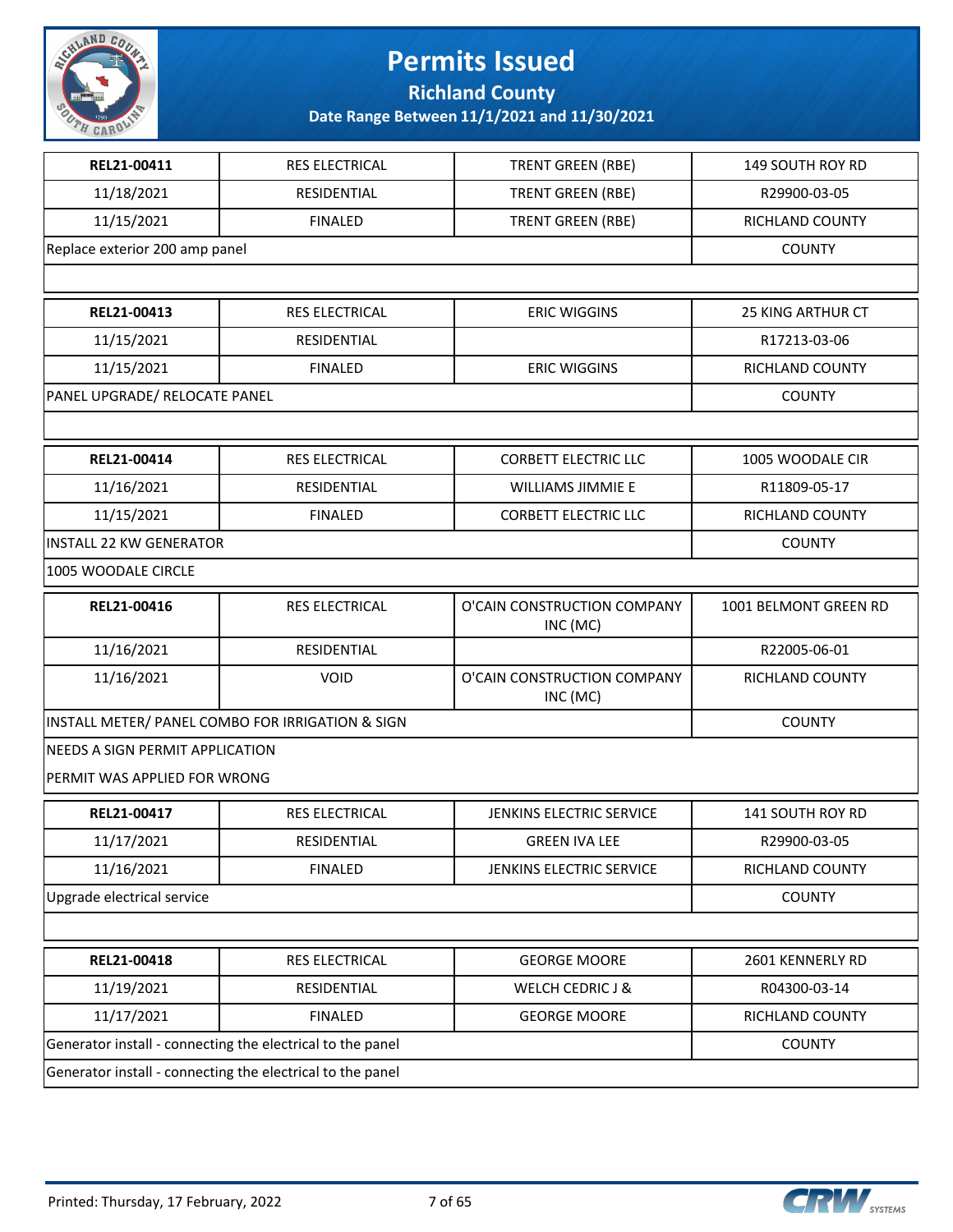

**Richland County**

| REL21-00419                      | RES ELECTRICAL             | NAM SIK KIM(ELECTRIC)                | 1430 CROSSING CREEK RD |  |  |
|----------------------------------|----------------------------|--------------------------------------|------------------------|--|--|
| 11/17/2021                       | RESIDENTIAL                |                                      | R27700-03-01           |  |  |
| 11/17/2021                       | <b>ISSUED</b>              | NAM SIK KIM(ELECTRIC)                | RICHLAND COUNTY        |  |  |
|                                  | REWIRE AND UPGRADE SERVICE |                                      |                        |  |  |
|                                  |                            |                                      |                        |  |  |
| REL21-00420                      | RES ELECTRICAL             | JENKINS ELECTRIC SERVICE             | 17 SHORELINE DR        |  |  |
| 11/18/2021                       | RESIDENTIAL                | <b>JOHNSON REATHA P</b>              | R23201-01-02           |  |  |
| 11/17/2021                       | <b>ISSUED</b>              | JENKINS ELECTRIC SERVICE             | <b>RICHLAND COUNTY</b> |  |  |
| Wire electrical in garage        |                            |                                      | <b>COUNTY</b>          |  |  |
|                                  |                            |                                      |                        |  |  |
| REL21-00421                      | <b>RES ELECTRICAL</b>      | <b>BOWMAN ELECTRICAL LLC</b>         | 920 OLD OAK DR         |  |  |
| 11/18/2021                       | RESIDENTIAL                |                                      | R11909-03-08           |  |  |
| 11/18/2021                       | <b>ISSUED</b>              | <b>BOWMAN ELECTRICAL LLC</b>         | RICHLAND COUNTY        |  |  |
| ADD GROUND ROD AND RESTORE POWER |                            |                                      | COUNTY                 |  |  |
|                                  |                            |                                      |                        |  |  |
| REL21-00422                      | <b>RES ELECTRICAL</b>      | <b>BRANCHE DARYL &amp; JEANNIFER</b> | 1140 CATE RD           |  |  |
| 11/19/2021                       | RESIDENTIAL                | <b>BRANCHE DARYL &amp; JEANNIFER</b> | R37200-04-22           |  |  |
| 11/19/2021                       | <b>ISSUED</b>              |                                      | RICHLAND COUNTY        |  |  |
| SERVICE POLE FOR PUMP ONLY       |                            |                                      | <b>COUNTY</b>          |  |  |
|                                  |                            |                                      |                        |  |  |
| REL21-00423                      | <b>RES ELECTRICAL</b>      | <b>CORBETT ELECTRIC LLC</b>          | 219 DAKOTA ST          |  |  |
| 11/19/2021                       | RESIDENTIAL                | EARLE MORRIS E & LINDA D             | R09508-03-03           |  |  |
| 11/19/2021                       | <b>ISSUED</b>              | <b>CORBETT ELECTRIC LLC</b>          | RICHLAND COUNTY        |  |  |
| <b>INSTALL 22 KW GENERATOR</b>   |                            |                                      | <b>COUNTY</b>          |  |  |
| 219 DAKOTA ST                    |                            |                                      |                        |  |  |
| REL21-00424                      | RES ELECTRICAL             | JENKINS ELECTRIC SERVICE             | 34 WESTPINE CT         |  |  |
| 11/24/2021                       | RESIDENTIAL                | AMBASHT JAMUNA P &                   | R05009-01-60           |  |  |
| 11/23/2021                       | <b>FINALED</b>             | JENKINS ELECTRIC SERVICE             | RICHLAND COUNTY        |  |  |
| Electrical service upgrade       |                            |                                      | <b>COUNTY</b>          |  |  |
|                                  |                            |                                      |                        |  |  |

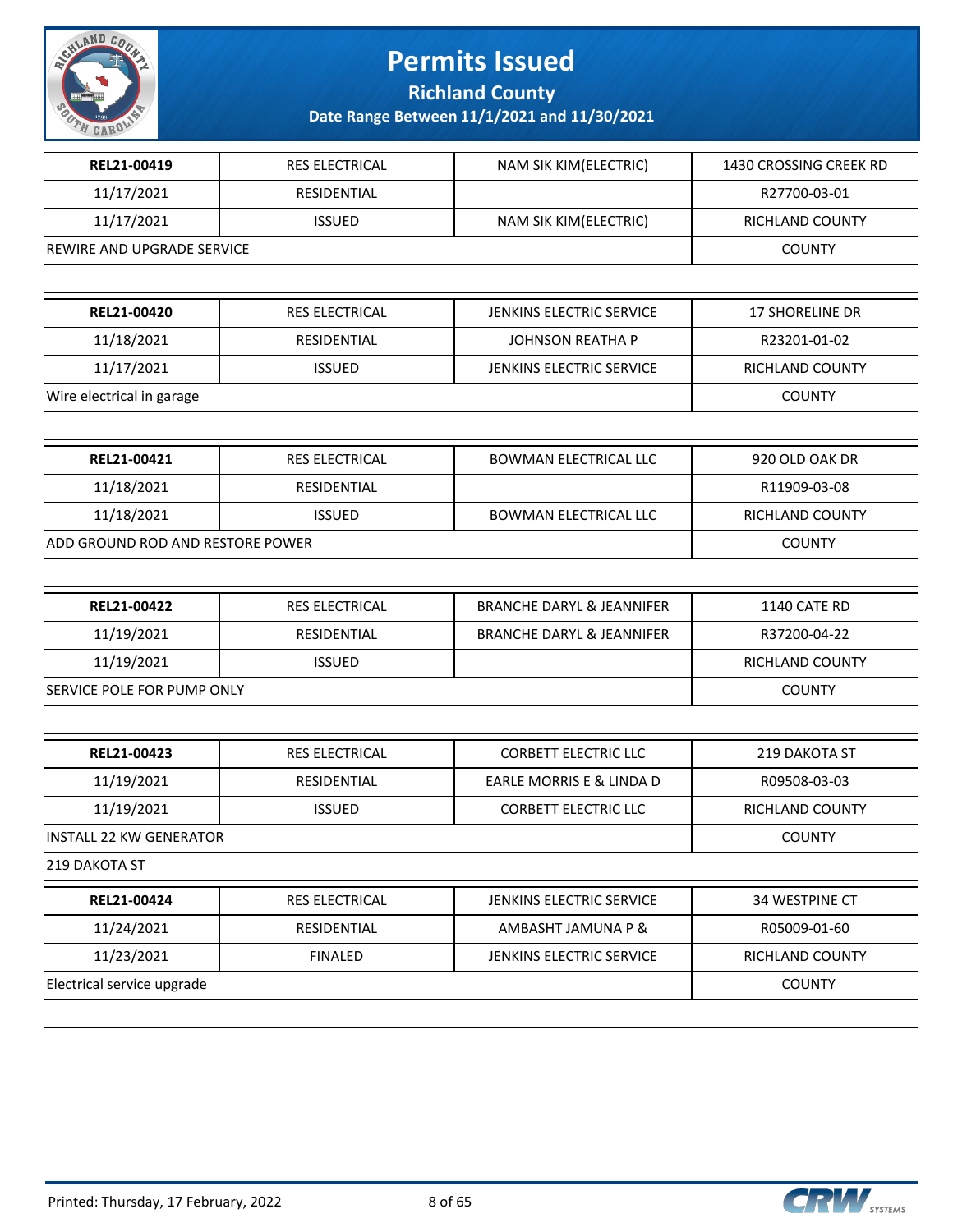

**Richland County**

| REL21-00425                          | <b>RES ELECTRICAL</b>                                                  | SURRETT STANLEY W & KIMBERLY H     | 308 STALLION DR        |
|--------------------------------------|------------------------------------------------------------------------|------------------------------------|------------------------|
| 11/23/2021                           | RESIDENTIAL                                                            | SURRETT STANLEY W & KIMBERLY H     | R26101-01-06           |
| 11/23/2021                           | <b>ISSUED</b>                                                          |                                    | RICHLAND COUNTY        |
| POWER TO WORKSHOP                    |                                                                        |                                    | <b>COUNTY</b>          |
|                                      |                                                                        |                                    |                        |
| REL21-00426                          | <b>RES ELECTRICAL</b>                                                  | <b>GIBSON ELECTRIC LLC</b>         | 1039 ROCKYKNOLL DR     |
| 11/24/2021                           | RESIDENTIAL                                                            | SC REALTY COLUMBIA LLC             | R09516-11-04           |
| 11/23/2021                           | <b>ISSUED</b>                                                          | <b>GIBSON ELECTRIC LLC</b>         | <b>RICHLAND COUNTY</b> |
| <b>Residential Electrical Wiring</b> |                                                                        |                                    | <b>COUNTY</b>          |
|                                      | We are the sub contractor on this project/ Master Permit # RBD21-01722 |                                    |                        |
| REL21-00427                          | <b>RES ELECTRICAL</b>                                                  | ELLIS ELECTRIC INC                 | 1129 WHITE HOUSE RD    |
| 11/24/2021                           | RESIDENTIAL                                                            |                                    | R13500-01-08           |
| 11/23/2021                           | <b>FINALED</b>                                                         | ELLIS ELECTRIC INC                 | RICHLAND COUNTY        |
| REBUILD EXISITING ELECTRICAL SERVICE |                                                                        |                                    | <b>COUNTY</b>          |
|                                      |                                                                        |                                    |                        |
| REL21-00428                          | RES ELECTRICAL                                                         | <b>ROBY SERVICES INC</b>           | 209 RICHLAND FARMS RD  |
| 11/30/2021                           | RESIDENTIAL                                                            |                                    | R30953-01-10           |
| 11/24/2021                           | <b>FINALED</b>                                                         | <b>ROBY SERVICES INC</b>           | RICHLAND COUNTY        |
| RELOCATING TWO CIRCUITS              |                                                                        |                                    | <b>COUNTY</b>          |
|                                      |                                                                        |                                    |                        |
| REL21-00429                          | <b>RES ELECTRICAL</b>                                                  | <b>CORBETT ELECTRIC LLC</b>        | 1224 PET SITES RD      |
| 11/30/2021                           | RESIDENTIAL                                                            | BRADLEY PAUL M & DIANA DIAZ        | R01700-04-48           |
| 11/29/2021                           | <b>ISSUED</b>                                                          | <b>CORBETT ELECTRIC LLC</b>        | RICHLAND COUNTY        |
| <b>INSTALL 22 KW GENERATOR</b>       |                                                                        |                                    | <b>COUNTY</b>          |
| 1224 PET SITES RD                    |                                                                        |                                    |                        |
| REL21-00430                          | RES ELECTRICAL                                                         | DIAMOND ELECTRICAL SERVICES LLC    | 1603 S BELTLINE BLVD   |
| 11/29/2021                           | RESIDENTIAL                                                            | <b>DINKINS LISA LOUISE</b>         | R13705-13-02           |
| 11/29/2021                           | <b>FINALED</b>                                                         | <b>Diamond Electrical Services</b> | RICHLAND COUNTY        |
|                                      |                                                                        |                                    | <b>COUNTY</b>          |
|                                      |                                                                        |                                    |                        |
|                                      |                                                                        |                                    |                        |

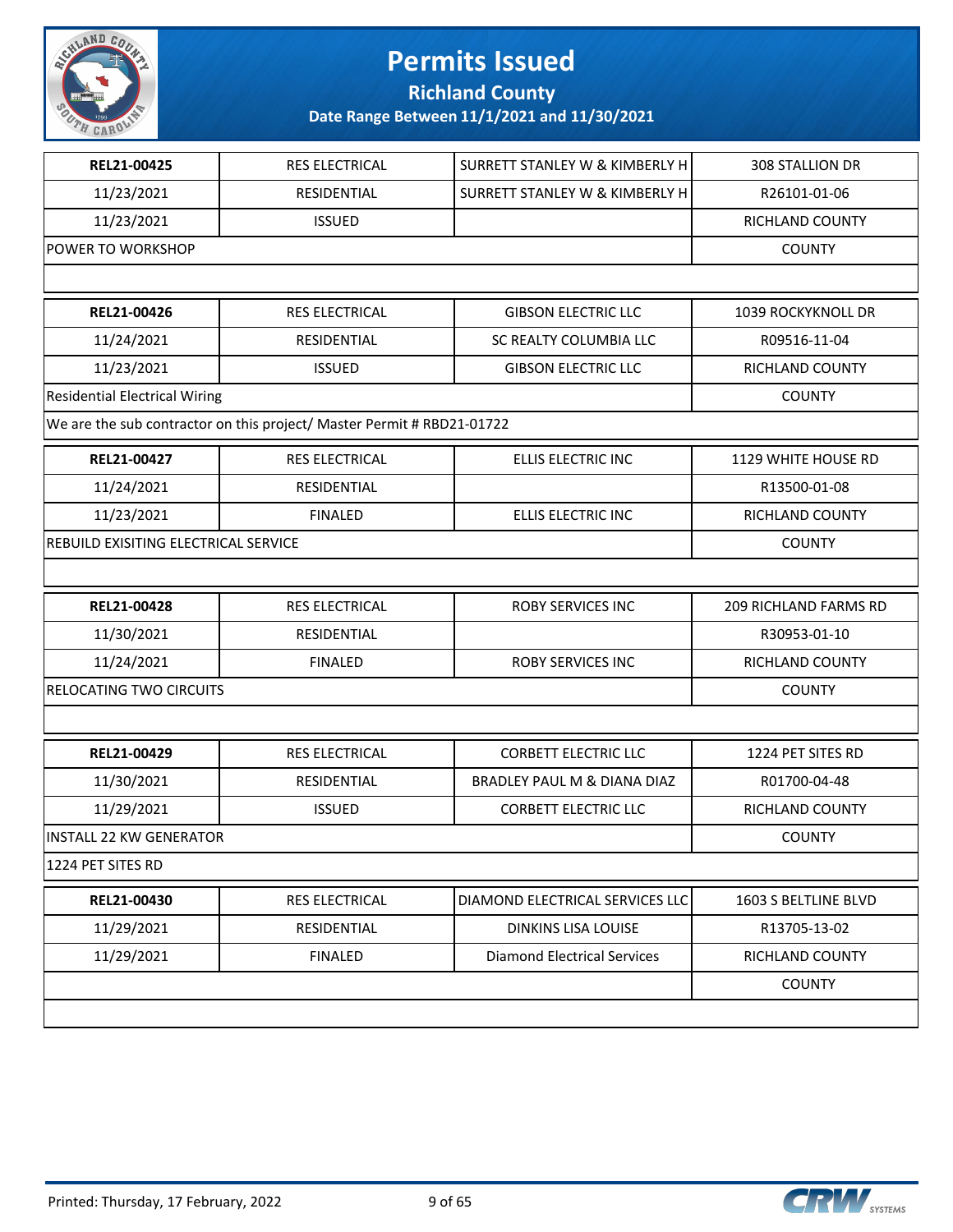

**Richland County**

**Date Range Between 11/1/2021 and 11/30/2021**

| REL21-00431    | <b>RES ELECTRICAL</b> | J KING PROPERTIES LLC        | 1617 VAN LINGLE AVE |
|----------------|-----------------------|------------------------------|---------------------|
| 11/29/2021     | RESIDENTIAL           | <b>J KING PROPERTIES LLC</b> | R06113-03-07        |
| 11/29/2021     | <b>ISSUED</b>         | <b>CLARENCE JOSEPH</b>       | RICHLAND COUNTY     |
| IUPGRADE PANEL |                       |                              | <b>COUNTY</b>       |
|                |                       |                              |                     |

#### **Number of RES ELECTRICAL/RESIDENTIAL Permits: 27**

| RMG21-01107                                      | RES MECHANICAL/GAS | AMERICAN RESIDENTIAL SERVICES<br><b>LLC</b> | <b>3002 KNIGHTBRIDGE RD</b> |
|--------------------------------------------------|--------------------|---------------------------------------------|-----------------------------|
| 11/3/2021                                        | Unassigned         | <b>FREIHOFER STEPHEN E &amp;</b>            | R19907-05-05                |
| 10/1/2021                                        | <b>ISSUED</b>      | AMERICAN RESIDENTIAL SERVICES<br><b>LLC</b> | RICHLAND COUNTY             |
| Duct work                                        |                    |                                             | <b>COUNTY</b>               |
|                                                  |                    |                                             |                             |
| RMG21-01183                                      | RES MECHANICAL/GAS | JOE BURNS HEATING AND AIR LLC               | 1425 LONER RD               |
| 11/3/2021                                        | Unassigned         | LATHAM JESSY ANDREW                         | R12600-05-46                |
| 10/25/2021                                       | <b>ISSUED</b>      | JOE BURNS HEATING AND AIR LLC               | <b>RICHLAND COUNTY</b>      |
| Install: Trane Run Tru 2.5 ton down and 3 ton up | <b>COUNTY</b>      |                                             |                             |
|                                                  |                    |                                             |                             |
| RMG21-01194                                      | RES MECHANICAL/GAS | AMERICAN RESIDENTIAL SERVICES<br><b>LLC</b> | 260 CHIPPEWA DR             |
| 11/3/2021                                        | Unassigned         | LADLER JAMES EDWARD                         | R06014-02-02                |
| 10/28/2021                                       | <b>ISSUED</b>      | AMERICAN RESIDENTIAL SERVICES<br>LLC        | RICHLAND COUNTY             |
| <b>HVAC Change out</b>                           |                    |                                             | <b>COUNTY</b>               |
|                                                  |                    |                                             |                             |
| RMG21-01195                                      | RES MECHANICAL/GAS | AMERICAN RESIDENTIAL SERVICES<br><b>LLC</b> | 1442 WINYAH DR              |
| 11/3/2021                                        | Unassigned         | <b>WARRINGTON CHARLES F</b>                 | R09308-07-07                |
| 10/28/2021                                       | <b>ISSUED</b>      | AMERICAN RESIDENTIAL SERVICES<br>LLC        | RICHLAND COUNTY             |
| <b>HVAC Change out</b>                           |                    |                                             | <b>COUNTY</b>               |
|                                                  |                    |                                             |                             |

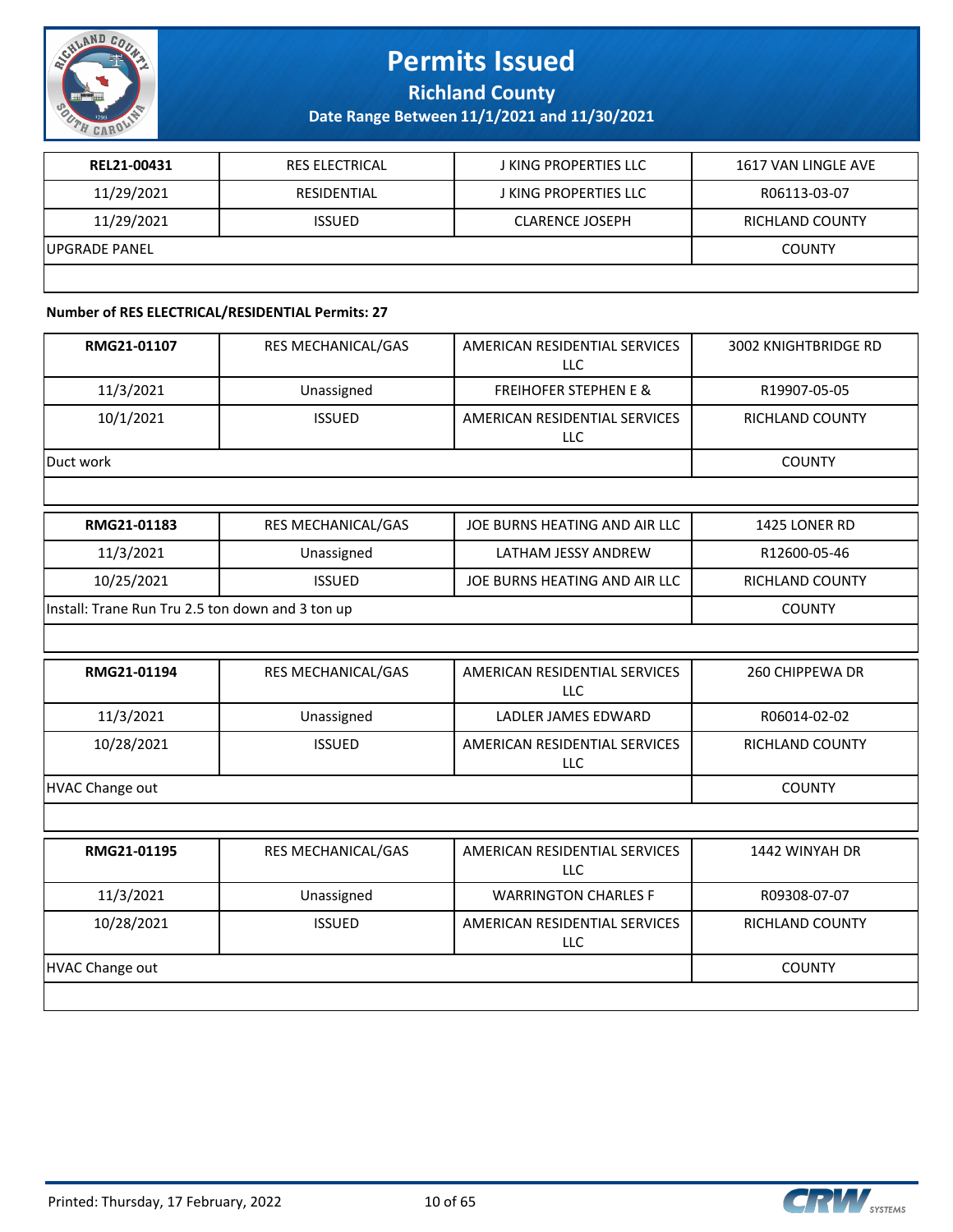

**Richland County**

**Date Range Between 11/1/2021 and 11/30/2021**

| RMG21-01199     | <b>RES MECHANICAL/GAS</b> | AMERICAN RESIDENTIAL SERVICES<br>LLC | 1785 CHELTENHAM LN     |
|-----------------|---------------------------|--------------------------------------|------------------------|
| 11/8/2021       | Unassigned                | <b>BROOME JUSTIN &amp; TIFFANY L</b> | R19711-01-02           |
| 11/3/2021       | <b>ISSUED</b>             | AMERICAN RESIDENTIAL SERVICES<br>LLC | <b>RICHLAND COUNTY</b> |
| HVAC Change out |                           |                                      | <b>COUNTY</b>          |

| RMG21-01200                                | <b>RES MECHANICAL/GAS</b> | <b>CASSELL BROTHERS HEATING &amp;</b><br>COOLING LLC        | 200 PLACID DR          |
|--------------------------------------------|---------------------------|-------------------------------------------------------------|------------------------|
| 11/4/2021                                  | Unassigned                | <b>CHADDICK ROGER J</b>                                     | R02314-01-46           |
| 11/4/2021                                  | <b>ISSUED</b>             | <b>CASSELL BROTHERS HEATING &amp;</b><br><b>COOLING LLC</b> | <b>RICHLAND COUNTY</b> |
| INSTALL 3 TON AC CONDENSER, COIL & FURNACE | <b>COUNTY</b>             |                                                             |                        |

200 PLACID DR

| RMG21-01201          | <b>RES MECHANICAL/GAS</b> | <b>CASSELL BROTHERS HEATING &amp;</b><br><b>COOLING LLC</b> | <b>1617 WHITEFORD RD</b> |
|----------------------|---------------------------|-------------------------------------------------------------|--------------------------|
| 11/4/2021            | Unassigned                | <b>GIBBONS KENNETH W</b>                                    | R07404-01-08             |
| 11/4/2021            | <b>ISSUED</b>             | <b>CASSELL BROTHERS HEATING &amp;</b><br><b>COOLING LLC</b> | <b>RICHLAND COUNTY</b>   |
| IINSTALL GAS FURNACE | <b>COUNTY</b>             |                                                             |                          |

1617 WHITEFORD RD

| RMG21-01202                           | <b>RES MECHANICAL/GAS</b> | CASSELL BROTHERS HEATING &<br>COOLING LLC            | <b>9 FEATHERFOIL CT</b> |
|---------------------------------------|---------------------------|------------------------------------------------------|-------------------------|
| 11/4/2021                             | Unassigned                | <b>BROWN HEZEKIAH 111 &amp;</b>                      | R01506-12-09            |
| 11/4/2021                             | <b>ISSUED</b>             | <b>CASSELL BROTHERS HEATING &amp;</b><br>COOLING LLC | <b>RICHLAND COUNTY</b>  |
| <b>IINSTALL 3 TON SPLIT HEAT PUMP</b> |                           |                                                      | <b>COUNTY</b>           |

9 FEATHERFOIL CT

| RMG21-01203                                  | <b>RES MECHANICAL/GAS</b> | <b>CASSELL BROTHERS HEATING &amp;</b><br>COOLING LLC | 519 SLICES WAY  |
|----------------------------------------------|---------------------------|------------------------------------------------------|-----------------|
| 11/4/2021                                    | Unassigned                | <b>OWENS JOHN W &amp; ANNA S</b>                     | R01412-17-05    |
| 11/4/2021                                    | <b>ISSUED</b>             | <b>CASSELL BROTHERS HEATING &amp;</b><br>COOLING LLC | RICHLAND COUNTY |
| INSTALL 2.5 TON AC CONDENSER, COIL & FURNACE | <b>COUNTY</b>             |                                                      |                 |
| <b>519 SLICES WAY</b>                        |                           |                                                      |                 |

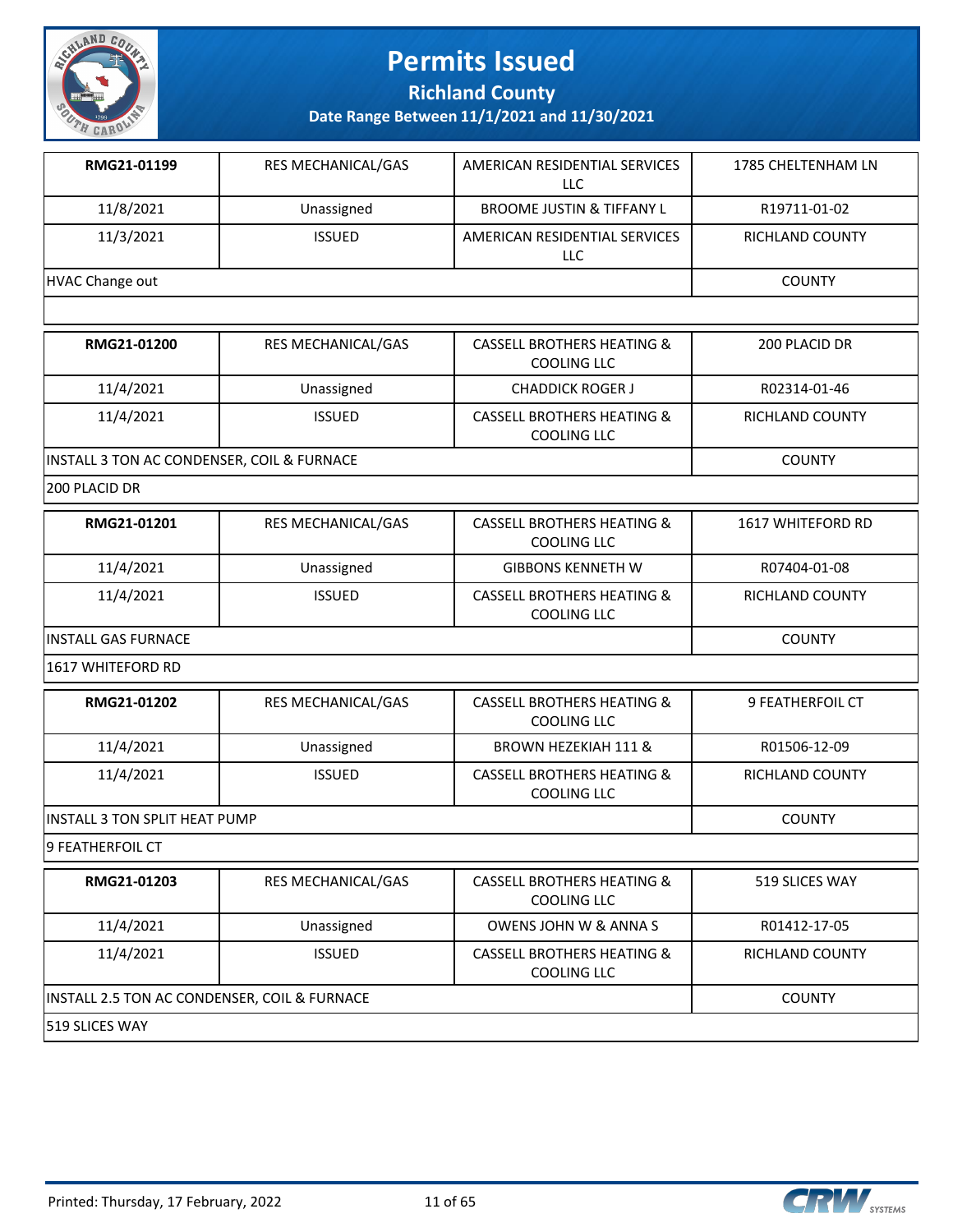

**Richland County**

**Date Range Between 11/1/2021 and 11/30/2021**

| RMG21-01204                              | RES MECHANICAL/GAS        | CASSELL BROTHERS HEATING &<br>COOLING LLC            | 2808 VINEWOOD PL       |  |
|------------------------------------------|---------------------------|------------------------------------------------------|------------------------|--|
| 11/4/2021                                | Unassigned                | <b>SMALLS ALCYON B</b>                               | R19905-06-01           |  |
| 11/4/2021                                | <b>ISSUED</b>             | <b>CASSELL BROTHERS HEATING &amp;</b><br>COOLING LLC | <b>RICHLAND COUNTY</b> |  |
| INSTALL 4 TON GAS PACK & DUCT CHANGE OUT | <b>COUNTY</b>             |                                                      |                        |  |
| 2808 VINEWOOD PLACE                      |                           |                                                      |                        |  |
| RMG21-01205                              | <b>RES MECHANICAL/GAS</b> | AMERICAN RESIDENTIAL SERVICES<br>LLC.                | <b>39 EASTPINE CT</b>  |  |
| 11/8/2021                                | Unassigned                | <b>COOK GWENDOLYN</b>                                | R05009-02-38           |  |

11/4/2021 ISSUED AMERICAN RESIDENTIAL SERVICES

HVAC Change out **COUNTY** 

| RMG21-01206            | <b>RES MECHANICAL/GAS</b> | AMERICAN RESIDENTIAL SERVICES<br>LLC | <b>8 BIRCHBARK CT</b> |
|------------------------|---------------------------|--------------------------------------|-----------------------|
| 11/8/2021              | Unassigned                | JOHNSON CORY L &                     | R23105-05-04          |
| 11/4/2021              | <b>ISSUED</b>             | AMERICAN RESIDENTIAL SERVICES<br>LLC | RICHLAND COUNTY       |
| <b>HVAC Change out</b> |                           |                                      | <b>COUNTY</b>         |

LLC

| RMG21-01207     | <b>RES MECHANICAL/GAS</b> | AMERICAN RESIDENTIAL SERVICES<br>LLC | 201 SHAMLEY GREEN DR   |
|-----------------|---------------------------|--------------------------------------|------------------------|
| 11/8/2021       | Unassigned                | BENJAMIN ANTHONY LEE AKA             | R23004-07-32           |
| 11/4/2021       | <b>ISSUED</b>             | AMERICAN RESIDENTIAL SERVICES<br>LLC | <b>RICHLAND COUNTY</b> |
| HVAC Change out |                           |                                      | <b>COUNTY</b>          |

| RMG21-01208 | <b>RES MECHANICAL/GAS</b> | AMERICAN RESIDENTIAL SERVICES<br><b>LLC</b> | 107 HARRINGTON LN |
|-------------|---------------------------|---------------------------------------------|-------------------|
| 11/8/2021   | Unassigned                | CRUZ DOMINGO R & ARMINDA                    | R22902-01-80      |
| 11/4/2021   | <b>ISSUED</b>             | AMERICAN RESIDENTIAL SERVICES<br>LLC        | RICHLAND COUNTY   |
| Duct work   |                           |                                             | <b>COUNTY</b>     |
|             |                           |                                             |                   |



RICHLAND COUNTY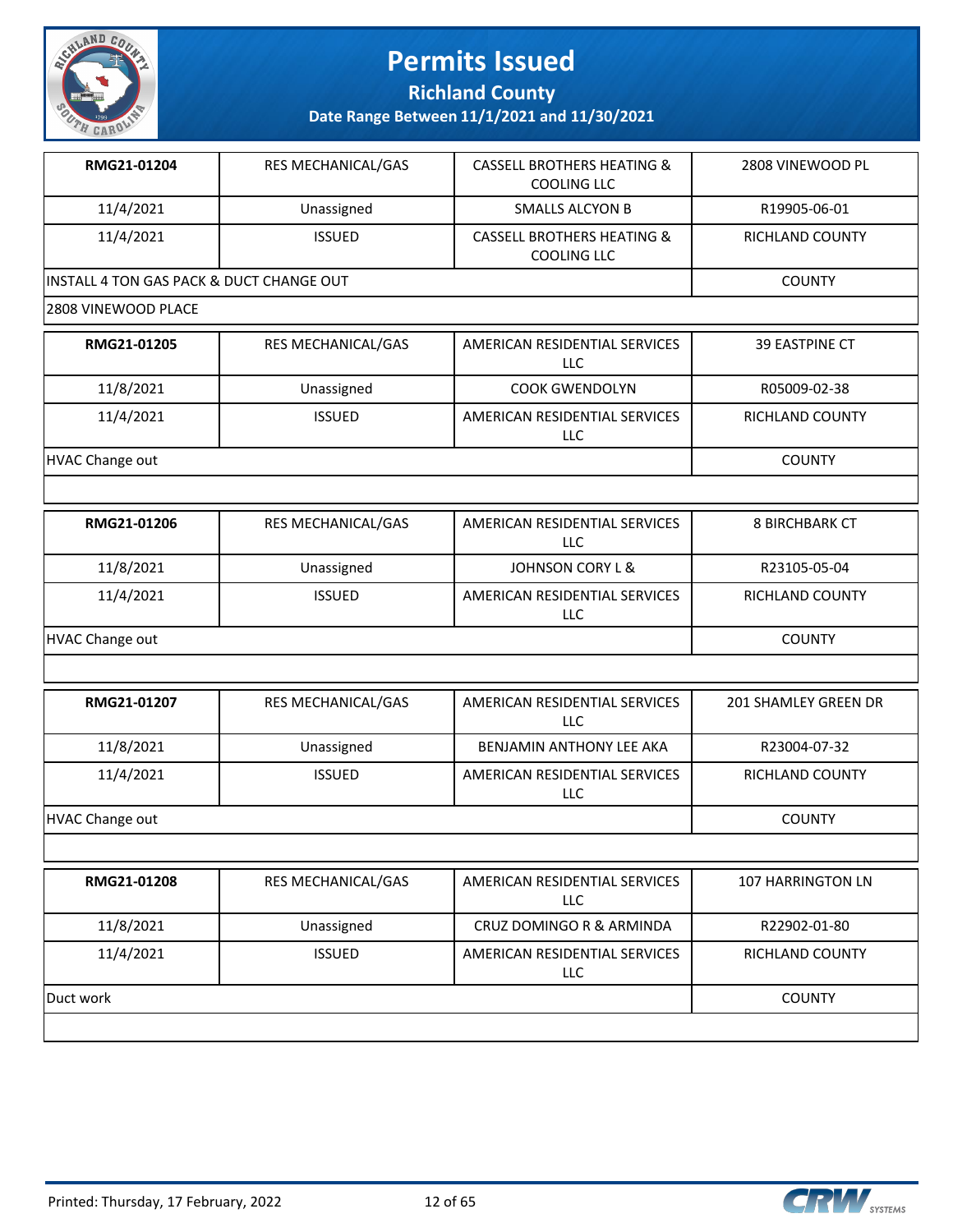

**Richland County**

| RMG21-01209                   | RES MECHANICAL/GAS        | AMERICAN RESIDENTIAL SERVICES<br><b>LLC</b>                 | 326 DELAINE WOODS DR          |
|-------------------------------|---------------------------|-------------------------------------------------------------|-------------------------------|
| 11/8/2021                     | Unassigned                | <b>HUGHES MATTHEW E</b>                                     | R05108-03-25                  |
| 11/4/2021                     | <b>ISSUED</b>             | AMERICAN RESIDENTIAL SERVICES<br>LLC                        | RICHLAND COUNTY               |
| <b>HVAC Change out</b>        |                           |                                                             | <b>COUNTY</b>                 |
|                               |                           |                                                             |                               |
| RMG21-01210                   | RES MECHANICAL/GAS        | <b>CASSELL BROTHERS HEATING &amp;</b><br><b>COOLING LLC</b> | <b>108 RIDEOUTTE POINT RD</b> |
| 11/8/2021                     | Unassigned                | <b>EVANS NANCY MARCHELE &amp;</b>                           | R02304-01-11                  |
| 11/4/2021                     | <b>ISSUED</b>             | <b>CASSELL BROTHERS HEATING &amp;</b><br><b>COOLING LLC</b> | RICHLAND COUNTY               |
| <b>INSTALL 3 TON GAS PACK</b> |                           |                                                             | <b>COUNTY</b>                 |
| 108 RIDEOUTTE POINT RD        |                           |                                                             |                               |
| RMG21-01211                   | RES MECHANICAL/GAS        | <b>CASSELL BROTHERS HEATING &amp;</b><br><b>COOLING LLC</b> | 7718 SKYLARK DR               |
| 11/8/2021                     | Unassigned                | HUNT RUTH H & DANIEL                                        | R19107-03-03                  |
| 11/5/2021                     | <b>ISSUED</b>             | <b>CASSELL BROTHERS HEATING &amp;</b><br><b>COOLING LLC</b> | RICHLAND COUNTY               |
| <b>INSTALL 2 TON GAS PACK</b> | <b>COUNTY</b>             |                                                             |                               |
| 7718 SKYLARK DR               |                           |                                                             |                               |
| RMG21-01212                   | RES MECHANICAL/GAS        | <b>CAROLINA CONDITIONS LLC</b>                              | 5 HOLLYHILL CT                |
| 11/8/2021                     | Unassigned                | <b>MELTON ANN FRAZIER</b>                                   | R02611-04-12                  |
| 11/5/2021                     | <b>ISSUED</b>             | <b>CAROLINA CONDITIONS LLC</b>                              | RICHLAND COUNTY               |
| <b>HVAC replamcement</b>      |                           |                                                             | <b>COUNTY</b>                 |
|                               |                           |                                                             |                               |
| RMG21-01213                   | <b>RES MECHANICAL/GAS</b> | AIR MASTER HTG & AC LLC                                     | 6811 WEDGEFIELD RD            |
| 11/5/2021                     | Unassigned                |                                                             | R16905-04-06                  |
| 11/5/2021                     | <b>ISSUED</b>             | AIR MASTER HTG & AC LLC                                     | RICHLAND COUNTY               |
| <b>INSTALL 3 TON GAS PACK</b> |                           |                                                             | <b>COUNTY</b>                 |
|                               |                           |                                                             |                               |
| RMG21-01214                   | RES MECHANICAL/GAS        | AMERICAN RESIDENTIAL SERVICES<br>LLC                        | 221 HODSON HALL DR            |
| 11/8/2021                     | Unassigned                | KEE AURA M & ANTHONY E                                      | R23012-04-07                  |
| 11/8/2021                     | <b>ISSUED</b>             | AMERICAN RESIDENTIAL SERVICES<br>LLC                        | RICHLAND COUNTY               |
| HVAC Change out               |                           |                                                             | <b>COUNTY</b>                 |



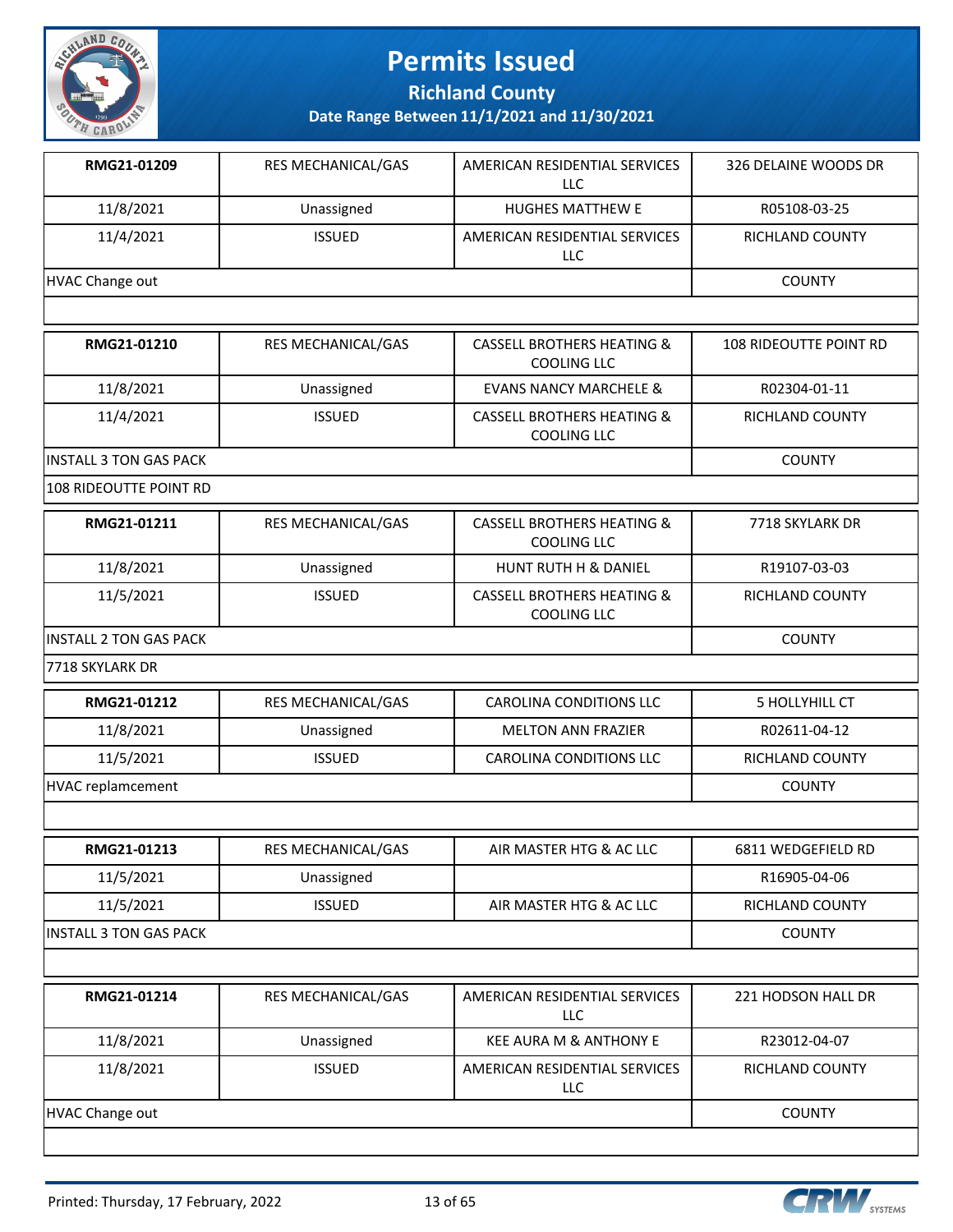

**Richland County**

**Date Range Between 11/1/2021 and 11/30/2021**

| RMG21-01215     | <b>RES MECHANICAL/GAS</b> | AMERICAN RESIDENTIAL SERVICES<br>LLC | 1717 FAIRLAMB AVE |
|-----------------|---------------------------|--------------------------------------|-------------------|
| 11/8/2021       | Unassigned                | <b>ASHLEY BURKE</b>                  | R19604-04-03      |
| 11/8/2021       | <b>ISSUED</b>             | AMERICAN RESIDENTIAL SERVICES<br>LLC | RICHLAND COUNTY   |
| HVAC Change out |                           |                                      | <b>COUNTY</b>     |

| RMG21-01216                    | <b>RES MECHANICAL/GAS</b> | CASSELL BROTHERS HEATING &<br>COOLING LLC                   | 128 HOLLINGWOOD DR |
|--------------------------------|---------------------------|-------------------------------------------------------------|--------------------|
| 11/9/2021                      | Unassigned                | MCCLENDON MICHAEL W &                                       | R22704-04-36       |
| 11/8/2021                      | <b>ISSUED</b>             | <b>CASSELL BROTHERS HEATING &amp;</b><br><b>COOLING LLC</b> | RICHLAND COUNTY    |
| <b>IINSTALL 3 TON GAS PACK</b> |                           |                                                             | <b>COUNTY</b>      |

128 HOLLINGWOOD DR

| RMG21-01217                    | <b>RES MECHANICAL/GAS</b> | CASSELL BROTHERS HEATING &<br>COOLING LLC        | 228 STONEMONT DR |
|--------------------------------|---------------------------|--------------------------------------------------|------------------|
| 11/9/2021                      | Unassigned                | l CONGDON DOUGLAS S & MELINDA                    | R04201-02-06     |
| 11/8/2021                      | <b>ISSUED</b>             | CASSELL BROTHERS HEATING &<br><b>COOLING LLC</b> | RICHLAND COUNTY  |
| IINSTALL 2 TON SPLIT HEAT PUMP |                           |                                                  | <b>COUNTY</b>    |

228 STONEMONT DR

| RMG21-01218                          | <b>RES MECHANICAL/GAS</b>       | CASSELL BROTHERS HEATING &<br>COOLING LLC            | 503 GOODWIN WAY        |  |
|--------------------------------------|---------------------------------|------------------------------------------------------|------------------------|--|
| 11/9/2021                            | Unassigned                      | <b>WESTON WILLIE RAY</b>                             | R30200-05-51           |  |
| 11/8/2021                            | <b>ISSUED</b>                   | <b>CASSELL BROTHERS HEATING &amp;</b><br>COOLING LLC | RICHLAND COUNTY        |  |
|                                      | <b>INSTALL 2.5 TON GAS PACK</b> |                                                      |                        |  |
| 503 GOODWIN WAY                      |                                 |                                                      |                        |  |
| RMG21-01219                          | <b>RES MECHANICAL/GAS</b>       | <b>CASSELL BROTHERS HEATING &amp;</b><br>COOLING LLC | 336 ANCHOR BEND DR     |  |
| 11/9/2021                            | Unassigned                      | <b>PADULA FAMILY TRUST</b>                           | R01412-06-06           |  |
| 11/8/2021                            | <b>ISSUED</b>                   | CASSELL BROTHERS HEATING &<br>COOLING LLC            | <b>RICHLAND COUNTY</b> |  |
| <b>INSTALL 3 TON SPLIT HEAT PUMP</b> |                                 |                                                      | <b>COUNTY</b>          |  |
| 336 ANCHOR BEND DR                   |                                 |                                                      |                        |  |

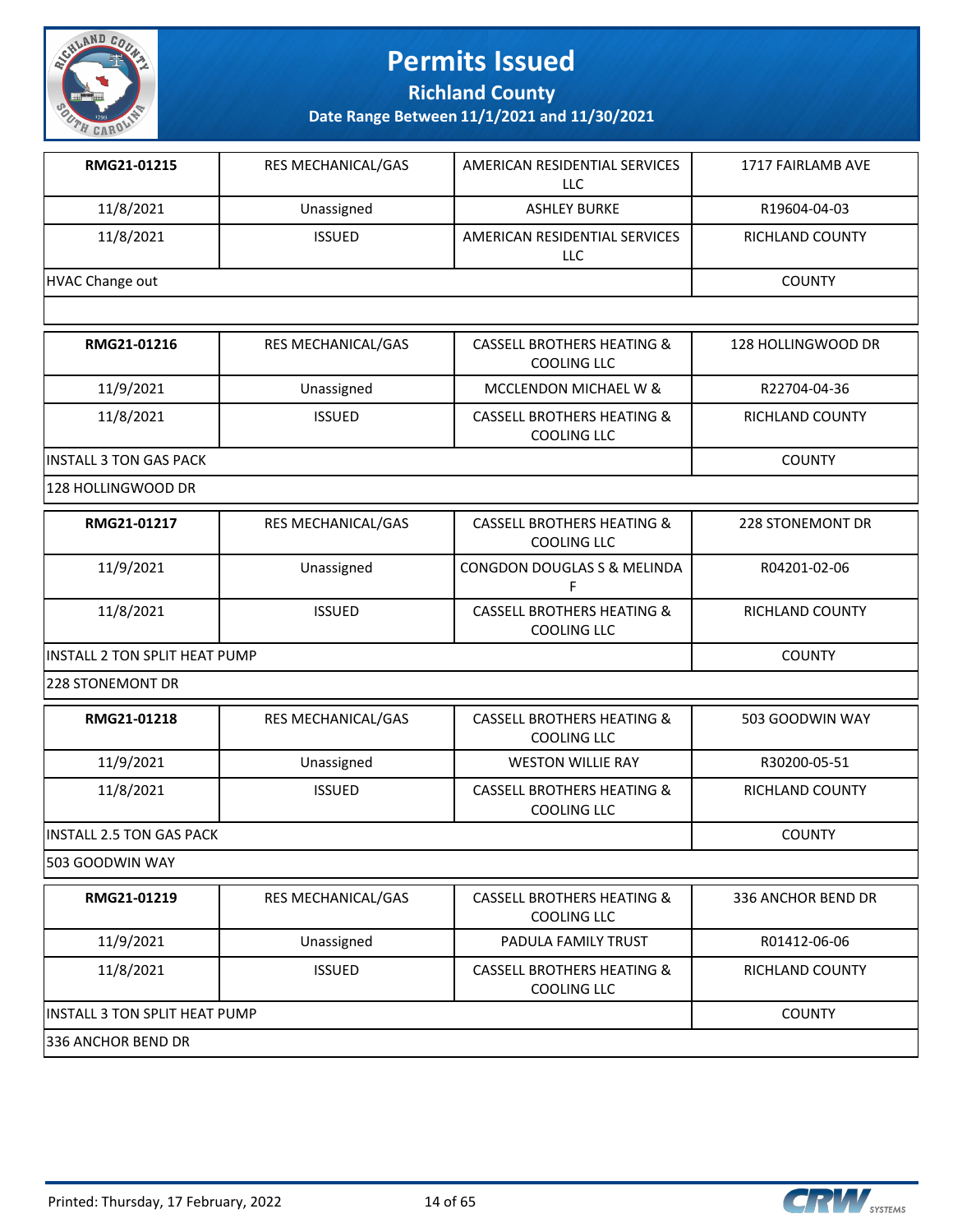

**Richland County**

| RMG21-01220                                               | RES MECHANICAL/GAS                                      | <b>CASSELL BROTHERS HEATING &amp;</b><br>COOLING LLC        | <b>6416 WHITEOAK RD</b>  |  |  |
|-----------------------------------------------------------|---------------------------------------------------------|-------------------------------------------------------------|--------------------------|--|--|
| 11/9/2021                                                 | Unassigned                                              | <b>CHAMPAGNE RAYMOND F</b>                                  | R16807-05-08             |  |  |
| 11/8/2021                                                 | <b>ISSUED</b>                                           | <b>CASSELL BROTHERS HEATING &amp;</b><br><b>COOLING LLC</b> | RICHLAND COUNTY          |  |  |
|                                                           | INSTALL 4 TON GAS PACK AND DUCT CHANGEOUT               |                                                             |                          |  |  |
| 6416 WHITE OAK DR                                         |                                                         |                                                             |                          |  |  |
| RMG21-01222                                               | RES MECHANICAL/GAS                                      | AMERICAN RESIDENTIAL SERVICES<br>LLC                        | 8423 GARNERS FERRY RD    |  |  |
| 11/16/2021                                                | Unassigned                                              | <b>JONES MARIA L</b>                                        | R21800-05-02             |  |  |
| 11/9/2021                                                 | <b>ISSUED</b>                                           | AMERICAN RESIDENTIAL SERVICES<br><b>LLC</b>                 | RICHLAND COUNTY          |  |  |
| <b>HVAC Change out</b>                                    |                                                         |                                                             | <b>COUNTY</b>            |  |  |
|                                                           |                                                         |                                                             |                          |  |  |
| RMG21-01223                                               | RES MECHANICAL/GAS                                      | <b>SUPERIOR PLUMBING &amp; GAS INC</b>                      | 217 CAMDEN CHASE         |  |  |
| 11/9/2021                                                 | Unassigned                                              | <b>HESS DANIEL R &amp; LAURA L</b>                          | R25701-05-16             |  |  |
| 11/9/2021                                                 | <b>ISSUED</b>                                           | SUPERIOR PLUMBING & GAS INC                                 | RICHLAND COUNTY          |  |  |
| Install gas line for pool heater.                         | <b>COUNTY</b>                                           |                                                             |                          |  |  |
|                                                           | Need release called into Dominion to change meter to 2# |                                                             |                          |  |  |
| RMG21-01224                                               | RES MECHANICAL/GAS                                      | <b>CASSELL BROTHERS HEATING &amp;</b><br><b>COOLING LLC</b> | <b>1653 HAVILAND CIR</b> |  |  |
| 11/12/2021                                                | Unassigned                                              | DOWLING JOE L                                               | R06209-01-17             |  |  |
| 11/9/2021                                                 | <b>ISSUED</b>                                           | <b>CASSELL BROTHERS HEATING &amp;</b><br><b>COOLING LLC</b> | RICHLAND COUNTY          |  |  |
| INSTALL 3 TON AC, COIL & FURNACE, 1.5 TON SPLIT HEAT PUMP | <b>COUNTY</b>                                           |                                                             |                          |  |  |
| 1653 HAVILAND CIRCLE                                      |                                                         |                                                             |                          |  |  |
| <b>RMG21-01225</b>                                        | RES MECHANICAL/GAS                                      | AMERICAN RESIDENTIAL SERVICES<br>LLC                        | 11038 TWO NOTCH RD       |  |  |
| 11/16/2021                                                | Unassigned                                              | <b>GREENE CLEMENT C</b>                                     | R29000-02-43             |  |  |
| 11/10/2021                                                | <b>ISSUED</b>                                           | AMERICAN RESIDENTIAL SERVICES<br><b>LLC</b>                 | RICHLAND COUNTY          |  |  |
| <b>HVAC Change out</b>                                    |                                                         |                                                             | <b>COUNTY</b>            |  |  |
|                                                           |                                                         |                                                             |                          |  |  |
| RMG21-01226                                               | RES MECHANICAL/GAS                                      | CAROLINA CONDITIONS LLC                                     | <b>106 DOE DR</b>        |  |  |
| 11/10/2021                                                | Unassigned                                              | <b>CHRISSY TAYLOR TRUST</b>                                 | R28116-02-03             |  |  |
| 11/10/2021                                                | <b>ISSUED</b>                                           | CAROLINA CONDITIONS LLC                                     | RICHLAND COUNTY          |  |  |
| <b>HVAC replacement</b>                                   |                                                         |                                                             | <b>COUNTY</b>            |  |  |
|                                                           |                                                         |                                                             |                          |  |  |

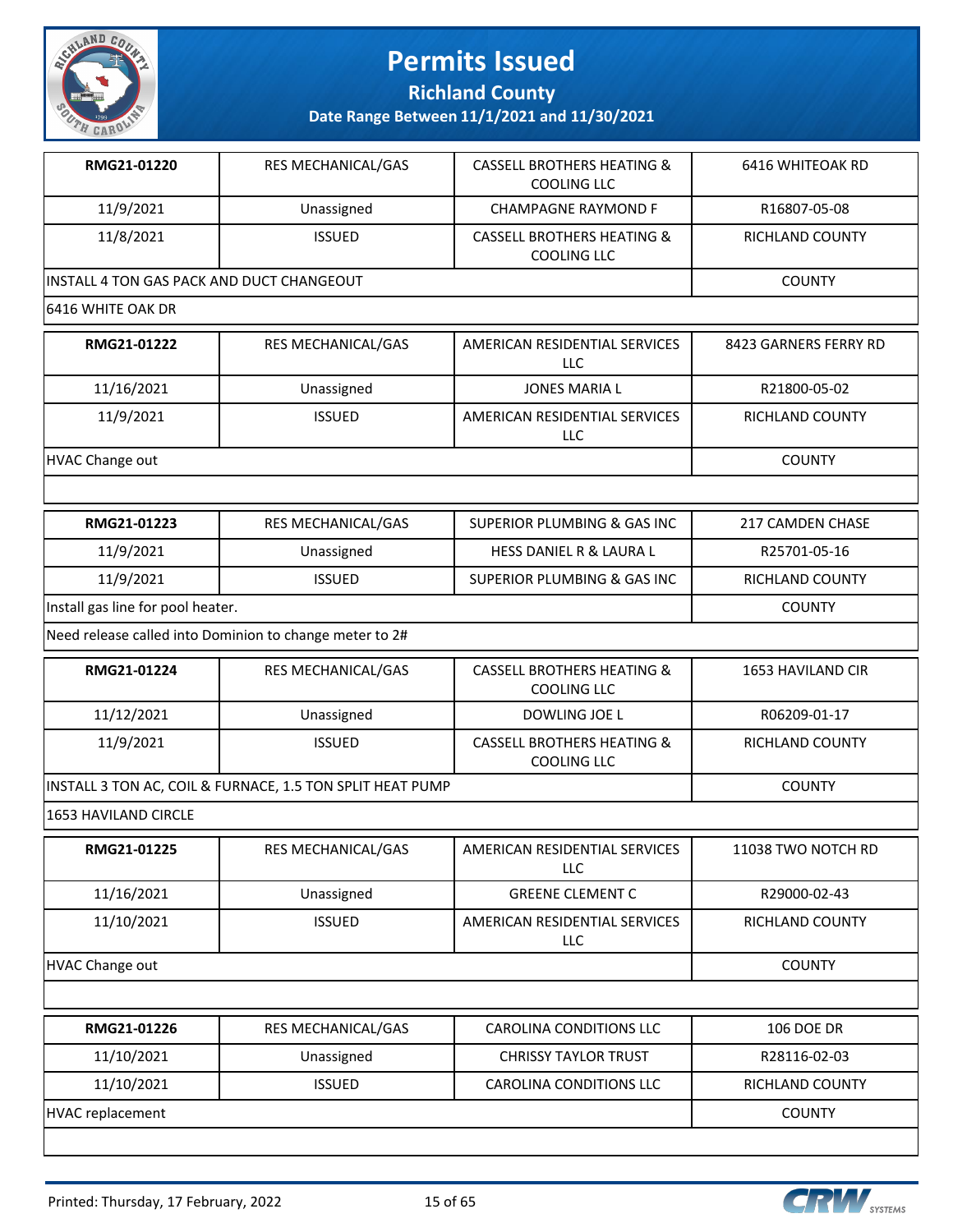

**Richland County**

| RMG21-01227             | RES MECHANICAL/GAS | LEVER REPAIRS INC                           | 104 PINE LOOP DR        |
|-------------------------|--------------------|---------------------------------------------|-------------------------|
| 11/10/2021              | Unassigned         | WIEGNER ERICH & ANNA / JTWRS                | R17706-01-73            |
| 11/10/2021              | <b>ISSUED</b>      | LEVER REPAIRS INC                           | RICHLAND COUNTY         |
| Install new HVAC system |                    |                                             | <b>COUNTY</b>           |
|                         |                    |                                             |                         |
| RMG21-01229             | RES MECHANICAL/GAS | AMERICAN RESIDENTIAL SERVICES<br><b>LLC</b> | <b>186 WATERFORD DR</b> |
| 11/16/2021              | Unassigned         | RISE WEALTH ADVISORS LLC                    | R07516-03-21            |
| 11/10/2021              | <b>ISSUED</b>      | AMERICAN RESIDENTIAL SERVICES<br>LLC        | RICHLAND COUNTY         |
| <b>HVAC Change out</b>  |                    |                                             | <b>COUNTY</b>           |
|                         |                    |                                             |                         |
| RMG21-01230             | RES MECHANICAL/GAS | AMERICAN RESIDENTIAL SERVICES<br><b>LLC</b> | 155 SOUTH BLUFF LN      |
| 11/16/2021              | Unassigned         | <b>SMITH PAM</b>                            | R24200-02-45            |
| 11/11/2021              | <b>ISSUED</b>      | AMERICAN RESIDENTIAL SERVICES<br>LLC        | RICHLAND COUNTY         |
| HVAC Change out         |                    |                                             | <b>COUNTY</b>           |
|                         |                    |                                             |                         |
| RMG21-01231             | RES MECHANICAL/GAS | AMERICAN RESIDENTIAL SERVICES<br>LLC        | 136 FRIEND WAY RD       |
| 11/16/2021              | Unassigned         | SMITH CONTEEN A                             | R37000-01-23            |
| 11/11/2021              | <b>ISSUED</b>      | AMERICAN RESIDENTIAL SERVICES<br><b>LLC</b> | RICHLAND COUNTY         |
| HVAC Change out         |                    |                                             | <b>COUNTY</b>           |
|                         |                    |                                             |                         |
| RMG21-01232             | RES MECHANICAL/GAS | AMERICAN RESIDENTIAL SERVICES<br>LLC        | 2901 PLYMOUTH ROCK RD   |
| 11/16/2021              | Unassigned         | THOMPSON ROSIE L & RUSSELL S                | R19116-03-04            |
| 11/11/2021              | <b>ISSUED</b>      | AMERICAN RESIDENTIAL SERVICES<br>LLC        | RICHLAND COUNTY         |
| <b>HVAC Change out</b>  |                    |                                             | <b>COUNTY</b>           |
|                         |                    |                                             |                         |
| RMG21-01235             | RES MECHANICAL/GAS | <b>GREEN DOT HEATING &amp; AIR</b>          | 122 CEDAR GLEN LN       |
| 11/24/2021              | Unassigned         | <b>WALTERS BRITTANY E</b>                   | R19712-03-44            |
| 11/11/2021              | <b>ISSUED</b>      | <b>GREEN DOT HEATING &amp; AIR</b>          | RICHLAND COUNTY         |
| install new hvac        |                    |                                             | <b>COUNTY</b>           |
|                         |                    |                                             |                         |

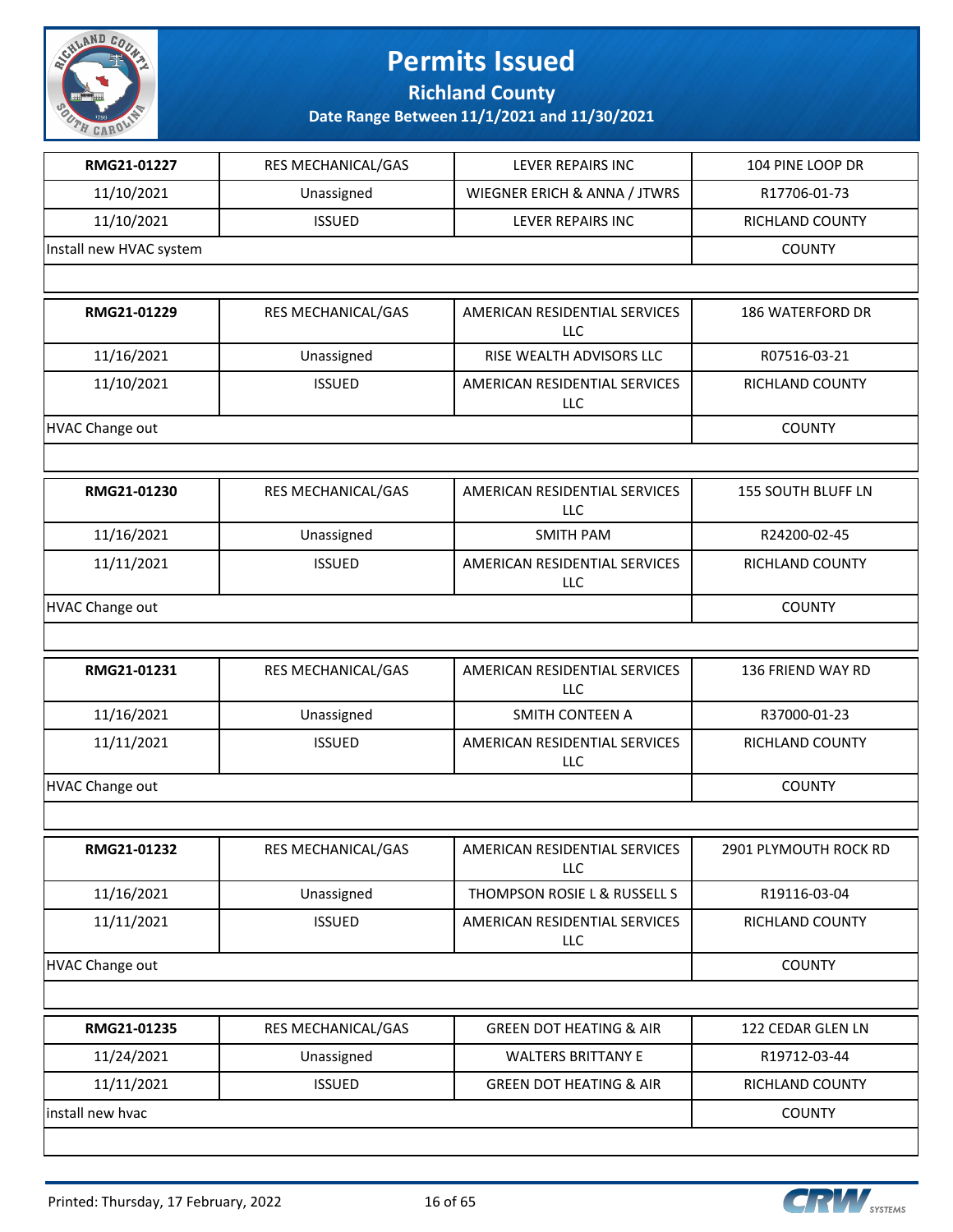

**Richland County**

| RMG21-01236                     | RES MECHANICAL/GAS                                        | LEVER REPAIRS INC                                           | <b>621 THORNHILL DR</b>  |
|---------------------------------|-----------------------------------------------------------|-------------------------------------------------------------|--------------------------|
| 11/12/2021                      | Unassigned                                                | <b>WILLA'S FARM LLC</b>                                     | R23111-07-27             |
| 11/11/2021                      | <b>ISSUED</b>                                             | LEVER REPAIRS INC                                           | RICHLAND COUNTY          |
| Install new HVAC system         |                                                           |                                                             | <b>COUNTY</b>            |
|                                 |                                                           |                                                             |                          |
| RMG21-01237                     | RES MECHANICAL/GAS                                        | <b>CASSELL BROTHERS HEATING &amp;</b><br><b>COOLING LLC</b> | 2665 MCCORDS FERRY RD    |
| 11/12/2021                      | Unassigned                                                | JONES AMANDA R & RAY A                                      | R37200-02-13             |
| 11/12/2021                      | <b>ISSUED</b>                                             | <b>CASSELL BROTHERS HEATING &amp;</b><br><b>COOLING LLC</b> | RICHLAND COUNTY          |
| INSTALL 3 TON PACKAGE HEAT PUMP |                                                           |                                                             | <b>COUNTY</b>            |
| 2665 MCCORDS FERRY RD           |                                                           |                                                             |                          |
| RMG21-01239                     | RES MECHANICAL/GAS                                        | AMERICAN RESIDENTIAL SERVICES<br><b>LLC</b>                 | <b>208 TURKEY OAK CT</b> |
| 11/18/2021                      | Unassigned                                                | LITTLE OSCAR L SR                                           | R17705-03-17             |
| 11/12/2021                      | <b>ISSUED</b>                                             | AMERICAN RESIDENTIAL SERVICES<br>LLC                        | RICHLAND COUNTY          |
| <b>HVAC Change out</b>          | <b>COUNTY</b>                                             |                                                             |                          |
|                                 |                                                           |                                                             |                          |
| RMG21-01240                     | RES MECHANICAL/GAS                                        | DANS HEATING & AIR LLC                                      | 712 WALTERS LN           |
| 11/15/2021                      | Unassigned                                                | <b>GRYGLEWICZ LOU ANN</b>                                   | R16304-06-32             |
| 11/12/2021                      | <b>ISSUED</b>                                             | DANS HEATING & AIR LLC                                      | RICHLAND COUNTY          |
|                                 | Install new 14 seer 3 ton Goodman gas pack. Replace duct. |                                                             | <b>COUNTY</b>            |
| Mech Lic # M112781              |                                                           |                                                             |                          |
| RMG21-01241                     | RES MECHANICAL/GAS                                        | AMERICAN RESIDENTIAL SERVICES<br>LLC                        | 41 ARBORLAND CT          |
| 11/18/2021                      | Unassigned                                                | <b>JAGAN VENETTA D</b>                                      | R05009-03-20             |
| 11/12/2021                      | <b>ISSUED</b>                                             | AMERICAN RESIDENTIAL SERVICES<br><b>LLC</b>                 | <b>RICHLAND COUNTY</b>   |
| <b>HVAC Change out</b>          |                                                           |                                                             | <b>COUNTY</b>            |
|                                 |                                                           |                                                             |                          |
| RMG21-01242                     | RES MECHANICAL/GAS                                        | AMERICAN RESIDENTIAL SERVICES<br><b>LLC</b>                 | 54 FOREST TRAIL CT       |
| 11/18/2021                      | Unassigned                                                | <b>WASHINGTON RICHARD SR &amp;</b>                          | R05009-03-08             |
|                                 |                                                           |                                                             |                          |
| 11/15/2021                      | <b>ISSUED</b>                                             | AMERICAN RESIDENTIAL SERVICES<br>LLC                        | RICHLAND COUNTY          |
| HVAC Change out                 |                                                           |                                                             | <b>COUNTY</b>            |

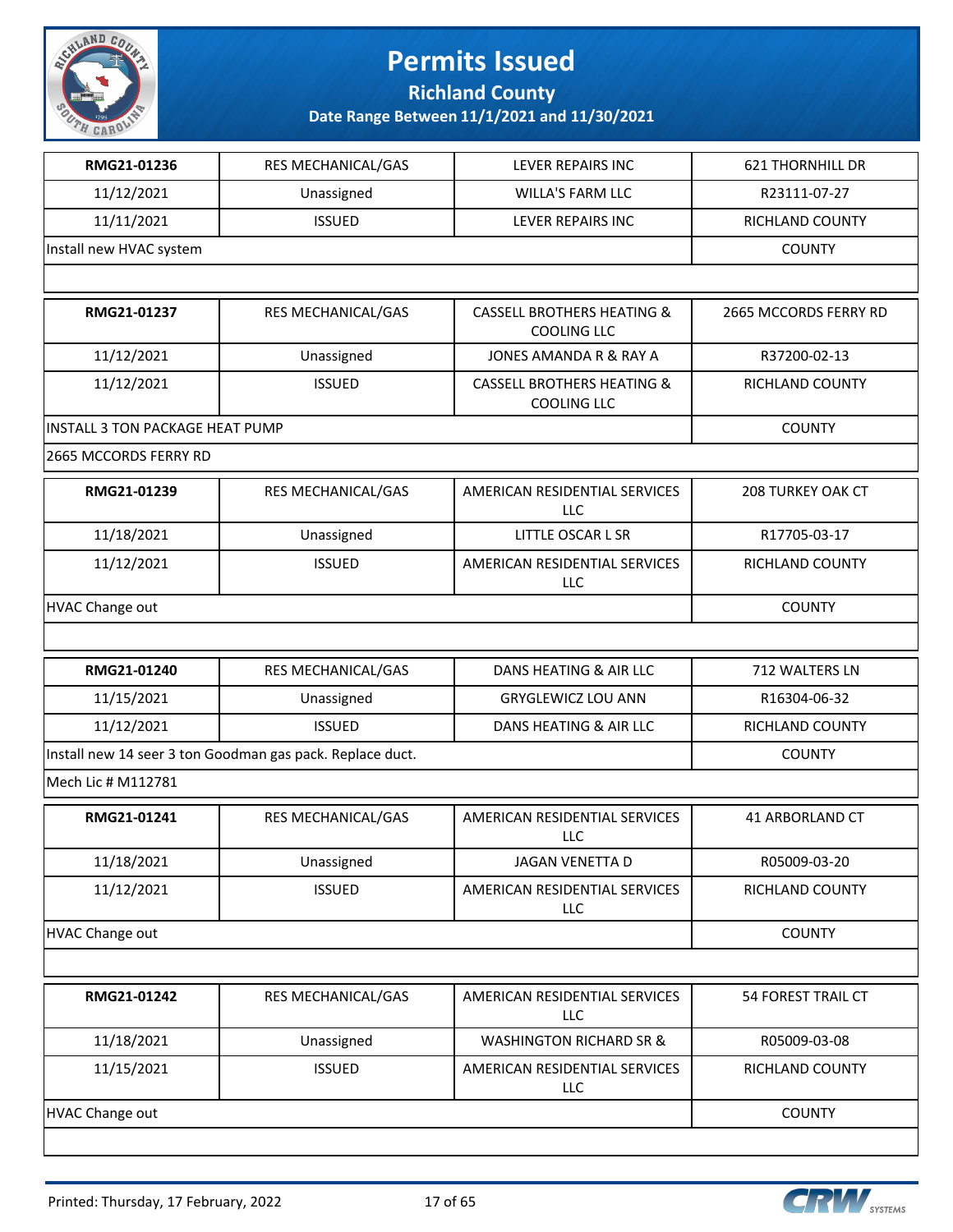

**Richland County**

| RMG21-01243     | <b>RES MECHANICAL/GAS</b> | AMERICAN RESIDENTIAL SERVICES<br>LLC | <b>225 BROOKGREEN DR</b> |
|-----------------|---------------------------|--------------------------------------|--------------------------|
| 11/18/2021      | Unassigned                | CORNISH ZAN G & ROSALYN D            | R06107-05-43             |
| 11/15/2021      | <b>ISSUED</b>             | AMERICAN RESIDENTIAL SERVICES<br>LLC | <b>RICHLAND COUNTY</b>   |
| HVAC Change out |                           |                                      | <b>COUNTY</b>            |
|                 |                           |                                      |                          |

| RMG21-01244     | <b>RES MECHANICAL/GAS</b> | AMERICAN RESIDENTIAL SERVICES<br>LLC | 4357 CANDLELITE DR |
|-----------------|---------------------------|--------------------------------------|--------------------|
| 11/18/2021      | Unassigned                | <b>NELSON BESSIE</b>                 | R13416-05-10       |
| 11/15/2021      | <b>ISSUED</b>             | AMERICAN RESIDENTIAL SERVICES<br>LLC | RICHLAND COUNTY    |
| HVAC Change out |                           |                                      | <b>COUNTY</b>      |

| RMG21-01245     | <b>RES MECHANICAL/GAS</b> | AMERICAN RESIDENTIAL SERVICES<br>LLC | 240 JADETREE DR        |
|-----------------|---------------------------|--------------------------------------|------------------------|
| 11/18/2021      | Unassigned                | SIRMONS ROBERT G JR                  | R25010-04-40           |
| 11/15/2021      | <b>ISSUED</b>             | AMERICAN RESIDENTIAL SERVICES<br>LLC | <b>RICHLAND COUNTY</b> |
| HVAC Change out |                           |                                      | <b>COUNTY</b>          |

| RMG21-01246     | <b>RES MECHANICAL/GAS</b> | AMERICAN RESIDENTIAL SERVICES<br>LLC | 5804 MIRAMAR DR        |
|-----------------|---------------------------|--------------------------------------|------------------------|
| 11/18/2021      | Unassigned                | <b>WILLIAMS VICKIE</b>               | R11712-04-08           |
| 11/15/2021      | <b>ISSUED</b>             | AMERICAN RESIDENTIAL SERVICES<br>LLC | <b>RICHLAND COUNTY</b> |
| HVAC Change out |                           |                                      | <b>COUNTY</b>          |

| RMG21-01247                         | <b>RES MECHANICAL/GAS</b> | CASSELL BROTHERS HEATING &<br>COOLING LLC            | 215 MILFORD PARK DR |
|-------------------------------------|---------------------------|------------------------------------------------------|---------------------|
| 11/16/2021                          | Unassigned                | PHILLIPS RALPH I & BETTY J                           | R02416-05-10        |
| 11/15/2021                          | <b>ISSUED</b>             | <b>CASSELL BROTHERS HEATING &amp;</b><br>COOLING LLC | RICHLAND COUNTY     |
| <b>IINSTALL 2.5 TON DUCT SYSTEM</b> |                           |                                                      | <b>COUNTY</b>       |
| 215 MILFORD PARK DR                 |                           |                                                      |                     |

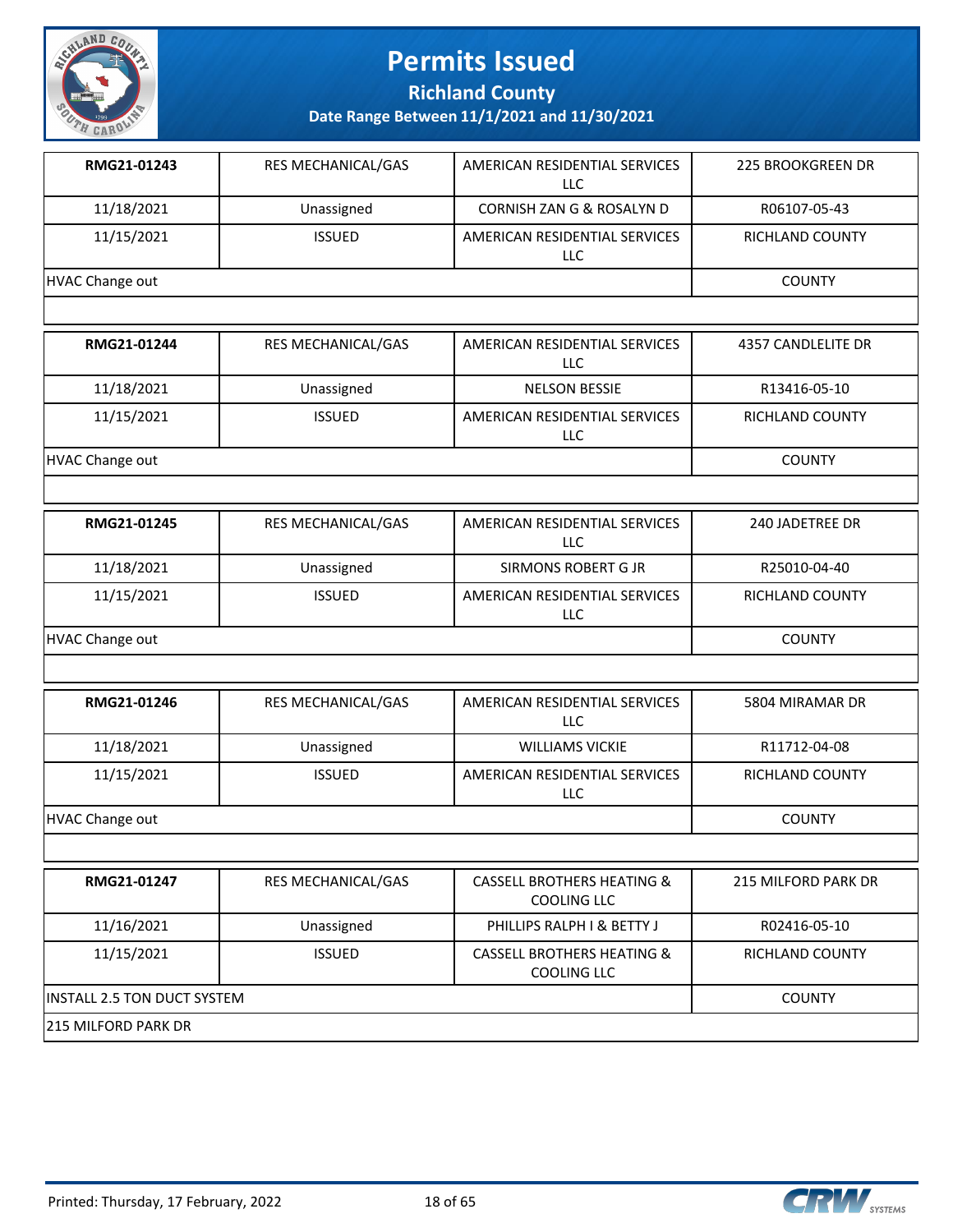

**Richland County**

| RMG21-01248                                        | RES MECHANICAL/GAS | <b>CASSELL BROTHERS HEATING &amp;</b><br><b>COOLING LLC</b> | 1005 WOODALE CIR     |
|----------------------------------------------------|--------------------|-------------------------------------------------------------|----------------------|
| 11/15/2021                                         | Unassigned         | <b>WILLIAMS JIMMIE E</b>                                    | R11809-05-17         |
| 11/15/2021                                         | <b>FINALED</b>     | <b>CASSELL BROTHERS HEATING &amp;</b><br><b>COOLING LLC</b> | RICHLAND COUNTY      |
| <b>INSTALL 22 KW GENERATOR</b>                     |                    |                                                             | <b>COUNTY</b>        |
| 1005 WOODALE CIRCLE                                |                    |                                                             |                      |
| RMG21-01249                                        | RES MECHANICAL/GAS | AMERICAN RESIDENTIAL SERVICES<br><b>LLC</b>                 | 165 MASON RIDGE CIR  |
| 11/18/2021                                         | Unassigned         | <b>MOSES ANDREA</b>                                         | R17515-06-03         |
| 11/16/2021                                         | <b>ISSUED</b>      | AMERICAN RESIDENTIAL SERVICES<br><b>LLC</b>                 | RICHLAND COUNTY      |
| <b>HVAC Change out</b>                             |                    |                                                             | <b>COUNTY</b>        |
|                                                    |                    |                                                             |                      |
| RMG21-01250                                        | RES MECHANICAL/GAS | <b>ADVANTAGE PLUMBING</b>                                   | 124 RUNNING FOX RD   |
| 11/17/2021                                         | Unassigned         | <b>CONROY BRIAN &amp; MARTHA JTWRS</b>                      | R22810-02-17         |
| 11/16/2021                                         | <b>ISSUED</b>      | ADVANTAGE PLUMBING                                          | RICHLAND COUNTY      |
| Installation of Natural Gas piping throughout home | <b>COUNTY</b>      |                                                             |                      |
| 2 furnaces include HVAC                            |                    |                                                             |                      |
| RMG21-01251                                        | RES MECHANICAL/GAS | <b>CASSELL BROTHERS HEATING &amp;</b><br><b>COOLING LLC</b> | 9 MOONRAKER CT       |
| 11/16/2021                                         | Unassigned         | MCCLENDON JAMIE & JENNIFER                                  | R01412-04-02         |
| 11/16/2021                                         | <b>ISSUED</b>      | <b>CASSELL BROTHERS HEATING &amp;</b><br><b>COOLING LLC</b> | RICHLAND COUNTY      |
| <b>INSTALL 3 TON SPLIT HEAT PUMP</b>               |                    |                                                             | <b>COUNTY</b>        |
| 9 MOONRAKER CT                                     |                    |                                                             |                      |
| RMG21-01252                                        | RES MECHANICAL/GAS | AMERICAN RESIDENTIAL SERVICES<br><b>LLC</b>                 | 204 RABON SPRINGS RD |
| 11/19/2021                                         | Unassigned         | <b>JONES SABRINA</b>                                        | R20001-06-11         |
| 11/17/2021                                         | <b>ISSUED</b>      | AMERICAN RESIDENTIAL SERVICES<br>LLC                        | RICHLAND COUNTY      |
| <b>HVAC Change out</b>                             |                    |                                                             | <b>COUNTY</b>        |
|                                                    |                    |                                                             |                      |

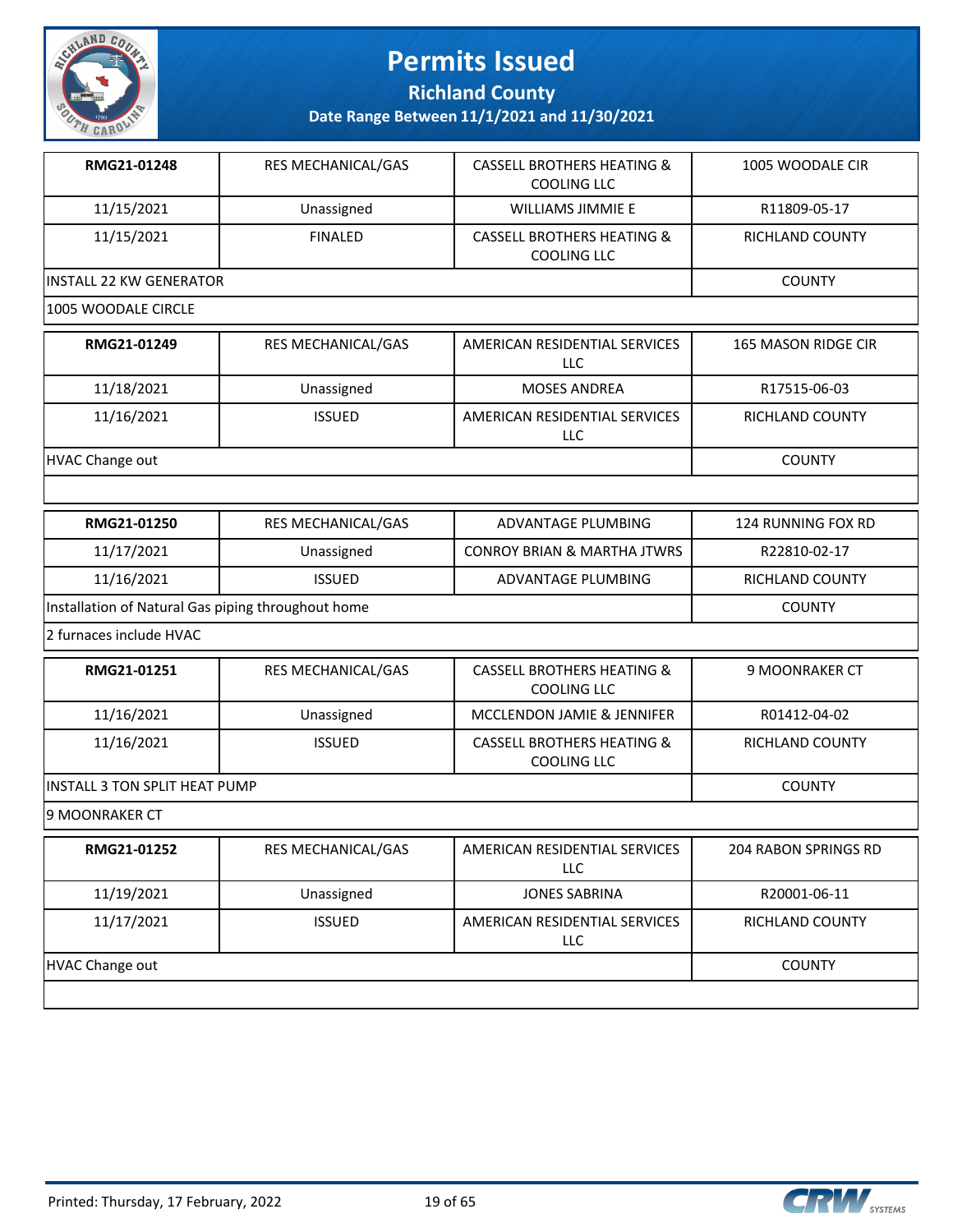

**Richland County**

| RMG21-01253                                      | RES MECHANICAL/GAS                                  | AMERICAN RESIDENTIAL SERVICES<br>LLC                        | 732 BLAZING STAR TRL |
|--------------------------------------------------|-----------------------------------------------------|-------------------------------------------------------------|----------------------|
| 11/19/2021                                       | Unassigned                                          | <b>WIDEMAN LOLA M</b>                                       | R20001-13-12         |
| 11/17/2021                                       | <b>ISSUED</b>                                       | AMERICAN RESIDENTIAL SERVICES<br>LLC                        | RICHLAND COUNTY      |
| HVAC Change out                                  |                                                     |                                                             | <b>COUNTY</b>        |
|                                                  |                                                     |                                                             |                      |
| RMG21-01254                                      | RES MECHANICAL/GAS                                  | AMERICAN RESIDENTIAL SERVICES<br>LLC                        | 1632 S GOODWIN CIR   |
| 11/19/2021                                       | Unassigned                                          | <b>WRIGHT ISAIAH ET AL</b>                                  | R30100-04-37         |
| 11/17/2021                                       | <b>ISSUED</b>                                       | AMERICAN RESIDENTIAL SERVICES<br>LLC                        | RICHLAND COUNTY      |
| <b>HVAC Change out</b>                           |                                                     |                                                             | <b>COUNTY</b>        |
|                                                  |                                                     |                                                             |                      |
| RMG21-01255                                      | RES MECHANICAL/GAS                                  | <b>GEORGE MOORE</b>                                         | 2601 KENNERLY RD     |
| 11/19/2021                                       | Unassigned                                          | <b>WELCH CEDRIC J &amp;</b>                                 | R04300-03-14         |
| 11/17/2021                                       | <b>FINALED</b>                                      | <b>GEORGE MOORE</b>                                         | RICHLAND COUNTY      |
| Generator install - hooking the gas to the meter |                                                     |                                                             | <b>COUNTY</b>        |
| Generator install - hooking the gas to the meter |                                                     |                                                             |                      |
| RMG21-01256                                      | RES MECHANICAL/GAS                                  | <b>CASSELL BROTHERS HEATING &amp;</b><br><b>COOLING LLC</b> | 239 HARMON RD        |
| 11/19/2021                                       | Unassigned                                          | RAGSDALE HELEN LIFE ESTATE                                  | R30901-03-01         |
| 11/17/2021                                       | <b>ISSUED</b>                                       | <b>CASSELL BROTHERS HEATING &amp;</b><br><b>COOLING LLC</b> | RICHLAND COUNTY      |
|                                                  | INSTALL 3.5 TON HEAT PUMP CONDENSER, COIL & FURNACE |                                                             | <b>COUNTY</b>        |
| 239 HARMON RD                                    |                                                     |                                                             |                      |
| RMG21-01257                                      | RES MECHANICAL/GAS                                  | CASSELL BROTHERS HEATING &<br><b>COOLING LLC</b>            | 5220 LEESBURG RD     |
| 11/19/2021                                       | Unassigned                                          | JONES AMANDA R & RAY A                                      | R33400-02-02         |
| 11/17/2021                                       | <b>ISSUED</b>                                       | <b>CASSELL BROTHERS HEATING &amp;</b><br>COOLING LLC        | RICHLAND COUNTY      |
|                                                  | INSTALL 3 TON PACKAGE HEAT PUMP                     |                                                             |                      |
| 5220 LEESBURG RD                                 |                                                     |                                                             |                      |

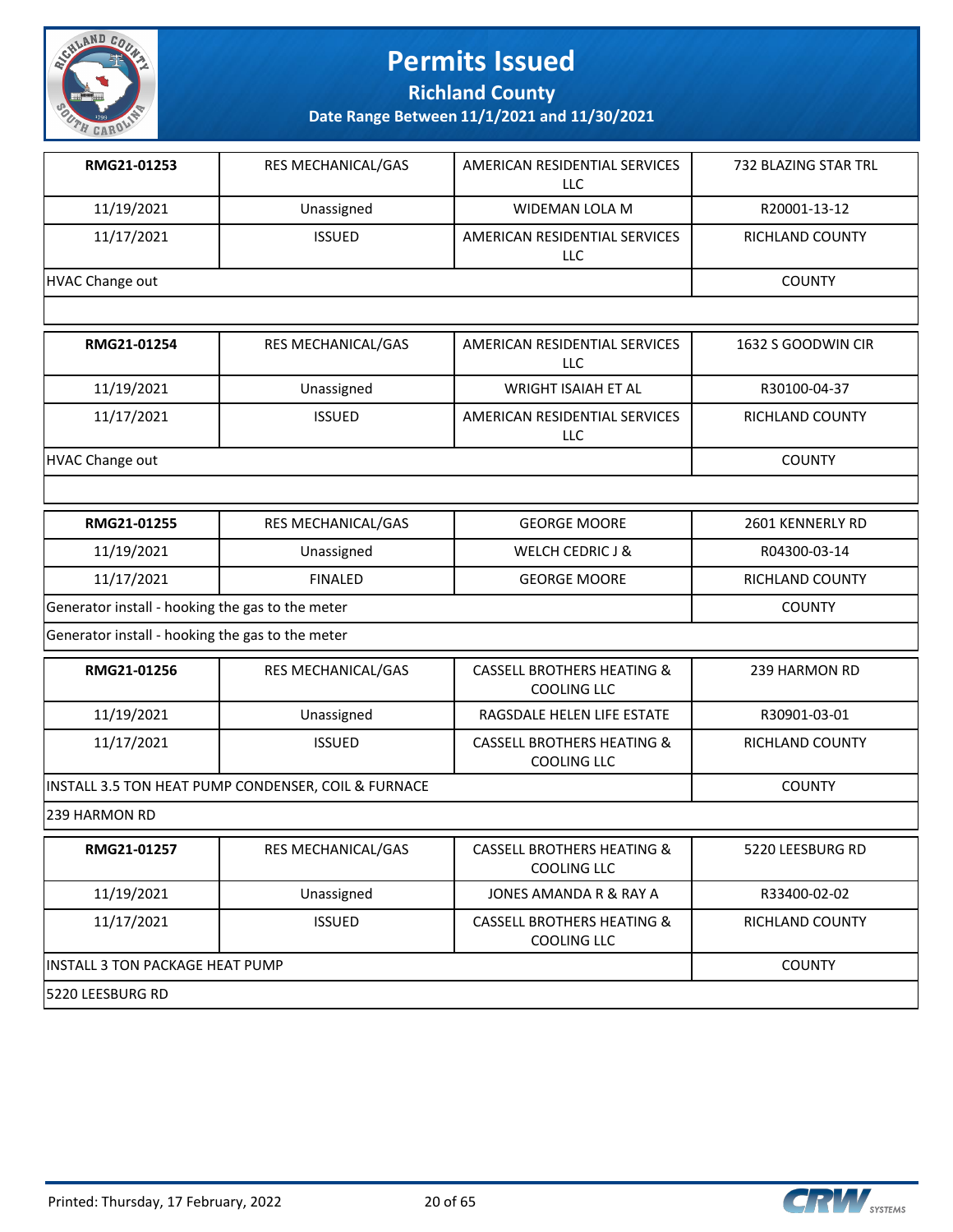

**Richland County**

| RMG21-01258                                  | RES MECHANICAL/GAS | <b>CASSELL BROTHERS HEATING &amp;</b><br>COOLING LLC        | 231 RIVER CREEK DR      |
|----------------------------------------------|--------------------|-------------------------------------------------------------|-------------------------|
| 11/19/2021                                   | Unassigned         | KEEFE WILLIS M & ANN W                                      | R04404-01-05            |
| 11/17/2021                                   | <b>ISSUED</b>      | <b>CASSELL BROTHERS HEATING &amp;</b><br><b>COOLING LLC</b> | RICHLAND COUNTY         |
| INSTALL 3 TON SPLIT HEAT PUMP                |                    |                                                             | <b>COUNTY</b>           |
| 231 RIVER CREEK DR                           |                    |                                                             |                         |
| RMG21-01259                                  | RES MECHANICAL/GAS | <b>CASSELL BROTHERS HEATING &amp;</b><br><b>COOLING LLC</b> | 201 WEST PALM DR        |
| 11/19/2021                                   | Unassigned         | DAVIS KENNETH L &                                           | R05110-10-04            |
| 11/17/2021                                   | <b>ISSUED</b>      | <b>CASSELL BROTHERS HEATING &amp;</b><br>COOLING LLC        | RICHLAND COUNTY         |
| <b>INSTALL 3 TON AC CONDENSER &amp; COIL</b> |                    |                                                             | <b>COUNTY</b>           |
| 201 WEST PALM DR                             |                    |                                                             |                         |
| RMG21-01261                                  | RES MECHANICAL/GAS | <b>UPSTATE MAINTENANCE</b>                                  | 1002 LORICK RD          |
| 11/19/2021                                   | Unassigned         | FEDERAL NATIONAL MORTGAGE                                   | R12300-08-11            |
| 11/17/2021                                   | <b>FINALED</b>     | DANIEL O. MIZE / UPSTATE<br>MAINTENANCE                     | RICHLAND COUNTY         |
| <b>HEAT PUMP PAC</b>                         | <b>COUNTY</b>      |                                                             |                         |
| HEAT PUMP PACKAGED - CHANGE OUT SERVICE ONLY |                    |                                                             |                         |
| RMG21-01262                                  | RES MECHANICAL/GAS | AMERICAN RESIDENTIAL SERVICES<br><b>LLC</b>                 | 208 ALELIA LN           |
| 11/19/2021                                   | Unassigned         | ROBERTS NATIVIDAD B AKANA                                   | R23110-01-33            |
| 11/18/2021                                   | <b>ISSUED</b>      | AMERICAN RESIDENTIAL SERVICES<br>LLC                        | RICHLAND COUNTY         |
| HVAC Change out                              |                    |                                                             | <b>COUNTY</b>           |
|                                              |                    |                                                             |                         |
| RMG21-01263                                  | RES MECHANICAL/GAS | AMERICAN RESIDENTIAL SERVICES<br>LLC                        | <b>164 LIONSGATE DR</b> |
| 11/19/2021                                   | Unassigned         | <b>HAYES THEA</b>                                           | R19919-01-00            |
| 11/18/2021                                   | <b>ISSUED</b>      | AMERICAN RESIDENTIAL SERVICES<br>LLC                        | RICHLAND COUNTY         |
| Duct work                                    |                    |                                                             | <b>COUNTY</b>           |

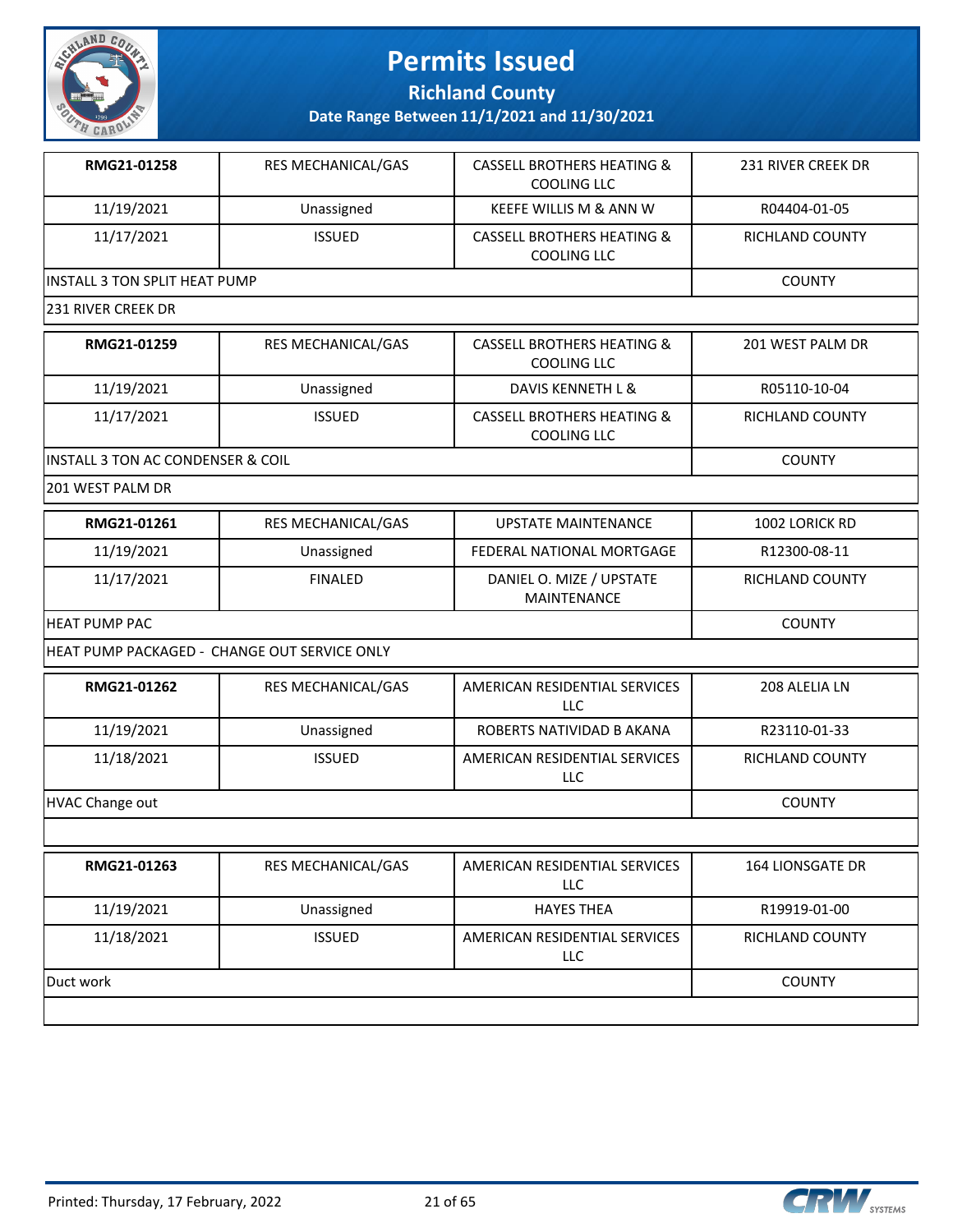

**Richland County**

| RMG21-01264                    | RES MECHANICAL/GAS                                        | <b>LEVER REPAIRS INC</b>                                    | <b>139 LARKSPUR LN</b>  |  |
|--------------------------------|-----------------------------------------------------------|-------------------------------------------------------------|-------------------------|--|
| 11/19/2021                     | Unassigned                                                | LO VICKY &                                                  | R20216-06-46            |  |
| 11/18/2021                     | <b>ISSUED</b>                                             | LEVER REPAIRS INC                                           | RICHLAND COUNTY         |  |
| Install new HVAC system        |                                                           |                                                             | <b>COUNTY</b>           |  |
|                                |                                                           |                                                             |                         |  |
| RMG21-01266                    | RES MECHANICAL/GAS                                        | <b>CASSELL BROTHERS HEATING &amp;</b><br><b>COOLING LLC</b> | 7 KRIDER CT             |  |
| 11/19/2021                     | Unassigned                                                | <b>SEGURA AMANDA STIVERS &amp;</b>                          | R03404-01-26            |  |
| 11/18/2021                     | <b>ISSUED</b>                                             | <b>CASSELL BROTHERS HEATING &amp;</b><br><b>COOLING LLC</b> | RICHLAND COUNTY         |  |
| <b>INSTALL 3 TON GAS PACK</b>  |                                                           |                                                             | <b>COUNTY</b>           |  |
| 7 KRIDER CT                    |                                                           |                                                             |                         |  |
| RMG21-01267                    | RES MECHANICAL/GAS                                        | NORTHPOINT HEAT & AIR CO INC                                | 3850 NORTHSHORE RD      |  |
| 11/19/2021                     | Unassigned                                                | FINLEY FAMILY TRUST                                         | R16806-03-01            |  |
| 11/19/2021                     | <b>ISSUED</b>                                             | <b>NORTHPOINT HEAT &amp; AIR CO INC</b>                     | RICHLAND COUNTY         |  |
| Gas line to pool heater        | <b>COUNTY</b>                                             |                                                             |                         |  |
|                                | Need to upgrade existing gas meter to new 2 lb. gas meter |                                                             |                         |  |
| RMG21-01270                    | RES MECHANICAL/GAS                                        | <b>CASSELL BROTHERS HEATING &amp;</b><br><b>COOLING LLC</b> | 219 DAKOTA ST           |  |
| 11/19/2021                     | Unassigned                                                | EARLE MORRIS E & LINDA D                                    | R09508-03-03            |  |
| 11/19/2021                     | <b>FINALED</b>                                            | <b>CASSELL BROTHERS HEATING &amp;</b><br><b>COOLING LLC</b> | RICHLAND COUNTY         |  |
| <b>INSTALL 22 KW GENERATOR</b> |                                                           |                                                             | <b>COUNTY</b>           |  |
| 219 DAKOTA ST                  |                                                           |                                                             |                         |  |
| RMG21-01272                    | RES MECHANICAL/GAS                                        | <b>SOLUTIONS HEATING &amp; AIR</b>                          | 6235 LAKESHORE DR       |  |
| 11/23/2021                     | Unassigned                                                | THE DEUCE GROUP                                             | R16806-04-02            |  |
| 11/19/2021                     | <b>ISSUED</b>                                             | <b>SOLUTIONS HEATING &amp; AIR</b>                          | RICHLAND COUNTY         |  |
| Vent bathroom exhaust          |                                                           |                                                             | <b>COUNTY</b>           |  |
|                                |                                                           |                                                             |                         |  |
| RMG21-01273                    | RES MECHANICAL/GAS                                        | <b>CASSELL BROTHERS HEATING &amp;</b><br><b>COOLING LLC</b> | <b>114 STAMPORT CIR</b> |  |
| 11/22/2021                     | Unassigned                                                | PAULING CURTIS ANTHONY III &                                | R05106-07-02            |  |
| 11/22/2021                     | <b>ISSUED</b>                                             | <b>CASSELL BROTHERS HEATING &amp;</b><br><b>COOLING LLC</b> | <b>RICHLAND COUNTY</b>  |  |
|                                | INSTALL 2.5 TON SPLIT HEAT PUMP                           |                                                             |                         |  |
| 114 STAMPORT CIRCLE            |                                                           |                                                             |                         |  |

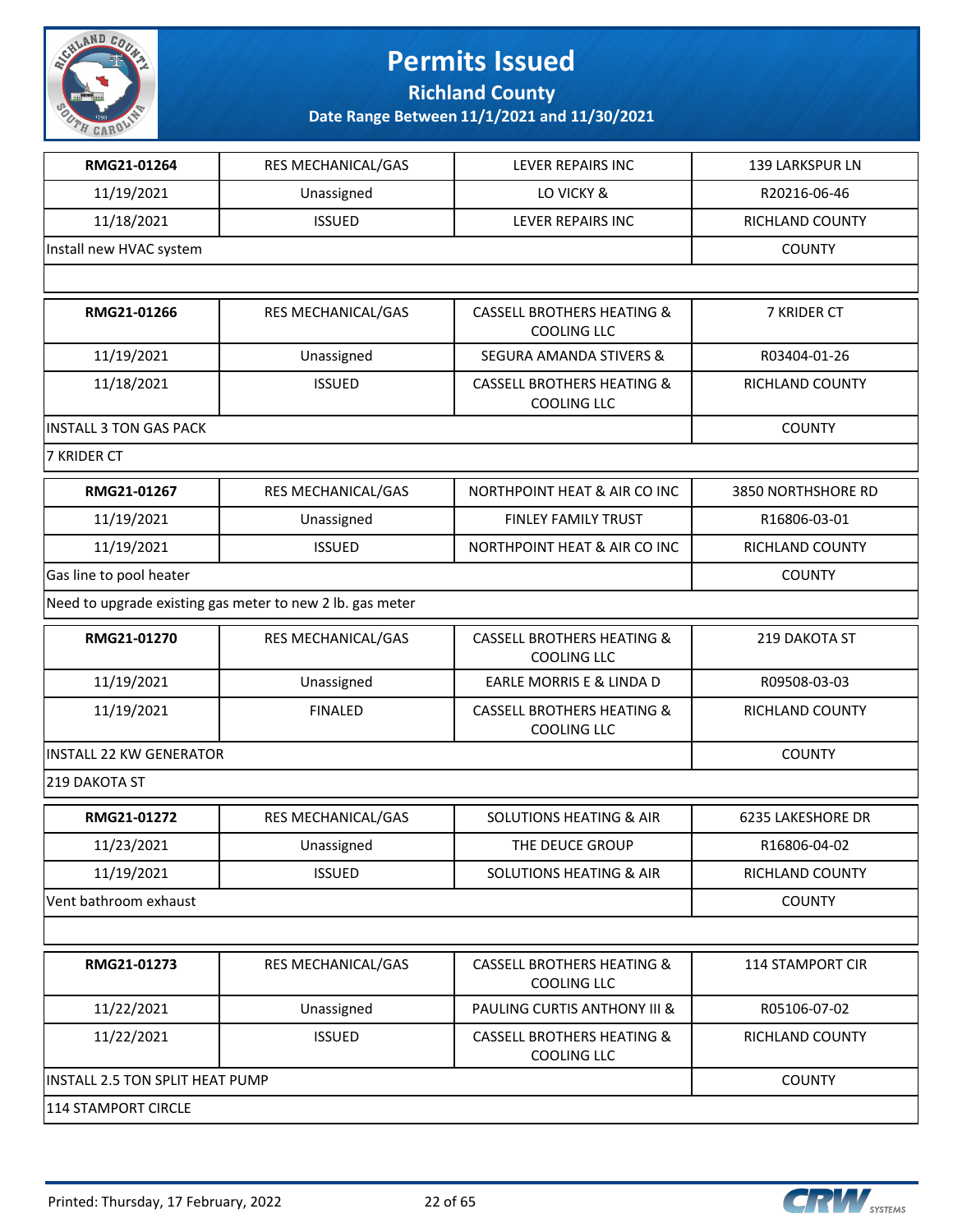

**Richland County**

| RMG21-01274                          | RES MECHANICAL/GAS | <b>CASSELL BROTHERS HEATING &amp;</b><br><b>COOLING LLC</b> | 6508 SANDALE DR              |
|--------------------------------------|--------------------|-------------------------------------------------------------|------------------------------|
| 11/22/2021                           | Unassigned         | LUSTMAN JOSHUA S & RESHMA                                   | R16808-09-04                 |
| 11/22/2021                           | <b>ISSUED</b>      | <b>CASSELL BROTHERS HEATING &amp;</b><br>COOLING LLC        | RICHLAND COUNTY              |
| INSTALL 95% AFUE FURNACE             |                    |                                                             | <b>COUNTY</b>                |
| 6508 SANDALE DR                      |                    |                                                             |                              |
| RMG21-01275                          | RES MECHANICAL/GAS | <b>BROOM HEATING &amp; A C INC</b>                          | 2805 WEYBOURNE WAY           |
| 11/23/2021                           | Unassigned         | <b>ESKRIDGE JAMES D ETAL</b>                                | R19905-03-11                 |
| 11/22/2021                           | <b>ISSUED</b>      | <b>BROOM HEATING &amp; A C INC</b>                          | RICHLAND COUNTY              |
| Replace Split AC Gas, Duct, Gas Line |                    |                                                             | <b>COUNTY</b>                |
|                                      |                    |                                                             |                              |
| RMG21-01284                          | RES MECHANICAL/GAS | <b>AERO SERVICES INC</b>                                    | <b>105 SOUTH BRIGHTON RD</b> |
| 11/30/2021                           | Unassigned         | SMITH LEOLA BEMBOW                                          | R19813-01-30                 |
| 11/29/2021                           | <b>ISSUED</b>      | <b>AERO SERVICES INC</b>                                    | RICHLAND COUNTY              |
| Run gas line to gas range            |                    |                                                             | <b>COUNTY</b>                |
|                                      |                    |                                                             |                              |
| RMG21-01285                          | RES MECHANICAL/GAS | <b>CASSELL BROTHERS HEATING &amp;</b><br><b>COOLING LLC</b> | 105 LAMSON DR                |
| 11/30/2021                           | Unassigned         | CRARY JEFFREY A                                             | R05106-02-74                 |
| 11/29/2021                           | <b>ISSUED</b>      | <b>CASSELL BROTHERS HEATING &amp;</b><br>COOLING LLC        | RICHLAND COUNTY              |
| <b>INSTALL 2 TON SPLIT HEAT PUMP</b> | <b>COUNTY</b>      |                                                             |                              |
| 105 LAMSON DR                        |                    |                                                             |                              |
| RMG21-01286                          | RES MECHANICAL/GAS | <b>CASSELL BROTHERS HEATING &amp;</b><br><b>COOLING LLC</b> | 532 FAIRWIND DR              |
| 11/30/2021                           | Unassigned         | KOMAROMI FAMILY REVOCABLE                                   | R01412-04-07                 |
| 11/29/2021                           | <b>ISSUED</b>      | <b>CASSELL BROTHERS HEATING &amp;</b><br>COOLING LLC        | RICHLAND COUNTY              |
| <b>INSTALL 3 TON SPLIT HEAT PUMP</b> |                    |                                                             | <b>COUNTY</b>                |
| 532 FAIRWIND DR                      |                    |                                                             |                              |
| RMG21-01288                          | RES MECHANICAL/GAS | <b>CASSELL BROTHERS HEATING &amp;</b><br>COOLING LLC        | 1224 PET SITES RD            |
| 11/30/2021                           | Unassigned         | BRADLEY PAUL M & DIANA DIAZ                                 | R01700-04-48                 |
| 11/29/2021                           | <b>ISSUED</b>      | <b>CASSELL BROTHERS HEATING &amp;</b><br>COOLING LLC        | RICHLAND COUNTY              |
| <b>INSTALL 22 KW GENERATOR</b>       |                    |                                                             | <b>COUNTY</b>                |
| 1224 PET SITES RD                    |                    |                                                             |                              |



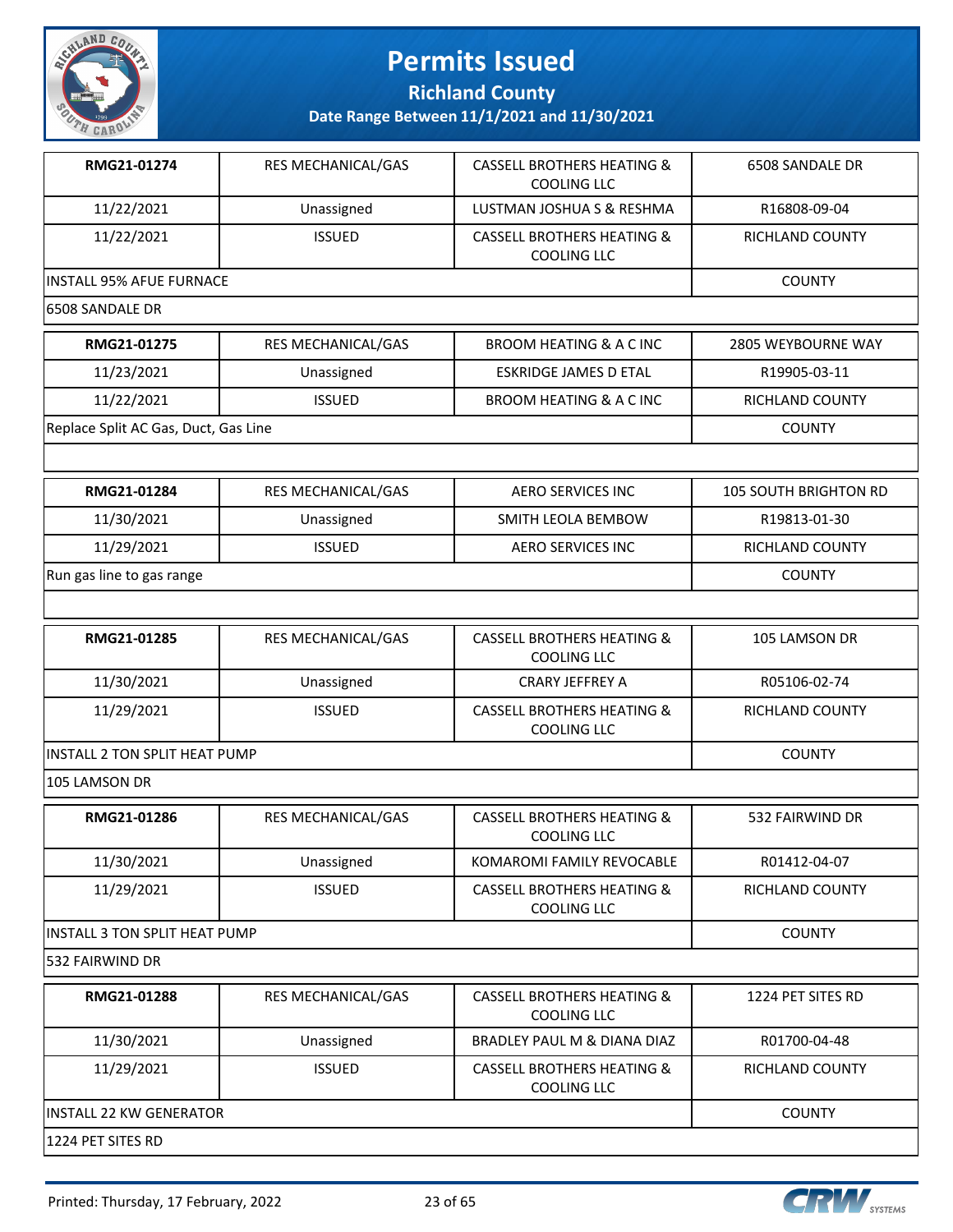

### **Permits Issued Richland County**

**Date Range Between 11/1/2021 and 11/30/2021**

#### **Number of RES MECHANICAL/GAS/Unassigned Permits: 75**

| RPV21-00340                                     | RES PHOTOVOLTAIC SYSTEM                               | DENNIS B KNOLL JR (RBS)                     | <b>132 HUNTING AVE</b>  |  |
|-------------------------------------------------|-------------------------------------------------------|---------------------------------------------|-------------------------|--|
| 11/24/2021                                      | <b>ROOFTOP</b>                                        | RANDOLPH LENORA                             | R22014-09-10            |  |
| 9/22/2021                                       | <b>FINALED</b>                                        | DENNIS B KNOLL JR (RBS)                     | RICHLAND COUNTY         |  |
| Install solar PV system on roof of residence.   |                                                       |                                             | <b>COUNTY</b>           |  |
|                                                 |                                                       |                                             |                         |  |
| RPV21-00349                                     | <b>RES PHOTOVOLTAIC SYSTEM</b>                        | EFFICIENT HOME SERVICES OF<br>SOUTH CAROLIN | 2044 HAVERFORD CIR      |  |
| 11/24/2021                                      | <b>ROOFTOP</b>                                        | <b>CULLER DEBORAH W</b>                     | R07613-02-28            |  |
| 9/30/2021                                       | <b>ISSUED</b>                                         | EFFICIENT HOME SERVICES OF<br>SOUTH CAROLIN | RICHLAND COUNTY         |  |
| 10.13 kW solar system                           |                                                       |                                             | <b>COUNTY</b>           |  |
|                                                 |                                                       |                                             |                         |  |
| RPV21-00355                                     | RES PHOTOVOLTAIC SYSTEM                               | RENU ENERGY SOLUTIONS LLC(GC)               | 1033 SID SITES RD       |  |
| 11/8/2021                                       | <b>ROOFTOP</b>                                        | <b>HEISLER LARRY J &amp;</b>                | R02700-07-11            |  |
| 10/8/2021                                       | <b>FINALED</b>                                        | RENU ENERGY SOLUTIONS LLC(GC)               | <b>RICHLAND COUNTY</b>  |  |
|                                                 | installation of roof mounted solar panels (18 panels) |                                             |                         |  |
|                                                 |                                                       |                                             |                         |  |
| RPV21-00356                                     | <b>RES PHOTOVOLTAIC SYSTEM</b>                        | SUNRUN INSTALLATION SERVICES<br>INC (COA)   | 519 WESTMORELAND RD     |  |
| 11/8/2021                                       | <b>ROOFTOP</b>                                        | <b>JONES ROBERT</b>                         | R17510-06-02            |  |
| 10/8/2021                                       | <b>ISSUED</b>                                         | SUNRUN INSTALLATION SERVICES<br>INC (COA)   | <b>RICHLAND COUNTY</b>  |  |
| <b>INSTALL SOLAR PANELS</b>                     |                                                       |                                             | <b>COUNTY</b>           |  |
|                                                 |                                                       |                                             |                         |  |
| RPV21-00358                                     | RES PHOTOVOLTAIC SYSTEM                               | Titan Solar Power SC Inc (GC)               | 126 EASTWIND RD         |  |
| 11/8/2021                                       | <b>ROOFTOP</b>                                        | JACKSON RODNEY &                            | R35100-02-11            |  |
| 10/11/2021                                      | <b>ISSUED</b>                                         | Titan Solar Power SC Inc (GC)               | RICHLAND COUNTY         |  |
| installing 14 roof-mounted solar panels, 5.18kW |                                                       |                                             | <b>COUNTY</b>           |  |
|                                                 |                                                       |                                             |                         |  |
| RPV21-00359                                     | RES PHOTOVOLTAIC SYSTEM                               | Titan Solar Power SC Inc (GC)               | <b>18 MYSTIC WAY DR</b> |  |
| 11/8/2021                                       | <b>ROOFTOP</b>                                        | <b>STARKS JOSHUA EARL</b>                   | R23106-02-01            |  |
| 10/12/2021                                      | <b>ISSUED</b>                                         |                                             | RICHLAND COUNTY         |  |
| installing 19 roof-mounted solar panels, 7.03kW |                                                       |                                             | <b>COUNTY</b>           |  |
|                                                 |                                                       |                                             |                         |  |

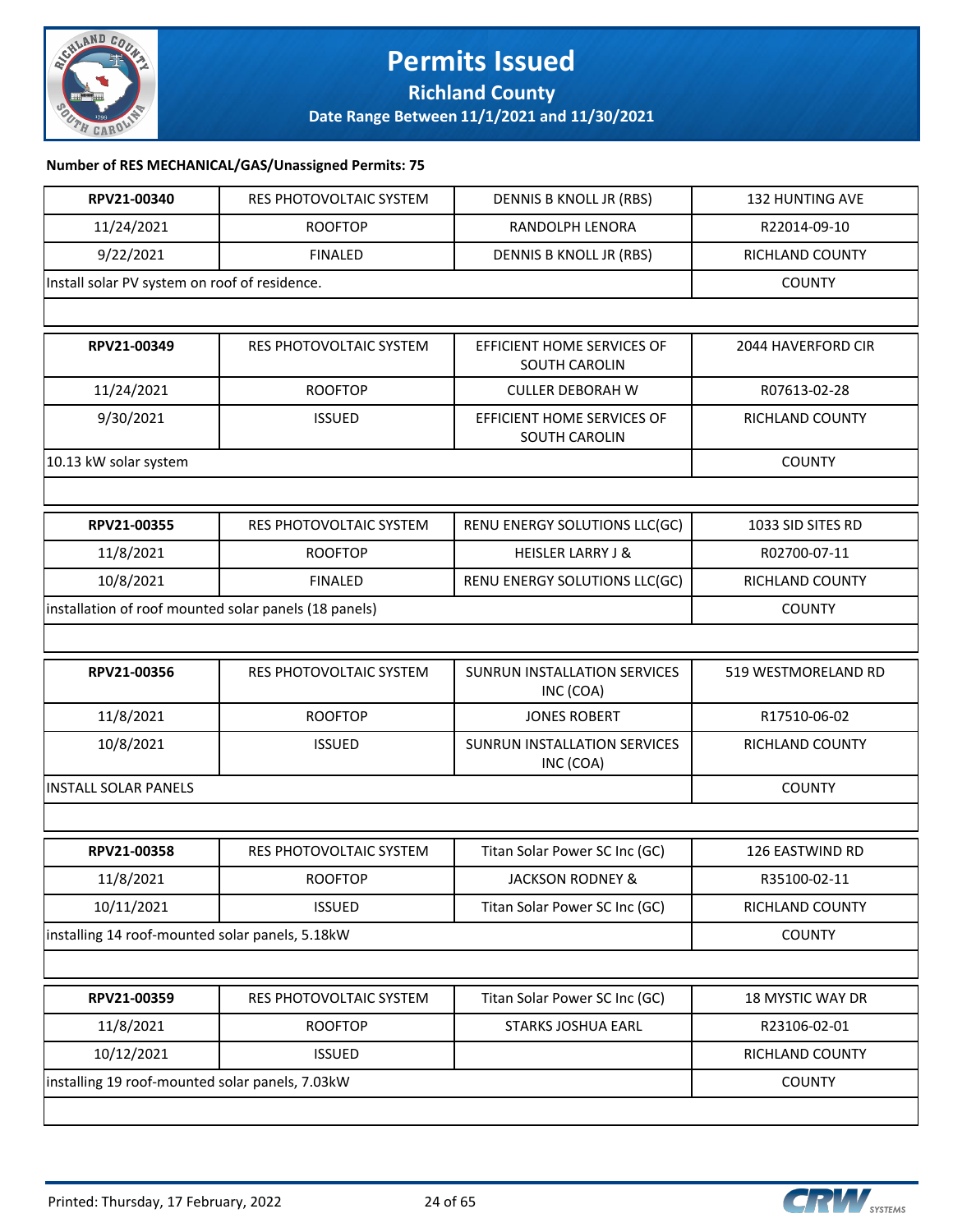

**Richland County**

| RPV21-00360                                             | RES PHOTOVOLTAIC SYSTEM | <b>GABBIDON DESIGN BUILD (GC)</b>                | 5219 TWO NOTCH RD     |
|---------------------------------------------------------|-------------------------|--------------------------------------------------|-----------------------|
| 11/9/2021                                               | <b>ROOFTOP</b>          | <b>STOCKTON RUGES F</b>                          | R14108-09-07          |
| 10/12/2021                                              | <b>HOLD</b>             | <b>GABBIDON DESIGN BUILD (GC)</b>                | RICHLAND COUNTY       |
| Solar panel installation                                |                         |                                                  | <b>COUNTY</b>         |
|                                                         |                         |                                                  |                       |
| RPV21-00361                                             | RES PHOTOVOLTAIC SYSTEM | Titan Solar Power SC Inc (GC)                    | <b>5 LAKEMOR CT</b>   |
| 11/9/2021                                               | <b>ROOFTOP</b>          | <b>OAKLEY VANESSA</b>                            | R17615-03-24          |
| 10/13/2021                                              | <b>ISSUED</b>           | Titan Solar Power SC Inc (GC)                    | RICHLAND COUNTY       |
| 42 roof-mounted solar panel installation 15.54kw        |                         |                                                  | <b>COUNTY</b>         |
|                                                         |                         |                                                  |                       |
| RPV21-00362                                             | RES PHOTOVOLTAIC SYSTEM | SOLCIUS LLC (GC)                                 | 2038 TWIN LAKES RD    |
| 11/18/2021                                              | <b>ROOFTOP</b>          | <b>CHOICE SAM &amp; MELODY</b>                   | R19208-01-21          |
| 10/15/2021                                              | <b>FINALED</b>          | SOLCIUS LLC (GC)                                 | RICHLAND COUNTY       |
| 26 panels, 1 inverter, 9.1kW                            |                         |                                                  | <b>COUNTY</b>         |
|                                                         |                         |                                                  |                       |
| RPV21-00363                                             | RES PHOTOVOLTAIC SYSTEM | SUNRUN INSTALLATION SERVICES<br>INC (COA)        | 504 OAK BROOK DR      |
| 11/16/2021                                              | <b>ROOFTOP</b>          | <b>JACKSON SHEDRICK &amp; TANIA</b>              | R22814-03-05          |
| 10/18/2021                                              | <b>ISSUED</b>           | SUNRUN INSTALLATION SERVICES<br>INC (COA)        | RICHLAND COUNTY       |
| <b>INSTALL SOLAR PANELS</b>                             |                         |                                                  | <b>COUNTY</b>         |
|                                                         |                         |                                                  |                       |
| RPV21-00364                                             | RES PHOTOVOLTAIC SYSTEM | <b>SUNRUN INSTALLATION SERVICES</b><br>INC (COA) | 209 BOLETTE LN        |
| 11/16/2021                                              | <b>ROOFTOP</b>          | THERIAULT LONNIE ALBERT &                        | R23112-11-09          |
| 10/18/2021                                              | <b>ISSUED</b>           | <b>SUNRUN INSTALLATION SERVICES</b><br>INC (COA) | RICHLAND COUNTY       |
| <b>INSTALL SOLAR PANELS</b>                             |                         |                                                  | <b>COUNTY</b>         |
|                                                         |                         |                                                  |                       |
| RPV21-00367                                             | RES PHOTOVOLTAIC SYSTEM | SUNPRO SOLAR (GC)                                | 304 INDIGO SPRINGS DR |
| 11/18/2021                                              | <b>ROOFTOP</b>          | MOORE III ARTHUR MELLOY                          | R23104-08-32          |
| 10/19/2021                                              | <b>FINALED</b>          | SUNPRO SOLAR (GC)                                | RICHLAND COUNTY       |
| Installing 20 Solar Panels on existing residential roof |                         |                                                  | <b>COUNTY</b>         |
|                                                         |                         |                                                  |                       |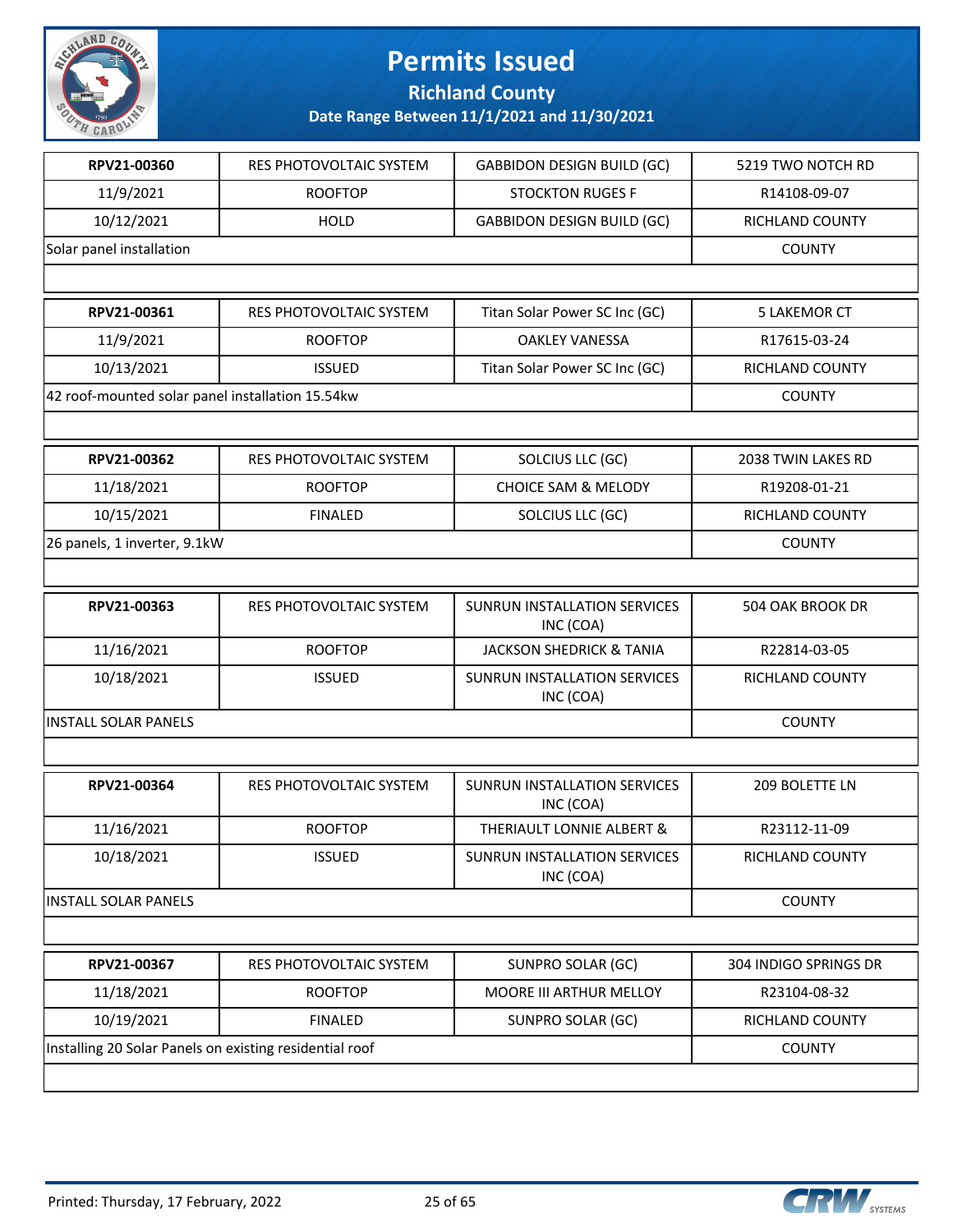

**Richland County**

| RPV21-00370           | RES PHOTOVOLTAIC SYSTEM | SUNRUN INSTALLATION SERVICES<br>INC (COA) | 212 JOE FREE RD |
|-----------------------|-------------------------|-------------------------------------------|-----------------|
| 11/18/2021            | <b>ROOFTOP</b>          | <b>MITCHELL FRANK B</b>                   | R02500-01-22    |
| 10/22/2021            | <b>FINALED</b>          | SUNRUN INSTALLATION SERVICES<br>INC (COA) | RICHLAND COUNTY |
| IINSTALL SOLAR PANELS |                         |                                           | <b>COUNTY</b>   |
|                       |                         |                                           |                 |

| RPV21-00371           | RES PHOTOVOLTAIC SYSTEM | SUNRUN INSTALLATION SERVICES<br>INC (COA) | 405 SPINNAKERS REACH DR |
|-----------------------|-------------------------|-------------------------------------------|-------------------------|
| 11/18/2021            | <b>ROOFTOP</b>          | <b>COOKE CHARLIE J</b>                    | R23211-03-11            |
| 10/22/2021            | <b>ISSUED</b>           | SUNRUN INSTALLATION SERVICES<br>INC (COA) | <b>RICHLAND COUNTY</b>  |
| IINSTALL SOLAR PANELS | <b>COUNTY</b>           |                                           |                         |

| RPV21-00374                   | RES PHOTOVOLTAIC SYSTEM | SOLCIUS LLC (GC) | 215 SALUSBURY LN |
|-------------------------------|-------------------------|------------------|------------------|
| 11/12/2021                    | <b>ROOFTOP</b>          | NANCE TANESIA    | R20211-01-07     |
| 10/25/2021                    | <b>FINALED</b>          | SOLCIUS LLC (GC) | RICHLAND COUNTY  |
| 21 panels, 1 inverter, 7.35kW |                         |                  | <b>COUNTY</b>    |

| RPV21-00375          | RES PHOTOVOLTAIC SYSTEM | SUNRUN INSTALLATION SERVICES<br>INC (COA) | 8 TROON CT      |
|----------------------|-------------------------|-------------------------------------------|-----------------|
| 11/24/2021           | <b>ROOFTOP</b>          | SANDERS STEPHANIE & THOMAS                | R23101-07-06    |
| 10/29/2021           | FINAL FD                | SUNRUN INSTALLATION SERVICES<br>INC (COA) | RICHLAND COUNTY |
| INSTALL SOLAR PANELS |                         |                                           | <b>COUNTY</b>   |

| RPV21-00378                        | RES PHOTOVOLTAIC SYSTEM | ISUSTAINABLE LIGHTING SOLUTIONS<br>LLC(GC) | 3 N TRACE CT           |
|------------------------------------|-------------------------|--------------------------------------------|------------------------|
| 11/24/2021                         | <b>ROOFTOP</b>          | <b>BRIGHT JAQUELINE I</b>                  | R22907-05-01           |
| 11/1/2021                          | FINAL FD                | ISUSTAINABLE LIGHTING SOLUTIONS<br>LLC(GC) | <b>RICHLAND COUNTY</b> |
| 24 Solar panels installed on roof. |                         |                                            | <b>COUNTY</b>          |

| RPV21-00385                | RES PHOTOVOLTAIC SYSTEM | RODNEY S CATO           | 12123 HEYWARD BROCKINGTON RD |
|----------------------------|-------------------------|-------------------------|------------------------------|
| 11/19/2021                 | <b>ROOFTOP</b>          | <b>HOLLINS STACEY A</b> | R09707-01-03                 |
| 11/8/2021                  | FINAL FD                | RODNEY S CATO           | RICHLAND COUNTY              |
| IROOF MOUNTED SOLAR PANELS |                         |                         | <b>COUNTY</b>                |
|                            |                         |                         |                              |

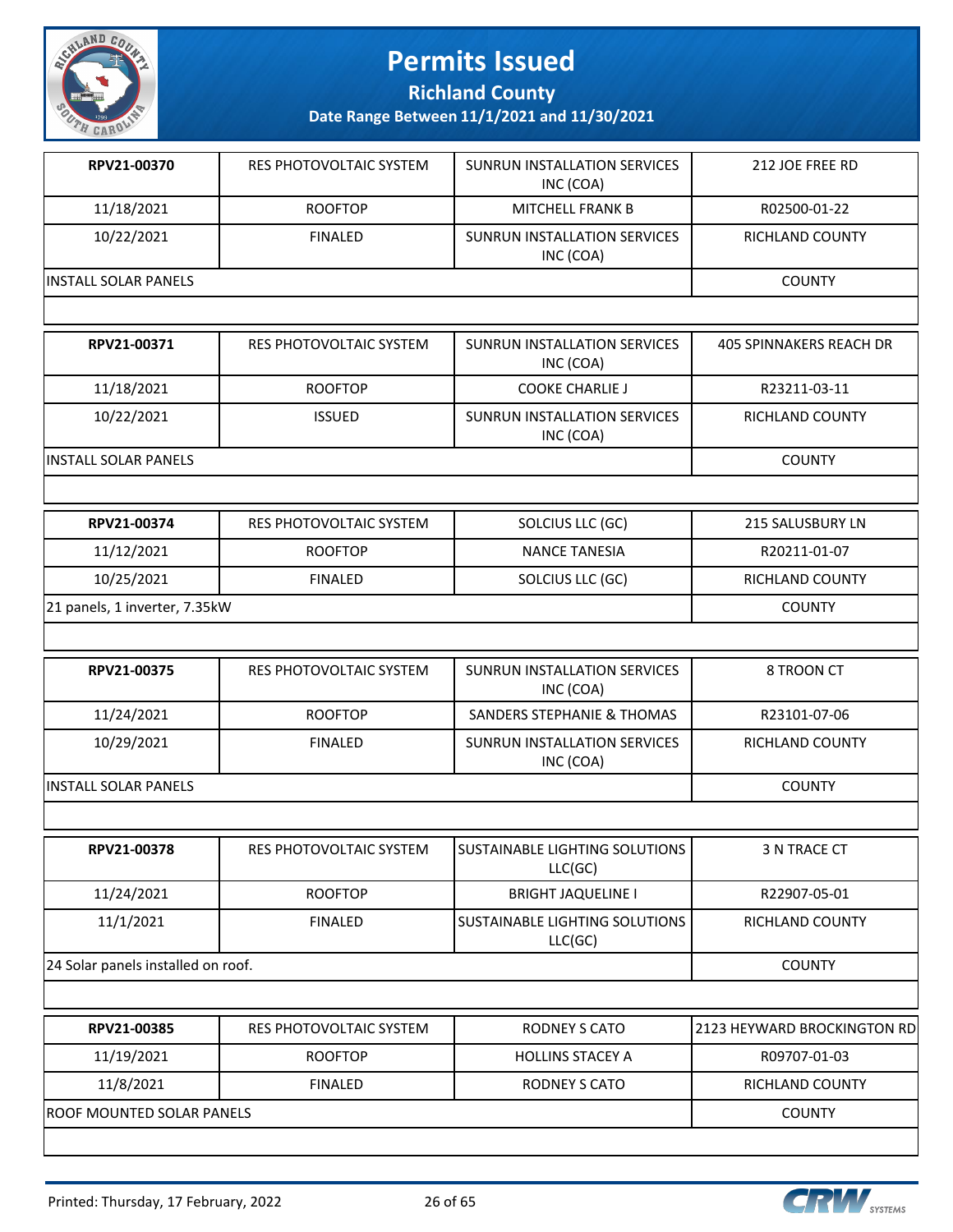

### **Permits Issued Richland County**

**Date Range Between 11/1/2021 and 11/30/2021**

### **Number of RES PHOTOVOLTAIC SYSTEM/ROOFTOP Permits: 18**

| RPL21-00105                                             | <b>RES PLUMBING</b>                            | <b>CAROLINA CONDITIONS LLC</b>  | 7 MONARCH LN           |
|---------------------------------------------------------|------------------------------------------------|---------------------------------|------------------------|
| 11/2/2021                                               | Unassigned                                     | <b>BROWN THEONIS S JR &amp;</b> | R20410-02-07           |
| 11/2/2021                                               | <b>FINALED</b>                                 | <b>CAROLINA CONDITIONS LLC</b>  | RICHLAND COUNTY        |
| Rinnai Tankless Water heater install w/ gas supply line |                                                |                                 | <b>COUNTY</b>          |
|                                                         |                                                |                                 |                        |
| RPL21-00106                                             | <b>RES PLUMBING</b>                            | <b>CAROLINA CONDITIONS LLC</b>  | 2925 PLYMOUTH ROCK RD  |
| 11/10/2021                                              | Unassigned                                     | DREW BENJAMIN EDWARD JR         | R19213-08-05           |
| 11/10/2021                                              | <b>ISSUED</b>                                  | <b>CAROLINA CONDITIONS LLC</b>  | RICHLAND COUNTY        |
|                                                         | Tankless water heater install with natrual gas |                                 | <b>COUNTY</b>          |
|                                                         |                                                |                                 |                        |
| RPL21-00107                                             | <b>RES PLUMBING</b>                            | POLARIS CONSTRUCTION LLC        | 6235 LAKESHORE DR      |
| 11/15/2021                                              | Unassigned                                     | THE DEUCE GROUP                 | R16806-04-02           |
| 11/12/2021                                              | <b>ISSUED</b>                                  | POLARIS CONSTRUCTION LLC        | RICHLAND COUNTY        |
| Replumb 3 upstairs bathrooms and the kitchen            |                                                |                                 | <b>COUNTY</b>          |
|                                                         |                                                |                                 |                        |
| RPL21-00110                                             | <b>RES PLUMBING</b>                            | AMO LLC                         | 200 BLUEWING DR        |
| 11/22/2021                                              | Unassigned                                     | MUNGO CONSTRUCTION              | R17500-03-56           |
| 11/17/2021                                              | <b>ISSUED</b>                                  |                                 | RICHLAND COUNTY        |
| Single family attached dwelling                         |                                                |                                 | <b>COUNTY</b>          |
| Building 1 lot 1                                        |                                                |                                 |                        |
| RPL21-00111                                             | <b>RES PLUMBING</b>                            | AMO LLC                         | 202 BLUEWING DR        |
| 11/22/2021                                              | Unassigned                                     | MUNGO CONSTRUCTION              | R17500-03-56           |
| 11/17/2021                                              | <b>ISSUED</b>                                  |                                 | RICHLAND COUNTY        |
| Single family attached dwelling                         |                                                |                                 | <b>COUNTY</b>          |
| Building 1 lot 2                                        |                                                |                                 |                        |
| RPL21-00121                                             | <b>RES PLUMBING</b>                            | NAM KIM PLUMBING                | 1430 CROSSING CREEK RD |
| 11/17/2021                                              | Unassigned                                     |                                 | R27700-03-01           |
| 11/17/2021                                              | <b>ISSUED</b>                                  | NAM KIM PLUMBING                | RICHLAND COUNTY        |
| 1 HALF BATH, KITCHEN                                    |                                                |                                 | <b>COUNTY</b>          |
|                                                         |                                                |                                 |                        |

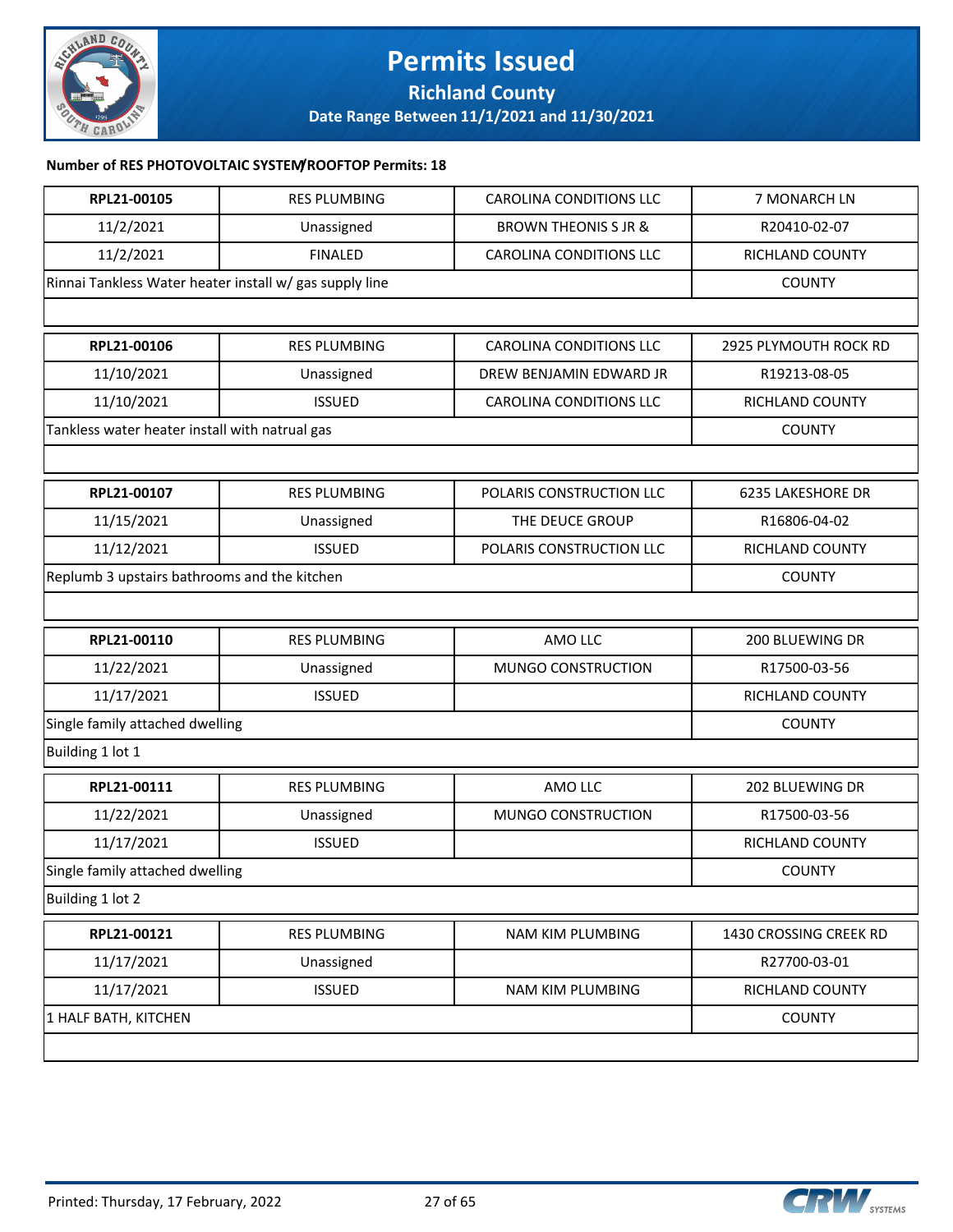

**Richland County**

**Date Range Between 11/1/2021 and 11/30/2021**

| RPL21-00122                     | <b>RES PLUMBING</b> | CAROLINA CONDITIONS LLC | <b>103 CLOUSER DR</b> |
|---------------------------------|---------------------|-------------------------|-----------------------|
| 11/23/2021                      | Unassigned          | BYRUM KAREN B           | R05106-11-06          |
| 11/22/2021                      | <b>ISSUED</b>       | CAROLINA CONDITIONS LLC | RICHLAND COUNTY       |
| 40 Gallon Med tall w/h electric |                     |                         | <b>COUNTY</b>         |
|                                 |                     |                         |                       |

#### **Number of RES PLUMBING/Unassigned Permits: 7**

| <b>RES ROOFING</b> | <b>CHRISTOPHER M LAMBETH</b>                                  | 9 BEECH BRANCH CT         |
|--------------------|---------------------------------------------------------------|---------------------------|
| Unassigned         | <b>GOFF MICHAEL G</b>                                         | R05305-02-05              |
| <b>ISSUED</b>      | Crescent Roofing & Remodeling, LLC                            | RICHLAND COUNTY           |
|                    |                                                               | <b>COUNTY</b>             |
|                    |                                                               |                           |
| <b>RES ROOFING</b> | <b>BURGIN RESIDENTIAL &amp;</b><br><b>COMMERCIAL SVCS INC</b> | <b>6005 NORTHRIDGE RD</b> |
| Unassigned         | COUSINS MARTIN L & DAYNA G                                    | R16809-05-07              |
| <b>ISSUED</b>      | <b>BURGIN RESIDENTIAL &amp;</b><br><b>COMMERCIAL SVCS INC</b> | RICHLAND COUNTY           |
|                    |                                                               | <b>COUNTY</b>             |
|                    |                                                               |                           |
| <b>RES ROOFING</b> | <b>LA ROOFING LLC</b>                                         | <b>104 THOMASTON DR</b>   |
| Unassigned         | <b>VILLEGAS MIRNA &amp;</b>                                   | R17515-04-02              |
| <b>FINALED</b>     | L A ROOFING LLC                                               | RICHLAND COUNTY           |
|                    |                                                               | <b>COUNTY</b>             |
|                    |                                                               |                           |
| <b>RES ROOFING</b> | <b>BURGIN RESIDENTIAL &amp;</b><br><b>COMMERCIAL SVCS INC</b> | 11 COLEMAN RIDGE CT       |
| Unassigned         | <b>BRANTLEY JOHN B SR &amp;</b>                               | R17614-05-10              |
| <b>ISSUED</b>      | <b>BURGIN RESIDENTIAL &amp;</b><br><b>COMMERCIAL SVCS INC</b> | RICHLAND COUNTY           |
|                    |                                                               | <b>COUNTY</b>             |
|                    |                                                               |                           |
| <b>RES ROOFING</b> | <b>LA ROOFING LLC</b>                                         | 244 TURNING LEAF DR       |
| Unassigned         | <b>HEMINGWAY ANNIE R</b>                                      | R21911-09-41              |
| <b>FINALED</b>     | L A ROOFING LLC                                               | RICHLAND COUNTY           |
|                    |                                                               | <b>COUNTY</b>             |
|                    |                                                               |                           |
|                    |                                                               |                           |

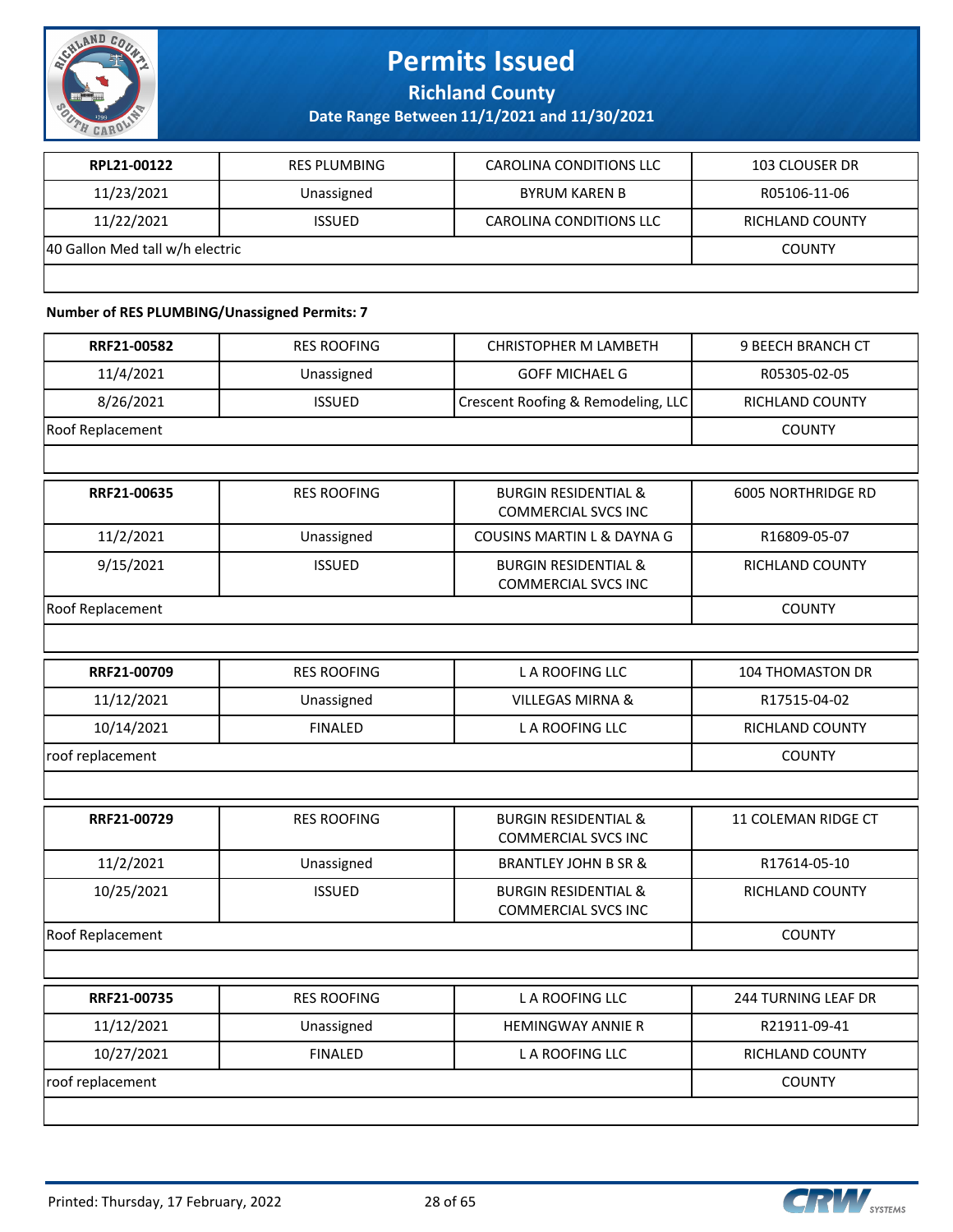

**Richland County**

| RRF21-00736          | <b>RES ROOFING</b> | <b>CLYDE NETTLES ROOFING &amp;</b><br>PAINTING INC            | 212 SAINTS CREEK LN    |
|----------------------|--------------------|---------------------------------------------------------------|------------------------|
| 11/4/2021            | Unassigned         | MCQUEEN THOMAS EDGAR JR &                                     | R03515-01-14           |
| 10/27/2021           | <b>ISSUED</b>      | <b>CLYDE NETTLES ROOFING &amp;</b><br>PAINTING INC            | <b>RICHLAND COUNTY</b> |
| Re Roof              |                    |                                                               | <b>COUNTY</b>          |
|                      |                    |                                                               |                        |
| RRF21-00739          | <b>RES ROOFING</b> | <b>BURGIN RESIDENTIAL &amp;</b><br><b>COMMERCIAL SVCS INC</b> | 4714 CEDAR SPRINGS RD  |
| 11/2/2021            | Unassigned         | BAILEY COLIN D & ELIZABETH H                                  | R14114-12-07           |
| 10/28/2021           | <b>ISSUED</b>      | <b>BURGIN RESIDENTIAL &amp;</b><br><b>COMMERCIAL SVCS INC</b> | RICHLAND COUNTY        |
| Roof Replacement     |                    |                                                               | <b>COUNTY</b>          |
|                      |                    |                                                               |                        |
| RRF21-00740          | <b>RES ROOFING</b> | <b>BURGIN RESIDENTIAL &amp;</b><br><b>COMMERCIAL SVCS INC</b> | 121 DUCK POND RD       |
| 11/9/2021            | Unassigned         | SHMAYDEY WALTER R                                             | R22712-01-19           |
| 10/28/2021           | <b>ISSUED</b>      | <b>BURGIN RESIDENTIAL &amp;</b><br><b>COMMERCIAL SVCS INC</b> | RICHLAND COUNTY        |
| Roof Replacement     |                    |                                                               | <b>COUNTY</b>          |
|                      |                    |                                                               |                        |
| RRF21-00746          | <b>RES ROOFING</b> | <b>MARK A GRAHAM</b>                                          | 241 BURBANK ST         |
| 11/1/2021            | Unassigned         | DANEY ERIC SR                                                 | R07406-02-16           |
| 11/1/2021            | <b>FINALED</b>     | <b>MARK A GRAHAM</b>                                          | RICHLAND COUNTY        |
| Tear off and replace |                    |                                                               | <b>COUNTY</b>          |
|                      |                    |                                                               |                        |
| RRF21-00747          | <b>RES ROOFING</b> | THE RED SHIRT GUYS ROOFING LLC                                | 303 HERITAGE HILLS DR  |
| 11/1/2021            | Unassigned         | <b>BADEN RICK WILLIAMS &amp;</b>                              | R14702-02-25           |
| 11/1/2021            | <b>FINALED</b>     | THE RED SHIRT GUYS ROOFING LLC                                | RICHLAND COUNTY        |
| Tear off and reroof  |                    |                                                               | <b>COUNTY</b>          |
| roofing              |                    |                                                               |                        |
| RRF21-00748          | <b>RES ROOFING</b> | WISE GUYS HOME IMPROVEMENT                                    | 816 MALIBU DR          |
| 11/1/2021            | Unassigned         |                                                               | R16307-02-09           |
| 11/1/2021            | <b>FINALED</b>     | WISE GUYS HOME IMPROVEMENT                                    | RICHLAND COUNTY        |
| REPAIR/REPLACEMENT   |                    |                                                               | <b>COUNTY</b>          |
|                      |                    |                                                               |                        |

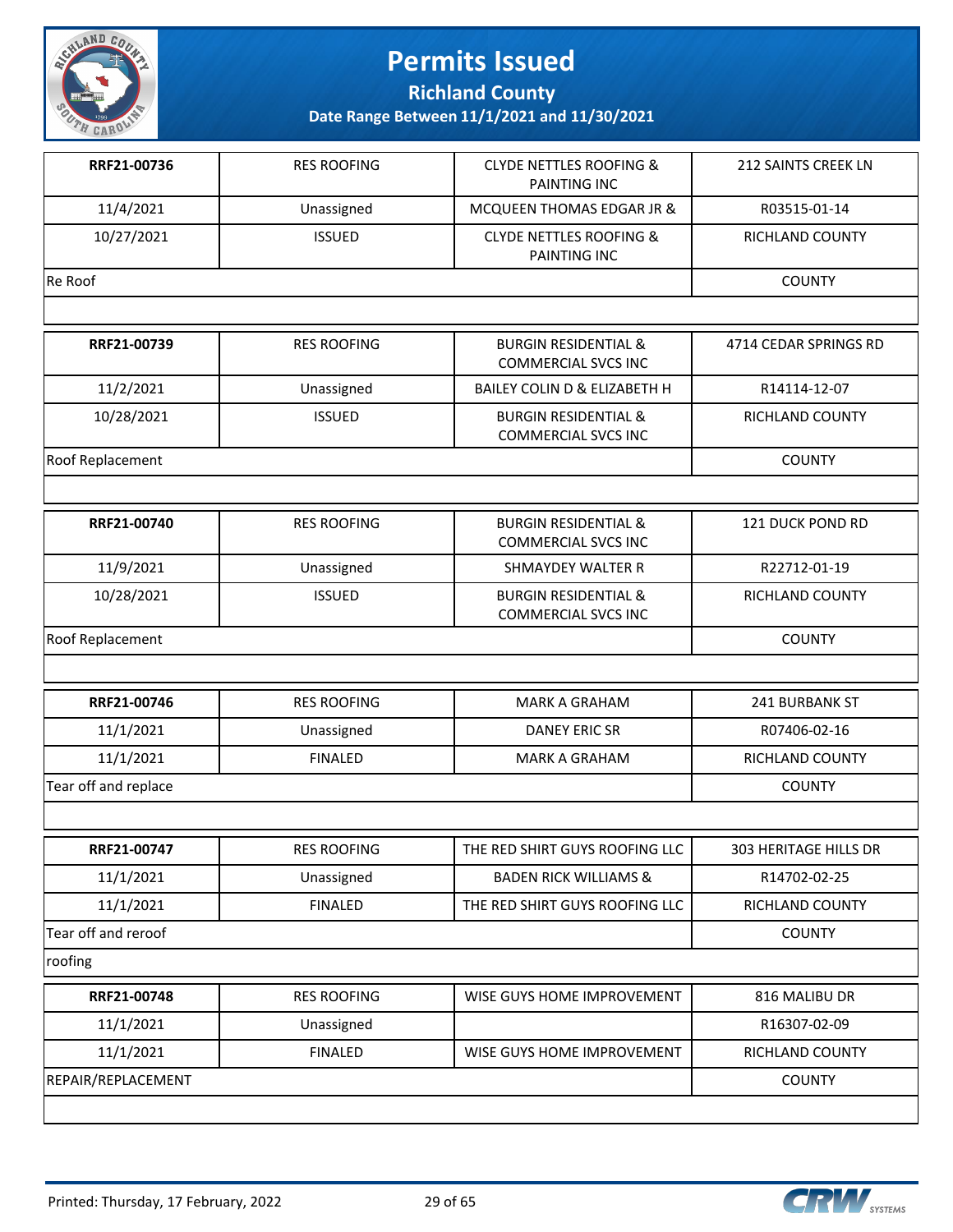

**Richland County**

| <b>RES ROOFING</b> |                                 |                       |
|--------------------|---------------------------------|-----------------------|
|                    | PREMIERE ROOFING LLC (GC)       | 394 POETS WALK        |
| Unassigned         | SPOHN DAVID & ALANIA P          | R03314-01-08          |
| <b>FINALED</b>     | PREMIERE ROOFING LLC (GC)       | RICHLAND COUNTY       |
|                    |                                 | <b>COUNTY</b>         |
|                    |                                 |                       |
| <b>RES ROOFING</b> | PREMIERE ROOFING LLC (GC)       | 227 TWIN GATES RD     |
| Unassigned         | <b>FLETCHER JOHN PAUL &amp;</b> | R02406-01-08          |
| <b>ISSUED</b>      | PREMIERE ROOFING LLC (GC)       | RICHLAND COUNTY       |
|                    |                                 | <b>COUNTY</b>         |
|                    |                                 |                       |
| <b>RES ROOFING</b> | <b>CHRISTOPHER M LAMBETH</b>    | 5415 HARD SCRABBLE RD |
| Unassigned         | ZEIGLER GWENDOLYN JOYCE Y       | R20500-01-36          |
| <b>ISSUED</b>      | <b>CHRISTOPHER M LAMBETH</b>    | RICHLAND COUNTY       |
|                    |                                 | <b>COUNTY</b>         |
|                    |                                 |                       |
| <b>RES ROOFING</b> | THE RED SHIRT GUYS ROOFING LLC  | 5 STERLING RIDGE CT   |
| Unassigned         | M&J REVOCABLE TRUST             | R23104-02-50          |
|                    |                                 |                       |
| <b>FINALED</b>     | THE RED SHIRT GUYS ROOFING LLC  | RICHLAND COUNTY       |
|                    |                                 | <b>COUNTY</b>         |
|                    |                                 |                       |
| <b>RES ROOFING</b> | MARCOS ENRIQUE ARANGO           | 15 WOODPINE CT        |
| Unassigned         |                                 | R04916-04-38          |
| <b>ISSUED</b>      | MARCOS ENRIQUE ARANGO           | RICHLAND COUNTY       |
|                    |                                 | <b>COUNTY</b>         |
|                    |                                 |                       |
| <b>RES ROOFING</b> | MARCOS ENRIQUE ARANGO           | 200 WINDSOR POINT RD  |
| Unassigned         |                                 | R17013-01-06          |
| <b>ISSUED</b>      | MARCOS ENRIQUE ARANGO           | RICHLAND COUNTY       |
|                    |                                 | <b>COUNTY</b>         |
|                    |                                 |                       |

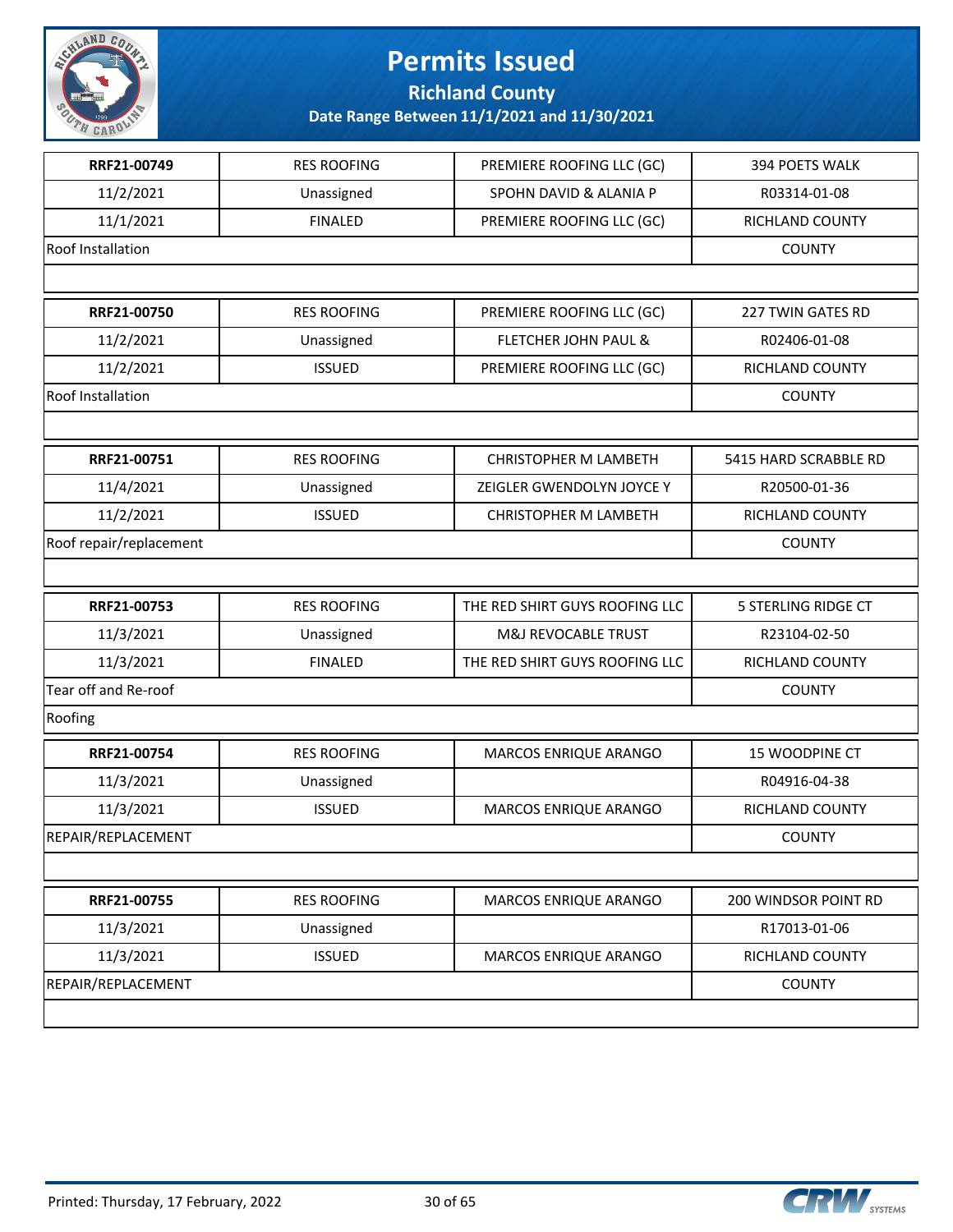

**Richland County**

| RRF21-00759                       | <b>RES ROOFING</b> | <b>RANDY R HARDEE</b>        | 215 AMBERWOOD CIR           |
|-----------------------------------|--------------------|------------------------------|-----------------------------|
| 11/9/2021                         | Unassigned         | EPPS REGINALD E & TAMMIE C   | R04108-04-03                |
| 11/5/2021                         | <b>FINALED</b>     | <b>RANDY R HARDEE</b>        | RICHLAND COUNTY             |
| <b>Residential ReRoof</b>         |                    |                              | <b>COUNTY</b>               |
|                                   |                    |                              |                             |
| RRF21-00761                       | <b>RES ROOFING</b> | <b>PATRICK J TROMPETER</b>   | <b>413 TAYLOR CHAPEL RD</b> |
| 11/9/2021                         | Unassigned         | TROYER RICHARD L & ANN B     | R08000-02-24                |
| 11/8/2021                         | <b>FINALED</b>     | PATRICK J TROMPETER          | RICHLAND COUNTY             |
| Tear off and install new shingles |                    |                              | <b>COUNTY</b>               |
|                                   |                    |                              |                             |
| RRF21-00762                       | <b>RES ROOFING</b> | <b>MARK A GRAHAM</b>         | 1021 ROCKYKNOLL DR          |
| 11/9/2021                         | Unassigned         | <b>COVINGTON ELIZABETH R</b> | R09516-07-25                |
| 11/8/2021                         | <b>FINALED</b>     | <b>MARK A GRAHAM</b>         | RICHLAND COUNTY             |
| Tear off and replace              |                    |                              | <b>COUNTY</b>               |
|                                   |                    |                              |                             |
| RRF21-00765                       | <b>RES ROOFING</b> | JEFFREY D HAAS               | 117 HURLINGHAM DR           |
| 11/9/2021                         | Unassigned         |                              | R22814-03-09                |
| 11/9/2021                         | <b>ISSUED</b>      | JEFFREY D HAAS               | RICHLAND COUNTY             |
| REPAIR/ REPLACEMENT               |                    |                              | <b>COUNTY</b>               |
|                                   |                    |                              |                             |
| RRF21-00767                       | <b>RES ROOFING</b> | Thomas F Humphries           | 1813 EDGEMORE RD            |
| 11/10/2021                        | Unassigned         | SOUTH RODNEY & REBECCA       | R16913-05-06                |
| 11/9/2021                         | <b>ISSUED</b>      | DR ROOFS INC                 | RICHLAND COUNTY             |
| Remove and replace shingles       |                    |                              | <b>COUNTY</b>               |
|                                   |                    |                              |                             |
| RRF21-00768                       | <b>RES ROOFING</b> | PREMIERE ROOFING LLC (GC)    | 301 DERRICK DR              |
| 11/16/2021                        | Unassigned         | LLOYD JASON SCOTT &          | R02406-02-16                |
| 11/11/2021                        | <b>ISSUED</b>      | PREMIERE ROOFING LLC (GC)    | RICHLAND COUNTY             |
| Roof Installation                 |                    |                              | <b>COUNTY</b>               |
|                                   |                    |                              |                             |

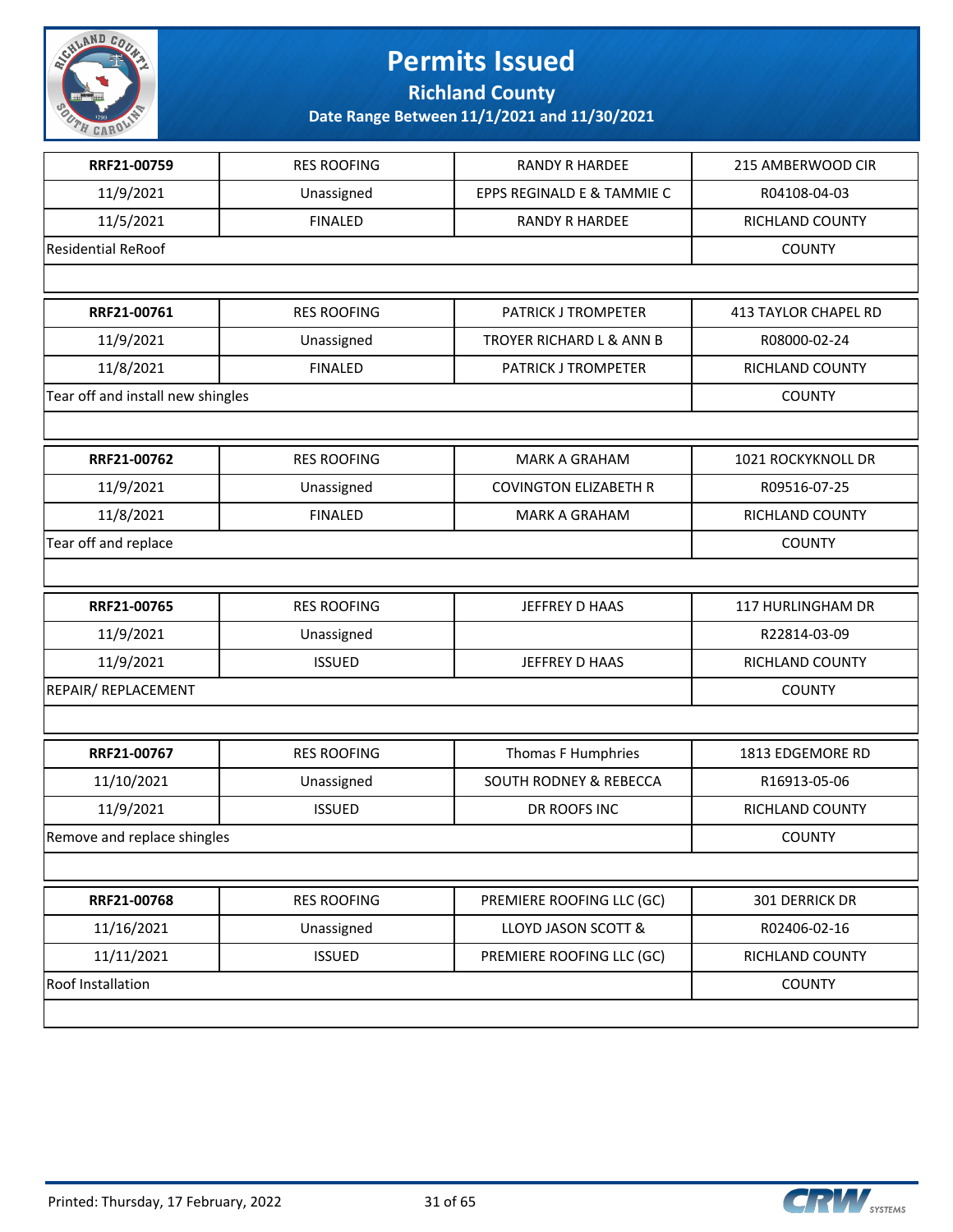

**Richland County**

| RRF21-00769       | <b>RES ROOFING</b> | PREMIERE ROOFING LLC (GC)              | 3 RIDGE CLIFF CT              |
|-------------------|--------------------|----------------------------------------|-------------------------------|
| 11/12/2021        | Unassigned         | <b>MARKLAND ROBERT E &amp; MYLLA F</b> | R05204-02-10                  |
| 11/11/2021        | <b>FINALED</b>     | PREMIERE ROOFING LLC (GC)              | RICHLAND COUNTY               |
| Roof Installation |                    |                                        | <b>COUNTY</b>                 |
|                   |                    |                                        |                               |
| RRF21-00770       | <b>RES ROOFING</b> | PREMIERE ROOFING LLC (GC)              | 120 TANGLEWORTH RD            |
| 11/12/2021        | Unassigned         | <b>WILKES ROBERT C &amp;</b>           | R05306-07-01                  |
| 11/11/2021        | <b>FINALED</b>     | PREMIERE ROOFING LLC (GC)              | RICHLAND COUNTY               |
| Roof Installation |                    |                                        | <b>COUNTY</b>                 |
|                   |                    |                                        |                               |
| RRF21-00771       | <b>RES ROOFING</b> | PREMIERE ROOFING LLC (GC)              | 129 TIGER PAW LN              |
| 11/16/2021        | Unassigned         | <b>WILSON NANCY C &amp; ROBERT T</b>   | R04400-01-23                  |
| 11/11/2021        | <b>FINALED</b>     | PREMIERE ROOFING LLC (GC)              | <b>RICHLAND COUNTY</b>        |
| Roof Installation |                    |                                        | <b>COUNTY</b>                 |
|                   |                    |                                        |                               |
| RRF21-00773       | <b>RES ROOFING</b> | L A ROOFING LLC                        | 115 HARRELLS PL               |
| 11/12/2021        | Unassigned         | <b>ADAMS ASHLEY L &amp;</b>            | R09314-01-01                  |
| 11/11/2021        | <b>FINALED</b>     | L A ROOFING LLC                        | RICHLAND COUNTY               |
|                   |                    |                                        | <b>COUNTY</b>                 |
|                   |                    |                                        |                               |
| RRF21-00774       | <b>RES ROOFING</b> | L A ROOFING LLC                        | 216 PROVIDENCE PLANTATION CIR |
| 11/12/2021        | Unassigned         | <b>FOURNIER JOSE R &amp; LUZ E</b>     | R17311-01-06                  |
| 11/11/2021        | <b>FINALED</b>     | L A ROOFING LLC                        | RICHLAND COUNTY               |
|                   |                    |                                        | <b>COUNTY</b>                 |
|                   |                    |                                        |                               |
| RRF21-00775       | <b>RES ROOFING</b> | L A ROOFING LLC                        | 100 HARRELLS PL A             |
| 11/12/2021        | Unassigned         | MASSEY DALLAS P                        | R09314-02-01                  |
| 11/11/2021        | <b>FINALED</b>     | L A ROOFING LLC                        | RICHLAND COUNTY               |
|                   |                    |                                        | A COUNTY                      |
|                   |                    |                                        |                               |

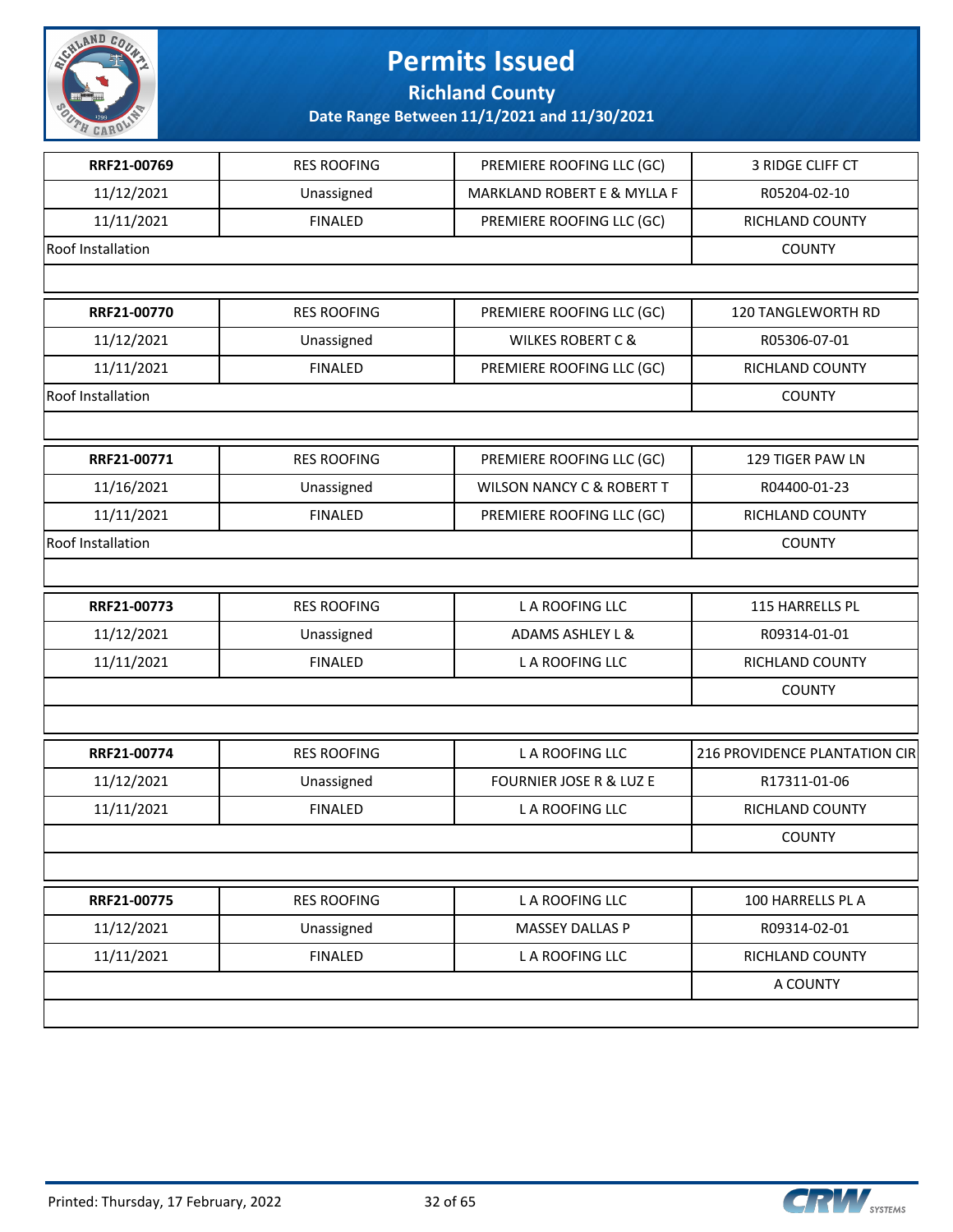

**Richland County**

| RRF21-00776                           | <b>RES ROOFING</b> | THE RED SHIRT GUYS ROOFING LLC       | 120 HAMPTON TRACE LN   |
|---------------------------------------|--------------------|--------------------------------------|------------------------|
| 11/16/2021                            | Unassigned         | <b>ASHLEY ANITA S</b>                | R13616-02-17           |
| 11/12/2021                            | <b>ISSUED</b>      | THE RED SHIRT GUYS ROOFING LLC       | RICHLAND COUNTY        |
| Tear off and Re-roof                  |                    |                                      | <b>COUNTY</b>          |
| Roofing                               |                    |                                      |                        |
| RRF21-00777                           | <b>RES ROOFING</b> | THE RED SHIRT GUYS ROOFING LLC       | 1 SPRINGSDANS LN       |
| 11/12/2021                            | Unassigned         | ALLEN SHELY E                        | R25703-03-37           |
| 11/12/2021                            | <b>FINALED</b>     | THE RED SHIRT GUYS ROOFING LLC       | RICHLAND COUNTY        |
| Roofing                               |                    |                                      | <b>COUNTY</b>          |
| Tear off and Reroof                   |                    |                                      |                        |
| RRF21-00780                           | <b>RES ROOFING</b> | THE RED SHIRT GUYS ROOFING LLC       | 124 HAMPTON CREST TRL  |
| 11/16/2021                            | Unassigned         | <b>SMITH T SIDNEY &amp; MARTHA B</b> | R13615-04-22           |
| 11/16/2021                            | <b>ISSUED</b>      | THE RED SHIRT GUYS ROOFING LLC       | <b>RICHLAND COUNTY</b> |
| Tear off and Re-roof                  |                    |                                      | COLUMBIA               |
|                                       |                    |                                      |                        |
| RRF21-00782                           | <b>RES ROOFING</b> | <b>MARK A GRAHAM</b>                 | 133 TAYLOR ARCH RD     |
| 11/19/2021                            | Unassigned         | DAVIS VALERIE T & JOHN A             | R29900-03-38           |
| 11/17/2021                            | <b>FINALED</b>     | <b>MARK A GRAHAM</b>                 | RICHLAND COUNTY        |
| Tear off and replace                  |                    |                                      | <b>COUNTY</b>          |
|                                       |                    |                                      |                        |
| RRF21-00783                           | <b>RES ROOFING</b> | <b>RICHARD A TARDIF</b>              | 228 BASSETT LOOP       |
| 11/18/2021                            | Unassigned         | <b>WILLIAMS TARA</b>                 | R23209-08-09           |
| 11/17/2021                            | <b>ISSUED</b>      | RICHARD A TARDIF                     | RICHLAND COUNTY        |
| Remove and Replace shingles from home |                    |                                      | <b>COUNTY</b>          |
|                                       |                    |                                      |                        |
| RRF21-00784                           | <b>RES ROOFING</b> | PREMIERE ROOFING LLC (GC)            | 111 OSBORNE LN         |
| 11/18/2021                            | Unassigned         | <b>HARDY CORY D</b>                  | R04301-02-36           |
| 11/17/2021                            | <b>FINALED</b>     | PREMIERE ROOFING LLC (GC)            | RICHLAND COUNTY        |
| Roof Installation                     |                    |                                      | <b>COUNTY</b>          |
|                                       |                    |                                      |                        |

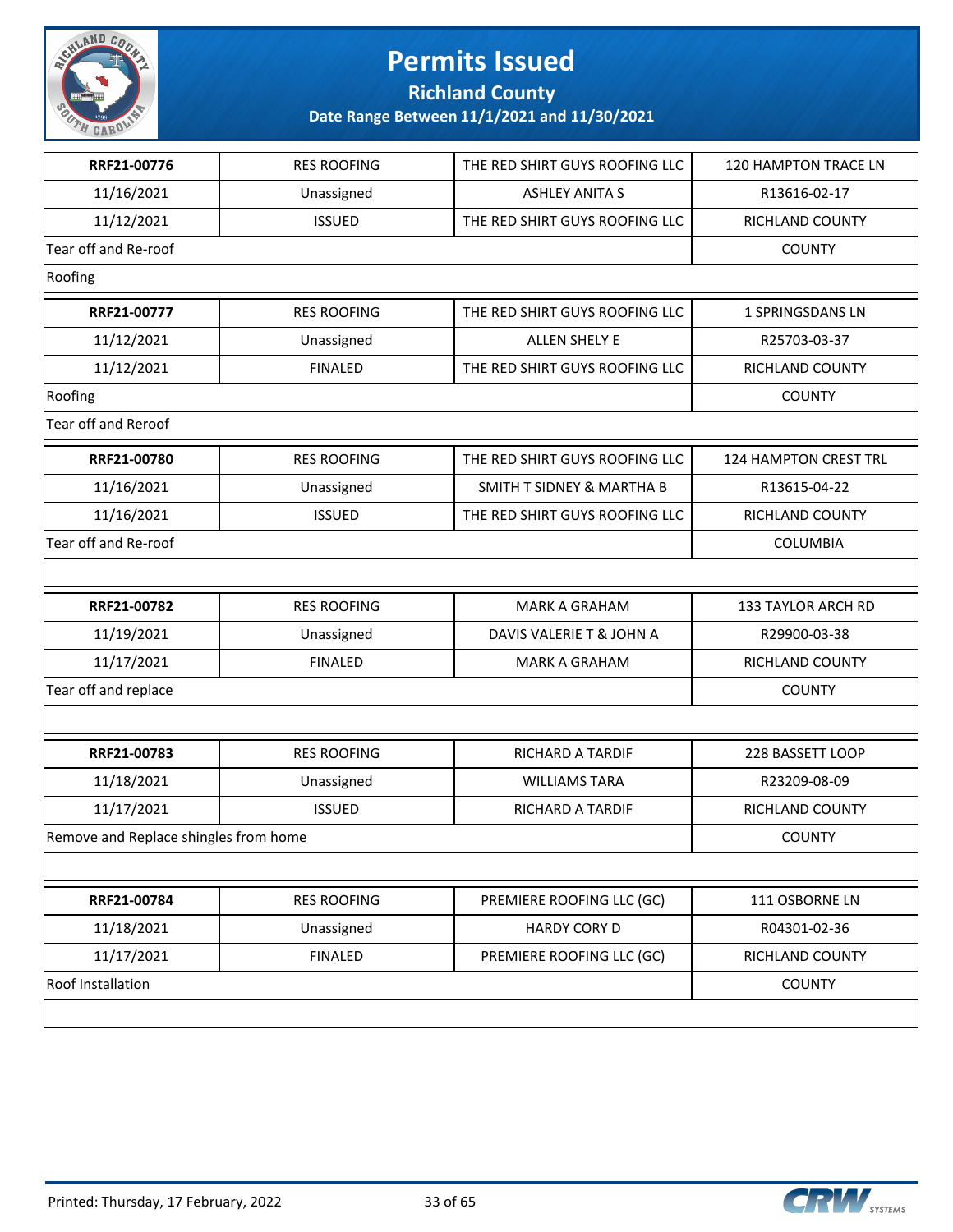

**Richland County**

| RRF21-00786              | <b>RES ROOFING</b> | PREMIERE ROOFING LLC (GC)      | <b>204 MORNINGSIDE DR</b> |
|--------------------------|--------------------|--------------------------------|---------------------------|
| 11/19/2021               | Unassigned         | LONG RAY H JR & PATRICIA       | R06103-03-03              |
| 11/18/2021               | <b>FINALED</b>     | PREMIERE ROOFING LLC (GC)      | RICHLAND COUNTY           |
| <b>Roof Installation</b> |                    |                                | <b>COUNTY</b>             |
|                          |                    |                                |                           |
| RRF21-00787              | <b>RES ROOFING</b> | PREMIERE ROOFING LLC (GC)      | 1940 GREENWYCHE AVE       |
| 11/19/2021               | Unassigned         | LOUDEN THOMAS A & BOBBIE J     | R07505-10-09              |
| 11/18/2021               | <b>FINALED</b>     | PREMIERE ROOFING LLC (GC)      | RICHLAND COUNTY           |
| <b>Roof Installation</b> |                    |                                | <b>COUNTY</b>             |
|                          |                    |                                |                           |
| RRF21-00789              | <b>RES ROOFING</b> | THE RED SHIRT GUYS ROOFING LLC | 124 CHARMONT DR           |
| 11/22/2021               | Unassigned         | <b>CHANDLER LEE</b>            | R17213-05-30              |
| 11/19/2021               | <b>ISSUED</b>      | THE RED SHIRT GUYS ROOFING LLC | RICHLAND COUNTY           |
| Tear off and Re-roof     |                    |                                | <b>COUNTY</b>             |
| Roofing                  |                    |                                |                           |
| RRF21-00790              | <b>RES ROOFING</b> | PREMIERE ROOFING LLC (GC)      | 346 KA HA ALDA TRL        |
| 11/22/2021               | Unassigned         | CAGLE KELLY A & WILLIAM H      | R24703-01-06              |
| 11/19/2021               | <b>FINALED</b>     | PREMIERE ROOFING LLC (GC)      | RICHLAND COUNTY           |
| <b>Roof Installation</b> |                    |                                | <b>COUNTY</b>             |
|                          |                    |                                |                           |
| RRF21-00791              | <b>RES ROOFING</b> | PREMIERE ROOFING LLC (GC)      | <b>407 REDINGTON WAY</b>  |
| 11/22/2021               | Unassigned         | <b>SMITH JOE &amp; MYRTIS</b>  | R05106-08-27              |
| 11/19/2021               | <b>FINALED</b>     | PREMIERE ROOFING LLC (GC)      | RICHLAND COUNTY           |
| <b>Roof Installation</b> |                    |                                | <b>COUNTY</b>             |
|                          |                    |                                |                           |
| RRF21-00793              | <b>RES ROOFING</b> | PREMIERE ROOFING LLC (GC)      | 304 COOPERS HAWK CIR      |
| 11/23/2021               | Unassigned         | MAURICE M HERBIGNAT & DONNA S  | R03404-06-37              |
| 11/22/2021               | <b>FINALED</b>     | PREMIERE ROOFING LLC (GC)      | RICHLAND COUNTY           |
| <b>Roof Installation</b> |                    |                                | <b>COUNTY</b>             |
|                          |                    |                                |                           |

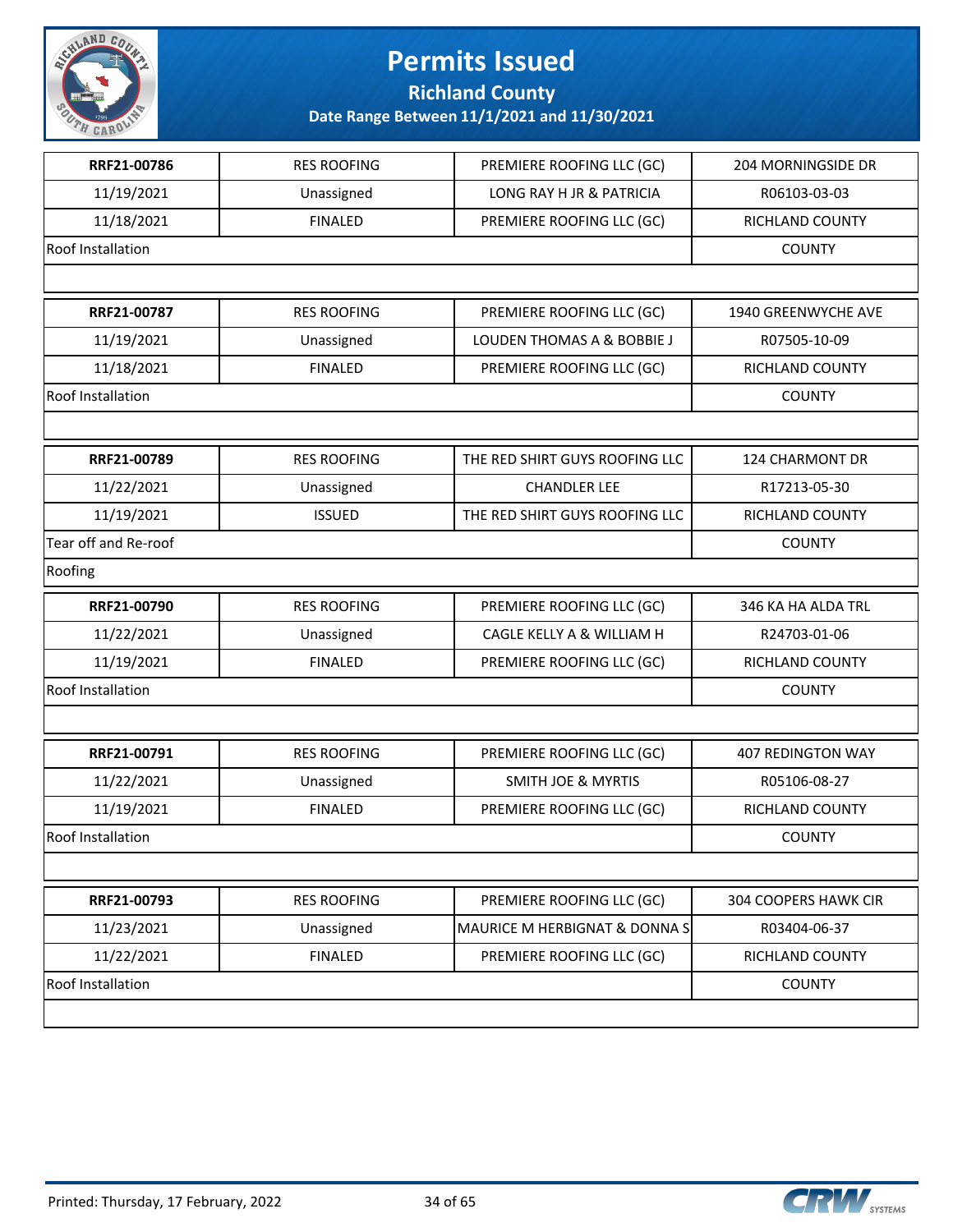

**Richland County**

**Date Range Between 11/1/2021 and 11/30/2021**

| RRF21-00794                                   | <b>RES ROOFING</b> | PREMIERE ROOFING LLC (GC)                                     | 223 SHAMLEY GREEN DR    |
|-----------------------------------------------|--------------------|---------------------------------------------------------------|-------------------------|
| 11/23/2021                                    | Unassigned         | DARBY ASHLEE A                                                | R23101-03-03            |
| 11/22/2021                                    | <b>FINALED</b>     | PREMIERE ROOFING LLC (GC)                                     | <b>RICHLAND COUNTY</b>  |
| Roof Installation                             |                    |                                                               | <b>COUNTY</b>           |
|                                               |                    |                                                               |                         |
| RRF21-00795                                   | <b>RES ROOFING</b> | <b>BURGIN RESIDENTIAL &amp;</b><br><b>COMMERCIAL SVCS INC</b> | 1717 MORNINGHILL DR     |
| 11/24/2021                                    | Unassigned         | <b>GOLDSON BARBARA SALLMAN</b>                                | R06013-03-10            |
| 11/22/2021                                    | <b>ISSUED</b>      | <b>BURGIN RESIDENTIAL &amp;</b><br><b>COMMERCIAL SVCS INC</b> | RICHLAND COUNTY         |
| Roof Replacement                              |                    |                                                               | <b>COUNTY</b>           |
|                                               |                    |                                                               |                         |
| RRF21-00796                                   | <b>RES ROOFING</b> | PREMIERE ROOFING LLC (GC)                                     | 210 PINNACLE DR         |
| 11/24/2021                                    | Unassigned         | <b>ELDER KAREN L</b>                                          | R05110-10-32            |
| 11/23/2021                                    | <b>FINALED</b>     | PREMIERE ROOFING LLC (GC)                                     | RICHLAND COUNTY         |
| <b>Roof Installation</b>                      |                    |                                                               | <b>COUNTY</b>           |
|                                               |                    |                                                               |                         |
| RRF21-00799                                   | <b>RES ROOFING</b> | DAVID MICHAEL STROTHER JR                                     | 3912 MONTGOMERY AVE     |
| 11/24/2021                                    | Unassigned         | <b>WEATHERWAX MAY</b>                                         | R13708-07-03            |
| 11/24/2021                                    | <b>FINALED</b>     | DAVID MICHAEL STROTHER JR                                     | RICHLAND COUNTY         |
| Remove existing shingles and replace with new |                    |                                                               | <b>COUNTY</b>           |
|                                               |                    |                                                               |                         |
| RRF21-00800                                   | <b>RES ROOFING</b> | PREMIERE ROOFING LLC (GC)                                     | 206 BROOKWOOD FOREST DR |
| 11/29/2021                                    | Unassigned         | MCLEAN WAYNE D & TRACY E                                      | R23308-03-02            |
| 11/26/2021                                    | <b>ISSUED</b>      | PREMIERE ROOFING LLC (GC)                                     | RICHLAND COUNTY         |
| Roof Installation                             |                    |                                                               | <b>COUNTY</b>           |
|                                               |                    |                                                               |                         |
| RRF21-00801                                   | <b>RES ROOFING</b> | CHRISTOPHER M LAMBETH                                         | 333 NETHERLAND DR       |
| 11/29/2021                                    | Unassigned         | HARBAUGH DOROTHY J                                            | R05201-01-17            |
| 11/29/2021                                    | <b>ISSUED</b>      | CHRISTOPHER M LAMBETH                                         | RICHLAND COUNTY         |
| Roof Replacement                              |                    |                                                               | <b>COUNTY</b>           |
|                                               |                    |                                                               |                         |

**Number of RES ROOFING/Unassigned Permits: 47**

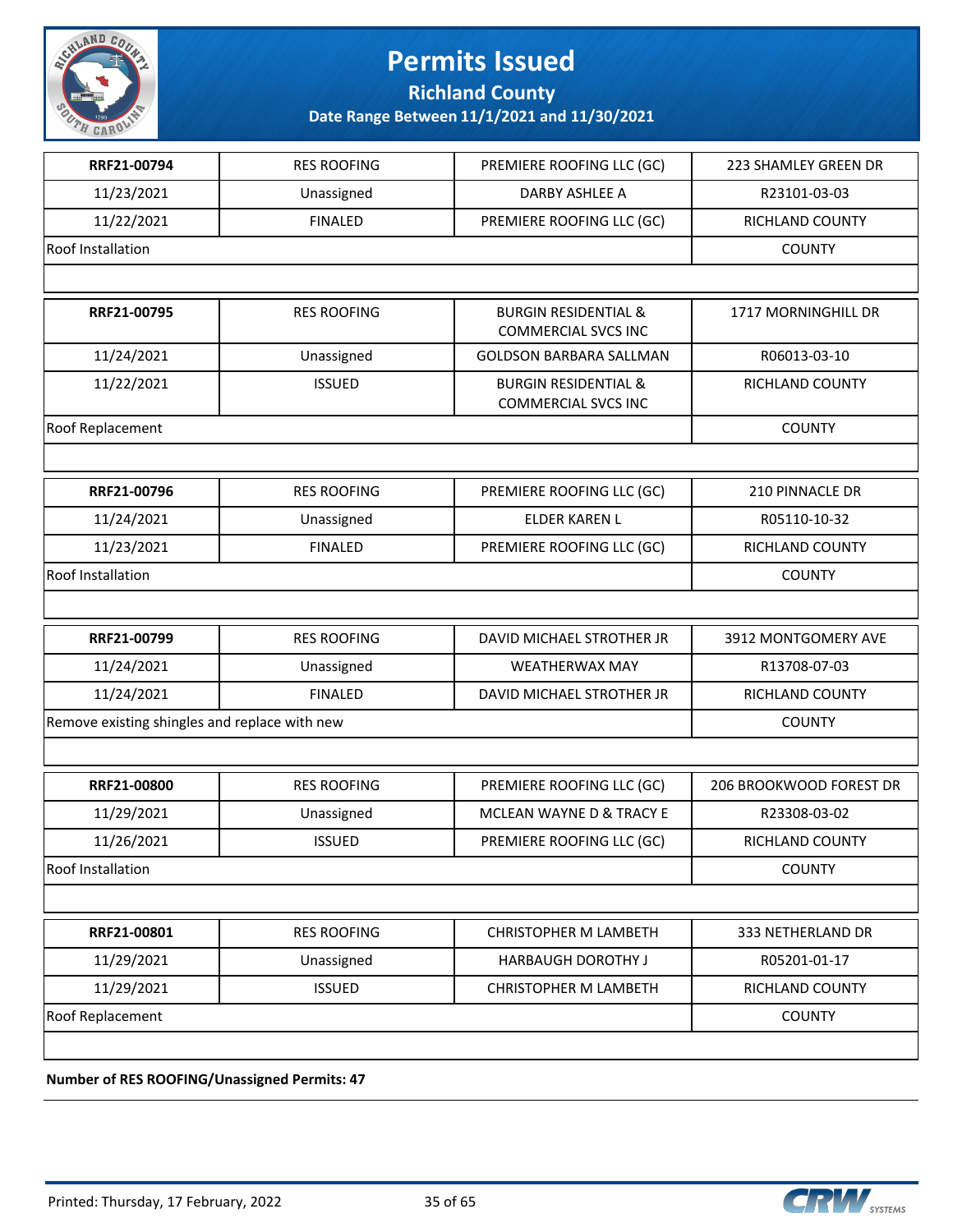

**Richland County**

| RBD21-02314                                        | RESIDENTIAL ADDITIONS & ADD/ALT            | ORION CONSTRUCTION COMPANY                | 2809 WALES RD               |
|----------------------------------------------------|--------------------------------------------|-------------------------------------------|-----------------------------|
| 11/3/2021                                          | <b>ADDITION</b>                            | MITCHEM CATHY E REARDON &                 | R17009-01-20                |
| 10/7/2021                                          | <b>ISSUED</b>                              | ORION CONSTRUCTION COMPANY                | RICHLAND COUNTY             |
| Construct 8x20 sunroom                             |                                            |                                           | <b>COUNTY</b>               |
|                                                    |                                            |                                           |                             |
| RBD21-02319                                        | RESIDENTIAL ADDITIONS & ADD/ALT            | DICK WOHLERS HOMES INC                    | 213 MILLIES RD              |
| 11/1/2021                                          | <b>ADDITION</b>                            | <b>GILLIAM DETRA HENRY &amp;</b>          | R24200-05-08                |
| 10/7/2021                                          | <b>ISSUED</b>                              | DICK WOHLERS HOMES INC                    | RICHLAND COUNTY             |
| Adding 2 bedrooms and garage to existing home      |                                            |                                           | <b>COUNTY</b>               |
| n/a                                                |                                            |                                           |                             |
| RBD21-02338                                        | <b>RESIDENTIAL ADDITIONS &amp; ADD/ALT</b> | <b>QUALITY HOME IMPROVEMENT #1</b><br>LLC | <b>216 SHAMLEY GREEN DR</b> |
| 11/12/2021                                         | <b>ADDITION</b>                            | <b>TRAVIS-KNIGHT SANDRA &amp;</b>         | R23004-08-01                |
| 10/11/2021                                         | <b>UNDER REVIEW</b>                        | <b>QUALITY HOME IMPROVEMENT #1</b><br>LLC | RICHLAND COUNTY             |
| 780 sq ft addition                                 |                                            |                                           | <b>COUNTY</b>               |
|                                                    |                                            |                                           |                             |
| RBD21-02364                                        | RESIDENTIAL ADDITIONS & ADD/ALT            | <b>SAYLES RITA D &amp;</b>                | 207 ADAMS SCOTT RD          |
| 11/10/2021                                         | <b>ADDITION</b>                            | SAYLES RITA D &                           | R34600-03-08                |
| 10/15/2021                                         | <b>ISSUED</b>                              |                                           | RICHLAND COUNTY             |
| <b>ADD A PORCH</b>                                 |                                            |                                           | <b>COUNTY</b>               |
|                                                    |                                            |                                           |                             |
| RBD21-02367                                        | RESIDENTIAL ADDITIONS & ADD/ALT            | RICHARD DELOYD ENGLAND                    | 2921 BANCROFF RD            |
| 11/8/2021                                          | <b>ADDITION</b>                            | MCLEAN TONY L & JOHNNIE M                 | R19906-03-23                |
| 10/15/2021                                         | <b>FINALED</b>                             | RICHARD DELOYD ENGLAND                    | RICHLAND COUNTY             |
| Screen porch on rear of home                       |                                            |                                           | <b>COUNTY</b>               |
| Unheated screen porch built on treated wood deck   |                                            |                                           |                             |
| RBD21-02381                                        | RESIDENTIAL ADDITIONS & ADD/ALT            | <b>GREEN EXTERIOR REMODELING LLC</b>      | 430 BLUE GARDEN WAY         |
| 11/9/2021                                          | <b>ADDITION</b>                            | <b>ECCLES JASON L</b>                     | R20112-05-08                |
| 10/19/2021                                         | <b>ISSUED</b>                              | <b>GREEN EXTERIOR REMODELING LLC</b>      | RICHLAND COUNTY             |
| Installing Moderno patio cover over existing patio |                                            |                                           | <b>COUNTY</b>               |
|                                                    |                                            |                                           |                             |

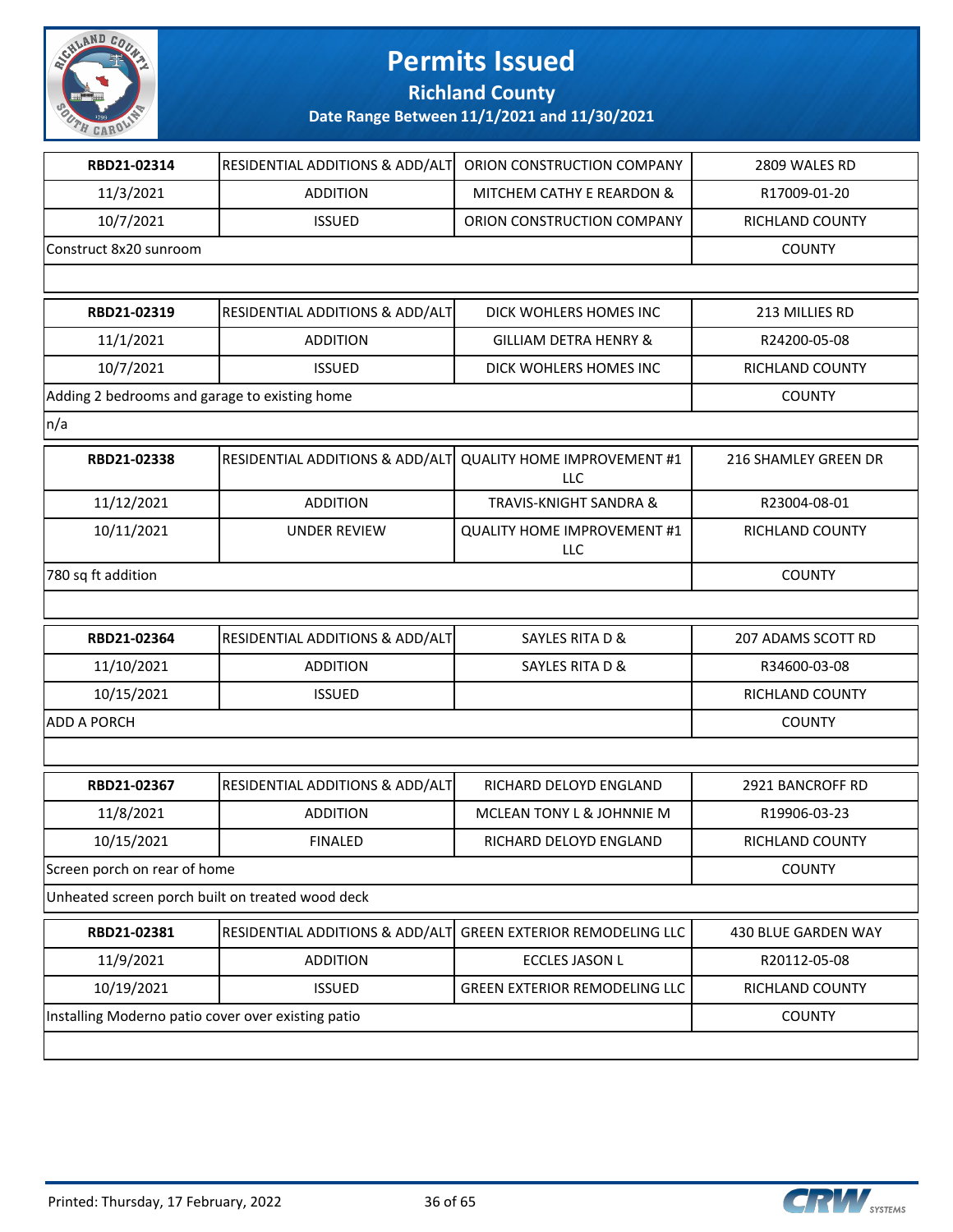

**Richland County**

| RBD21-02382                                        | <b>RESIDENTIAL ADDITIONS &amp; ADD/ALT</b>        | <b>GREEN EXTERIOR REMODELING LLC</b>         | 736 EDENHALL DR       |
|----------------------------------------------------|---------------------------------------------------|----------------------------------------------|-----------------------|
| 11/9/2021                                          | <b>ADDITION</b>                                   | WOOTEN WILLIAM M & PERRINNE K                | R23214-15-04          |
| 10/19/2021                                         | <b>ISSUED</b>                                     | <b>GREEN EXTERIOR REMODELING LLC</b>         | RICHLAND COUNTY       |
| Installing Moderno patio cover over existing patio |                                                   |                                              | <b>COUNTY</b>         |
|                                                    |                                                   |                                              |                       |
| RBD21-02409                                        | RESIDENTIAL ADDITIONS & ADD/ALT                   | TUCKER LINDA GOODWIN                         | 1913 SMITH ST         |
| 11/19/2021                                         | <b>ADDITION</b>                                   | TUCKER LINDA GOODWIN                         | R13516-03-17          |
| 10/25/2021                                         | <b>ISSUED</b>                                     |                                              | RICHLAND COUNTY       |
| <b>ADDING A LAUNDRY ROOM</b>                       |                                                   |                                              | <b>COUNTY</b>         |
|                                                    |                                                   |                                              |                       |
| RBD21-02419                                        | RESIDENTIAL ADDITIONS & ADD/ALT                   | AMB CONSTRUCTION                             | <b>3 NORTHLAKE RD</b> |
| 11/19/2021                                         | <b>ADDITION</b>                                   | MCDONALD VALERIA W                           | R20005-01-03          |
| 10/26/2021                                         | <b>ISSUED</b>                                     | AMB CONSTRUCTION                             | RICHLAND COUNTY       |
|                                                    | RE DO THE DECKING SYSTEM ON THE REAR OF THE HOUSE |                                              | <b>COUNTY</b>         |
|                                                    |                                                   |                                              |                       |
| RBD21-02441                                        | RESIDENTIAL ADDITIONS & ADD/ALT                   | <b>JD HUGHES</b>                             | 7904 DARTMORE LN      |
| 11/18/2021                                         | <b>ADDITION</b>                                   | <b>CHERRY R DEBORAH</b>                      | R19703-03-05          |
| 10/28/2021                                         | <b>ISSUED</b>                                     | <b>JD HUGHES</b>                             | RICHLAND COUNTY       |
| 28x22 add of great room to existing structure      |                                                   |                                              | <b>COUNTY</b>         |
|                                                    |                                                   |                                              |                       |
| RBD21-02454                                        | <b>RESIDENTIAL ADDITIONS &amp; ADD/ALT</b>        | PAYLOAD CONSTRUCTION LLC                     | 109 STEEPLE CREST S   |
| 11/16/2021                                         | <b>ADDITION</b>                                   | MILLER ELIZABETH L                           | R05204-01-02          |
| 10/31/2021                                         | <b>FINALED</b>                                    | PAYLOAD CONSTRUCTION LLC                     | RICHLAND COUNTY       |
| Deck                                               |                                                   |                                              | <b>COUNTY</b>         |
| 456 sq ft                                          |                                                   |                                              |                       |
| RBD21-02457                                        | RESIDENTIAL ADDITIONS & ADD/ALT                   | <b>GREEN EXTERIOR REMODELING LLC</b>         | <b>8 BARCLAY CT</b>   |
| 11/24/2021                                         | <b>ADDITION</b>                                   | <b>GREENHOUSE DAVID L &amp; DEBORAH</b><br>M | R22902-01-15          |
| 11/1/2021                                          | <b>ISSUED</b>                                     | <b>GREEN EXTERIOR REMODELING LLC</b>         | RICHLAND COUNTY       |
| Resurfacing current deck and replacing patio cover |                                                   |                                              | <b>COUNTY</b>         |
|                                                    |                                                   |                                              |                       |

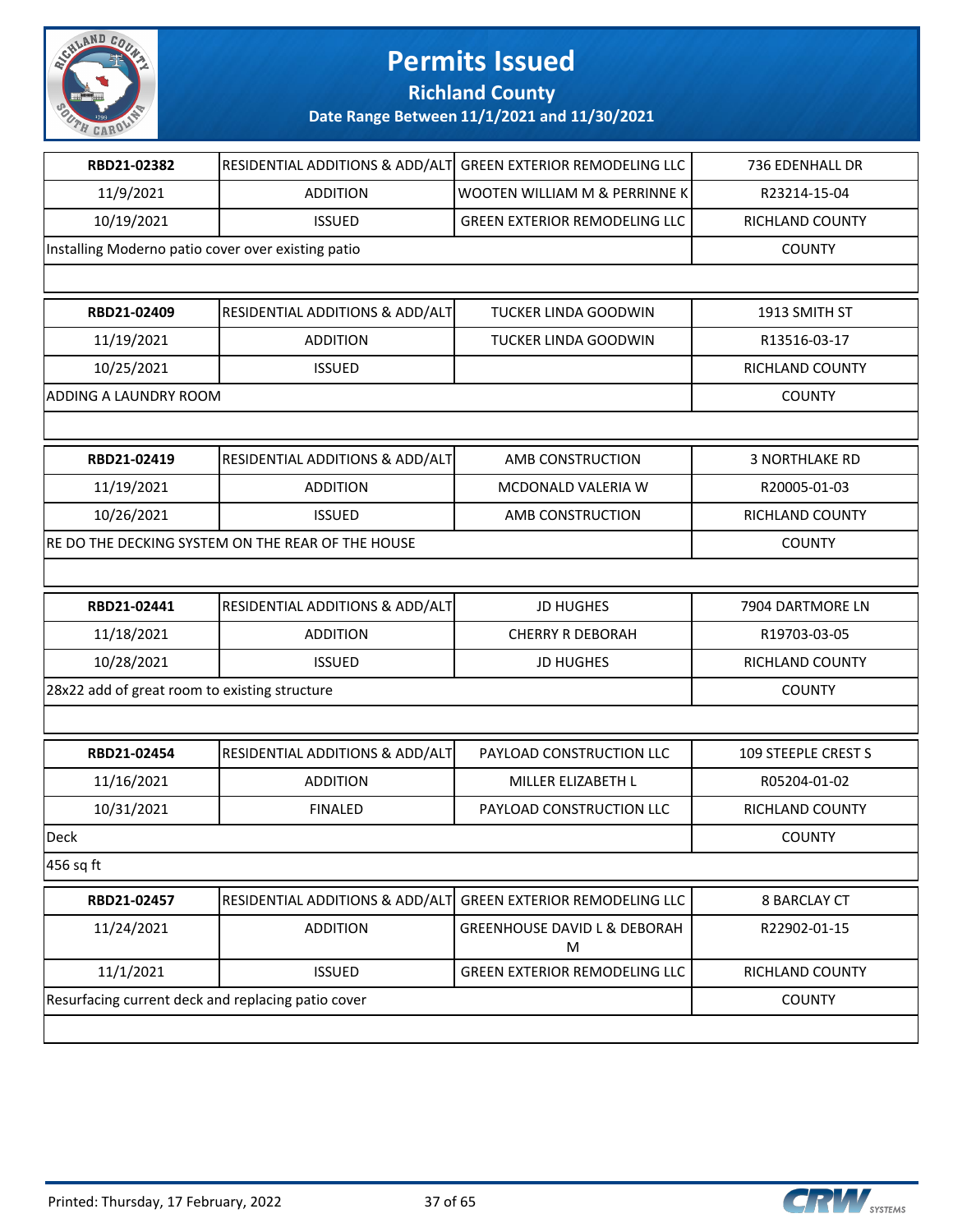

**Richland County**

**Date Range Between 11/1/2021 and 11/30/2021**

| RBD21-02472                                                                     | <b>RESIDENTIAL ADDITIONS &amp; ADD/ALT</b> | JERRY WAYNE FORD (RBS)           | 344 SHELLNUT AVE       |  |
|---------------------------------------------------------------------------------|--------------------------------------------|----------------------------------|------------------------|--|
| 11/17/2021                                                                      | <b>ADDITION</b>                            |                                  | R22009-01-13           |  |
| 11/3/2021                                                                       | <b>ISSUED</b>                              | JERRY WAYNE FORD (RBS)           | RICHLAND COUNTY        |  |
| 32' A FRAME PORCH                                                               |                                            |                                  | <b>COUNTY</b>          |  |
|                                                                                 |                                            |                                  |                        |  |
| RBD21-02490                                                                     | <b>RESIDENTIAL ADDITIONS &amp; ADD/ALT</b> | <b>BYRON LAWSON BUILDERS LLC</b> | 156 WHITWOOD CIR       |  |
| 11/23/2021                                                                      | <b>ADDITION</b>                            | <b>HARRIS WILLIAM JOSH</b>       | R04915-06-36           |  |
| 11/3/2021                                                                       | <b>ISSUED</b>                              | <b>BYRON LAWSON BUILDERS LLC</b> | <b>RICHLAND COUNTY</b> |  |
| Build addition on back to enlarge kitchen, renovate bathroom                    | <b>COUNTY</b>                              |                                  |                        |  |
| CHECK WAS FILLED OUT WRONG. CONTRACTOR WILL NEED TO PROVIDE US WITH A NEW CHECK |                                            |                                  |                        |  |

#### **Number of RESIDENTIAL ADDITIONS & ADD/ALT/ADDITION Permits: 14**

| RBD21-02244               | RESIDENTIAL ADDITIONS & ADD/ALT                             | HAZELWOOD CONSTRUCTION CO<br><b>INC</b> | <b>305 SHALLOW BROOK DR</b> |
|---------------------------|-------------------------------------------------------------|-----------------------------------------|-----------------------------|
| 11/1/2021                 | ADDITION/ALTERATION                                         | SALTZMAN WILLIAM M & MARCIA R           | R25702-04-05                |
| 9/27/2021                 | <b>ISSUED</b>                                               | HAZELWOOD CONSTRUCTION CO<br><b>INC</b> | <b>RICHLAND COUNTY</b>      |
|                           | Add dining room to back of house, renovation kitchen/living |                                         | <b>COUNTY</b>               |
|                           |                                                             |                                         |                             |
| RBD21-02291               | RESIDENTIAL ADDITIONS & ADD/ALT                             | <b>BROWN SUSAN COLLINS</b>              | <b>112 KILDARE DR</b>       |
| 11/17/2021                | ADDITION/ALTERATION                                         | <b>BROWN SUSAN COLLINS</b>              | R22011-05-28                |
| 10/5/2021                 | <b>FINALED</b>                                              |                                         | <b>RICHLAND COUNTY</b>      |
|                           | INSTALLING WALL TO CLOSE IN LAUNDRY AREA                    |                                         |                             |
|                           |                                                             |                                         |                             |
| RBD21-02443               | RESIDENTIAL ADDITIONS & ADD/ALT                             | W O CANTEY SERVICES INC (GC)            | <b>565 GREY HAWK LN</b>     |
| 11/24/2021                | ADDITION/ALTERATION                                         | <b>WALKER MICHAEL &amp; CRISTIE</b>     | R17707-03-17                |
| 10/29/2021                | <b>ISSUED</b>                                               | W O CANTEY SERVICES INC (GC)            | <b>RICHLAND COUNTY</b>      |
| full vapor barrier system |                                                             |                                         | <b>COUNTY</b>               |
|                           |                                                             |                                         |                             |
| RBD21-02451               | RESIDENTIAL ADDITIONS & ADD/ALT                             | W O CANTEY SERVICES INC (GC)            | 305 OLDE SPRINGS RD         |
| 11/29/2021                | ADDITION/ALTERATION                                         | JOHNSON JERRY D & SANDRA L              | R17216-02-47                |
| 10/29/2021                | <b>ISSUED</b>                                               | W O CANTEY SERVICES INC (GC)            | RICHLAND COUNTY             |
| Smart jacks/wood work     |                                                             |                                         | <b>COUNTY</b>               |
|                           |                                                             |                                         |                             |

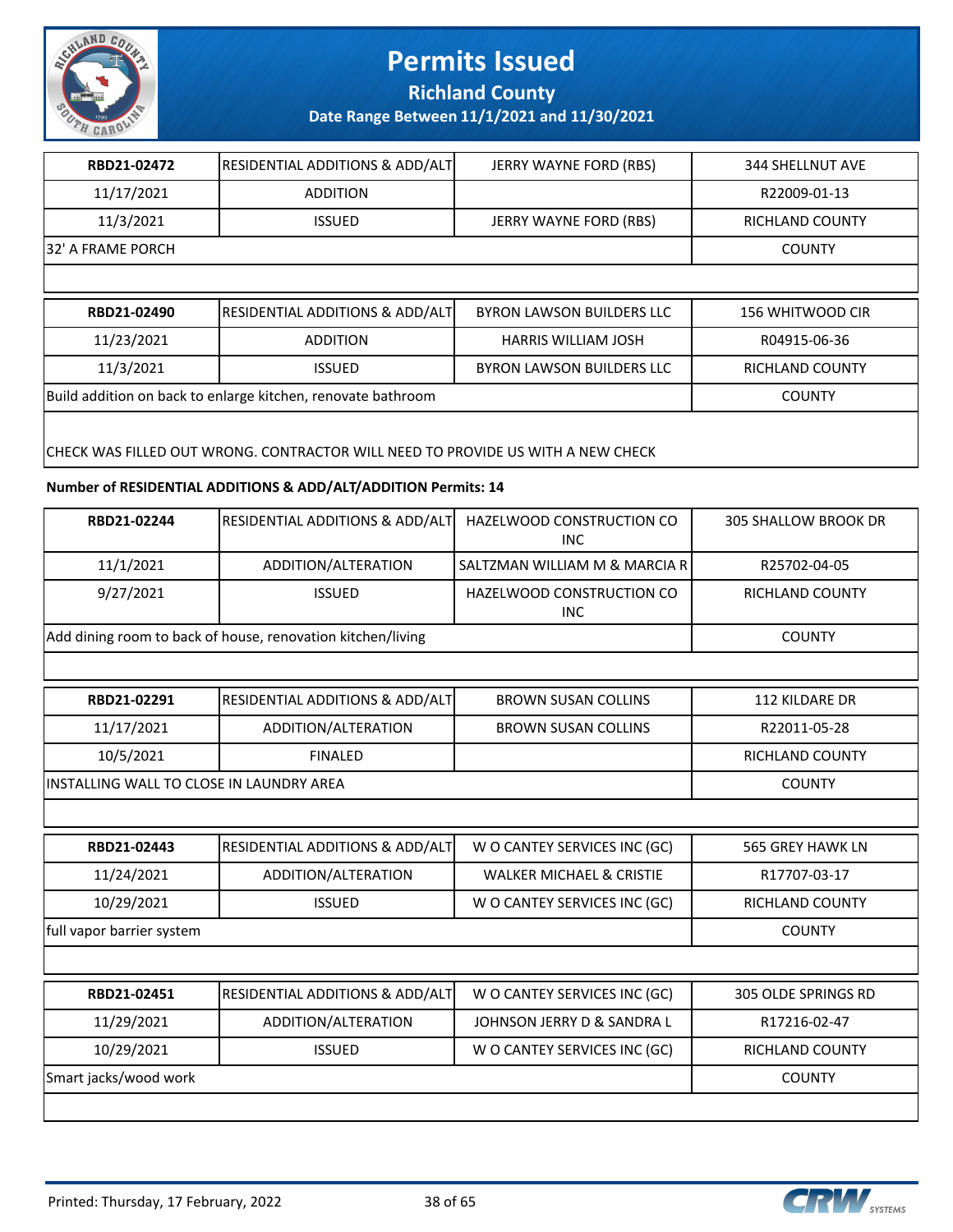

**Richland County**

**Date Range Between 11/1/2021 and 11/30/2021**

| RBD21-02465               | <b>RESIDENTIAL ADDITIONS &amp; ADD/ALT</b> | W O CANTEY SERVICES INC (GC) | 700 VALHALLA DR        |
|---------------------------|--------------------------------------------|------------------------------|------------------------|
| 11/24/2021                | ADDITION/ALTERATION                        | VAUGHN RICHARD LEE &         | R25704-02-10           |
| 11/2/2021                 | <b>ISSUED</b>                              | W O CANTEY SERVICES INC (GC) | <b>RICHLAND COUNTY</b> |
| Smart jacks/vapor barrier | <b>COUNTY</b>                              |                              |                        |
|                           |                                            |                              |                        |

#### **Number of RESIDENTIAL ADDITIONS & ADD/ALT/ADDITION/ALTERATION Permits: 5**

| RBD21-02462                | RESIDENTIAL ALTERATIONS | JIM EVATT                              | 117 RIDEOUTTE POINT RD |
|----------------------------|-------------------------|----------------------------------------|------------------------|
| 11/24/2021                 | ACCESSORY ALTERATION    | <b>CYNTHIA &amp; BART THORNE TRUST</b> | R02304-01-19           |
| 11/2/2021                  | <b>ISSUED</b>           | <b>JIM EVATT</b>                       | RICHLAND COUNTY        |
| Kitchen & Sun Room Remodel | <b>COUNTY</b>           |                                        |                        |
|                            |                         |                                        |                        |

#### **Number of RESIDENTIAL ALTERATIONS/ACCESSORY ALTERATION Permits: 1**

| RBD21-02308                                       | RESIDENTIAL ALTERATIONS                                   | C S CARRION                                  | 1430 CROSSING CREEK RD |
|---------------------------------------------------|-----------------------------------------------------------|----------------------------------------------|------------------------|
| 11/2/2021                                         | <b>ALTERATIONS</b>                                        | <b>GIBBS NATHAN JEREMY &amp;</b>             | R27700-03-01           |
| 10/6/2021                                         | <b>ISSUED</b>                                             | C S CARRION                                  | <b>RICHLAND COUNTY</b> |
| Expand MB, Move half bath, update kitchen         |                                                           |                                              | <b>COUNTY</b>          |
|                                                   |                                                           |                                              |                        |
| RBD21-02312                                       | RESIDENTIAL ALTERATIONS                                   | SANDOVAL CLEMENTE A/K/A                      | 1809 NEARVIEW AVE      |
| 11/2/2021                                         | <b>ALTERATIONS</b>                                        | SANDOVAL CLEMENTE A/K/A                      | R19701-01-12           |
| 10/7/2021                                         | <b>ISSUED</b>                                             |                                              | RICHLAND COUNTY        |
| <b>GARAGE ALTERATION</b>                          |                                                           |                                              | <b>COUNTY</b>          |
|                                                   |                                                           |                                              |                        |
| RBD21-02331                                       | RESIDENTIAL ALTERATIONS                                   | WISE GUYS HOME IMPROVEMENT                   | 440 DOVE RIDGE RD      |
| 11/8/2021                                         | <b>ALTERATIONS</b>                                        | <b>MAY SHARON A &amp; DAVID J</b>            | R22904-06-28           |
| 10/8/2021                                         | <b>ISSUED</b>                                             | WISE GUYS HOME IMPROVEMENT                   | RICHLAND COUNTY        |
| Master Bathroom Remodel                           |                                                           |                                              | <b>COUNTY</b>          |
| Keeping existing Footprint. No change to framing. |                                                           |                                              |                        |
| RBD21-02342                                       | RESIDENTIAL ALTERATIONS                                   | CHAMPION WINDOW OF<br><b>COLUMBIA</b>        | <b>117 PARISH WALK</b> |
| 11/8/2021                                         | <b>ALTERATIONS</b>                                        | PERKINS HELEN A                              | R25816-01-01           |
| 10/12/2021                                        | <b>ISSUED</b>                                             | <b>CHAMPION WINDOW OF</b><br><b>COLUMBIA</b> | <b>RICHLAND COUNTY</b> |
|                                                   | existing 19x12 screen room change to our glass patio room |                                              | <b>COUNTY</b>          |
| 4" studio patio room                              |                                                           |                                              |                        |

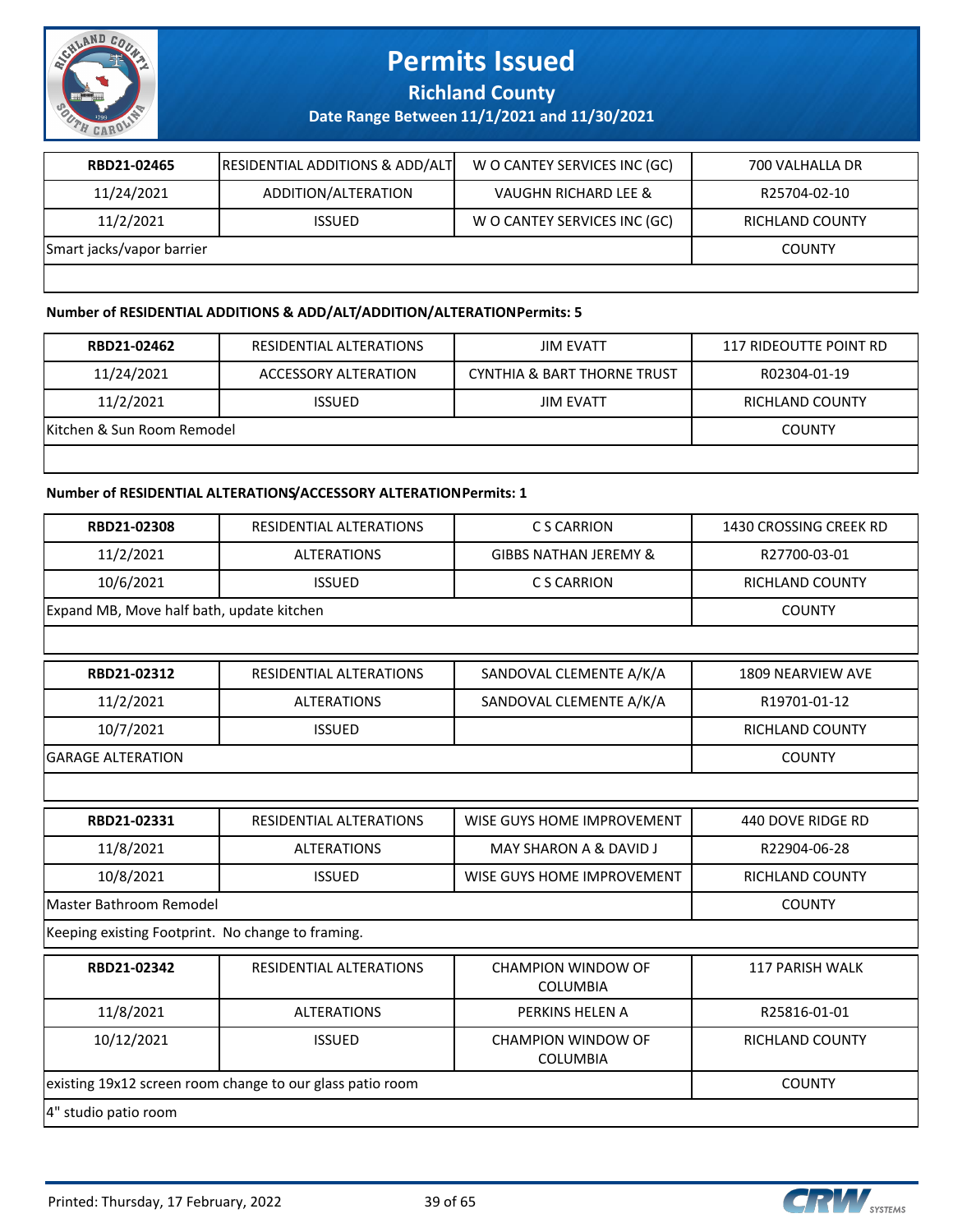

**Richland County**

**Date Range Between 11/1/2021 and 11/30/2021**

| RBD21-02374        | RESIDENTIAL ALTERATIONS | <b>HARTLEY CONSTRUCTION</b> | 6024 ROBINWOOD RD |
|--------------------|-------------------------|-----------------------------|-------------------|
| 11/8/2021          | <b>ALTERATIONS</b>      | Matt Shuler                 | R16809-01-13      |
| 10/18/2021         | <b>ISSUED</b>           | <b>HARTLEY CONSTRUCTION</b> | RICHLAND COUNTY   |
| Kitchen renovation |                         |                             | <b>COUNTY</b>     |

Kitchen renovation to include removal of non-load bearing wall, additional light fixtures, new gas shutoff for range, refinish hardwoods, paint

| RBD21-02395               | RESIDENTIAL ALTERATIONS | WILLIAM HIGBE            | 104 CEDAR VIEW DR |
|---------------------------|-------------------------|--------------------------|-------------------|
| 11/12/2021                | ALTERATIONS             | YEARGIN BRADLEY EUGENE & | R02616-03-07      |
| 10/21/2021                | <b>FINALED</b>          | WILLIAM HIGBE            | RICHLAND COUNTY   |
| ICOVER PRE EXISITING DECK |                         |                          | <b>COUNTY</b>     |

| RBD21-02420                                            | RESIDENTIAL ALTERATIONS | JEFFERY D ASHCRAFT                  | 1420 JETER ST   |
|--------------------------------------------------------|-------------------------|-------------------------------------|-----------------|
| 11/29/2021                                             | <b>ALTERATIONS</b>      | PENA JONATHAN & Yerlin<br>Hernandez | R09510-04-47    |
| 10/26/2021                                             | <b>ISSUED</b>           | JEFFERY D ASHCRAFT                  | RICHLAND COUNTY |
| Changing interior walls bathroom layout kitchen layout |                         |                                     | <b>COUNTY</b>   |

| RBD21-02440                     | RESIDENTIAL ALTERATIONS | SZWEC ROBERT & | 304 COLUMBIA CLUB DR E |
|---------------------------------|-------------------------|----------------|------------------------|
| 11/24/2021                      | ALTERATIONS             | SZWEC ROBERT & | R20408-07-13           |
| 10/28/2021                      | <b>ISSUED</b>           |                | RICHLAND COUNTY        |
| STORAGE/CARPORT TO A POOL HOUSE |                         |                | <b>COUNTY</b>          |

| RBD21-02445               | RESIDENTIAL ALTERATIONS | W O CANTEY SERVICES INC (GC) | 2132 BEE RIDGE RD |
|---------------------------|-------------------------|------------------------------|-------------------|
| 11/23/2021                | <b>ALTERATIONS</b>      | <b>SUMMERS LAKE &amp;</b>    | R20012-03-59      |
| 10/29/2021                | <b>ISSUED</b>           | W O CANTEY SERVICES INC (GC) | RICHLAND COUNTY   |
| full vapor barrier system | <b>COUNTY</b>           |                              |                   |
|                           |                         |                              |                   |

| RBD21-02447           | RESIDENTIAL ALTERATIONS | W O CANTEY SERVICES INC (GC) | 2808 TROTTER RD |
|-----------------------|-------------------------|------------------------------|-----------------|
| 11/24/2021            | <b>ALTERATIONS</b>      | EDMOND ALLEN M & ARNETT M    | R21900-09-29    |
| 10/29/2021            | <b>ISSUED</b>           | W O CANTEY SERVICES INC (GC) | RICHLAND COUNTY |
| Smart jacks/wood work |                         |                              | <b>COUNTY</b>   |

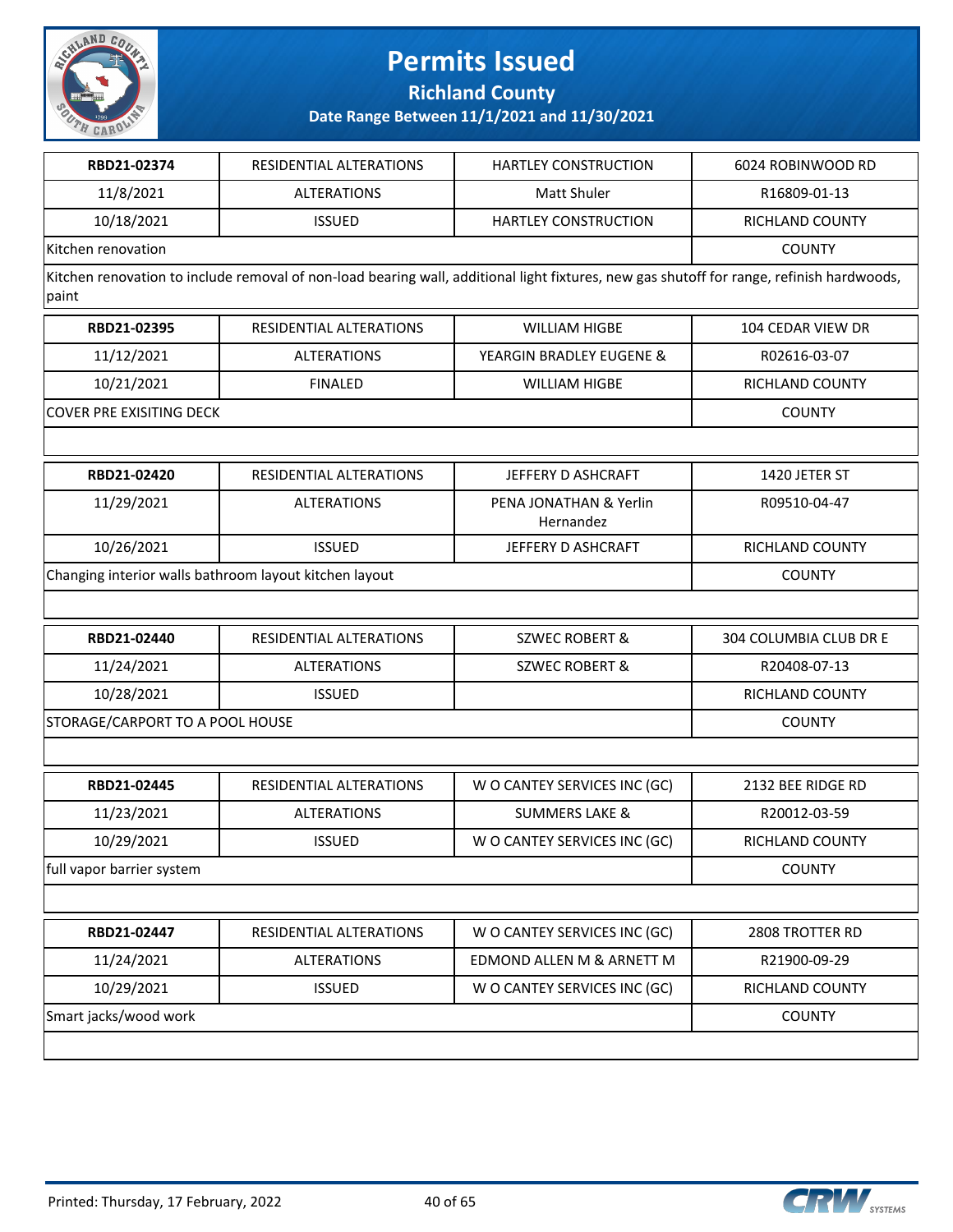

**Richland County**

**Date Range Between 11/1/2021 and 11/30/2021**

| RBD21-02449 | RESIDENTIAL ALTERATIONS | W O CANTEY SERVICES INC (GC) | 101 BROOK HOLLOW DR    |
|-------------|-------------------------|------------------------------|------------------------|
| 11/24/2021  | <b>ALTERATIONS</b>      | KINEARD EUGENTIA M           | R20210-02-01           |
| 10/29/2021  | <b>ISSUED</b>           | W O CANTEY SERVICES INC (GC) | <b>RICHLAND COUNTY</b> |
| Smart jacks |                         |                              | <b>COUNTY</b>          |
|             |                         |                              |                        |

#### **Number of RESIDENTIAL ALTERATIONS/ALTERATIONS Permits: 11**

| RESIDENTIAL NEW ACCESSORY<br><b>STRUCTURE</b> | POWERS MICHAEL T                         | 1005 SID SITES RD      |
|-----------------------------------------------|------------------------------------------|------------------------|
| Unassigned                                    | POWERS MICHAEL T                         | R02700-07-06           |
| <b>ISSUED</b>                                 |                                          | RICHLAND COUNTY        |
|                                               |                                          | <b>COUNTY</b>          |
|                                               |                                          |                        |
| RESIDENTIAL NEW ACCESSORY<br><b>STRUCTURE</b> | <b>TIM &amp; TINA AUSTIN</b>             | 1000 R STOUDEMAYER RD  |
| Unassigned                                    |                                          | R00900-02-07           |
| <b>ISSUED</b>                                 |                                          | <b>RICHLAND COUNTY</b> |
|                                               |                                          | <b>COUNTY</b>          |
|                                               |                                          |                        |
| RESIDENTIAL NEW ACCESSORY<br><b>STRUCTURE</b> | <b>BROWN HARRY PAUL &amp; PATRICIA P</b> | 446 KINSLER RD         |
| Unassigned                                    | <b>BROWN HARRY PAUL &amp; PATRICIA P</b> | R08200-01-29           |
| <b>ISSUED</b>                                 | <b>BROWN HARRY PAUL &amp; PATRICIA P</b> | RICHLAND COUNTY        |
| STORAGE/FARM EQUIPMENT SHED                   |                                          | <b>COUNTY</b>          |
|                                               |                                          |                        |
| RESIDENTIAL NEW ACCESSORY<br><b>STRUCTURE</b> | <b>BROWN HARRY PAUL &amp; PATRICIA P</b> | 446 KINSLER RD         |
| Unassigned                                    | <b>BROWN HARRY PAUL &amp; PATRICIA P</b> | R08200-01-29           |
| <b>ISSUED</b>                                 | <b>BROWN HARRY PAUL &amp; PATRICIA P</b> | RICHLAND COUNTY        |
| STORAGE/FARM EQUIPMENT SHED                   |                                          | <b>COUNTY</b>          |
|                                               |                                          |                        |
| RESIDENTIAL NEW ACCESSORY<br><b>STRUCTURE</b> | SPAFFORD ROBERT P & CYNTHIA M            | 1633 WONDER DR         |
|                                               | SPAFFORD ROBERT P & CYNTHIA M            | R02401-01-03           |
| Unassigned                                    |                                          |                        |
| <b>ISSUED</b>                                 |                                          | RICHLAND COUNTY        |
|                                               |                                          |                        |

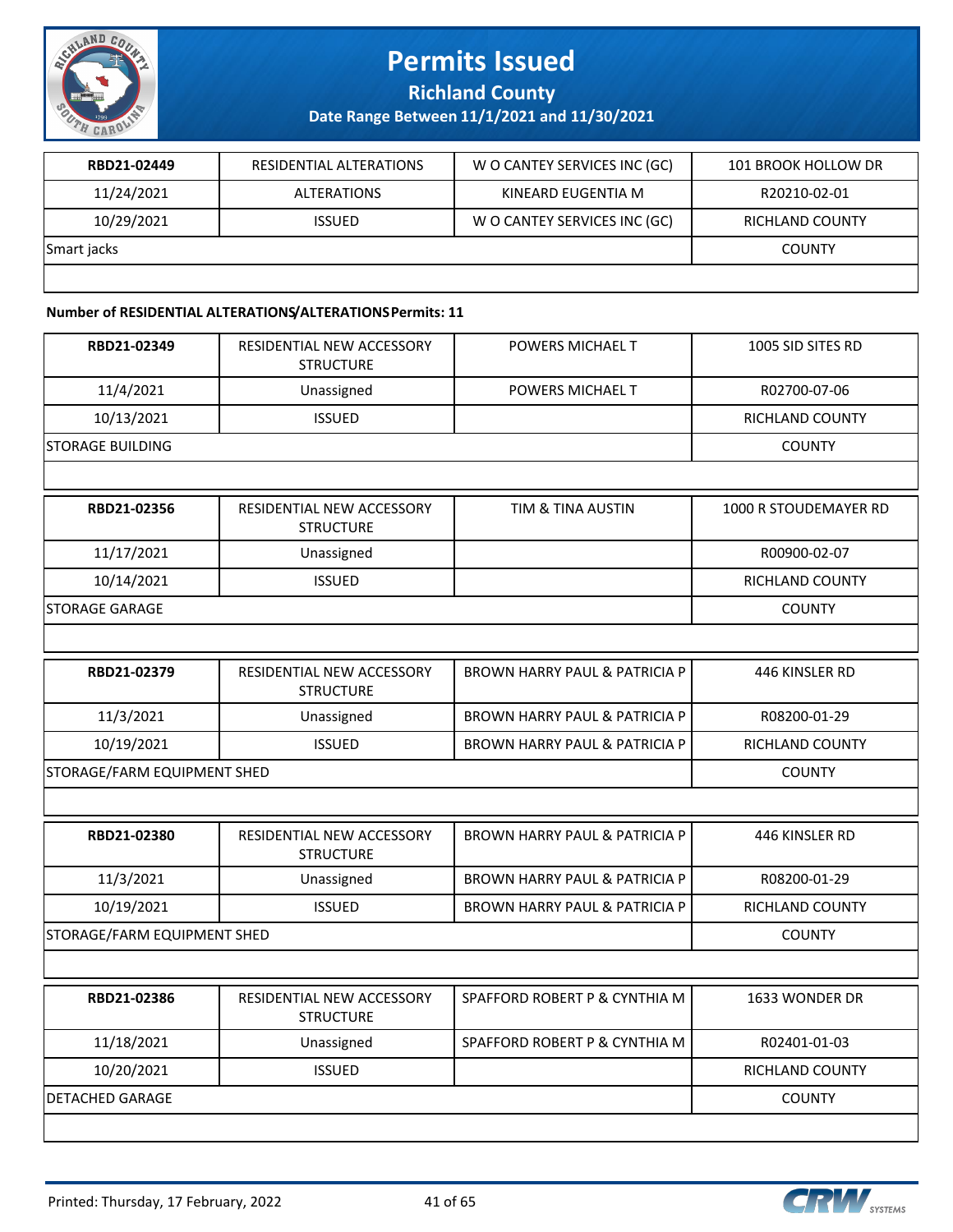

**Richland County**

**Date Range Between 11/1/2021 and 11/30/2021**

| RBD21-02403     | RESIDENTIAL NEW ACCESSORY<br><b>STRUCTURE</b> | l CHASE BUILDERS OF COLUMBIA INC l | 95 COLUMBIA CLUB DR W |
|-----------------|-----------------------------------------------|------------------------------------|-----------------------|
| 11/18/2021      | Unassigned                                    |                                    | R17700-05-10          |
| 10/22/2021      | <b>ISSUED</b>                                 | l CHASE BUILDERS OF COLUMBIA INC l | RICHLAND COUNTY       |
| DETACHED GARAGE |                                               |                                    | <b>COUNTY</b>         |
|                 |                                               |                                    |                       |

| RBD21-02459        | RESIDENTIAL NEW ACCESSORY<br><b>STRUCTURE</b> | A & B BUILDING GROUP LLC  | 1500 LONER RD   |
|--------------------|-----------------------------------------------|---------------------------|-----------------|
| 11/29/2021         | Unassigned                                    | <b>LONER FAMILY TRUST</b> | R10200-02-26    |
| 11/1/2021          | <b>ISSUED</b>                                 | A & B BUILDING GROUP LLC  | RICHLAND COUNTY |
| Install Greenhouse |                                               |                           | <b>COUNTY</b>   |

| RBD21-02504   | RESIDENTIAL NEW ACCESSORY<br><b>STRUCTURE</b> | DORRAH JUDITH J & ROBERT L | 521 FOREST CREEK WAY |
|---------------|-----------------------------------------------|----------------------------|----------------------|
| 11/18/2021    | Unassigned                                    | DORRAH JUDITH J & ROBERT L | R25915-06-44         |
| 11/4/2021     | FINAL FD                                      |                            | RICHLAND COUNTY      |
| ISTORAGE SHED |                                               |                            | <b>COUNTY</b>        |

| RBD21-02507             | RESIDENTIAL NEW ACCESSORY<br><b>STRUCTURE</b> | <b>SPARROW CHARLES</b> | 427 HOUSE RD    |
|-------------------------|-----------------------------------------------|------------------------|-----------------|
| 11/29/2021              | Unassigned                                    |                        | R37000-06-09    |
| 11/5/2021               | <b>ISSUED</b>                                 |                        | RICHLAND COUNTY |
| IX3 CAR DETACHED GARAGE |                                               |                        | <b>COUNTY</b>   |
|                         |                                               |                        |                 |

#### **Number of RESIDENTIAL NEW ACCESSORY STRUCTURE/Unassigned Permits: 9**

| RBD21-00007                          | RESIDENTIAL NEW CONSTRUCTION | CAPITAL CITY BUILDERS OF SC INC | 8 TIFTGREEN CIR |
|--------------------------------------|------------------------------|---------------------------------|-----------------|
| 11/30/2021                           | SINGLE FAMILY RES            |                                 | R20007-02-18    |
| 1/4/2021                             | <b>ISSUED</b>                | CAPITAL CITY BUILDERS OF SC INC | RICHLAND COUNTY |
| INEW SINGLE FAMILY HOME              |                              |                                 | <b>COUNTY</b>   |
|                                      |                              |                                 |                 |
| RBD21-02162                          | RESIDENTIAL NEW CONSTRUCTION | <b>GREAT SOUTHERN HOMES INC</b> | 1041 ELLETT RD  |
| 11/3/2021                            | SINGLE FAMILY RES            | <b>GREAT SOUTHERN HOMES INC</b> | R01410-01-03    |
| 9/15/2021                            | <b>ISSUED</b>                | <b>GREAT SOUTHERN HOMES INC</b> | RICHLAND COUNTY |
| <b>Links</b>                         |                              |                                 | <b>COUNTY</b>   |
|                                      |                              |                                 |                 |
| <b>IDO NOT FINAL UNTIL FLOOD OKS</b> |                              |                                 |                 |

Printed: Thursday, 17 February, 2022 42 665

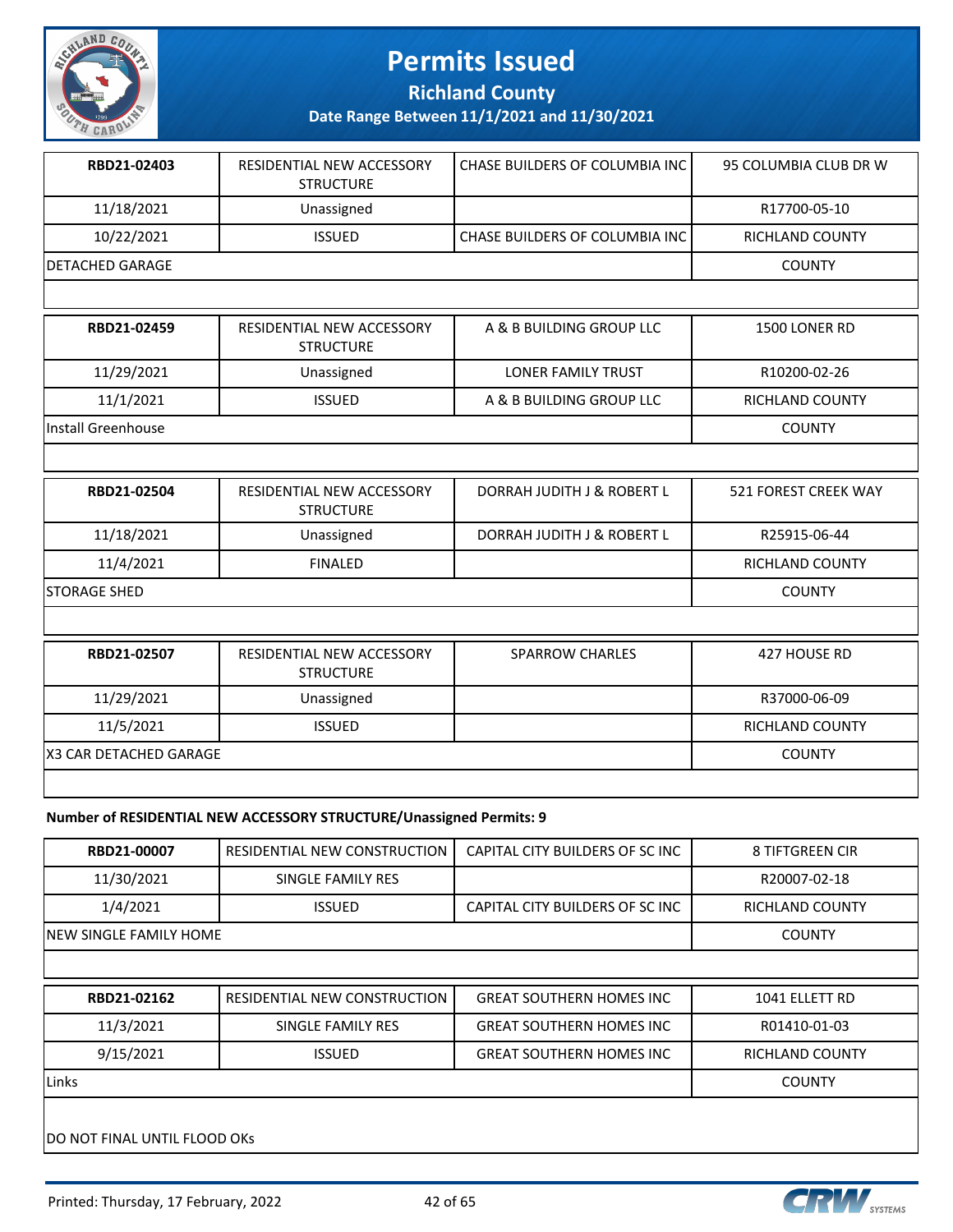

**Richland County**

| RBD21-02262          | <b>RESIDENTIAL NEW CONSTRUCTION</b> | HURRICANE CONSTRUCTION INC | 841 HIDDEN POINT DR |
|----------------------|-------------------------------------|----------------------------|---------------------|
| 11/1/2021            | SINGLE FAMILY RES                   | HURRICANE CONSTRUCTION INC | R23212-06-23        |
| 9/29/2021            | <b>ISSUED</b>                       | HURRICANE CONSTRUCTION INC | RICHLAND COUNTY     |
| 841 HIDDEN POINTE DR |                                     |                            | <b>COUNTY</b>       |
| LOT 272              |                                     |                            |                     |
| RBD21-02264          | RESIDENTIAL NEW CONSTRUCTION        | HURRICANE CONSTRUCTION INC | 924 KNOWLES LOOP    |
| 11/1/2021            | SINGLE FAMILY RES                   | LOT STORE LLC              | R23212-06-09        |
| 9/29/2021            | <b>ISSUED</b>                       | HURRICANE CONSTRUCTION INC | RICHLAND COUNTY     |
| 924 KNOWLES LOOP     |                                     |                            | <b>COUNTY</b>       |
| LOT 286              |                                     |                            |                     |
| RBD21-02265          | <b>RESIDENTIAL NEW CONSTRUCTION</b> | HURRICANE CONSTRUCTION INC | 912 KNOWLES LOOP    |
| 11/1/2021            | <b>SINGLE FAMILY RES</b>            | LOT STORE LLC              | R23212-06-06        |
| 9/29/2021            | <b>ISSUED</b>                       | HURRICANE CONSTRUCTION INC | RICHLAND COUNTY     |
| 912 KNOWLES LOOP     |                                     |                            | <b>COUNTY</b>       |
| LOT 289              |                                     |                            |                     |
| RBD21-02266          | RESIDENTIAL NEW CONSTRUCTION        | HURRICANE CONSTRUCTION INC | 817 HIDDEN POINT DR |
| 11/1/2021            | SINGLE FAMILY RES                   | LOT STORE LLC              | R23212-06-29        |
| 9/29/2021            | <b>ISSUED</b>                       | HURRICANE CONSTRUCTION INC | RICHLAND COUNTY     |
| 817 HIDDEN POINTE DR |                                     |                            | <b>COUNTY</b>       |
| LOT 266              |                                     |                            |                     |
| RBD21-02268          | RESIDENTIAL NEW CONSTRUCTION        | HURRICANE CONSTRUCTION INC | 825 HIDDEN POINT DR |
| 11/1/2021            | <b>SINGLE FAMILY RES</b>            | HURRICANE CONSTRUCTION INC | R23212-06-27        |
| 9/29/2021            | <b>ISSUED</b>                       | HURRICANE CONSTRUCTION INC | RICHLAND COUNTY     |
| 825 HIDDEN POINTE DR |                                     |                            | <b>COUNTY</b>       |
| LOT 268              |                                     |                            |                     |
| RBD21-02269          | RESIDENTIAL NEW CONSTRUCTION        | HURRICANE CONSTRUCTION INC | 900 KNOWLES LOOP    |
| 11/1/2021            | SINGLE FAMILY RES                   | HURRICANE CONSTRUCTION INC | R23212-06-03        |
| 9/29/2021            | <b>ISSUED</b>                       | HURRICANE CONSTRUCTION INC | RICHLAND COUNTY     |
| 900 KNOWLES LOOP     |                                     |                            |                     |
| LOT 292              |                                     |                            |                     |
|                      |                                     |                            |                     |

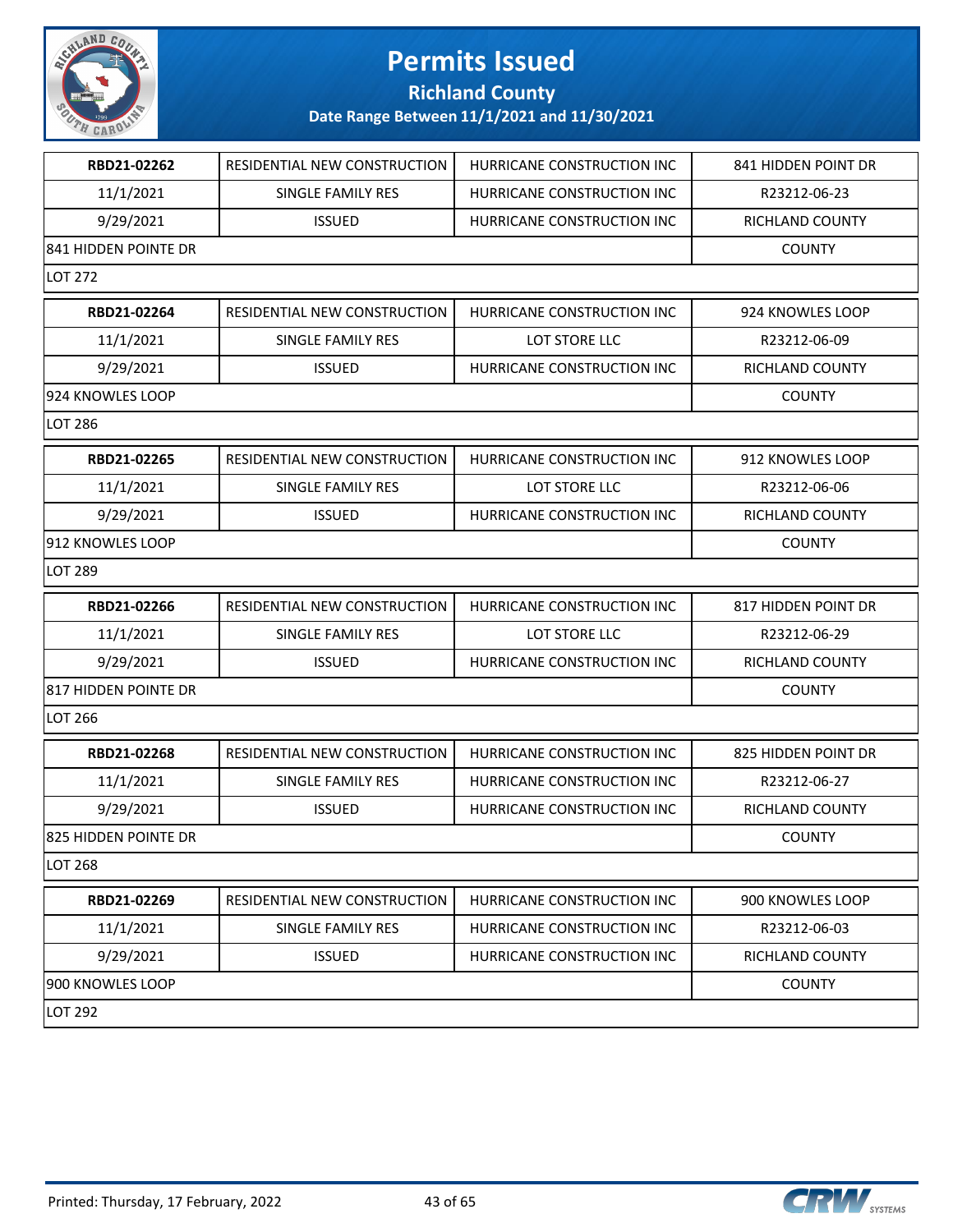

**Richland County**

| RBD21-02270                                 | RESIDENTIAL NEW CONSTRUCTION | HURRICANE CONSTRUCTION INC                             | 829 HIDDEN POINT DR        |
|---------------------------------------------|------------------------------|--------------------------------------------------------|----------------------------|
| 11/1/2021                                   | SINGLE FAMILY RES            | HURRICANE CONSTRUCTION INC                             | R23212-06-26               |
| 9/29/2021                                   | <b>ISSUED</b>                | HURRICANE CONSTRUCTION INC                             | RICHLAND COUNTY            |
| 829 HIDDEN POINTE DR                        |                              |                                                        | <b>COUNTY</b>              |
| LOT 269                                     |                              |                                                        |                            |
| RBD21-02271                                 | RESIDENTIAL NEW CONSTRUCTION | HURRICANE CONSTRUCTION INC                             | 813 HIDDEN POINT DR        |
| 11/1/2021                                   | SINGLE FAMILY RES            | LOT STORE LLC                                          | R23212-06-30               |
| 9/29/2021                                   | <b>ISSUED</b>                | HURRICANE CONSTRUCTION INC                             | RICHLAND COUNTY            |
| 813 HIDDEN POINTE DR                        |                              |                                                        | <b>COUNTY</b>              |
| <b>LOT 265</b>                              |                              |                                                        |                            |
| RBD21-02283                                 | RESIDENTIAL NEW CONSTRUCTION | DROEGE AARON S & LAURA A                               | 1670 WONDER DR             |
| 11/12/2021                                  | SINGLE FAMILY RES            | DROEGE AARON S & LAURA A                               | R02402-01-10               |
| 10/1/2021                                   | <b>ISSUED</b>                |                                                        | <b>RICHLAND COUNTY</b>     |
| SINGLE FAMILY RESIDENCE/SAW POLE            |                              |                                                        | <b>COUNTY</b>              |
|                                             |                              |                                                        |                            |
| RBD21-02285                                 | RESIDENTIAL NEW CONSTRUCTION | RICHARD (DICK) GALLUP DBA<br><b>GALLUP &amp; LAFIT</b> | <b>20 BEARDS CREEK CIR</b> |
| 11/4/2021                                   | SINGLE FAMILY RES            | <b>ELGIN TOBEY JAY &amp;</b>                           | R01401-01-09               |
| 10/4/2021                                   | <b>ISSUED</b>                | RICHARD (DICK) GALLUP DBA<br><b>GALLUP &amp; LAFIT</b> | RICHLAND COUNTY            |
| Construction of a walkout basement home     |                              |                                                        | <b>COUNTY</b>              |
|                                             |                              |                                                        |                            |
| RBD21-02299                                 | RESIDENTIAL NEW CONSTRUCTION | JARED A OSWALT                                         | 120 DURHAM CREEK CT        |
| 11/2/2021                                   | SINGLE FAMILY RES            | WHITE JAMES JR & RUTH B                                | R20207-03-08               |
| 10/6/2021                                   | <b>ISSUED</b>                | JARED A OSWALT                                         | <b>RICHLAND COUNTY</b>     |
| <b>Construct New Single Family Dwelling</b> |                              |                                                        | <b>COUNTY</b>              |
|                                             |                              |                                                        |                            |
| RBD21-02318                                 | RESIDENTIAL NEW CONSTRUCTION | MUNGO HOMES PROPERTIES LLC                             | 2758 PRINCE CHARLES CT     |
| 11/1/2021                                   | SINGLE FAMILY RES            | MUNGO HOMES PROPERTIES LLC                             | R21904-01-08               |
| 10/7/2021                                   | <b>ISSUED</b>                |                                                        | RICHLAND COUNTY            |
| Single Family Home                          |                              |                                                        | <b>COUNTY</b>              |
|                                             |                              |                                                        |                            |

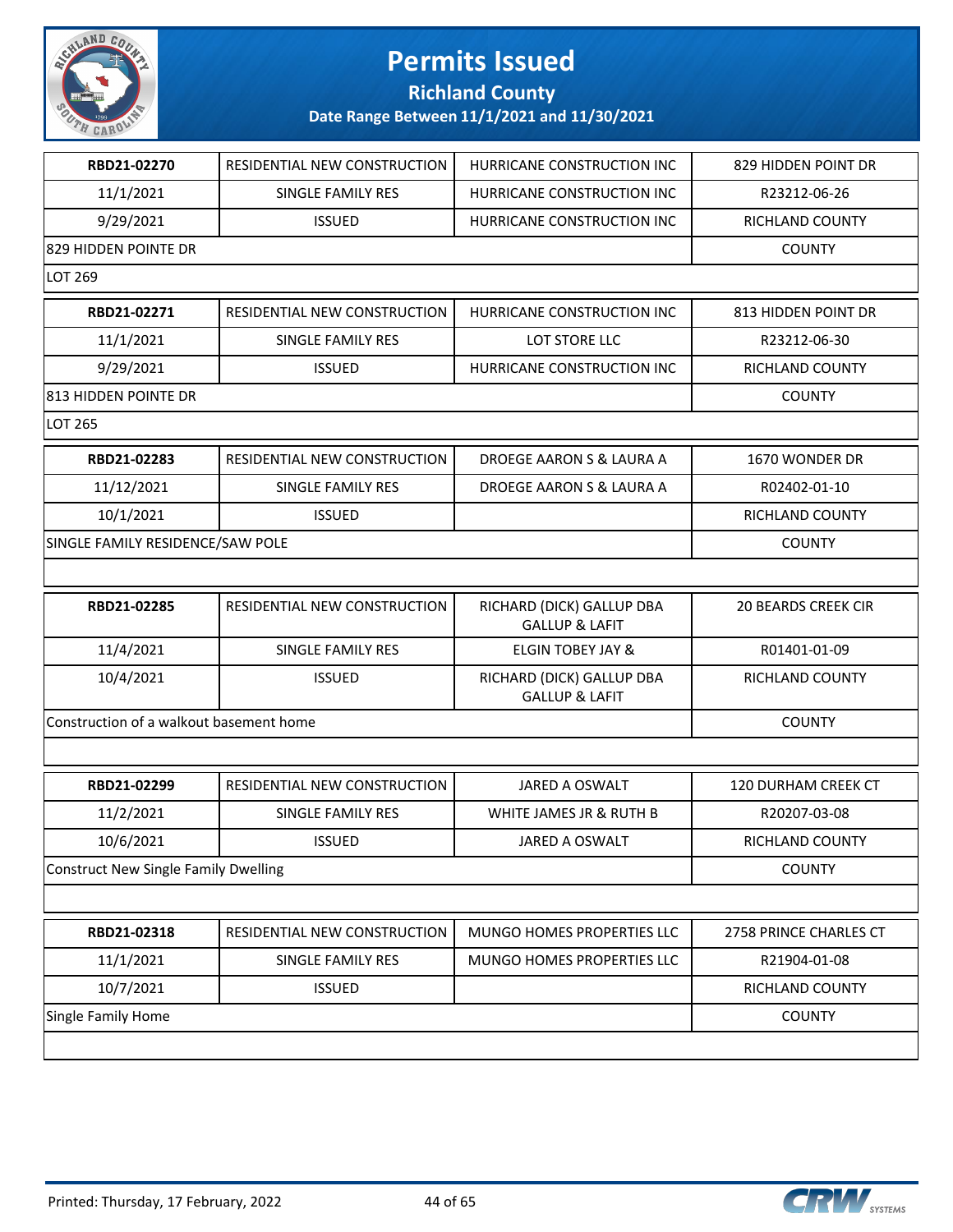

**Richland County**

| RBD21-02321                          | RESIDENTIAL NEW CONSTRUCTION | MUNGO HOMES PROPERTIES LLC       | 10 BOTTICELLI CT   |
|--------------------------------------|------------------------------|----------------------------------|--------------------|
| 11/1/2021                            | SINGLE FAMILY RES            | MUNGO HOMES PROPERTIES LLC       | R01700-04-12       |
| 10/8/2021                            | <b>ISSUED</b>                |                                  | RICHLAND COUNTY    |
| Single Family Home                   |                              |                                  | <b>COUNTY</b>      |
|                                      |                              |                                  |                    |
| RBD21-02322                          | RESIDENTIAL NEW CONSTRUCTION | HURRICANE CONSTRUCTION INC       | 752 LONG POINTE LN |
| 11/1/2021                            | SINGLE FAMILY RES            | HURRICANE CONSTRUCTION INC       | R23208-07-14       |
| 10/8/2021                            | <b>ISSUED</b>                | HURRICANE CONSTRUCTION INC       | RICHLAND COUNTY    |
| 752 Long Pointe Lane                 |                              |                                  | <b>COUNTY</b>      |
| Lot 325                              |                              |                                  |                    |
| RBD21-02323                          | RESIDENTIAL NEW CONSTRUCTION | HURRICANE CONSTRUCTION INC       | 740 LONG POINTE LN |
| 11/2/2021                            | SINGLE FAMILY RES            | <b>SMITH KEVIN J &amp; AMY B</b> | R23208-07-17       |
| 10/8/2021                            | <b>ISSUED</b>                | HURRICANE CONSTRUCTION INC       | RICHLAND COUNTY    |
| 740 Long Pointe Lane                 |                              |                                  | <b>COUNTY</b>      |
| Lot 322                              |                              |                                  |                    |
| RBD21-02324                          | RESIDENTIAL NEW CONSTRUCTION | HURRICANE CONSTRUCTION INC       | 720 LONG POINTE LN |
| 11/2/2021                            | SINGLE FAMILY RES            | HURRICANE CONSTRUCTION INC       | R23208-07-22       |
| 10/8/2021                            | <b>ISSUED</b>                | HURRICANE CONSTRUCTION INC       | RICHLAND COUNTY    |
| 720 Long Pointe Lane                 |                              |                                  | <b>COUNTY</b>      |
| Lot 317                              |                              |                                  |                    |
| RBD21-02325                          | RESIDENTIAL NEW CONSTRUCTION | JARED A OSWALT                   | 1233 COOGLER RD    |
| 11/8/2021                            | SINGLE FAMILY RES            | <b>GANTT DIANA KAMINER</b>       | R04103-04-01       |
| 10/8/2021                            | <b>ISSUED</b>                | JARED A OSWALT                   | RICHLAND COUNTY    |
| Construct New Single Family Dwelling |                              |                                  | <b>COUNTY</b>      |
|                                      |                              |                                  |                    |
| RBD21-02332                          | RESIDENTIAL NEW CONSTRUCTION | MUNGO HOMES PROPERTIES LLC       | 764 RUSKIN DR      |
| 11/4/2021                            | SINGLE FAMILY RES            | MUNGO HOMES PROPERTIES LLC       | R01711-06-10       |
| 10/11/2021                           | <b>ISSUED</b>                |                                  | RICHLAND COUNTY    |
| Single Family Home                   |                              |                                  | <b>COUNTY</b>      |
|                                      |                              |                                  |                    |

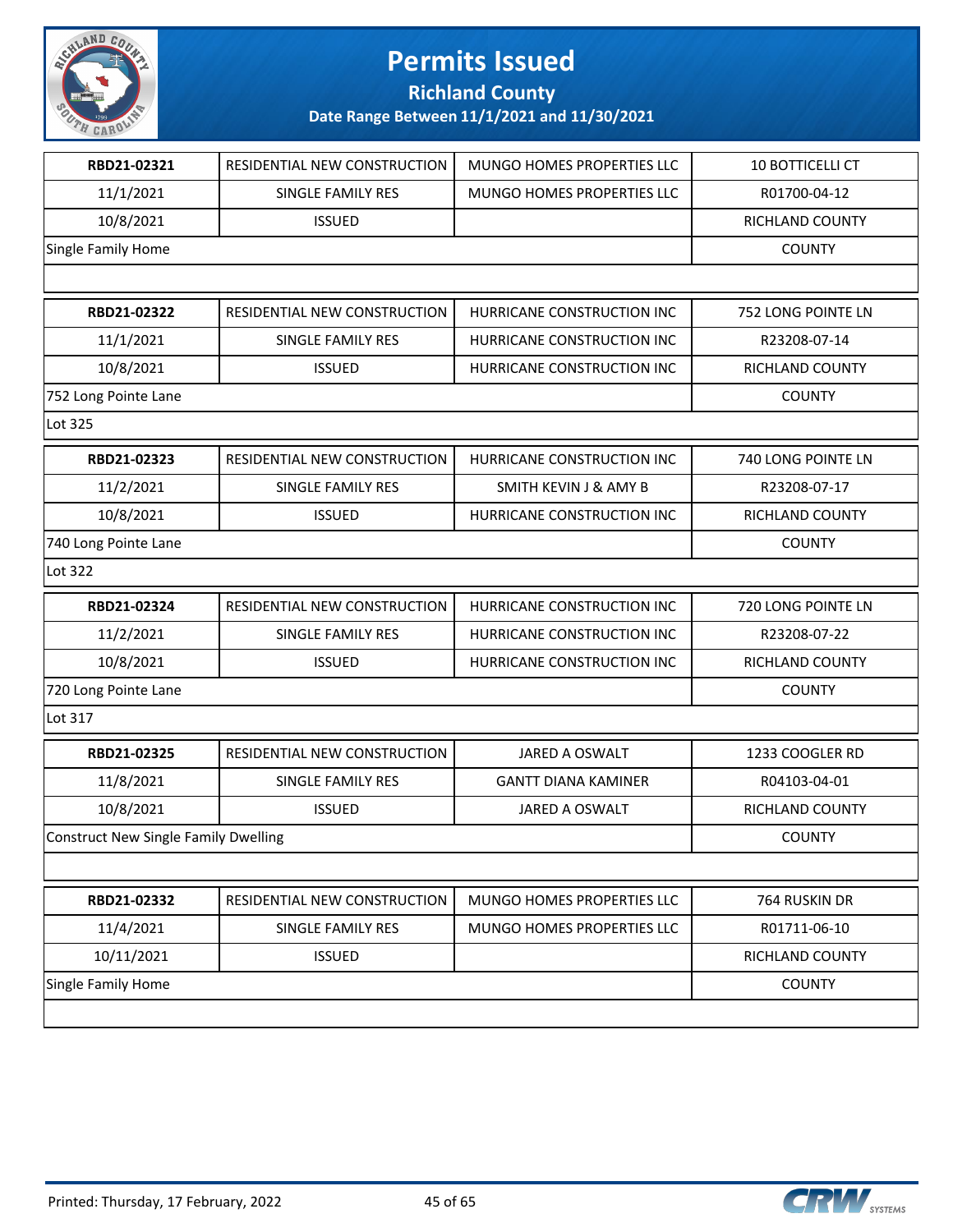

**Richland County**

| RBD21-02333                             | RESIDENTIAL NEW CONSTRUCTION | MUNGO HOMES PROPERTIES LLC | 2745 PRINCE CHARLES CT |
|-----------------------------------------|------------------------------|----------------------------|------------------------|
| 11/8/2021                               | SINGLE FAMILY RES            | MUNGO HOMES PROPERTIES LLC | R21904-01-08           |
| 10/11/2021                              | <b>ISSUED</b>                |                            | RICHLAND COUNTY        |
| Single Family Home                      |                              |                            | <b>COUNTY</b>          |
|                                         |                              |                            |                        |
| RBD21-02335                             | RESIDENTIAL NEW CONSTRUCTION | MUNGO HOMES PROPERTIES LLC | 539 HARBOUR POINTE DR  |
| 11/8/2021                               | SINGLE FAMILY RES            | MUNGO HOMES PROPERTIES LLC | R23200-01-32           |
| 10/11/2021                              | <b>ISSUED</b>                |                            | <b>RICHLAND COUNTY</b> |
| Single Family Home                      |                              |                            | <b>COUNTY</b>          |
|                                         |                              |                            |                        |
| RBD21-02336                             | RESIDENTIAL NEW CONSTRUCTION | MUNGO HOMES PROPERTIES LLC | 534 MALACHITE LN       |
| 11/8/2021                               | SINGLE FAMILY RES            | MUNGO HOMES PROPERTIES LLC | R01716-04-21           |
| 10/11/2021                              | <b>ISSUED</b>                |                            | RICHLAND COUNTY        |
| Single Family Home                      |                              |                            | <b>COUNTY</b>          |
|                                         |                              |                            |                        |
| RBD21-02337                             | RESIDENTIAL NEW CONSTRUCTION | MUNGO HOMES PROPERTIES LLC | 2749 PRINCE CHARLES CT |
| 11/8/2021                               | SINGLE FAMILY RES            | MUNGO HOMES PROPERTIES LLC | R21904-01-08           |
| 10/11/2021                              | <b>ISSUED</b>                |                            | RICHLAND COUNTY        |
| Single Family Home                      |                              |                            | <b>COUNTY</b>          |
|                                         |                              |                            |                        |
| RBD21-02339                             | RESIDENTIAL NEW CONSTRUCTION | <b>BERRY BUILDERS LLC</b>  | 209 HARBOR DR          |
| 11/8/2021                               | SINGLE FAMILY RES            | VAN THANH P & DUNG M LE    | R23211-01-09           |
| 10/11/2021                              | <b>ISSUED</b>                | <b>BERRY BUILDERS LLC</b>  | RICHLAND COUNTY        |
| New construction single family dwelling |                              |                            | <b>COUNTY</b>          |
|                                         |                              |                            |                        |
| RBD21-02340                             | RESIDENTIAL NEW CONSTRUCTION | MUNGO HOMES PROPERTIES LLC | 916 VAN GOGH WAY       |
| 11/8/2021                               | <b>SINGLE FAMILY RES</b>     | MUNGO HOMES PROPERTIES LLC | R01711-05-02           |
| 10/12/2021                              | <b>ISSUED</b>                |                            | RICHLAND COUNTY        |
| Single Family Home                      |                              |                            | <b>COUNTY</b>          |
| UPLOAD SEWER TAP RECEIPT                |                              |                            |                        |

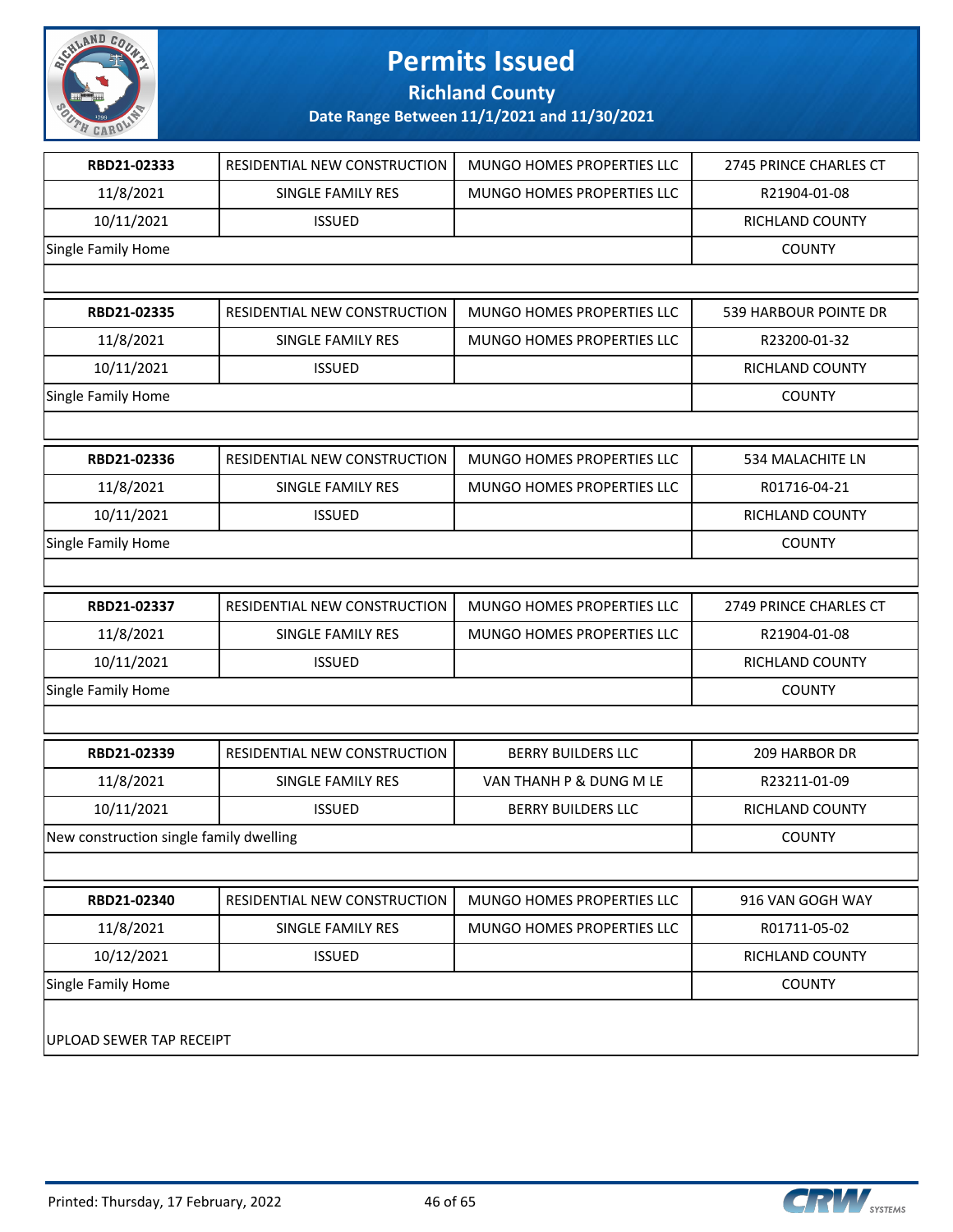

**Richland County**

| RBD21-02341                | RESIDENTIAL NEW CONSTRUCTION | MUNGO HOMES PROPERTIES LLC | 501 HARBOUR POINTE DR  |
|----------------------------|------------------------------|----------------------------|------------------------|
| 11/4/2021                  | SINGLE FAMILY RES            | MUNGO HOMES PROPERTIES LLC | R23200-01-32           |
| 10/12/2021                 | <b>ISSUED</b>                |                            | RICHLAND COUNTY        |
| Single Family Home         |                              |                            | <b>COUNTY</b>          |
|                            |                              |                            |                        |
| RBD21-02344                | RESIDENTIAL NEW CONSTRUCTION | HURRICANE CONSTRUCTION INC | 637 ROSERIDGE DR       |
| 11/8/2021                  | SINGLE FAMILY RES            | RAVENWOOD DEVELOPMENT LLC  | R14806-04-06           |
| 10/12/2021                 | <b>ISSUED</b>                | HURRICANE CONSTRUCTION INC | <b>RICHLAND COUNTY</b> |
| 637 Roseridge Drive        |                              |                            | <b>COUNTY</b>          |
| Amber Creek Lot 90         |                              |                            |                        |
| RBD21-02346                | RESIDENTIAL NEW CONSTRUCTION | MUNGO HOMES PROPERTIES LLC | 2747 PRINCE CHARLES CT |
| 11/8/2021                  | SINGLE FAMILY RES            | MUNGO HOMES PROPERTIES LLC | R21904-01-08           |
| 10/12/2021                 | <b>ISSUED</b>                |                            | <b>RICHLAND COUNTY</b> |
| Single Family Home         |                              |                            | <b>COUNTY</b>          |
|                            |                              |                            |                        |
| RBD21-02347                | RESIDENTIAL NEW CONSTRUCTION | MUNGO HOMES PROPERTIES LLC | 495 HARBOUR POINTE DR  |
| 11/8/2021                  | SINGLE FAMILY RES            | MUNGO HOMES PROPERTIES LLC | R23200-01-32           |
| 10/12/2021                 | <b>ISSUED</b>                |                            | RICHLAND COUNTY        |
| Single Family Home         |                              |                            | <b>COUNTY</b>          |
|                            |                              |                            |                        |
| RBD21-02348                | RESIDENTIAL NEW CONSTRUCTION | MUNGO HOMES PROPERTIES LLC | 2753 PRINCE CHARLES CT |
| 11/8/2021                  | <b>SINGLE FAMILY RES</b>     | MUNGO HOMES PROPERTIES LLC | R21904-01-08           |
| 10/13/2021                 | <b>ISSUED</b>                |                            | RICHLAND COUNTY        |
| Single Family Home         |                              |                            | <b>COUNTY</b>          |
|                            |                              |                            |                        |
| RBD21-02350                | RESIDENTIAL NEW CONSTRUCTION | ORION CONSTRUCTION COMPANY | 112 LAUREL BAY LN      |
| 11/24/2021                 | SINGLE FAMILY RES            | <b>HARRIS MALCOLM S</b>    | R26003-03-01           |
| 10/13/2021                 | <b>ISSUED</b>                | ORION CONSTRUCTION COMPANY | RICHLAND COUNTY        |
| NEW CONSTRUCTION WOOD LAKE |                              |                            | <b>COUNTY</b>          |
| <b>LAUREL BAY LANE</b>     |                              |                            |                        |

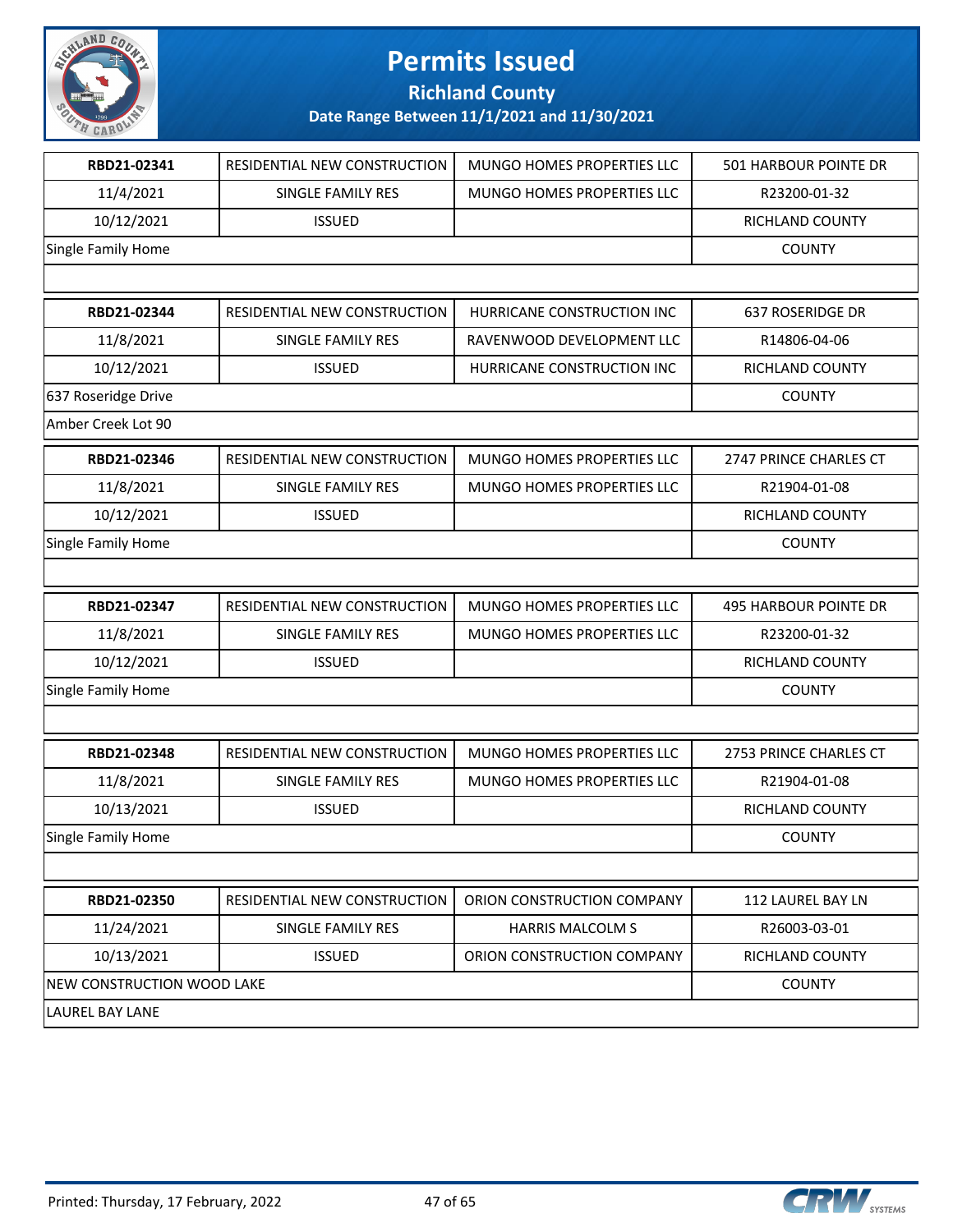

### **Richland County**

| RBD21-02352                             | RESIDENTIAL NEW CONSTRUCTION | HURRICANE CONSTRUCTION INC | 641 ROSERIDGE DR  |
|-----------------------------------------|------------------------------|----------------------------|-------------------|
| 11/9/2021                               | SINGLE FAMILY RES            | RAVENWOOD DEVELOPMENT LLC  | R14806-04-05      |
| 10/13/2021                              | <b>ISSUED</b>                | HURRICANE CONSTRUCTION INC | RICHLAND COUNTY   |
| 641 Roseridge Dr.                       |                              |                            | <b>COUNTY</b>     |
| Amber Creek Lot 89                      |                              |                            |                   |
| RBD21-02353                             | RESIDENTIAL NEW CONSTRUCTION | HURRICANE CONSTRUCTION INC | 647 ROSERIDGE DR  |
| 11/9/2021                               | SINGLE FAMILY RES            | HURRICANE CONSTRUCTION INC | R14806-04-04      |
| 10/13/2021                              | <b>ISSUED</b>                | HURRICANE CONSTRUCTION INC | RICHLAND COUNTY   |
| 647 Roseridge Dr                        |                              |                            | <b>COUNTY</b>     |
| Amber Creek Lot 88                      |                              |                            |                   |
| RBD21-02354                             | RESIDENTIAL NEW CONSTRUCTION | HURRICANE CONSTRUCTION INC | 629 ROSERIDGE DR  |
| 11/9/2021                               | SINGLE FAMILY RES            | RAVENWOOD DEVELOPMENT LLC  | R14806-04-07      |
| 10/13/2021                              | <b>ISSUED</b>                | HURRICANE CONSTRUCTION INC | RICHLAND COUNTY   |
| 629 Roseridge Dr                        |                              |                            | <b>COUNTY</b>     |
| Amber Creek Lot 91                      |                              |                            |                   |
|                                         |                              |                            |                   |
| RBD21-02355                             | RESIDENTIAL NEW CONSTRUCTION | <b>BERRY BUILDERS LLC</b>  | 267 CANTERWOOD RD |
| 11/8/2021                               | SINGLE FAMILY RES            | ZAMCHO ANTHONY C & LEMBE A | R04215-01-12      |
| 10/13/2021                              | <b>ISSUED</b>                | <b>BERRY BUILDERS LLC</b>  | RICHLAND COUNTY   |
| New Construction Single Family Dwelling |                              |                            | <b>COUNTY</b>     |
|                                         |                              |                            |                   |
| RBD21-02357                             | RESIDENTIAL NEW CONSTRUCTION | <b>MARK A GRAHAM</b>       | 104 LEYDEN LN     |
| 11/24/2021                              | SINGLE FAMILY RES            |                            | R07304-01-04      |
| 10/14/2021                              | <b>ISSUED</b>                | <b>MARK A GRAHAM</b>       | RICHLAND COUNTY   |
| SINGLE FAMILY RESIDENCE/SAW POLE        |                              |                            | <b>COUNTY</b>     |
|                                         |                              |                            |                   |
| RBD21-02358                             | RESIDENTIAL NEW CONSTRUCTION | MUNGO HOMES PROPERTIES LLC | 523 MORESBY WAY   |
| 11/9/2021                               | <b>SINGLE FAMILY RES</b>     | MUNGO HOMES PROPERTIES LLC | R17111-04-16      |
| 10/14/2021                              | <b>ISSUED</b>                |                            | RICHLAND COUNTY   |
| <b>Single Family Home</b>               |                              |                            | <b>COUNTY</b>     |

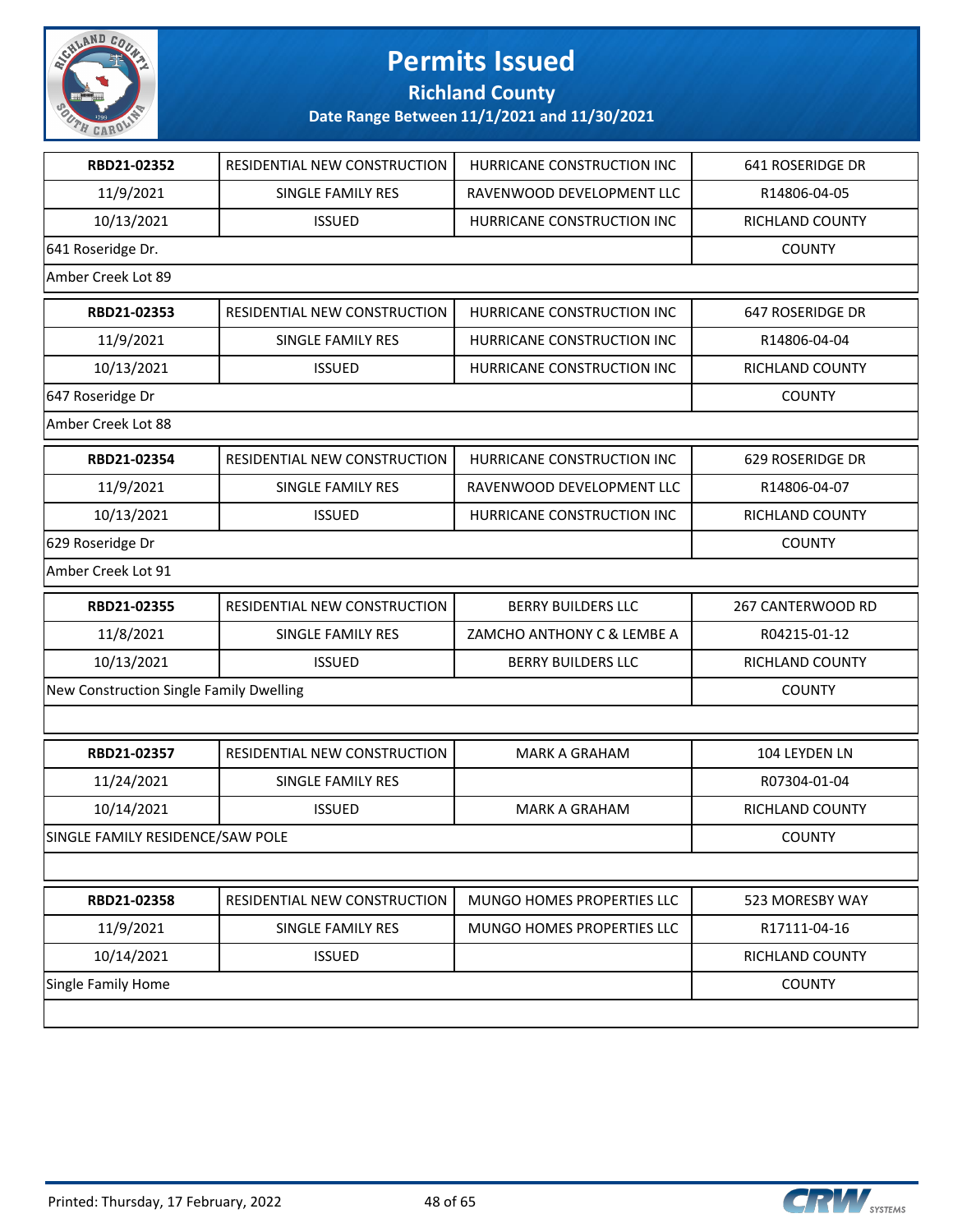

**Richland County**

| RBD21-02360        | RESIDENTIAL NEW CONSTRUCTION | MUNGO HOMES PROPERTIES LLC | 1077 TURTLE STONE RD         |
|--------------------|------------------------------|----------------------------|------------------------------|
| 11/4/2021          | SINGLE FAMILY RES            | MUNGO HOMES PROPERTIES LLC | R20416-08-13                 |
| 10/14/2021         | <b>ISSUED</b>                |                            | RICHLAND COUNTY              |
| Single Family Home |                              |                            | <b>COUNTY</b>                |
|                    |                              |                            |                              |
| RBD21-02361        | RESIDENTIAL NEW CONSTRUCTION | MUNGO HOMES PROPERTIES LLC | 2756 PRINCE CHARLES CT       |
| 11/9/2021          | SINGLE FAMILY RES            | MUNGO HOMES PROPERTIES LLC | R21904-01-08                 |
| 10/14/2021         | <b>ISSUED</b>                |                            | <b>RICHLAND COUNTY</b>       |
| Single Family Home |                              |                            | <b>COUNTY</b>                |
|                    |                              |                            |                              |
| RBD21-02362        | RESIDENTIAL NEW CONSTRUCTION | MUNGO HOMES PROPERTIES LLC | 436 SANDFARM TRL             |
| 11/8/2021          | SINGLE FAMILY RES            | MUNGO HOMES PROPERTIES LLC | R20415-05-02                 |
| 10/15/2021         | <b>ISSUED</b>                | MUNGO HOMES PROPERTIES LLC | RICHLAND COUNTY              |
| Single Family Home |                              |                            | <b>COUNTY</b>                |
|                    |                              |                            |                              |
|                    |                              |                            |                              |
| RBD21-02363        | RESIDENTIAL NEW CONSTRUCTION | MUNGO HOMES PROPERTIES LLC | <b>499 HARBOUR POINTE DR</b> |
| 11/9/2021          | SINGLE FAMILY RES            | MUNGO HOMES PROPERTIES LLC | R23200-01-32                 |
| 10/15/2021         | <b>ISSUED</b>                |                            | RICHLAND COUNTY              |
| Single Family Home |                              |                            | <b>COUNTY</b>                |
|                    |                              |                            |                              |
| RBD21-02365        | RESIDENTIAL NEW CONSTRUCTION | MUNGO HOMES PROPERTIES LLC | 420 SANDFARM TRL             |
| 11/10/2021         | SINGLE FAMILY RES            | MUNGO HOMES PROPERTIES LLC | R20415-05-06                 |
| 10/15/2021         | <b>ISSUED</b>                | MUNGO HOMES PROPERTIES LLC | RICHLAND COUNTY              |
| Single Family Home |                              |                            | <b>COUNTY</b>                |
|                    |                              |                            |                              |
| RBD21-02369        | RESIDENTIAL NEW CONSTRUCTION | MUNGO HOMES PROPERTIES LLC | 304 WINDFALL RD              |
| 11/16/2021         | SINGLE FAMILY RES            | MUNGO HOMES PROPERTIES LLC | R17501-01-01                 |
| 10/18/2021         | <b>ISSUED</b>                |                            | RICHLAND COUNTY              |
| Single Family Home |                              |                            | <b>COUNTY</b>                |

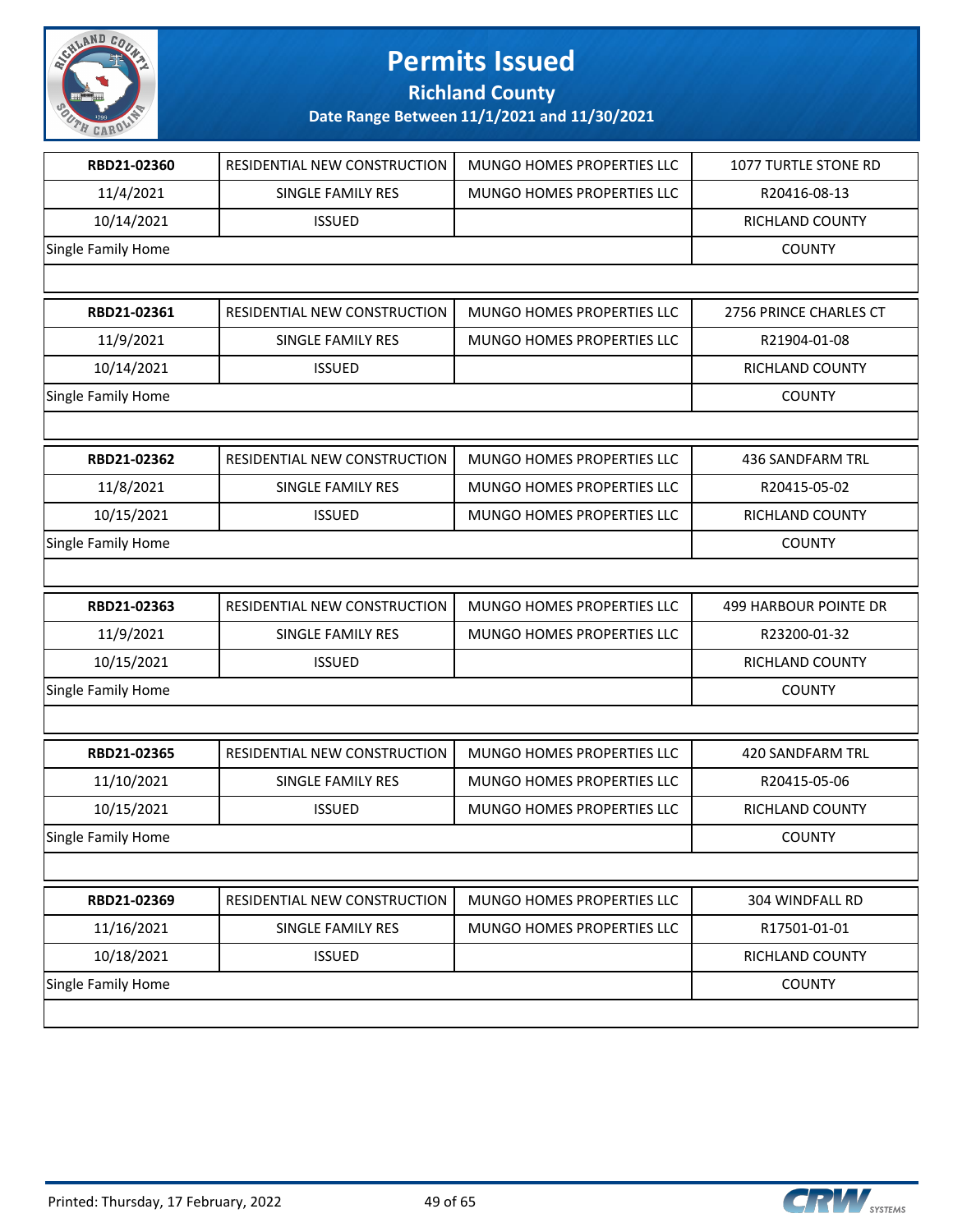

**Richland County**

| RBD21-02383                         | RESIDENTIAL NEW CONSTRUCTION | MICHAEL ODOM               | 501 JACOBS MILL POND RD |
|-------------------------------------|------------------------------|----------------------------|-------------------------|
| 11/17/2021                          | SINGLE FAMILY RES            | RHOOMS DESRICK & NATASHA   | R28914-02-01            |
| 10/19/2021                          | <b>ISSUED</b>                | MICHAEL ODOM               | RICHLAND COUNTY         |
| two story on slab with 3 car garage |                              |                            | <b>COUNTY</b>           |
|                                     |                              |                            |                         |
| RBD21-02384                         | RESIDENTIAL NEW CONSTRUCTION | MUNGO HOMES PROPERTIES LLC | 13 BOTTICELLI CT        |
| 11/10/2021                          | SINGLE FAMILY RES            | MUNGO HOMES PROPERTIES LLC | R01711-08-06            |
| 10/20/2021                          | <b>ISSUED</b>                |                            | RICHLAND COUNTY         |
| Single Family Home                  |                              |                            | <b>COUNTY</b>           |
|                                     |                              |                            |                         |
| RBD21-02385                         | RESIDENTIAL NEW CONSTRUCTION | MUNGO HOMES PROPERTIES LLC | 1083 TURTLE STONE RD    |
| 11/16/2021                          | SINGLE FAMILY RES            | MUNGO HOMES PROPERTIES LLC | R20416-08-15            |
| 10/20/2021                          | <b>ISSUED</b>                |                            | RICHLAND COUNTY         |
| Single Family Home                  |                              |                            | <b>COUNTY</b>           |
|                                     |                              |                            |                         |
| RBD21-02388                         | RESIDENTIAL NEW CONSTRUCTION | MUNGO HOMES PROPERTIES LLC | 1110 TURTLE STONE RD    |
| 11/16/2021                          | SINGLE FAMILY RES            | MUNGO HOMES PROPERTIES LLC | R20415-03-07            |
| 10/20/2021                          | <b>ISSUED</b>                |                            | RICHLAND COUNTY         |
| Single Family Home                  |                              |                            | <b>COUNTY</b>           |
|                                     |                              |                            |                         |
| RBD21-02390                         | RESIDENTIAL NEW CONSTRUCTION | <b>SUSAN D WALTER</b>      | 230 BACK ACRES RD       |
| 11/17/2021                          | SINGLE FAMILY RES            | Daniel & Caitlin Patrick   | R01603-02-01            |
| 10/20/2021                          | <b>ISSUED</b>                | <b>SUSAN D WALTER</b>      | RICHLAND COUNTY         |
| single family dwelling              |                              |                            | <b>COUNTY</b>           |
|                                     |                              |                            |                         |
| RBD21-02392                         | RESIDENTIAL NEW CONSTRUCTION | MUNGO HOMES PROPERTIES LLC | 14 BOTTICELLI CT        |
| 11/16/2021                          | SINGLE FAMILY RES            | MUNGO HOMES PROPERTIES LLC | R01711-08-05            |
| 10/20/2021                          | <b>ISSUED</b>                |                            | RICHLAND COUNTY         |
| Single Family Home                  |                              |                            | <b>COUNTY</b>           |
|                                     |                              |                            |                         |

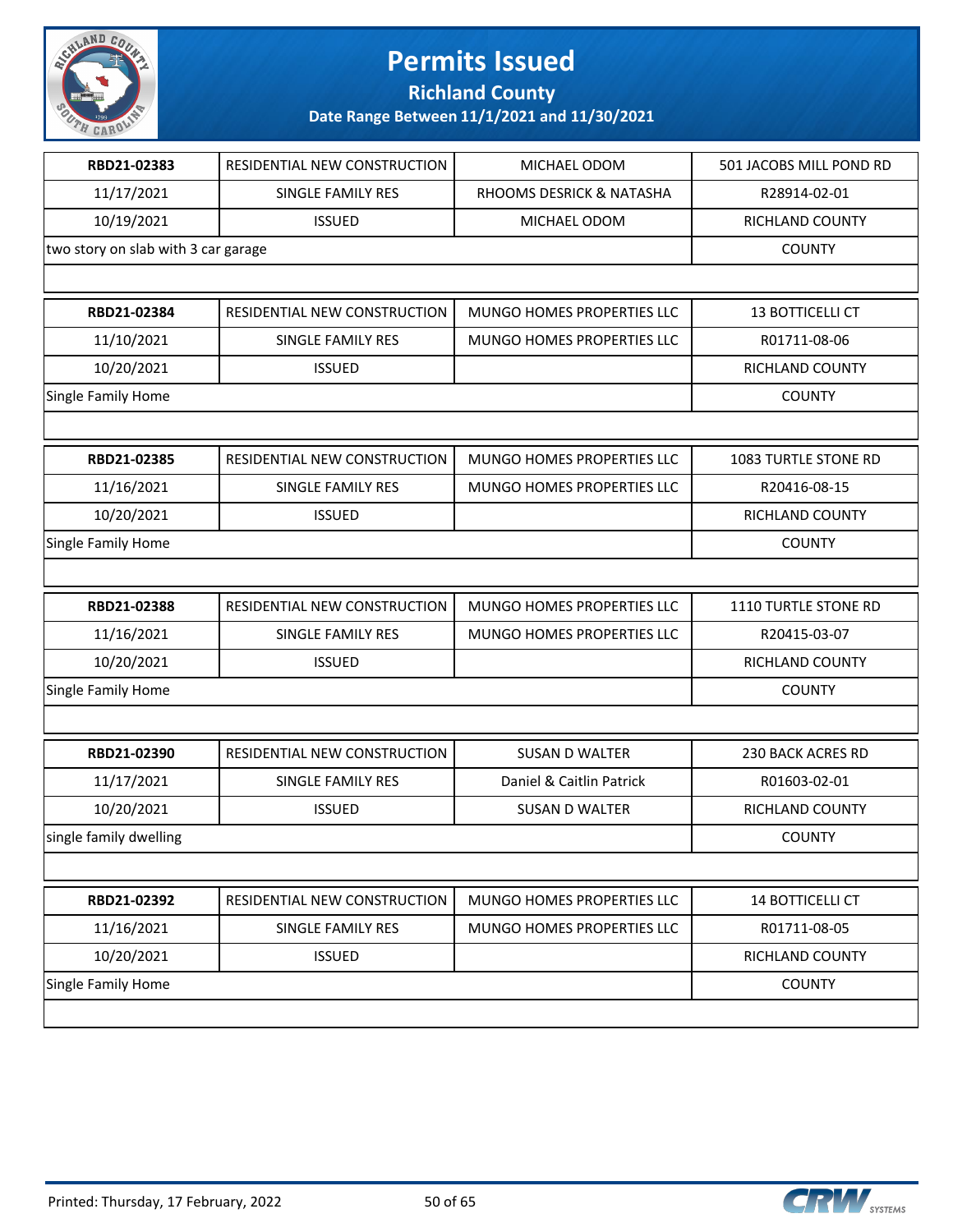

**Richland County**

| RBD21-02398        | RESIDENTIAL NEW CONSTRUCTION                              | MUNGO HOMES PROPERTIES LLC | 912 VAN GOGH WAY       |
|--------------------|-----------------------------------------------------------|----------------------------|------------------------|
| 11/16/2021         | SINGLE FAMILY RES                                         | MUNGO HOMES PROPERTIES LLC | R01711-08-13           |
| 10/21/2021         | <b>ISSUED</b>                                             |                            | RICHLAND COUNTY        |
| Single Family Home |                                                           |                            | <b>COUNTY</b>          |
|                    |                                                           |                            |                        |
| RBD21-02399        | RESIDENTIAL NEW CONSTRUCTION                              | MUNGO HOMES PROPERTIES LLC | 1079 TURTLE STONE RD   |
| 11/16/2021         | SINGLE FAMILY RES                                         | MUNGO HOMES PROPERTIES LLC | R20416-08-14           |
| 10/21/2021         | <b>ISSUED</b>                                             |                            | RICHLAND COUNTY        |
| Single Family Home |                                                           |                            | <b>COUNTY</b>          |
|                    |                                                           |                            |                        |
| RBD21-02401        | RESIDENTIAL NEW CONSTRUCTION                              | MUNGO HOMES PROPERTIES LLC | 810 RUSKIN DR          |
| 11/17/2021         | SINGLE FAMILY RES                                         | MUNGO HOMES PROPERTIES LLC | R01715-05-07           |
| 10/21/2021         | <b>ISSUED</b>                                             |                            | RICHLAND COUNTY        |
| Single Family Home |                                                           |                            | <b>COUNTY</b>          |
|                    |                                                           |                            |                        |
| RBD21-02405        | RESIDENTIAL NEW CONSTRUCTION                              | VELASQUEZ ZALIA LUCAS      | 229 DOLLY ST           |
| 11/24/2021         | SINGLE FAMILY RES                                         |                            | R17309-04-08           |
| 10/22/2021         | APPROVED                                                  |                            | RICHLAND COUNTY        |
| <b>NEW HOUSE</b>   |                                                           |                            | <b>COUNTY</b>          |
|                    |                                                           |                            |                        |
| RBD21-02406        | RESIDENTIAL NEW CONSTRUCTION                              | AMERICA'S HOME PLACE INC   | 401 NORTH BRICKYARD RD |
| 11/18/2021         | SINGLE FAMILY RES                                         | JAMISON ALVAH & SHAVONDA   | R20113-05-10           |
| 10/23/2021         | <b>ISSUED</b>                                             | AMERICA'S HOME PLACE INC   | <b>RICHLAND COUNTY</b> |
|                    | construction of a new, site-built single-family residence |                            | <b>COUNTY</b>          |
|                    |                                                           |                            |                        |
| RBD21-02407        | RESIDENTIAL NEW CONSTRUCTION                              | MUNGO HOMES PROPERTIES LLC | 2752 PRINCE CHARLES CT |
| 11/19/2021         | SINGLE FAMILY RES                                         | MUNGO HOMES PROPERTIES LLC | R21904-01-08           |
| 10/25/2021         | <b>ISSUED</b>                                             |                            | RICHLAND COUNTY        |
| Single Family Home |                                                           |                            | <b>COUNTY</b>          |
|                    |                                                           |                            |                        |

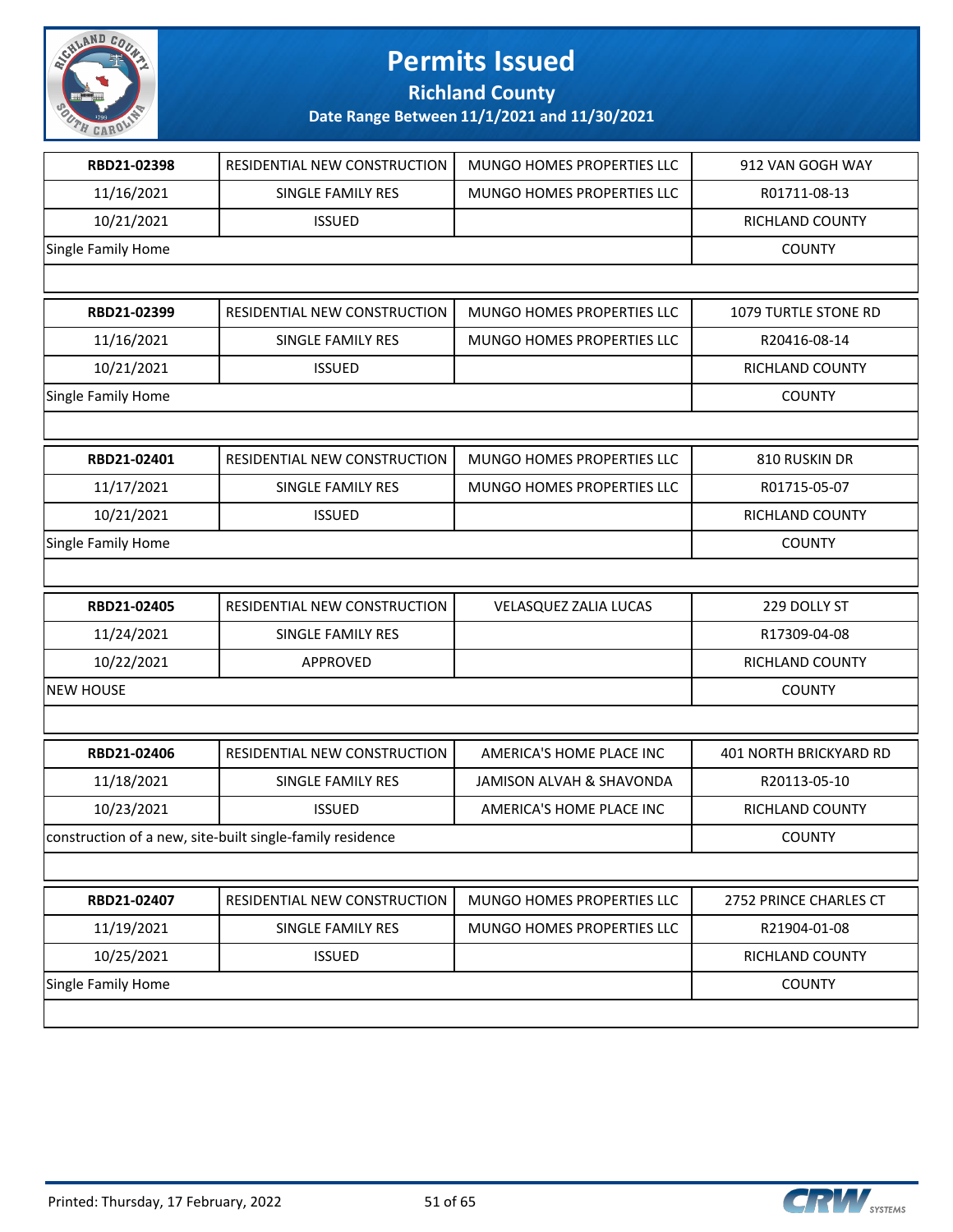

**Richland County**

| RBD21-02413                   | RESIDENTIAL NEW CONSTRUCTION | <b>STANLEY MARTIN HOMES LLC</b>    | 502 TREE HILL LN       |
|-------------------------------|------------------------------|------------------------------------|------------------------|
| 11/18/2021                    | SINGLE FAMILY RES            | SUMMER PINES DEVELOPMENT<br>$LLC*$ | R14800-04-14           |
| 10/25/2021                    | <b>ISSUED</b>                | STANLEY MARTIN HOMES LLC           | RICHLAND COUNTY        |
| Build single family residence |                              |                                    | <b>COUNTY</b>          |
|                               |                              |                                    |                        |
| RBD21-02416                   | RESIDENTIAL NEW CONSTRUCTION | MUNGO HOMES PROPERTIES LLC         | 812 RUSKIN DR          |
| 11/18/2021                    | SINGLE FAMILY RES            | MUNGO HOMES PROPERTIES LLC         | R01715-05-08           |
| 10/25/2021                    | <b>ISSUED</b>                |                                    | RICHLAND COUNTY        |
| Single Family Home            |                              |                                    | <b>COUNTY</b>          |
|                               |                              |                                    |                        |
| RBD21-02430                   | RESIDENTIAL NEW CONSTRUCTION | MUNGO HOMES PROPERTIES LLC         | 778 RUSKIN DR          |
| 11/19/2021                    | SINGLE FAMILY RES            | MUNGO HOMES PROPERTIES LLC         | R01715-05-01           |
| 10/27/2021                    | <b>ISSUED</b>                |                                    | <b>RICHLAND COUNTY</b> |
| Single Family Home            |                              |                                    | <b>COUNTY</b>          |
|                               |                              |                                    |                        |
| RBD21-02432                   | RESIDENTIAL NEW CONSTRUCTION | MUNGO HOMES PROPERTIES LLC         | 440 SANDFARM TRL       |
| 11/19/2021                    | SINGLE FAMILY RES            | MUNGO HOMES PROPERTIES LLC         | R20415-05-01           |
| 10/27/2021                    | <b>ISSUED</b>                |                                    | RICHLAND COUNTY        |
| Single Family Home            |                              |                                    | <b>COUNTY</b>          |
|                               |                              |                                    |                        |
| RBD21-02434                   | RESIDENTIAL NEW CONSTRUCTION | <b>MUNGO HOMES PROPERTIES LLC</b>  | 2750 PRINCE CHARLES CT |
| 11/19/2021                    | SINGLE FAMILY RES            | LOT STORE LLC                      | R21904-01-08           |
| 10/27/2021                    | <b>ISSUED</b>                |                                    | RICHLAND COUNTY        |
| Single Family Home            |                              |                                    | <b>COUNTY</b>          |
|                               |                              |                                    |                        |
| RBD21-02436                   | RESIDENTIAL NEW CONSTRUCTION | MUNGO HOMES PROPERTIES LLC         | 1087 TURTLE STONE RD   |
| 11/19/2021                    | SINGLE FAMILY RES            | MUNGO HOMES PROPERTIES LLC         | R20416-08-16           |
| 10/28/2021                    | <b>ISSUED</b>                |                                    | RICHLAND COUNTY        |
| Single Family Home            |                              |                                    | <b>COUNTY</b>          |
|                               |                              |                                    |                        |

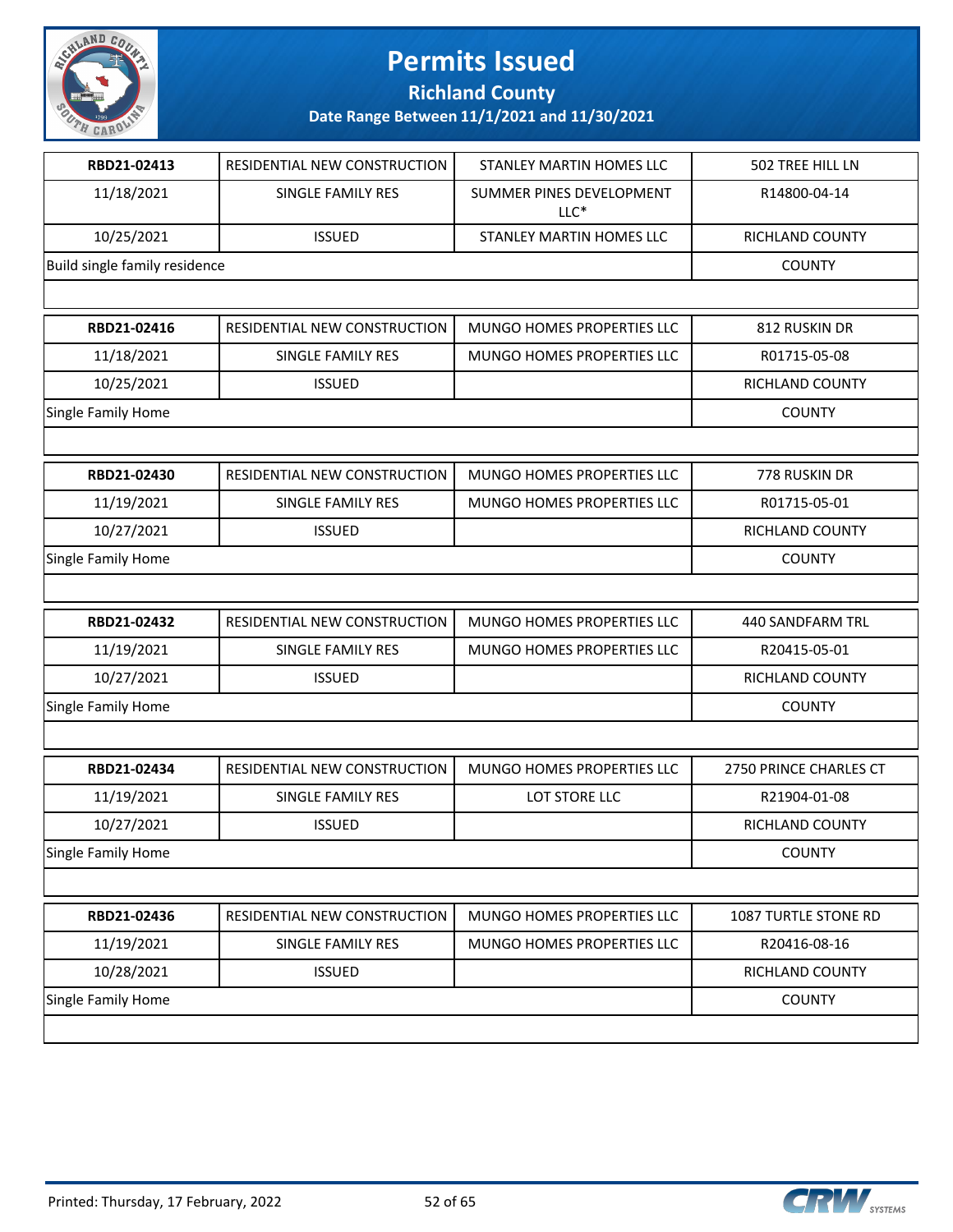

**Richland County**

| RBD21-02442                   | RESIDENTIAL NEW CONSTRUCTION | MUNGO HOMES PROPERTIES LLC   | 481 HARBOUR POINTE DR     |
|-------------------------------|------------------------------|------------------------------|---------------------------|
| 11/18/2021                    | SINGLE FAMILY RES            | MUNGO HOMES PROPERTIES LLC   | R23200-01-32              |
| 10/29/2021                    | <b>ISSUED</b>                |                              | RICHLAND COUNTY           |
| Single Family Home            |                              |                              | <b>COUNTY</b>             |
|                               |                              |                              |                           |
| RBD21-02448                   | RESIDENTIAL NEW CONSTRUCTION | STANLEY MARTIN HOMES LLC     | <b>403 SPRUCE KNOB LN</b> |
| 11/24/2021                    | SINGLE FAMILY RES            | SUMMER PINES DEVELOPMENT LLC | R14800-04-13              |
| 10/29/2021                    | <b>ISSUED</b>                | STANLEY MARTIN HOMES LLC     | RICHLAND COUNTY           |
| Build single family residence |                              |                              | <b>COUNTY</b>             |
|                               |                              |                              |                           |
| RBD21-02455                   | RESIDENTIAL NEW CONSTRUCTION | MUNGO HOMES PROPERTIES LLC   | 908 VAN GOGH WAY          |
| 11/24/2021                    | <b>SINGLE FAMILY RES</b>     | MUNGO HOMES PROPERTIES LLC   | R01711-08-12              |
| 11/1/2021                     | <b>ISSUED</b>                |                              | RICHLAND COUNTY           |
| Single Family Home            |                              |                              | <b>COUNTY</b>             |
|                               |                              |                              |                           |
| RBD21-02460                   | RESIDENTIAL NEW CONSTRUCTION | MUNGO HOMES PROPERTIES LLC   | 2746 PRINCE CHARLES CT    |
| 11/29/2021                    | SINGLE FAMILY RES            | MUNGO HOMES PROPERTIES LLC   | R21904-01-08              |
| 11/2/2021                     | <b>ISSUED</b>                |                              | RICHLAND COUNTY           |
| Single Family Home            |                              |                              | <b>COUNTY</b>             |
|                               |                              |                              |                           |
| RBD21-02469                   | RESIDENTIAL NEW CONSTRUCTION | MUNGO HOMES PROPERTIES LLC   | 2773 PRINCE CHARLES CT    |
| 11/29/2021                    | SINGLE FAMILY RES            | MUNGO HOMES PROPERTIES LLC   | R21904-01-08              |
| 11/3/2021                     | <b>ISSUED</b>                |                              | RICHLAND COUNTY           |
| Single Family Home            |                              |                              | <b>COUNTY</b>             |
|                               |                              |                              |                           |
| RBD21-02473                   | RESIDENTIAL NEW CONSTRUCTION | MUNGO HOMES PROPERTIES LLC   | 830 RUSKIN DR             |
| 11/30/2021                    | SINGLE FAMILY RES            | MUNGO HOMES PROPERTIES LLC   | R01715-05-12              |
| 11/3/2021                     | <b>ISSUED</b>                |                              | RICHLAND COUNTY           |
| Single Family Home            |                              |                              | <b>COUNTY</b>             |
|                               |                              |                              |                           |
|                               |                              |                              |                           |

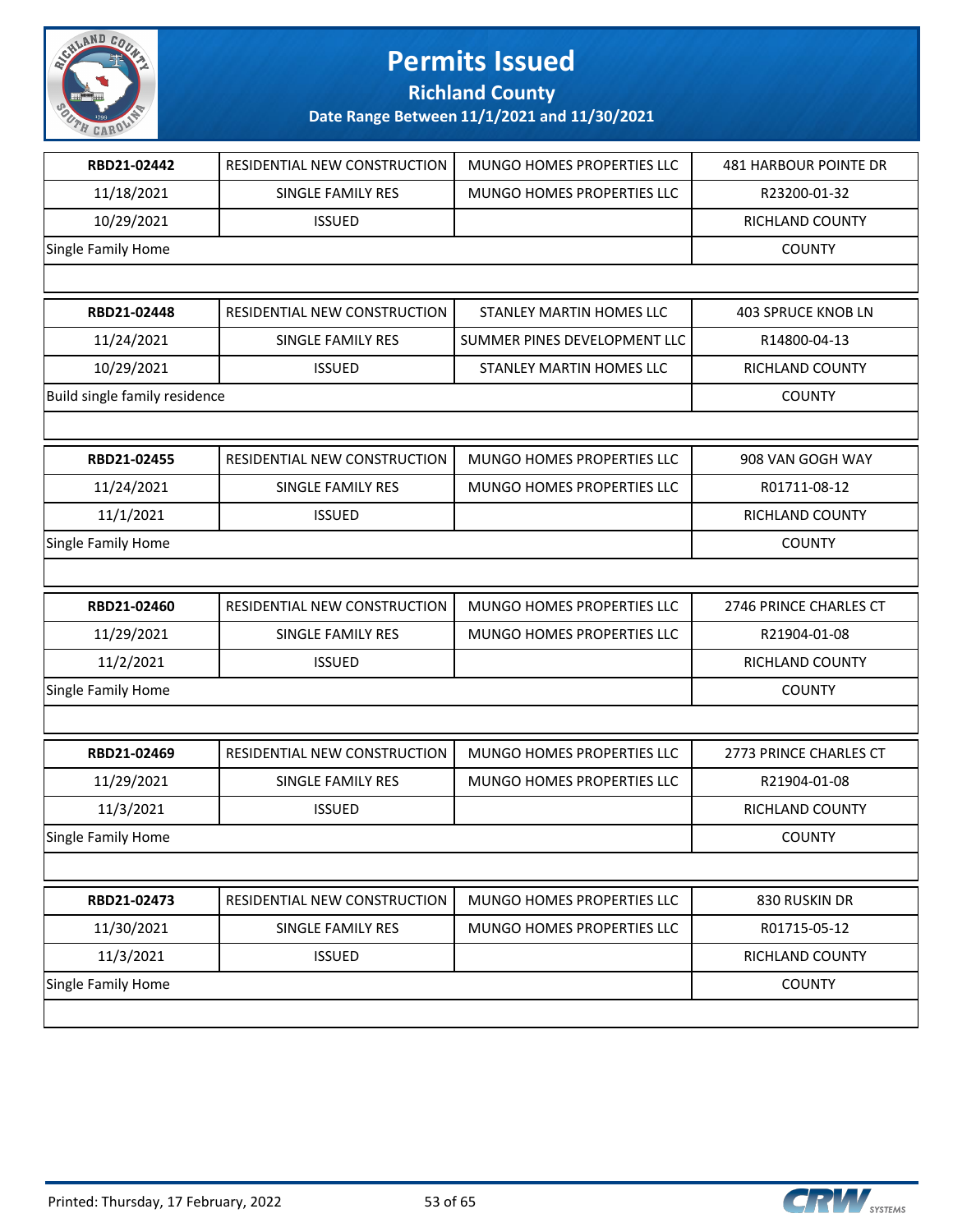

### **Richland County**

**Date Range Between 11/1/2021 and 11/30/2021**

| RBD21-02474                  | RESIDENTIAL NEW CONSTRUCTION                              | AMERICA'S HOME PLACE INC        | 110 CEDAR GROVE LN           |
|------------------------------|-----------------------------------------------------------|---------------------------------|------------------------------|
| 11/29/2021                   | SINGLE FAMILY RES                                         | <b>KYLE &amp; LAURA BRYANT</b>  | R02600-06-03                 |
| 11/3/2021                    | <b>ISSUED</b>                                             | AMERICA'S HOME PLACE INC        | RICHLAND COUNTY              |
|                              | construction of a new, site-built single-family residence |                                 | <b>COUNTY</b>                |
|                              |                                                           |                                 |                              |
| RBD21-02477                  | RESIDENTIAL NEW CONSTRUCTION                              | <b>GREAT SOUTHERN HOMES INC</b> | <b>630 SPANISH OLIVE WAY</b> |
| 11/29/2021                   | <b>SINGLE FAMILY RES</b>                                  | <b>GREAT SOUTHERN HOMES INC</b> | R23300-01-02                 |
| 11/3/2021                    | <b>ISSUED</b>                                             | <b>GREAT SOUTHERN HOMES INC</b> | RICHLAND COUNTY              |
| Magnolia C                   |                                                           |                                 | <b>COUNTY</b>                |
|                              |                                                           |                                 |                              |
| RBD21-02480                  | RESIDENTIAL NEW CONSTRUCTION                              | <b>GREAT SOUTHERN HOMES INC</b> | 716 OAK MOSS DR              |
| 11/29/2021                   | SINGLE FAMILY RES                                         | <b>GREAT SOUTHERN HOMES INC</b> | R23300-01-02                 |
| 11/3/2021                    | <b>ISSUED</b>                                             | <b>GREAT SOUTHERN HOMES INC</b> | RICHLAND COUNTY              |
| <b>Bentcreek F</b>           |                                                           |                                 | <b>COUNTY</b>                |
|                              |                                                           |                                 |                              |
| RBD21-02482                  | RESIDENTIAL NEW CONSTRUCTION                              | <b>GREAT SOUTHERN HOMES INC</b> | 722 OAK MOSS DR              |
| 11/29/2021                   | SINGLE FAMILY RES                                         | <b>GREAT SOUTHERN HOMES INC</b> | R23300-01-02                 |
| 11/3/2021                    | <b>ISSUED</b>                                             | <b>GREAT SOUTHERN HOMES INC</b> | RICHLAND COUNTY              |
| Catalina B                   |                                                           |                                 | <b>COUNTY</b>                |
|                              |                                                           |                                 |                              |
| RBD21-02483                  | RESIDENTIAL NEW CONSTRUCTION                              | <b>Blair Hawk</b>               | 1273 OLD TAMAH RD            |
| 11/22/2021                   | SINGLE FAMILY RES                                         | RAMESAR MICHAEL JR              | R04300-05-36                 |
| 11/3/2021                    | <b>ISSUED</b>                                             |                                 | RICHLAND COUNTY              |
| Building a residential house |                                                           |                                 | <b>COUNTY</b>                |
|                              |                                                           |                                 |                              |
|                              |                                                           |                                 |                              |

#### **Number of RESIDENTIAL NEW CONSTRUCTION/SINGLE FAMILY RES Permits: 73**

| RBD21-02621                                                 | RESIDENTIAL REPAIRS | CNT FOUNDATIONS LLC         | 118 TALL OAKS DR |
|-------------------------------------------------------------|---------------------|-----------------------------|------------------|
| 11/19/2021                                                  | ACCESSORY REPAIR    | <b>HONAKER FAMILY TRUST</b> | R04400-03-25     |
| 11/19/2021                                                  | <b>ISSUED</b>       | CNT FOUNDATIONS LLC         | RICHLAND COUNTY  |
| Install 3 Helical Piers, 2 new cmu piers and 7 ft drop sill |                     |                             | <b>COUNTY</b>    |
|                                                             |                     |                             |                  |

#### **Number of RESIDENTIAL REPAIRS/ACCESSORY REPAIR Permits: 1**

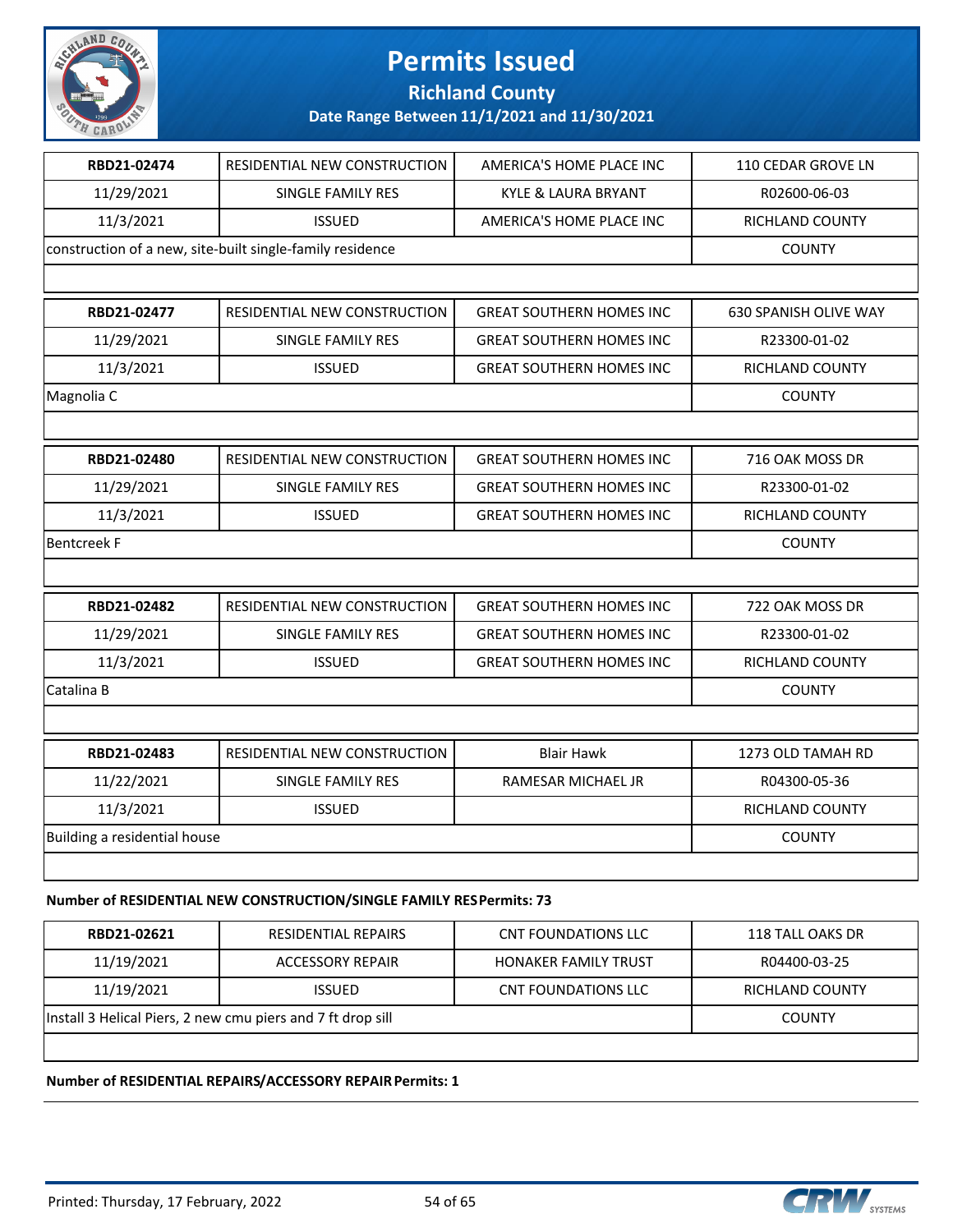

**Richland County**

| <b>RESIDENTIAL REPAIRS</b>                        | SOUTHERN SIDING & WINDOW<br><b>CORP</b> | 616 ANTIOCH PL  |
|---------------------------------------------------|-----------------------------------------|-----------------|
| <b>REPAIRS</b>                                    | <b>HARKLESS PATRICIA A</b>              | R19005-03-06    |
| <b>ISSUED</b>                                     | SOUTHERN SIDING & WINDOW<br>CORP        | RICHLAND COUNTY |
| replace 240ft soffit and fascia and 163 ft frieze |                                         | COUNTY          |
|                                                   |                                         |                 |

| RBD21-02371       | <b>RESIDENTIAL REPAIRS</b> | SOUTHERN SIDING & WINDOW<br><b>CORP</b> | 1220 PEACHWOOD DR |
|-------------------|----------------------------|-----------------------------------------|-------------------|
| 11/5/2021         | <b>REPAIRS</b>             | ROBERSON LILA C                         | R09507-02-14      |
| 10/18/2021        | <b>ISSUED</b>              | SOUTHERN SIDING & WINDOW<br><b>CORP</b> | RICHLAND COUNTY   |
| replace 4 windows | <b>COUNTY</b>              |                                         |                   |

| RBD21-02372       | <b>RESIDENTIAL REPAIRS</b> | SOUTHERN SIDING & WINDOW<br><b>CORP</b> | 14 PERSIMMON WOOD CT |
|-------------------|----------------------------|-----------------------------------------|----------------------|
| 11/8/2021         | REPAIRS                    | <b>OLSON DARLENE MARIE</b>              | R03416-05-39         |
| 10/18/2021        | <b>ISSUED</b>              | SOUTHERN SIDING & WINDOW<br><b>CORP</b> | RICHLAND COUNTY      |
| replace 3 windows |                            |                                         | <b>COUNTY</b>        |

| RBD21-02373         | <b>RESIDENTIAL REPAIRS</b> | SOUTHERN SIDING & WINDOW<br><b>CORP</b> | 112 HURLINGHAM DR      |
|---------------------|----------------------------|-----------------------------------------|------------------------|
| 11/5/2021           | <b>REPAIRS</b>             | <b>FORD KERRY L</b>                     | R22814-01-20           |
| 10/18/2021          | <b>ISSUED</b>              | SOUTHERN SIDING & WINDOW<br><b>CORP</b> | <b>RICHLAND COUNTY</b> |
| replace 3 sq siding |                            |                                         | <b>COUNTY</b>          |

| RBD21-02410                                | <b>RESIDENTIAL REPAIRS</b> | SOUTHERN SIDING & WINDOW<br><b>CORP</b> | 7914 SPRING FLOWER RD  |
|--------------------------------------------|----------------------------|-----------------------------------------|------------------------|
| 11/15/2021                                 | <b>REPAIRS</b>             | MUNDEN BENJAMIN W &                     | R17105-09-13           |
| 10/25/2021                                 | <b>ISSUED</b>              | SOUTHERN SIDING & WINDOW<br><b>CORP</b> | <b>RICHLAND COUNTY</b> |
| REPLACE 9 SQ SIDING & 250 FT SOFFIT/FASCIA |                            |                                         | <b>COUNTY</b>          |
|                                            |                            |                                         |                        |

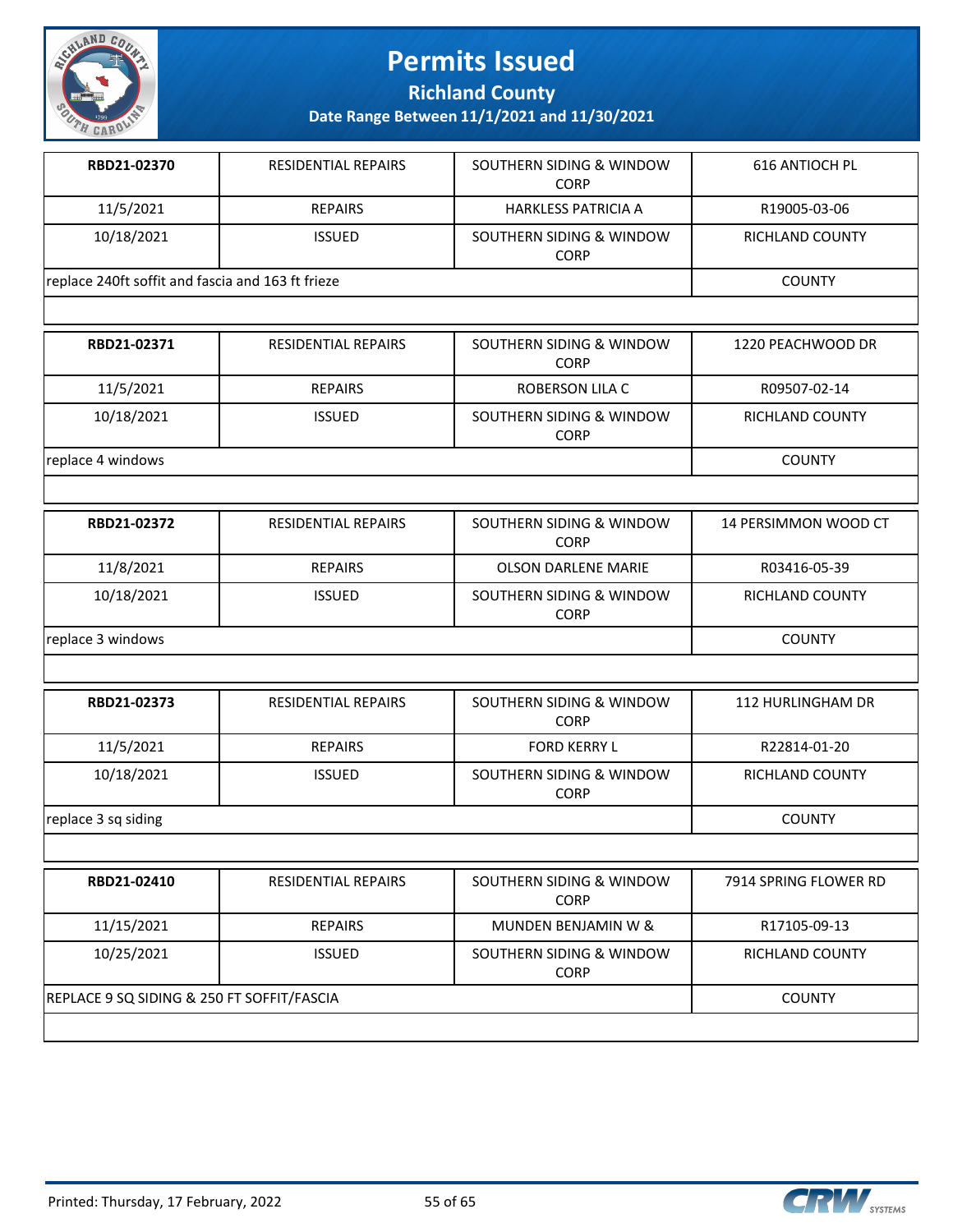

**Richland County**

| RBD21-02411                        | <b>RESIDENTIAL REPAIRS</b>                                | SOUTHERN SIDING & WINDOW<br><b>CORP</b> | <b>200 GARDEN GATE LN</b> |
|------------------------------------|-----------------------------------------------------------|-----------------------------------------|---------------------------|
| 11/15/2021                         | <b>REPAIRS</b>                                            | <b>FLOYD WANDA T</b>                    | R04106-02-06              |
| 10/25/2021                         | <b>ISSUED</b>                                             | SOUTHERN SIDING & WINDOW<br><b>CORP</b> | RICHLAND COUNTY           |
| REPLACE 260 FT FASCIA              |                                                           |                                         | <b>COUNTY</b>             |
|                                    |                                                           |                                         |                           |
| RBD21-02412                        | RESIDENTIAL REPAIRS                                       | SOUTHERN SIDING & WINDOW<br><b>CORP</b> | 113 MIDDLE CREEK RD       |
| 11/15/2021                         | <b>REPAIRS</b>                                            | KINCAID STEVEN P & LYNN T               | R02404-01-08              |
| 10/25/2021                         | <b>ISSUED</b>                                             | SOUTHERN SIDING & WINDOW<br><b>CORP</b> | RICHLAND COUNTY           |
| replace 15 windows                 |                                                           |                                         | <b>COUNTY</b>             |
|                                    |                                                           |                                         |                           |
| RBD21-02452                        | <b>RESIDENTIAL REPAIRS</b>                                | PAUL RENNISON                           | 101 BENT BOUGH CIR        |
| 11/1/2021                          | <b>REPAIRS</b>                                            | <b>HOLAS RICKY &amp; MAMIE</b>          | R04911-05-05              |
| 10/30/2021                         | <b>ISSUED</b>                                             | PAUL RENNISON                           | RICHLAND COUNTY           |
| Insulation and drywall replacement | <b>COUNTY</b>                                             |                                         |                           |
|                                    |                                                           |                                         |                           |
| RBD21-02461                        | RESIDENTIAL REPAIRS                                       | <b>GARY HUNSAKER</b>                    | 1117 OMEGA DR             |
| 11/2/2021                          | <b>REPAIRS</b>                                            |                                         | R16909-06-17              |
| 11/2/2021                          | <b>ISSUED</b>                                             | <b>GARY HUNSAKER</b>                    | RICHLAND COUNTY           |
|                                    | SETTING CABINETS, SETTING WINDOWS SETTING GENERAL REPAIRS |                                         | <b>COUNTY</b>             |
|                                    |                                                           |                                         |                           |
| RBD21-02466                        | <b>RESIDENTIAL REPAIRS</b>                                | HOME DEPOT USA INC                      | 1130 NORTH BRICKYARD RD   |
| 11/3/2021                          | <b>REPAIRS</b>                                            | <b>BENNETT DOMINIQUE</b>                | R20100-02-30              |
| 11/2/2021                          | <b>FINALED</b>                                            | HOME DEPOT USA INC                      | RICHLAND COUNTY           |
| replace 5 windows size for size    |                                                           |                                         | <b>COUNTY</b>             |
|                                    |                                                           |                                         |                           |
| RBD21-02467                        | <b>RESIDENTIAL REPAIRS</b>                                | HOME DEPOT USA INC                      | 1 AUTUMN WOODS CT         |
| 11/3/2021                          | <b>REPAIRS</b>                                            | <b>BROWN ELMER &amp; HEATHER</b>        | R05205-06-32              |
| 11/2/2021                          | <b>FINALED</b>                                            | HOME DEPOT USA INC                      | RICHLAND COUNTY           |
| replace 10 windows size for size   |                                                           |                                         | <b>COUNTY</b>             |

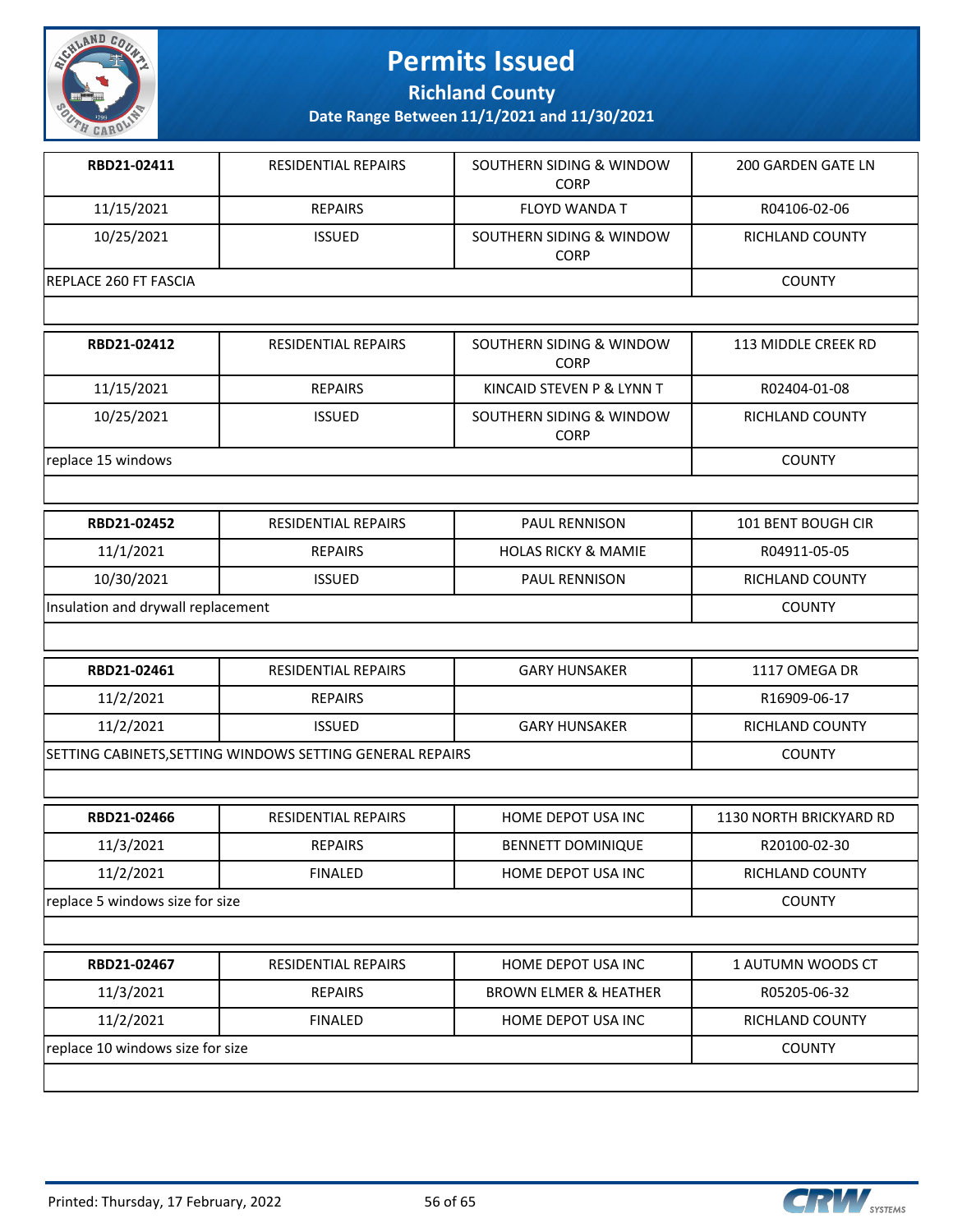

**Richland County**

| RBD21-02468                                             | <b>RESIDENTIAL REPAIRS</b> | HOME DEPOT USA INC                                         | 713 LONGWOOD RD          |
|---------------------------------------------------------|----------------------------|------------------------------------------------------------|--------------------------|
| 11/3/2021                                               | <b>REPAIRS</b>             | DAVIS NASTASSIA S                                          | R19005-01-23             |
| 11/2/2021                                               | <b>ISSUED</b>              | HOME DEPOT USA INC                                         | RICHLAND COUNTY          |
| replace 10 window size for size                         |                            |                                                            | <b>COUNTY</b>            |
|                                                         |                            |                                                            |                          |
| RBD21-02499                                             | RESIDENTIAL REPAIRS        | PAUL RENNISON                                              | <b>6 KINGMAKER CT</b>    |
| 11/4/2021                                               | <b>REPAIRS</b>             | <b>BOUDMAN VICTORIA A &amp;</b>                            | R20004-08-10             |
| 11/4/2021                                               | <b>ISSUED</b>              | PAUL RENNISON                                              | RICHLAND COUNTY          |
| Siding replacement James Hardie                         |                            |                                                            | <b>COUNTY</b>            |
|                                                         |                            |                                                            |                          |
| RBD21-02500                                             | <b>RESIDENTIAL REPAIRS</b> | PAUL RENNISON                                              | 102 MAJESTIC DR          |
| 11/4/2021                                               | <b>REPAIRS</b>             | <b>MARTIN LINDA K</b>                                      | R17315-01-24             |
| 11/4/2021                                               | <b>FINALED</b>             | PAUL RENNISON                                              | RICHLAND COUNTY          |
| Siding Replacement with James Hardie                    |                            |                                                            | <b>COUNTY</b>            |
|                                                         |                            |                                                            |                          |
| RBD21-02501                                             | RESIDENTIAL REPAIRS        | Sanford Investors, LLC DBA Window<br>World of the Midlands | <b>412 NAUTIQUE CIR</b>  |
| 11/4/2021                                               | <b>REPAIRS</b>             | HUSSAIN TARIQ A & FARAH K                                  | R23203-03-05             |
| 11/4/2021                                               | <b>FINALED</b>             | Sanford Investors, LLC DBA                                 | RICHLAND COUNTY          |
| Installation of (8) double hung $+$ (1) picture windows | <b>COUNTY</b>              |                                                            |                          |
|                                                         |                            |                                                            |                          |
| RBD21-02502                                             | RESIDENTIAL REPAIRS        | <b>MOORING BUILDERS</b>                                    | <b>69 RUNNING FOX RD</b> |
| 11/8/2021                                               | <b>REPAIRS</b>             | <b>BAUER ROBERT O &amp; EURYDICE</b>                       | R22805-02-06             |
| 11/4/2021                                               | <b>ISSUED</b>              | <b>MOORING BUILDERS</b>                                    | <b>RICHLAND COUNTY</b>   |
| Kitchen Renovation                                      |                            |                                                            | <b>COUNTY</b>            |
|                                                         |                            |                                                            |                          |
| RBD21-02506                                             | <b>RESIDENTIAL REPAIRS</b> | ROBERT WINDE JR                                            | 568 VILLAGE CHURCH DR    |
| 11/10/2021                                              | <b>REPAIRS</b>             | KING MICHAEL A & BETTY L                                   | R00513-01-31             |
| 11/4/2021                                               | <b>ISSUED</b>              | ROBERT WINDE JR                                            | RICHLAND COUNTY          |
| Remodel master bathroom                                 |                            |                                                            | <b>COUNTY</b>            |
|                                                         |                            |                                                            |                          |

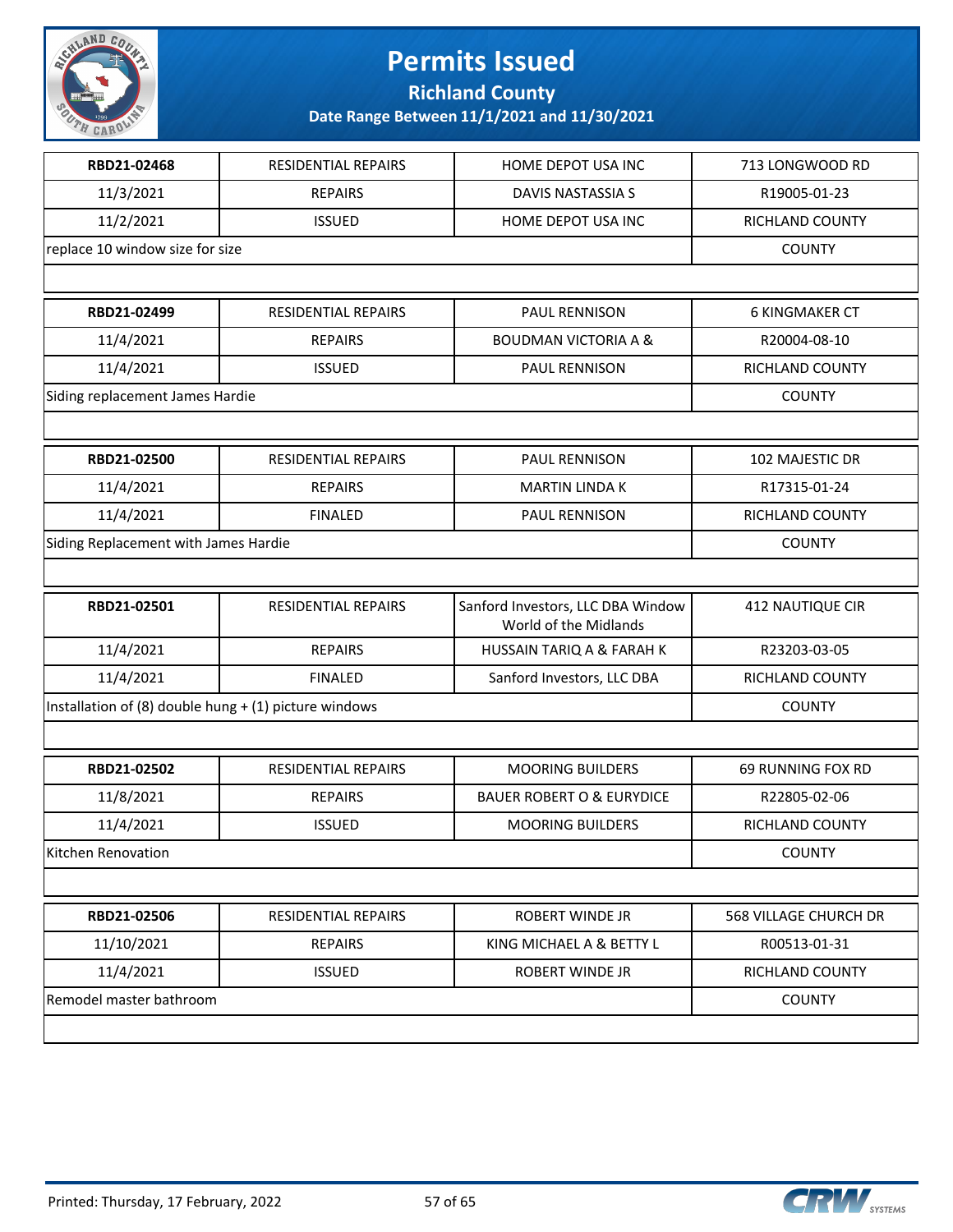

**Richland County**

| RBD21-02513                              | <b>RESIDENTIAL REPAIRS</b>                      | <b>KEN CLAXTON</b>                     | 6235 LAKESHORE DR      |
|------------------------------------------|-------------------------------------------------|----------------------------------------|------------------------|
| 11/5/2021                                | <b>REPAIRS</b>                                  |                                        | R16806-04-02           |
| 11/5/2021                                | <b>ISSUED</b>                                   |                                        | RICHLAND COUNTY        |
|                                          | REPAIRING ENLARGE DOORS & TAKE OUT OPEN UP WALL |                                        | <b>COUNTY</b>          |
|                                          |                                                 |                                        |                        |
| RBD21-02530                              | <b>RESIDENTIAL REPAIRS</b>                      | MONICA PRESSLEY & CLIFFORD JR          | 16001 GARNERS FERRY RD |
| 11/5/2021                                | <b>REPAIRS</b>                                  | <b>REGIONAL PROPERTY</b><br>MANAGEMENT | R39400-02-42           |
| 11/5/2021                                | CANCELLED                                       |                                        | RICHLAND COUNTY        |
| REPAIR ROOF, WALLS, PLUMBING, ELECTRICAL |                                                 |                                        | <b>COUNTY</b>          |
| address is commercial not residential    |                                                 |                                        |                        |
| RBD21-02531                              | <b>RESIDENTIAL REPAIRS</b>                      | <b>MOORING BUILDERS</b>                | 69 RUNNING FOX RD      |
| 11/10/2021                               | <b>REPAIRS</b>                                  | <b>BAUER ROBERT O &amp; EURYDICE</b>   | R22805-02-06           |
| 11/5/2021                                | <b>ISSUED</b>                                   | <b>MOORING BUILDERS</b>                | <b>RICHLAND COUNTY</b> |
| Kitchen Renovation                       | <b>COUNTY</b>                                   |                                        |                        |
|                                          |                                                 |                                        |                        |
| RBD21-02538                              | RESIDENTIAL REPAIRS                             | RAM JACK OF SOUTH CAROLINA INC         | 105 BENT BOUGH CIR     |
| 11/8/2021                                | <b>REPAIRS</b>                                  | <b>HOOD JOSEPH H &amp; ALICE F</b>     | R04911-05-04           |
| 11/8/2021                                | <b>ISSUED</b>                                   | RAM JACK OF SOUTH CAROLINA INC         | RICHLAND COUNTY        |
| Foundation repair                        |                                                 |                                        | <b>COUNTY</b>          |
|                                          |                                                 |                                        |                        |
| RBD21-02539                              | <b>RESIDENTIAL REPAIRS</b>                      | RAM JACK OF SOUTH CAROLINA INC         | 7720 CASTLETON LN      |
| 11/8/2021                                | <b>REPAIRS</b>                                  | <b>THOMAS JOHN &amp; WINIFRED</b>      | R16916-04-03           |
| 11/8/2021                                | <b>ISSUED</b>                                   | RAM JACK OF SOUTH CAROLINA INC         | RICHLAND COUNTY        |
| Foundation repair                        |                                                 |                                        | <b>COUNTY</b>          |
|                                          |                                                 |                                        |                        |
| RBD21-02540                              | RESIDENTIAL REPAIRS                             | W O CANTEY SERVICES INC (GC)           | 200 ROSE CREEK CT      |
| 11/9/2021                                | <b>REPAIRS</b>                                  | TURBEVILLE DIANE M                     | R23003-02-08           |
| 11/8/2021                                | <b>ISSUED</b>                                   | W O CANTEY SERVICES INC (GC)           | RICHLAND COUNTY        |
| Piers/Wood rot replacement.              |                                                 |                                        | <b>COUNTY</b>          |
|                                          |                                                 |                                        |                        |

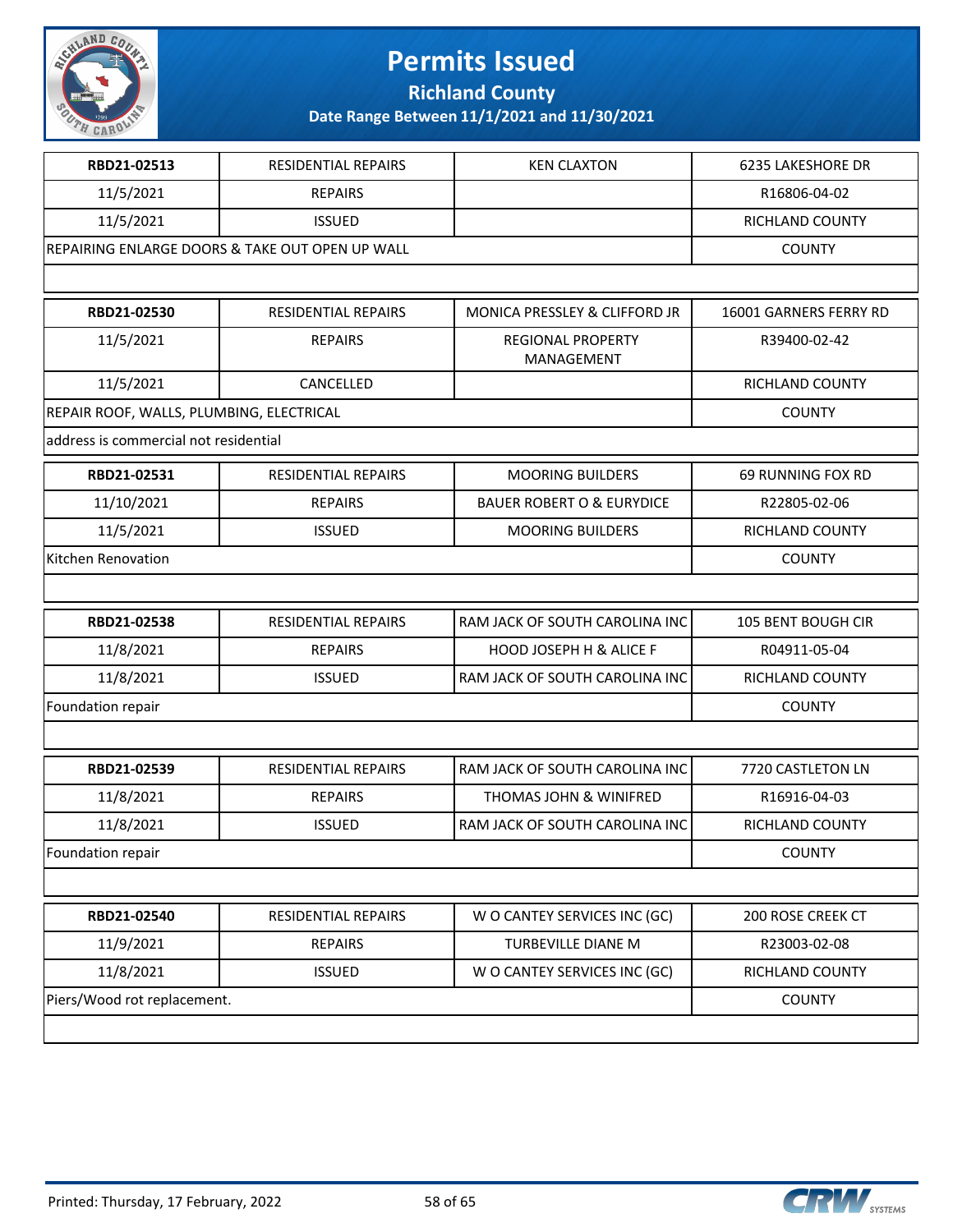

**Richland County**

| RBD21-02541                      | <b>RESIDENTIAL REPAIRS</b>                                   | W O CANTEY SERVICES INC (GC)                           | 143 TRADITIONS CIR    |
|----------------------------------|--------------------------------------------------------------|--------------------------------------------------------|-----------------------|
| 11/9/2021                        | <b>REPAIRS</b>                                               | <b>MOSS PATRICK T &amp;</b>                            | R17515-08-14          |
| 11/9/2021                        | <b>ISSUED</b>                                                | W O CANTEY SERVICES INC (GC)                           | RICHLAND COUNTY       |
| Smart jacks/ joist reinforcement |                                                              |                                                        | <b>COUNTY</b>         |
|                                  |                                                              |                                                        |                       |
| RBD21-02543                      | RESIDENTIAL REPAIRS                                          | W O CANTEY SERVICES INC (GC)                           | 132 FISHERS SHORE RD  |
| 11/9/2021                        | <b>REPAIRS</b>                                               | <b>REINECKE KRIS C &amp; IRENE A</b>                   | R22907-02-17          |
| 11/9/2021                        | <b>ISSUED</b>                                                | W O CANTEY SERVICES INC (GC)                           | RICHLAND COUNTY       |
| Wood rot replacement             |                                                              |                                                        | <b>COUNTY</b>         |
|                                  |                                                              |                                                        |                       |
| RBD21-02544                      | <b>RESIDENTIAL REPAIRS</b>                                   | PAUL RENNISON                                          | 201 NORTH CROSSING DR |
| 11/10/2021                       | <b>REPAIRS</b>                                               | NOLIE DORENE C                                         | R23010-09-01          |
| 11/9/2021                        | <b>ISSUED</b>                                                | PAUL RENNISON                                          | RICHLAND COUNTY       |
| <b>Siding Replacement</b>        |                                                              |                                                        | <b>COUNTY</b>         |
|                                  |                                                              |                                                        |                       |
| RBD21-02545                      | RESIDENTIAL REPAIRS                                          | JES COLUMBIA LLC DBA MOUNT<br><b>VALLEY FOUND</b>      | 90 CLEARVIEW DR       |
| 11/9/2021                        | <b>REPAIRS</b>                                               | SEEBODE CAROLE G                                       | R24900-06-13          |
| 11/9/2021                        | <b>ISSUED</b>                                                | JES COLUMBIA LLC DBA MOUNT<br><b>VALLEY FOUND</b>      | RICHLAND COUNTY       |
| <b>Foundation Repair</b>         |                                                              |                                                        | <b>COUNTY</b>         |
| Job date is 11/16                |                                                              |                                                        |                       |
| RBD21-02554                      | <b>RESIDENTIAL REPAIRS</b>                                   | RAM JACK OF SOUTH CAROLINA INC                         | 1016 CRANE CHURCH RD  |
| 11/10/2021                       | <b>REPAIRS</b>                                               | <b>ANDERSON PATRICIA S</b>                             | R09516-08-10          |
| 11/10/2021                       | <b>ISSUED</b>                                                | RAM JACK OF SOUTH CAROLINA INC                         | RICHLAND COUNTY       |
| Foundation repair                |                                                              |                                                        | <b>COUNTY</b>         |
|                                  |                                                              |                                                        |                       |
| RBD21-02568                      | RESIDENTIAL REPAIRS                                          | HERITAGE CONSTR CONSULTING<br><b>INSP &amp; MITI S</b> | 7224 COACHMAKER RD    |
| 11/18/2021                       | <b>REPAIRS</b>                                               | ALMOND CHARLES RICHARD PR                              | R16303-10-08          |
| 11/11/2021                       | <b>ISSUED</b>                                                | HERITAGE CONSTR CONSULTING<br><b>INSP &amp; MITI S</b> | RICHLAND COUNTY       |
|                                  | New sheetrock new interior doors repair penetrations at roof |                                                        | <b>COUNTY</b>         |
|                                  |                                                              |                                                        |                       |

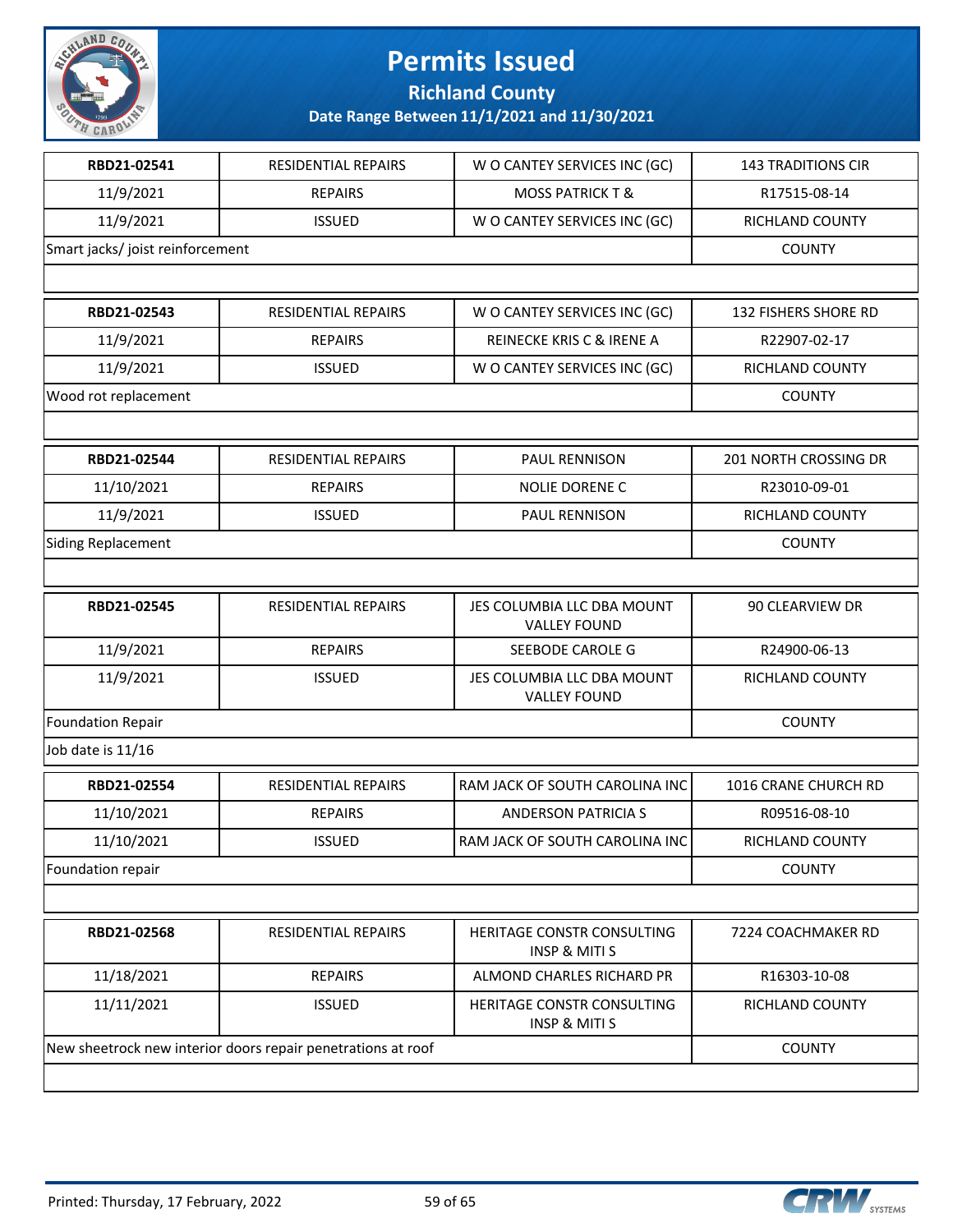

**Richland County**

| RBD21-02569                                      | <b>RESIDENTIAL REPAIRS</b> | RAM JACK OF SOUTH CAROLINA INC                    | 108 GREENGATE DR        |
|--------------------------------------------------|----------------------------|---------------------------------------------------|-------------------------|
| 11/12/2021                                       | <b>REPAIRS</b>             | <b>HEINEY SUE P</b>                               | R19903-04-13            |
| 11/11/2021                                       | <b>ISSUED</b>              | RAM JACK OF SOUTH CAROLINA INC                    | RICHLAND COUNTY         |
| Foundation repair                                |                            |                                                   | <b>COUNTY</b>           |
|                                                  |                            |                                                   |                         |
| RBD21-02570                                      | RESIDENTIAL REPAIRS        | RAM JACK OF SOUTH CAROLINA INC                    | 27 LEAF CIR             |
| 11/12/2021                                       | <b>REPAIRS</b>             | LIVINGSTON NATHANIEL                              | R11909-06-05            |
| 11/11/2021                                       | <b>ISSUED</b>              | RAM JACK OF SOUTH CAROLINA INC                    | RICHLAND COUNTY         |
| Foundation repair                                |                            |                                                   | <b>COUNTY</b>           |
|                                                  |                            |                                                   |                         |
| RBD21-02571                                      | RESIDENTIAL REPAIRS        | JES COLUMBIA LLC DBA MOUNT<br><b>VALLEY FOUND</b> | 7509 CLAUDIA DR         |
| 11/15/2021                                       | <b>REPAIRS</b>             | SNUFFER PHILIP A                                  | R17001-02-21            |
| 11/11/2021                                       | <b>ISSUED</b>              | JES COLUMBIA LLC DBA MOUNT<br><b>VALLEY FOUND</b> | RICHLAND COUNTY         |
| Foundation Repair                                | <b>COUNTY</b>              |                                                   |                         |
| Job date 11/29                                   |                            |                                                   |                         |
| RBD21-02577                                      | RESIDENTIAL REPAIRS        | <b>BURDICK SCOTT L &amp; DEBORAH L</b>            | 108 WATERSHIRE DR       |
| 11/15/2021                                       | <b>REPAIRS</b>             | <b>BURDICK SCOTT L &amp; DEBORAH L</b>            | R02308-01-56            |
| 11/12/2021                                       | <b>ISSUED</b>              |                                                   | RICHLAND COUNTY         |
| KITCHEN CABINETS, REROUTE ELECTRICAL RECEPTCALES | <b>COUNTY</b>              |                                                   |                         |
|                                                  |                            |                                                   |                         |
| RBD21-02581                                      | RESIDENTIAL REPAIRS        | RAM JACK OF SOUTH CAROLINA INC                    | 5831 SYLVAN DR          |
| 11/15/2021                                       | <b>REPAIRS</b>             | <b>STECK KATHERINE D</b>                          | R14113-04-12            |
| 11/15/2021                                       | <b>ISSUED</b>              | RAM JACK OF SOUTH CAROLINA INC                    | RICHLAND COUNTY         |
| Foundation repair                                |                            |                                                   | <b>COUNTY</b>           |
|                                                  |                            |                                                   |                         |
| RBD21-02584                                      | RESIDENTIAL REPAIRS        | <b>FRASIER SAM JOSEPH &amp;</b>                   | 125 SPREADING BRANCH DR |
| 11/16/2021                                       | <b>REPAIRS</b>             | <b>FRASIER SAM JOSEPH &amp;</b>                   | R25010-07-31            |
| 11/15/2021                                       | <b>ISSUED</b>              |                                                   | RICHLAND COUNTY         |
| REPAIR TO SHEETROCK, PAINTING DUE TO FIRE        |                            |                                                   | <b>COUNTY</b>           |
|                                                  |                            |                                                   |                         |

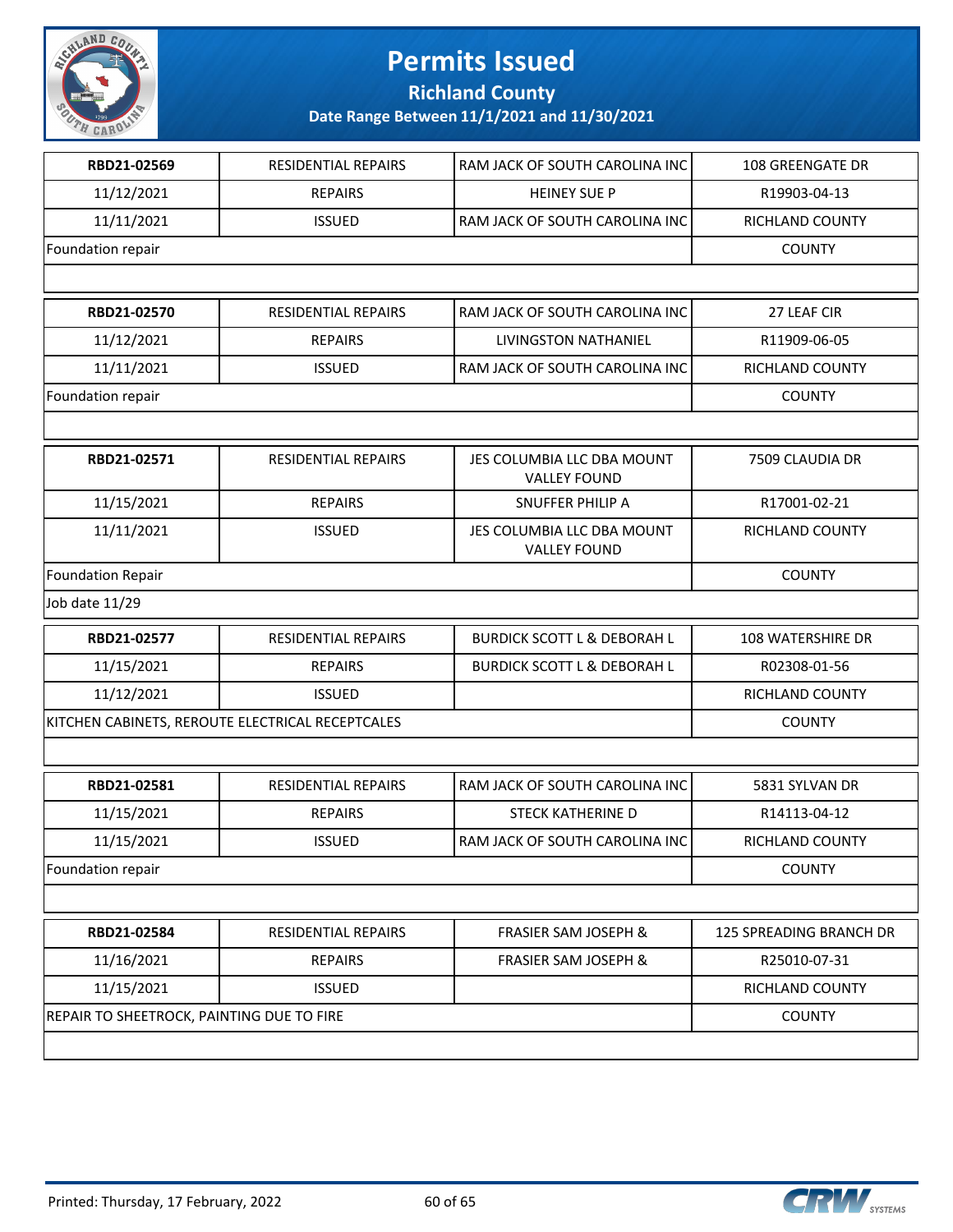

**Richland County**

| RBD21-02585                      | <b>RESIDENTIAL REPAIRS</b>                                                      | <b>WEAVER ARTHUR N &amp; SUSAN E</b>                      | <b>101 BELLE GROVE CIR</b> |
|----------------------------------|---------------------------------------------------------------------------------|-----------------------------------------------------------|----------------------------|
| 11/15/2021                       | <b>REPAIRS</b>                                                                  | WEAVER ARTHUR N & SUSAN E                                 | R23113-03-07               |
| 11/15/2021                       | <b>FINALED</b>                                                                  |                                                           | <b>RICHLAND COUNTY</b>     |
| REPLACE EXISTING SCREENNED PORCH |                                                                                 |                                                           | <b>COUNTY</b>              |
|                                  |                                                                                 |                                                           |                            |
| RBD21-02587                      | RESIDENTIAL REPAIRS                                                             | Sanford Investors LLC DBA Window<br>World of the Midlands | 1208 BUSH RIVER RD P5      |
| 11/16/2021                       | <b>REPAIRS</b>                                                                  | AUTUMN SKYE PROPERTIES LLC                                | R05981-00-00               |
| 11/15/2021                       | <b>ISSUED</b>                                                                   | Sanford Investors LLC DBA Window<br>World of the Midlands | RICHLAND COUNTY            |
|                                  |                                                                                 |                                                           | <b>P5 COUNTY</b>           |
|                                  |                                                                                 |                                                           |                            |
| RBD21-02591                      | <b>RESIDENTIAL REPAIRS</b>                                                      | <b>GUY J SPITZMESSER</b>                                  | 4526 CEDAR SPRINGS RD      |
| 11/16/2021                       | <b>REPAIRS</b>                                                                  |                                                           | R14114-07-03               |
| 11/16/2021                       | <b>ISSUED</b>                                                                   | <b>GUY J SPITZMESSER</b>                                  | <b>RICHLAND COUNTY</b>     |
| <b>REMODEL PRIVET HOME</b>       | <b>COUNTY</b>                                                                   |                                                           |                            |
|                                  |                                                                                 |                                                           |                            |
| RBD21-02602                      | <b>RESIDENTIAL REPAIRS</b>                                                      | JES COLUMBIA LLC DBA MOUNT<br><b>VALLEY FOUND</b>         | <b>4 NIGHT HAWK WAY</b>    |
| 11/17/2021                       | <b>REPAIRS</b>                                                                  | EICHELBERGER OLLIE M                                      | R23203-06-04               |
| 11/17/2021                       | <b>ISSUED</b>                                                                   | JES COLUMBIA LLC DBA MOUNT<br><b>VALLEY FOUND</b>         | <b>RICHLAND COUNTY</b>     |
| <b>Foundation Repair</b>         |                                                                                 |                                                           | <b>COUNTY</b>              |
|                                  | Please expedite if possible - job 11/19 (I know y'all have been quick lately.;) |                                                           |                            |
| RBD21-02616                      | <b>RESIDENTIAL REPAIRS</b>                                                      | RAM JACK OF SOUTH CAROLINA INC                            | 124 SUNDERLAND DR          |
| 11/19/2021                       | <b>REPAIRS</b>                                                                  | LANIER STEPHEN B & DEBORA A                               | R29100-02-23               |
| 11/18/2021                       | <b>ISSUED</b>                                                                   | RAM JACK OF SOUTH CAROLINA INC                            | RICHLAND COUNTY            |
| Foundation repair                |                                                                                 |                                                           | <b>COUNTY</b>              |
|                                  |                                                                                 |                                                           |                            |
| RBD21-02618                      | <b>RESIDENTIAL REPAIRS</b>                                                      | <b>JEFF CROLLEY</b>                                       | 132 FAIRLAWN CT            |
| 11/19/2021                       | <b>REPAIRS</b>                                                                  | SAWYER BOYD L JR                                          | R14605-02-03               |
| 11/18/2021                       | <b>ISSUED</b>                                                                   | <b>JEFF CROLLEY</b>                                       | RICHLAND COUNTY            |
|                                  | ROOF, FLOORING, CABNETS, PAINTING, R&R LIGHT FIXTURES                           |                                                           | <b>COUNTY</b>              |
|                                  |                                                                                 |                                                           |                            |

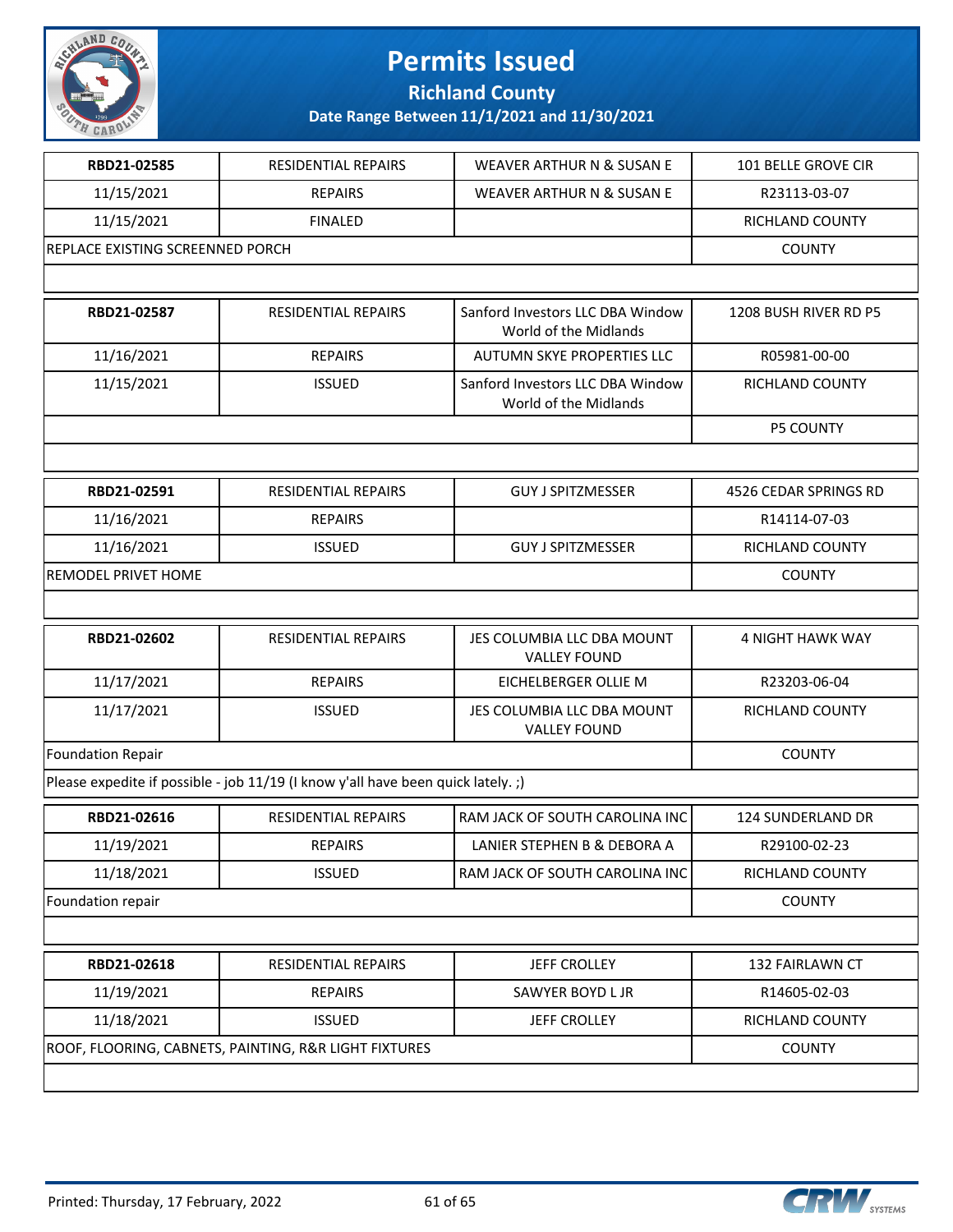

**Richland County**

| RBD21-02633                                                                                                                                                                                                                                                                                                                                                                                                        | RESIDENTIAL REPAIRS        | HOME DEPOT USA INC                                        | 1 AUTUMN WOODS CT  |  |
|--------------------------------------------------------------------------------------------------------------------------------------------------------------------------------------------------------------------------------------------------------------------------------------------------------------------------------------------------------------------------------------------------------------------|----------------------------|-----------------------------------------------------------|--------------------|--|
| 11/22/2021                                                                                                                                                                                                                                                                                                                                                                                                         | <b>REPAIRS</b>             | <b>BROWN ELMER &amp; HEATHER</b>                          | R05205-06-32       |  |
| 11/22/2021                                                                                                                                                                                                                                                                                                                                                                                                         | <b>VOID</b>                | HOME DEPOT USA INC                                        | RICHLAND COUNTY    |  |
| replace 10 window size for size                                                                                                                                                                                                                                                                                                                                                                                    |                            |                                                           | <b>COUNTY</b>      |  |
| good morning,<br>I need to cancel/delete Permit # RBD21-02633. in the process of training new hire, we inadvertently pulled 2 permits for the same job.<br>RBD21-02467 issued on 11/3 and finaled out on 12/9<br> then<br>RBD21-02633 issued on 11/22<br>thank you<br>Kelley Julian Kisor<br>Permit Coordinator for Home Depot USA, Inc.<br>Office: 704-216-1555<br>Inspections: 704-431-6299<br>FAX: 407-469-3499 |                            |                                                           |                    |  |
| kelley.kisor@expeditepermit.com                                                                                                                                                                                                                                                                                                                                                                                    |                            |                                                           |                    |  |
| RBD21-02637                                                                                                                                                                                                                                                                                                                                                                                                        | RESIDENTIAL REPAIRS        | Sanford Investors LLC DBA Window<br>World of the Midlands | 104 HOLLY CREEK DR |  |
| 11/23/2021                                                                                                                                                                                                                                                                                                                                                                                                         | <b>REPAIRS</b>             | <b>CAPELL LAYTON KITT &amp;</b>                           | R05205-02-03       |  |
| 11/23/2021                                                                                                                                                                                                                                                                                                                                                                                                         | <b>FINALED</b>             | Sanford Investors LLC DBA WIndow<br>World of the Midlands | RICHLAND COUNTY    |  |
| Install double hung and slider windows                                                                                                                                                                                                                                                                                                                                                                             | <b>COUNTY</b>              |                                                           |                    |  |
|                                                                                                                                                                                                                                                                                                                                                                                                                    |                            |                                                           |                    |  |
| RBD21-02638                                                                                                                                                                                                                                                                                                                                                                                                        | RESIDENTIAL REPAIRS        | Sanford Investors LLC DBA Window<br>World of the Midlands | 419 LOCKLEVEN DR   |  |
| 11/23/2021                                                                                                                                                                                                                                                                                                                                                                                                         | <b>REPAIRS</b>             | JAMES WHAKEELA MCLAUGHLIN                                 | R22902-01-61       |  |
| 11/23/2021                                                                                                                                                                                                                                                                                                                                                                                                         | <b>FINALED</b>             | Sanford Investors LLC DBA Window<br>World of the Midlands | RICHLAND COUNTY    |  |
| Install (2) double hung windows                                                                                                                                                                                                                                                                                                                                                                                    | <b>COUNTY</b>              |                                                           |                    |  |
|                                                                                                                                                                                                                                                                                                                                                                                                                    |                            |                                                           |                    |  |
| RBD21-02648                                                                                                                                                                                                                                                                                                                                                                                                        | <b>RESIDENTIAL REPAIRS</b> | RAM JACK OF SOUTH CAROLINA INC                            | 45 ADERLEY OAK CT  |  |
| 11/24/2021                                                                                                                                                                                                                                                                                                                                                                                                         | <b>REPAIRS</b>             | <b>MATTHEWS JOHN HUNTER</b>                               | R02514-01-22       |  |
| 11/23/2021                                                                                                                                                                                                                                                                                                                                                                                                         | <b>ISSUED</b>              | RAM JACK OF SOUTH CAROLINA INC                            | RICHLAND COUNTY    |  |
| Foundation repair                                                                                                                                                                                                                                                                                                                                                                                                  |                            |                                                           | <b>COUNTY</b>      |  |
|                                                                                                                                                                                                                                                                                                                                                                                                                    |                            |                                                           |                    |  |

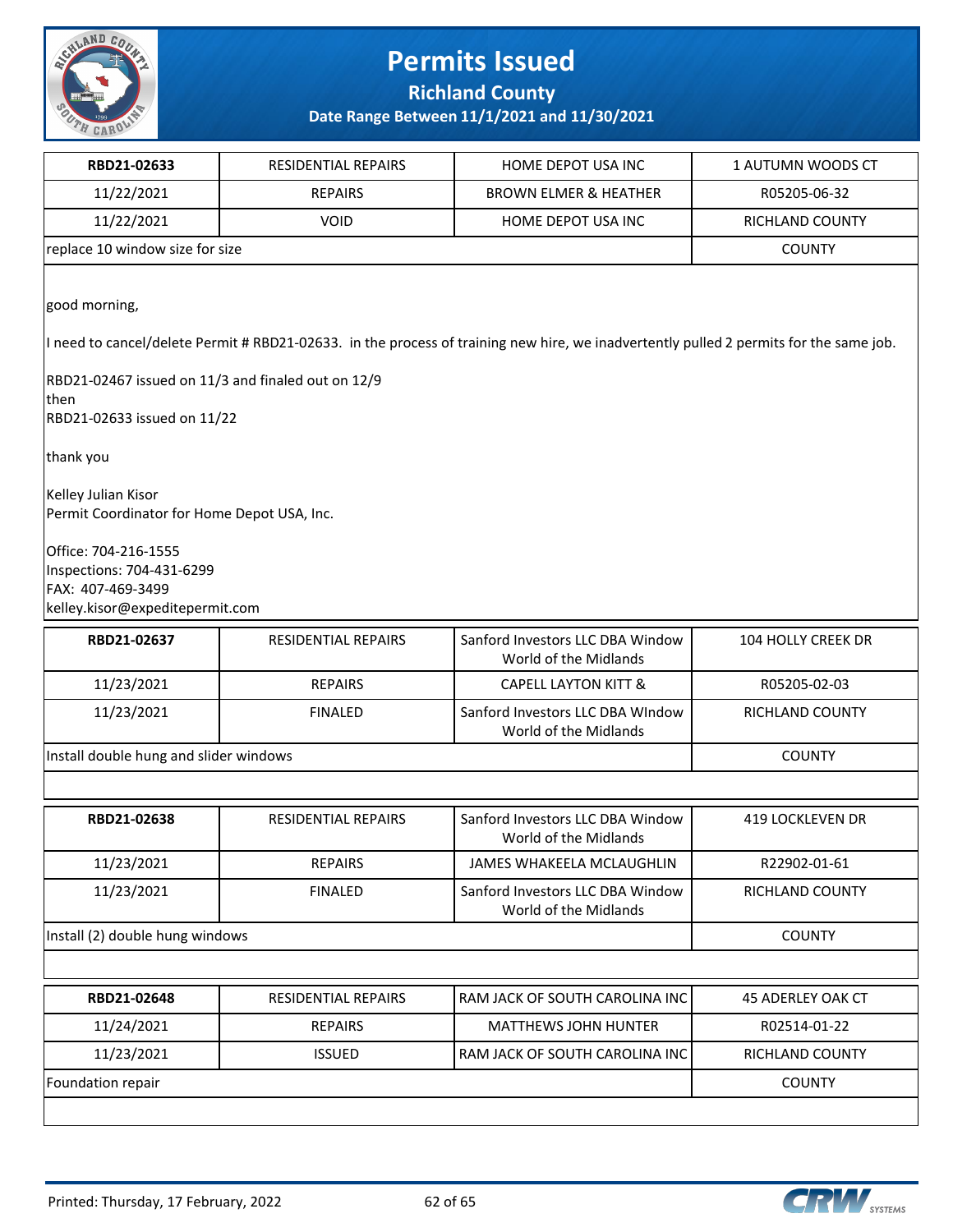

**Richland County**

**Date Range Between 11/1/2021 and 11/30/2021**

| RBD21-02649             | RESIDENTIAL REPAIRS | <b>CNT FOUNDATIONS LLC</b> | 7325 FONTANA DR |
|-------------------------|---------------------|----------------------------|-----------------|
| 11/24/2021              | REPAIRS             | CSMC 2019-RP7 TRUST        | R19216-02-31    |
| 11/24/2021              | <b>ISSUED</b>       | CNT FOUNDATIONS LLC        | RICHLAND COUNTY |
| Install 8 Helical Piers |                     |                            | <b>COUNTY</b>   |
|                         |                     |                            |                 |

#### **Number of RESIDENTIAL REPAIRS/REPAIRS Permits: 46**

| SP21-00260            | SWIMMING POOL  | ALAGLAS POOLS         | <b>102 EAGLE POINTE DR</b> |
|-----------------------|----------------|-----------------------|----------------------------|
| 11/22/2021            | <b>BARRIER</b> | <b>LAROSA VINCENT</b> | R23202-01-04               |
| 11/19/2021            | <b>ISSUED</b>  | ALAGLAS POOLS         | RICHLAND COUNTY            |
| <b>Barrier Permit</b> |                |                       | <b>COUNTY</b>              |
|                       |                |                       |                            |

#### **Number of SWIMMING POOL/BARRIER Permits: 1**

| SP21-00247                               | <b>SWIMMING POOL</b> | PETE ALEWINE POOL CO INC (GC)       | 227 BROOKWOOD FOREST DR |
|------------------------------------------|----------------------|-------------------------------------|-------------------------|
| 11/24/2021                               | <b>RESIDENTIAL</b>   | <b>MACK PERCY A</b>                 | R23308-02-06            |
| 11/2/2021                                | <b>ISSUED</b>        | PETE ALEWINE POOL CO INC (GC)       | RICHLAND COUNTY         |
| <b>POOL PERMIT</b>                       | <b>COUNTY</b>        |                                     |                         |
| <b>POOL PERMIT</b>                       |                      |                                     |                         |
| SP21-00248                               | <b>SWIMMING POOL</b> | <b>SUN POOLS</b>                    | 108 GLEN JACOBS RD      |
| 11/16/2021                               | <b>RESIDENTIAL</b>   | <b>BURNETT JACKSON M SR &amp;</b>   | R26000-04-48            |
| 11/3/2021                                | <b>ISSUED</b>        | <b>SUN POOLS</b>                    | <b>RICHLAND COUNTY</b>  |
| installation of Inground fiberglass pool |                      |                                     | <b>COUNTY</b>           |
| n/a                                      |                      |                                     |                         |
| SP21-00249                               | <b>SWIMMING POOL</b> | <b>NEW WAVE POOLS</b>               | 5800 PINEBRANCH RD      |
| 11/4/2021                                | <b>RESIDENTIAL</b>   |                                     | R14113-05-06            |
| 11/4/2021                                | <b>ISSUED</b>        | <b>NEW WAVE POOLS</b>               | RICHLAND COUNTY         |
| <b>SWIMMING POOL</b>                     | <b>COUNTY</b>        |                                     |                         |
|                                          |                      |                                     |                         |
| SP21-00251                               | <b>SWIMMING POOL</b> | <b>GRIFFIN POOLS &amp; SPAS</b>     | 3 BALD EAGLE CT         |
| 11/9/2021                                | <b>RESIDENTIAL</b>   | <b>BRADLEY BRIEN &amp; LISA ANN</b> | R14702-02-21            |
| 11/5/2021                                | <b>ISSUED</b>        | <b>GRIFFIN POOLS &amp; SPAS</b>     | <b>RICHLAND COUNTY</b>  |
| in ground pool                           |                      |                                     | <b>COUNTY</b>           |
| liner pool                               |                      |                                     |                         |

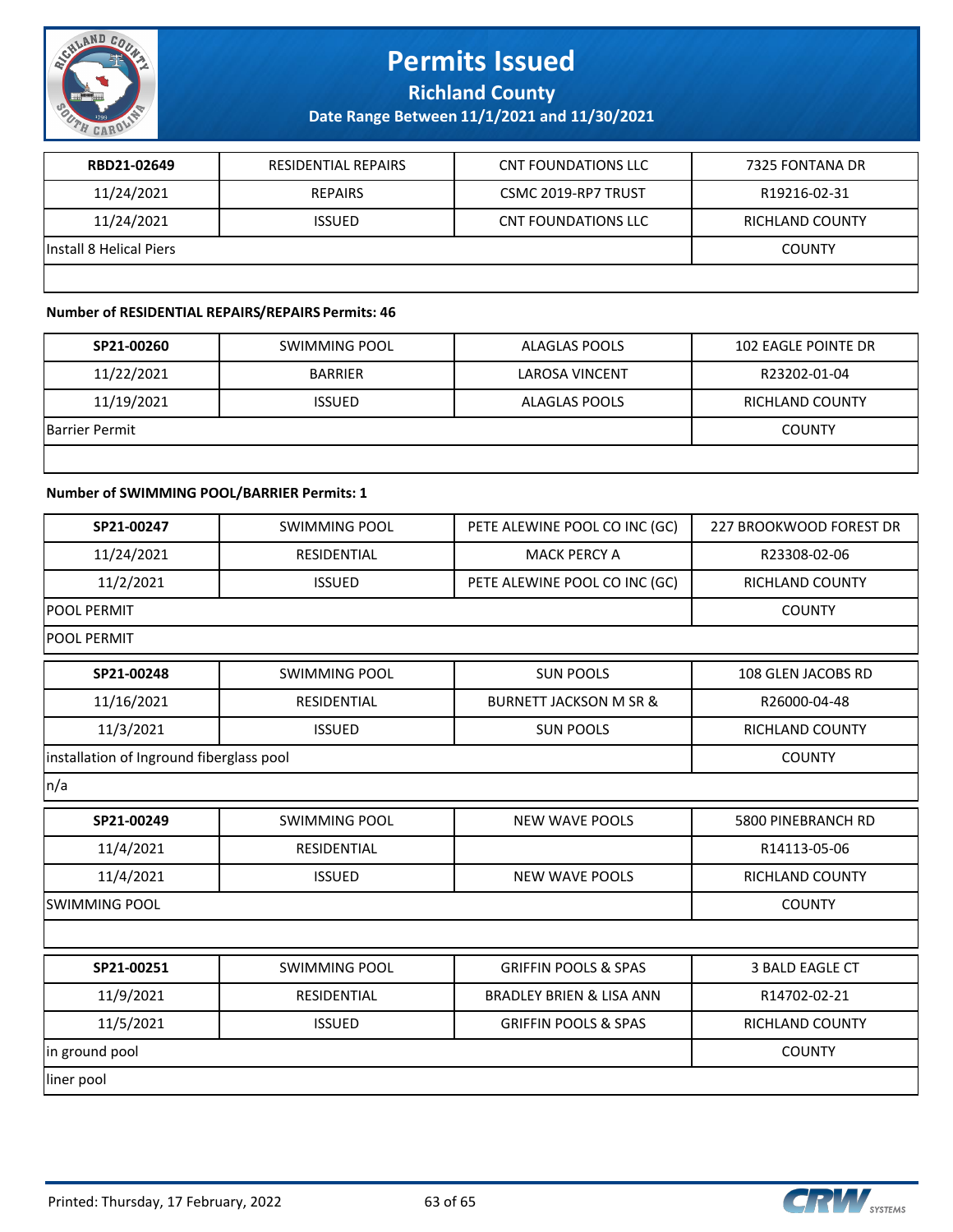

**Richland County**

| SP21-00252                     | <b>SWIMMING POOL</b> | <b>GRIFFIN POOLS &amp; SPAS</b> | 101 SOFT STONE DR       |
|--------------------------------|----------------------|---------------------------------|-------------------------|
| 11/9/2021                      | <b>RESIDENTIAL</b>   | <b>SCHOFIELD NARKISHA L</b>     | R20611-01-07            |
| 11/5/2021                      | <b>ISSUED</b>        | <b>GRIFFIN POOLS &amp; SPAS</b> | RICHLAND COUNTY         |
| in ground pool                 | <b>COUNTY</b>        |                                 |                         |
| fiberglass                     |                      |                                 |                         |
| SP21-00253                     | <b>SWIMMING POOL</b> | <b>GRIFFIN POOLS &amp; SPAS</b> | 1033 SID SITES RD       |
| 11/9/2021                      | RESIDENTIAL          | <b>HEISLER LARRY J &amp;</b>    | R02700-07-11            |
| 11/5/2021                      | <b>ISSUED</b>        | <b>GRIFFIN POOLS &amp; SPAS</b> | RICHLAND COUNTY         |
| in ground pool                 | <b>COUNTY</b>        |                                 |                         |
| fiberglass                     |                      |                                 |                         |
| SP21-00254                     | <b>SWIMMING POOL</b> | <b>GRIFFIN POOLS &amp; SPAS</b> | 1902 HOLLINGSHED RD     |
| 11/9/2021                      | <b>RESIDENTIAL</b>   | <b>BOWMAN KELLIE</b>            | R05200-03-84            |
| 11/5/2021                      | <b>ISSUED</b>        | <b>GRIFFIN POOLS &amp; SPAS</b> | RICHLAND COUNTY         |
| in ground pool                 |                      |                                 | <b>COUNTY</b>           |
| liner pool                     |                      |                                 |                         |
| SP21-00256                     | <b>SWIMMING POOL</b> | <b>GRIFFIN POOLS &amp; SPAS</b> | 569 STERLING PONDS DR   |
| 11/18/2021                     | RESIDENTIAL          | <b>FIELDS STEVEN SR</b>         | R20503-11-03            |
| 11/15/2021                     | <b>ISSUED</b>        | <b>GRIFFIN POOLS &amp; SPAS</b> | RICHLAND COUNTY         |
| in ground pool                 |                      |                                 | <b>COUNTY</b>           |
| fiberglass                     |                      |                                 |                         |
| SP21-00258                     | <b>SWIMMING POOL</b> | <b>LANIER POOLS LLC</b>         | <b>439 KNOLLSIDE DR</b> |
| 11/17/2021                     | <b>RESIDENTIAL</b>   | TRIPLETT ALBERT WILLIAM III &   | R20501-01-05            |
| 11/16/2021                     | <b>ISSUED</b>        | LANIER POOLS LLC                | RICHLAND COUNTY         |
|                                |                      |                                 | <b>COUNTY</b>           |
|                                |                      |                                 |                         |
| SP21-00259                     | <b>SWIMMING POOL</b> | <b>ALAGLAS POOLS</b>            | 102 EAGLE POINTE DR     |
| 11/22/2021                     | RESIDENTIAL          | <b>LAROSA VINCENT</b>           | R23202-01-04            |
| 11/19/2021                     | <b>ISSUED</b>        | <b>ALAGLAS POOLS</b>            | RICHLAND COUNTY         |
| <b>Fiberglass Pool Install</b> | <b>COUNTY</b>        |                                 |                         |
|                                |                      |                                 |                         |